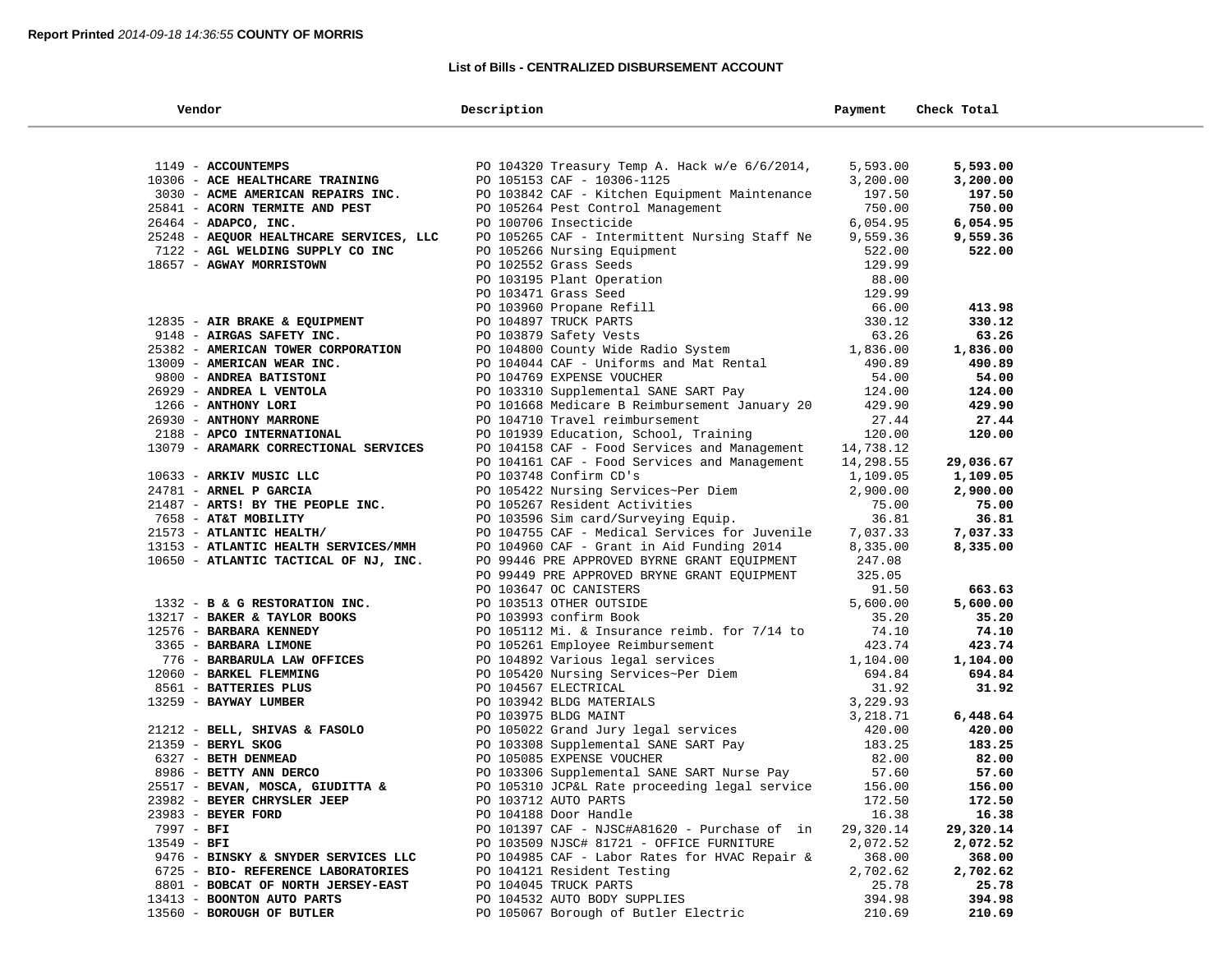|                                                                     |                                                                                                                                                                                                                                                                                         |            | 135.00     |
|---------------------------------------------------------------------|-----------------------------------------------------------------------------------------------------------------------------------------------------------------------------------------------------------------------------------------------------------------------------------------|------------|------------|
|                                                                     |                                                                                                                                                                                                                                                                                         |            | 90.00      |
|                                                                     |                                                                                                                                                                                                                                                                                         |            | 409.75     |
|                                                                     |                                                                                                                                                                                                                                                                                         |            | 222.69     |
|                                                                     |                                                                                                                                                                                                                                                                                         |            | 59.95      |
|                                                                     | 135.00<br>2626 - BRUSHSTROKES<br>2618 - BYRON BARRIENTOS<br>2618 - BYRON BARRIENTOS<br>27.5<br>27.5<br>27.5<br>27.5<br>27.5<br>27.5<br>27.5<br>27.5<br>27.5<br>27.5<br>27.5<br>27.5<br>27.5<br>27.5<br>27.5<br>27.5<br>27.5<br>27.5<br>27.5<br>27.5<br>27.5<br>27.5<br>27.5<br>27.5<br> |            | 240.28     |
|                                                                     |                                                                                                                                                                                                                                                                                         |            | 106.50     |
|                                                                     |                                                                                                                                                                                                                                                                                         |            | 90.00      |
|                                                                     |                                                                                                                                                                                                                                                                                         |            | 1,946.60   |
|                                                                     |                                                                                                                                                                                                                                                                                         |            | 296.00     |
| 27035 - CARLO N DURAN<br>13194 - CARMEN N. AYALA                    |                                                                                                                                                                                                                                                                                         |            | 16.10      |
| 25474 - CARRELLE L CALIXTE                                          |                                                                                                                                                                                                                                                                                         |            | 3,015.42   |
| 13675 - CARSTENS HEALTH INDUSTRIES INC                              |                                                                                                                                                                                                                                                                                         |            | 8.06       |
|                                                                     | PO 105406 Nursing Services~Per Diem<br>PO 105406 Nursing Services~Per Diem<br>PO 105083 EXPENSE VOUCHER<br>PO 105407 Nursing Services~Per Diem<br>9.0105407 Nursing Services~Per Diem<br>9.0105407 Nursing Supplies<br>PO 103994 Confirm T                                              |            | 747.83     |
| 21725 - CARTRIDGE WORLD OF PARSIPPANY<br>4598 - CDW GOVERNMENT INC. |                                                                                                                                                                                                                                                                                         |            |            |
|                                                                     |                                                                                                                                                                                                                                                                                         |            |            |
|                                                                     | PO 103656 Tablet Deployment Project<br>PO 103656 Tablet Deployment Project<br>PO 103742 Tablet Deployment Project<br>23,971.20<br>PO 103995 Confirm Large Print Books<br>98.52<br>PO 103622 phone service<br>227.92                                                                     |            |            |
|                                                                     |                                                                                                                                                                                                                                                                                         |            | 54,690.43  |
| 3638 - CENTER POINT LARGE PRINT                                     |                                                                                                                                                                                                                                                                                         |            | 98.52      |
| 20487 - CENTURYLINK                                                 |                                                                                                                                                                                                                                                                                         |            |            |
|                                                                     |                                                                                                                                                                                                                                                                                         |            | 2,013.25   |
|                                                                     |                                                                                                                                                                                                                                                                                         |            | 3,611.00   |
|                                                                     |                                                                                                                                                                                                                                                                                         |            | 1,262.00   |
|                                                                     |                                                                                                                                                                                                                                                                                         |            | 1,772.00   |
|                                                                     |                                                                                                                                                                                                                                                                                         |            | 2,555.00   |
|                                                                     |                                                                                                                                                                                                                                                                                         |            | 4,175.00   |
|                                                                     |                                                                                                                                                                                                                                                                                         |            | 5,876.00   |
|                                                                     | 24625 - <b>CFCS - HOPE HOUSE</b><br>24625 - <b>CFCS - HOPE HOUSE</b><br>24625 - <b>CFCS - HOPE HOUSE</b><br>24625 - <b>CFCS - HOPE HOUSE</b><br>24625 - <b>CFCS - HOPE HOUSE</b><br>24625 - <b>CFCS - HOPE HOUSE</b><br>24625 - <b>CFCS - HOPE HOUSE</b><br>24625 - <b>CFCS - HOP</b>   |            | 592.00     |
|                                                                     |                                                                                                                                                                                                                                                                                         |            | 542.18     |
|                                                                     |                                                                                                                                                                                                                                                                                         |            |            |
|                                                                     | 2014 - CHARTWELLS DINING SERVICES<br>2014 - CHARTWELLS DINING SERVICES<br>2014 - CHERRY WEBER & ASSOC. PC<br>25465 - CLEARY VERER, INC.<br>25465 - CLEARY GIACOBBE ALFIERI &<br>25571 - CLEARY GIACOBBE ALFIERI &<br>269 104707 CAF - Ammu                                              |            | 19,689.83  |
|                                                                     | PO 105082 CAF - Rehabilitation of Leddells Po 11,000.00                                                                                                                                                                                                                                 |            | 11,000.00  |
|                                                                     |                                                                                                                                                                                                                                                                                         | 34,510.65  | 34,510.65  |
|                                                                     | PO 104895 Various County Counsel legal servic 2,958.34                                                                                                                                                                                                                                  |            | 2,958.34   |
|                                                                     | 25571 - CLEARY GIACOBBE ALFIERI & PO 105000 Legal services rendered 4,101.06                                                                                                                                                                                                            |            | 4,101.06   |
| 27037 - COLLETE K NYANARO                                           | PO 105409 Nursing Services~Per Diem<br>PO 103197 Nursing Supplies                                                                                                                                                                                                                       | 592.00     | 592.00     |
| 6435 - COLOPLAST CORP                                               |                                                                                                                                                                                                                                                                                         | 2,939.20   | 2,939.20   |
| 26074 - COMMUNICATIONS SERVICE                                      |                                                                                                                                                                                                                                                                                         |            | 2,309.37   |
|                                                                     |                                                                                                                                                                                                                                                                                         |            | 486.90     |
| 26074 - COMMUNICATIONS SERVICE<br>26074 - COMMUNICATIONS SERVICE    |                                                                                                                                                                                                                                                                                         |            | 22.39      |
| 9486 - COMPLETE SECURITY SYSTEMS, INC.                              |                                                                                                                                                                                                                                                                                         |            |            |
|                                                                     |                                                                                                                                                                                                                                                                                         |            |            |
|                                                                     |                                                                                                                                                                                                                                                                                         |            | 5,928.25   |
| 13976 - CONSOLIDATED STEEL                                          | PO 104164 AUTOMOTIVE RADIO PARTS/LABOR<br>PO 104164 AUTOMOTIVE RADIO PARTS/LABOR<br>PO 104290 Radio Repair<br>PO 104535 AUTO PARTS<br>PO 103542 Service for Ladies Room Door<br>PO 103553 SECURITY EQUIP<br>PO 103928 SECURITY EQUIP<br>PO 1                                            |            | 6,100.00   |
|                                                                     |                                                                                                                                                                                                                                                                                         |            | 23,039.71  |
|                                                                     | 13976 - CONSOLIDATED STEEL<br>8043 - CONTRACT PHARMACY SERVICES INC<br>26101 - COOPER ELECTRIC SUPPLY CO.<br>26101 - COOPER ELECTRIC SUPPLY CO.<br>26101 - COOPER ELECTRIC SUPPLY CO.<br>26101 - COOPER ELECTRIC SUPPLY CO.<br>26101 - CO                                               |            | 1,001.10   |
|                                                                     |                                                                                                                                                                                                                                                                                         |            | 4,354.68   |
|                                                                     |                                                                                                                                                                                                                                                                                         |            | 1,630.23   |
|                                                                     |                                                                                                                                                                                                                                                                                         |            | 3,954.66   |
|                                                                     |                                                                                                                                                                                                                                                                                         |            | 532.29     |
| 26101 - COOPER ELECTRIC SUPPLY CO.                                  | PO 104568 CAF - Electrical Supplies 275.22 275.22                                                                                                                                                                                                                                       |            |            |
| 26101 - COOPER ELECTRIC SUPPLY CO.                                  | PO 104569 SMALL TOOLS                                                                                                                                                                                                                                                                   | 77.72      | 77.72      |
| 14644 - CORNERSTONE FAMILY PROGRAMS                                 | PO 104391 No Caf #                                                                                                                                                                                                                                                                      | 4,570.00   | 4,570.00   |
| 14022 - COUNTY COLLEGE OF MORRIS                                    | PO 105438 2nd Half 9/14 Operating Budget                                                                                                                                                                                                                                                | 398,409.91 | 398,409.91 |
|                                                                     |                                                                                                                                                                                                                                                                                         | 35, 216.74 |            |
| 13 - COUNTY OF MORRIS<br>13 - COUNTY OF MORRIS                      | PO 105056 Weights & Measures                                                                                                                                                                                                                                                            | 405.65     | 35,216.74  |
|                                                                     | PO 105441 1st Half 9/14 Metered Mail Charges                                                                                                                                                                                                                                            |            | 405.65     |
| 13 - COUNTY OF MORRIS                                               | PO 105444 1st Half 9/14 Metered Mail Charges                                                                                                                                                                                                                                            | 7,738.74   | 7,738.74   |
| 20700 - CRIME POINT                                                 | PO 99448 PRE APPROVED EOUIPMENT -BRYNE GRANT                                                                                                                                                                                                                                            | 1,280.00   | 1,280.00   |
| 14077 - CSL WATER QUALITY INC                                       | PO 104133 Chemicals & Sprays                                                                                                                                                                                                                                                            | 1,079.50   | 1,079.50   |
| 10151 - CUDA METRO SALES INC.                                       | PO 104046 SHOP SUPPLIES                                                                                                                                                                                                                                                                 | 320.00     | 320.00     |
| $14089$ - CURA INC.                                                 | PO 104935 CAF - Chapter 51 CH51 1413                                                                                                                                                                                                                                                    | 3,150.00   | 3,150.00   |
| 14102 - CY DRAKE LOCKSMITHS, INC.                                   | PO 104149 KEYS                                                                                                                                                                                                                                                                          | 12.60      |            |
|                                                                     | PO 104047 KEYS                                                                                                                                                                                                                                                                          | 32.00      | 44.60      |
| 12523 - D&B AUTO SUPPLY                                             | PO 104048 AUTO PARTS                                                                                                                                                                                                                                                                    | 1,667.11   |            |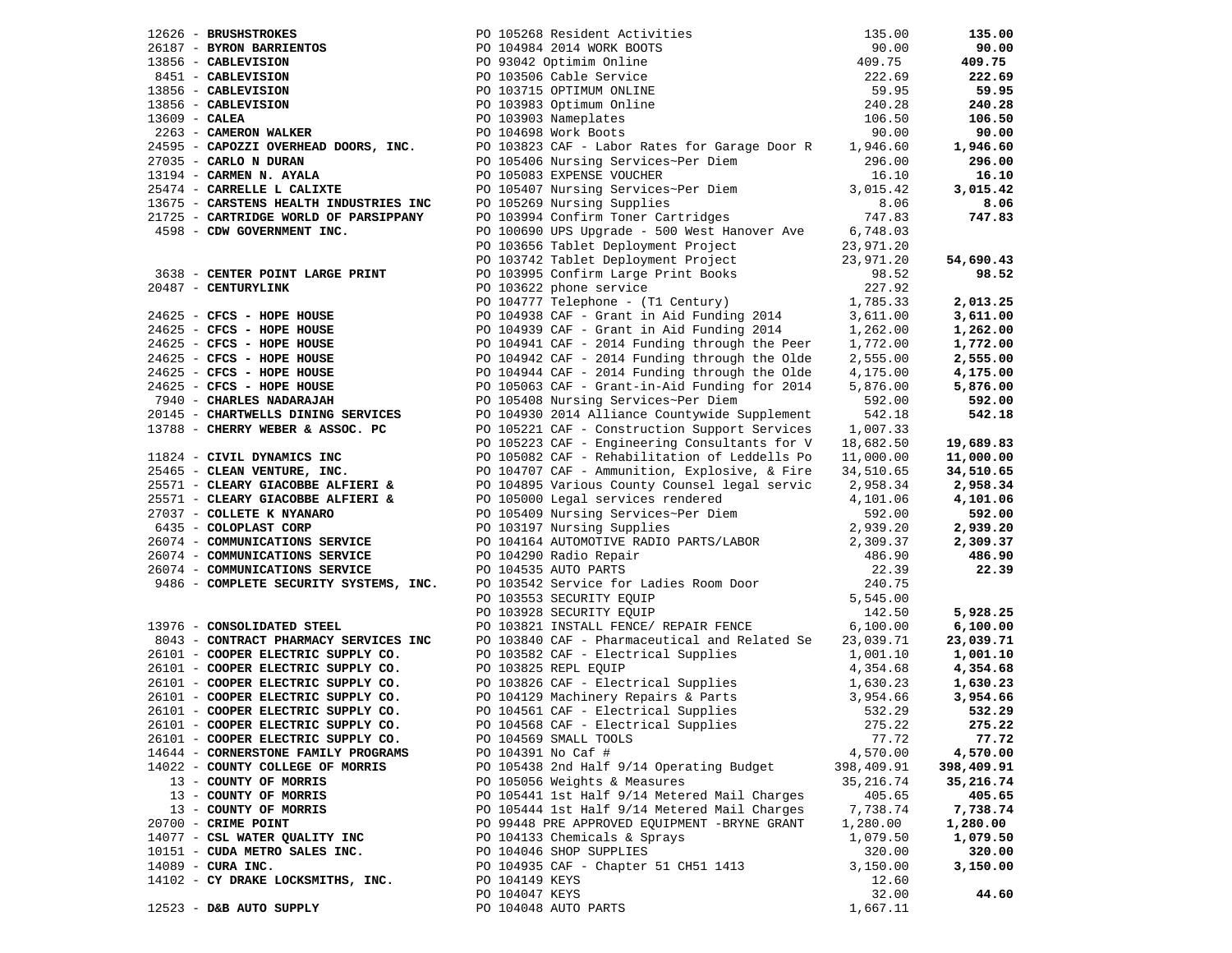|                                                                                                                                                                                                                                                                                                                                                                                                                        |  | PO 104534 AUTO PARTS                                   | 1,677.56         |           |
|------------------------------------------------------------------------------------------------------------------------------------------------------------------------------------------------------------------------------------------------------------------------------------------------------------------------------------------------------------------------------------------------------------------------|--|--------------------------------------------------------|------------------|-----------|
|                                                                                                                                                                                                                                                                                                                                                                                                                        |  | PO 104900 AUTO PARTS                                   | 822.65           | 4,167.32  |
| $[1783 - \textbf{D.R. JORMSON & ASSOCIATES, LLC \textbf{PO 104900 AUTO PARTS} \textbf{O (MPTO PARTS)} \textbf{O (MPTO PARTS)} \textbf{O (MPTO PARTS)} \textbf{O (MPTO PARTS)} \textbf{O (MPTO PARTS)} \textbf{O (MPTO PARTS)} \textbf{O (MPTO PARTS)} \textbf{O (MPTO PARTS)} \textbf{O (MPTO PARTS)}/ \textbf{O (MPTO PARTS)} \textbf{O (MPTO PARTS)}/ \textbf{O (MPTO PARTS)}/ \textbf{O (MPTO PARTS)}/ \textbf{O ($ |  |                                                        |                  | 1,916.94  |
|                                                                                                                                                                                                                                                                                                                                                                                                                        |  |                                                        |                  | 263.74    |
|                                                                                                                                                                                                                                                                                                                                                                                                                        |  |                                                        |                  | 43.36     |
|                                                                                                                                                                                                                                                                                                                                                                                                                        |  |                                                        |                  | 73.28     |
|                                                                                                                                                                                                                                                                                                                                                                                                                        |  |                                                        |                  | 159.96    |
|                                                                                                                                                                                                                                                                                                                                                                                                                        |  |                                                        |                  | 66.68     |
|                                                                                                                                                                                                                                                                                                                                                                                                                        |  |                                                        |                  |           |
|                                                                                                                                                                                                                                                                                                                                                                                                                        |  |                                                        |                  | 149.40    |
|                                                                                                                                                                                                                                                                                                                                                                                                                        |  |                                                        |                  | 90.00     |
|                                                                                                                                                                                                                                                                                                                                                                                                                        |  |                                                        |                  | 64.98     |
|                                                                                                                                                                                                                                                                                                                                                                                                                        |  |                                                        |                  | 1,771.56  |
|                                                                                                                                                                                                                                                                                                                                                                                                                        |  |                                                        |                  | 99.25     |
|                                                                                                                                                                                                                                                                                                                                                                                                                        |  |                                                        |                  | 1,247.75  |
|                                                                                                                                                                                                                                                                                                                                                                                                                        |  |                                                        |                  | 90.00     |
|                                                                                                                                                                                                                                                                                                                                                                                                                        |  |                                                        |                  |           |
|                                                                                                                                                                                                                                                                                                                                                                                                                        |  |                                                        |                  | 16,122.00 |
|                                                                                                                                                                                                                                                                                                                                                                                                                        |  |                                                        |                  | 6,630.00  |
|                                                                                                                                                                                                                                                                                                                                                                                                                        |  |                                                        |                  | 2,757.00  |
|                                                                                                                                                                                                                                                                                                                                                                                                                        |  |                                                        |                  |           |
|                                                                                                                                                                                                                                                                                                                                                                                                                        |  |                                                        |                  | 64.30     |
|                                                                                                                                                                                                                                                                                                                                                                                                                        |  |                                                        |                  | 36.03     |
|                                                                                                                                                                                                                                                                                                                                                                                                                        |  |                                                        |                  | 19.92     |
|                                                                                                                                                                                                                                                                                                                                                                                                                        |  |                                                        |                  | 13.94     |
|                                                                                                                                                                                                                                                                                                                                                                                                                        |  |                                                        |                  | 503.49    |
|                                                                                                                                                                                                                                                                                                                                                                                                                        |  |                                                        |                  | 58.40     |
|                                                                                                                                                                                                                                                                                                                                                                                                                        |  |                                                        |                  | 322.70    |
|                                                                                                                                                                                                                                                                                                                                                                                                                        |  |                                                        |                  | 25.30     |
|                                                                                                                                                                                                                                                                                                                                                                                                                        |  |                                                        |                  | 51.82     |
|                                                                                                                                                                                                                                                                                                                                                                                                                        |  |                                                        |                  | 25.90     |
| 1995 - <b>DC MANAMERY &amp; ENVIRONMENTAL</b><br><b>PO 104961 CAF - Grant in Aid Funding 2014 ADO 12,090.00 16,<br/> 1691 - <b>DC MANAMERY &amp; ENVIRONMENTAL</b><br/> 271 - <b>DEER PARK</b><br/> <b>PO 1044724 Experies Volcher</b><br/> 274 - <b>DEER PARK</b><br/> <b>PO 1044738 S</b></b>                                                                                                                        |  |                                                        |                  | 11,730.88 |
|                                                                                                                                                                                                                                                                                                                                                                                                                        |  |                                                        |                  | 90.00     |
|                                                                                                                                                                                                                                                                                                                                                                                                                        |  |                                                        |                  | 6,027.00  |
|                                                                                                                                                                                                                                                                                                                                                                                                                        |  |                                                        |                  |           |
|                                                                                                                                                                                                                                                                                                                                                                                                                        |  |                                                        |                  | 4,500.00  |
|                                                                                                                                                                                                                                                                                                                                                                                                                        |  |                                                        |                  | 72.00     |
| 1686 - DIEGNAN & BROPHY, LLC.<br>5396 - DIFRANCESCO, BATEMAN, COLEY, YOSPIN PO 105329 North Main Street Extension, Wharto 72.00<br>6396 - DIFRANCESCO, BATEMAN, COLEY, YOSPIN PO 105529 North Main Street Extension, Wharto 28.76                                                                                                                                                                                      |  |                                                        |                  | 2,088.00  |
|                                                                                                                                                                                                                                                                                                                                                                                                                        |  |                                                        |                  | 72.00     |
| 24349 - DIRECT ENERGY BUSINESS MARKETING                                                                                                                                                                                                                                                                                                                                                                               |  |                                                        |                  | 28.76     |
|                                                                                                                                                                                                                                                                                                                                                                                                                        |  |                                                        |                  | 200.00    |
|                                                                                                                                                                                                                                                                                                                                                                                                                        |  |                                                        |                  | 29,559.28 |
|                                                                                                                                                                                                                                                                                                                                                                                                                        |  |                                                        |                  | 792.50    |
|                                                                                                                                                                                                                                                                                                                                                                                                                        |  |                                                        |                  | 65.00     |
|                                                                                                                                                                                                                                                                                                                                                                                                                        |  |                                                        |                  | 4,317.94  |
|                                                                                                                                                                                                                                                                                                                                                                                                                        |  |                                                        |                  | 1,477.20  |
|                                                                                                                                                                                                                                                                                                                                                                                                                        |  |                                                        |                  | 14,416.17 |
|                                                                                                                                                                                                                                                                                                                                                                                                                        |  |                                                        |                  | 27.30     |
|                                                                                                                                                                                                                                                                                                                                                                                                                        |  |                                                        |                  |           |
|                                                                                                                                                                                                                                                                                                                                                                                                                        |  |                                                        |                  | 1,380.00  |
|                                                                                                                                                                                                                                                                                                                                                                                                                        |  |                                                        |                  | 90.00     |
|                                                                                                                                                                                                                                                                                                                                                                                                                        |  |                                                        |                  | 29.46     |
|                                                                                                                                                                                                                                                                                                                                                                                                                        |  |                                                        |                  | 88.54     |
|                                                                                                                                                                                                                                                                                                                                                                                                                        |  |                                                        |                  |           |
|                                                                                                                                                                                                                                                                                                                                                                                                                        |  |                                                        |                  | 3,888.00  |
| 1802 - ELIZABETH LORI                                                                                                                                                                                                                                                                                                                                                                                                  |  | PO 101667 Medicare B Reimbursement January 20          | 429.90           | 429.90    |
| 27135 - ELIZABETH VILLASENOR                                                                                                                                                                                                                                                                                                                                                                                           |  | PO 105412 Nursing Services~Per Diem                    | 3,678.91         | 3,678.91  |
|                                                                                                                                                                                                                                                                                                                                                                                                                        |  | PO 105498 NATURAL GAS - LONG VALLEY                    | 13.85            | 13.85     |
| 14505 - ELIZABETHTOWN GAS COMPANY                                                                                                                                                                                                                                                                                                                                                                                      |  |                                                        |                  |           |
| 27141 - ELLEN M. NOLL                                                                                                                                                                                                                                                                                                                                                                                                  |  | PO 105419 Nursing Services~Per Diem                    | 464.00           | 464.00    |
| 2047 - EMPLOYMENT HORIZONS, INC.                                                                                                                                                                                                                                                                                                                                                                                       |  | PO 105144 JANITORIAL / GROUNDSKEEPING SERVICE          | 1,012.00         | 1,012.00  |
| 4498 - ERNEST GARAY                                                                                                                                                                                                                                                                                                                                                                                                    |  | PO 104678 EXPENSE VOUCHER                              | 89.86            | 89.86     |
| 6053 - EVELYN LOPEZ                                                                                                                                                                                                                                                                                                                                                                                                    |  | PO 104684 2014 WORK BOOTS                              | 90.00            | 90.00     |
| 20265 - EVELYN TOLENTINO                                                                                                                                                                                                                                                                                                                                                                                               |  | PO 105413 Nursing Services~Per Diem                    | 1,859.25         | 1,859.25  |
| 14604 - EXTEL COMMUNICATIONS                                                                                                                                                                                                                                                                                                                                                                                           |  | PO 100931 VOIP Project - Network Wiring - Cut          | 5,980.00         |           |
|                                                                                                                                                                                                                                                                                                                                                                                                                        |  | PO 102441 CAF - NJSC#A80807                            | 25,170.00        |           |
|                                                                                                                                                                                                                                                                                                                                                                                                                        |  | PO 102439 CAF - NJSC#A80807                            | 7,895.00         | 39,045.00 |
| 2878 - FAIRLEIGH DICKINSON UNIVERSITY                                                                                                                                                                                                                                                                                                                                                                                  |  | PO 104841 CAF - 2878-1262<br>PO 104842 CAF - 2878-1415 | 298.76<br>853.60 | 1,152.36  |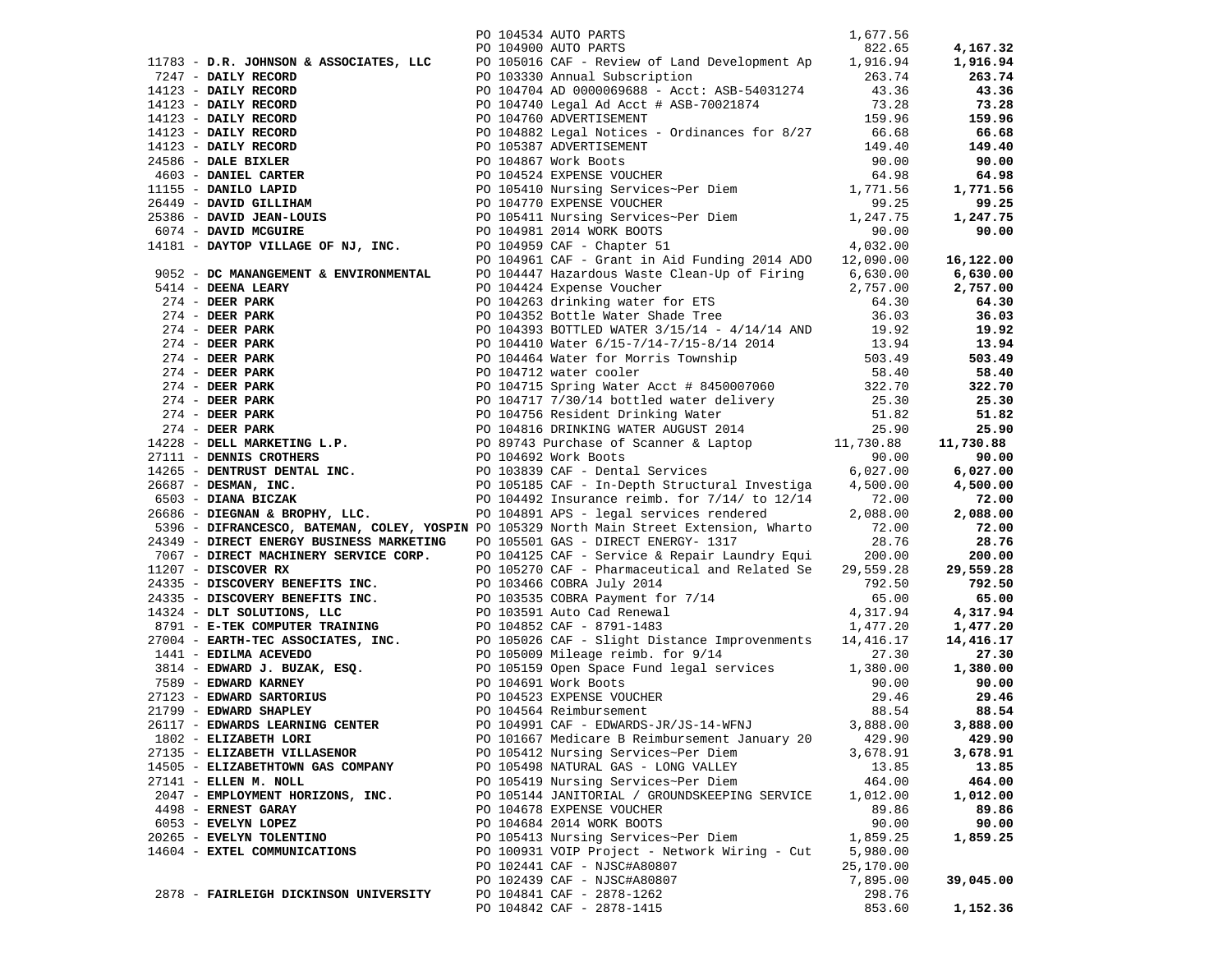|                     | 12515 - FASTENAL COMPANY                                                                       |                                                                                                                                                                                                                                                 | 1,999.99         |            |
|---------------------|------------------------------------------------------------------------------------------------|-------------------------------------------------------------------------------------------------------------------------------------------------------------------------------------------------------------------------------------------------|------------------|------------|
|                     |                                                                                                | PO 104021 Shop Air Compressor<br>PO 104571 BLDG MAINT<br>PO 104574 SMALL TOOLS<br>PO 104687 SMALL TOOLS<br>PO 104902 HARDWARE                                                                                                                   | 3,539.58         |            |
|                     |                                                                                                |                                                                                                                                                                                                                                                 | 259.86           |            |
|                     |                                                                                                |                                                                                                                                                                                                                                                 | 189.26           |            |
|                     |                                                                                                |                                                                                                                                                                                                                                                 |                  | 6,693.28   |
|                     |                                                                                                | 20423 - <b>FASTER URGENT CARE</b><br>20423 - <b>FASTER URGENT CARE</b><br>20423 - <b>FASTER URGENT CARE</b><br>20423 - PO 104943 CAF - Post Offer Physical Examinational property<br>20423 - PO 103901 Dog Food - K9<br>124.00                  |                  |            |
|                     |                                                                                                |                                                                                                                                                                                                                                                 |                  | 24,728.01  |
|                     |                                                                                                |                                                                                                                                                                                                                                                 |                  | 4,256.00   |
|                     |                                                                                                |                                                                                                                                                                                                                                                 |                  | 1,442.10   |
|                     |                                                                                                |                                                                                                                                                                                                                                                 |                  |            |
|                     |                                                                                                | Follo 15271 Express Saint<br>PO 105271 Express Shipping Charges<br>PO 105160 documentation to NJTPA<br>PO 104799 Uniforms, Accessories<br>PO 103814 Morgue Supplies<br>PO 104536 AUTO PARTS<br>PO 103300 Uniforms<br>PO 105216 Symposium        | 57.49            | 181.49     |
| $14669$ - FEDEX     |                                                                                                |                                                                                                                                                                                                                                                 | 146.51<br>104.99 | 146.51     |
|                     | 9388 - FF1 PROFESSIONAL SAFETY SERVICES                                                        |                                                                                                                                                                                                                                                 |                  | 104.99     |
|                     | 747 - FISHER HEALTHCARE                                                                        |                                                                                                                                                                                                                                                 | 459.52           | 459.52     |
|                     |                                                                                                |                                                                                                                                                                                                                                                 |                  |            |
|                     | 12151 - FLEMINGTON BUICK CHEVROLET                                                             |                                                                                                                                                                                                                                                 | 89.95            | 89.95      |
|                     |                                                                                                |                                                                                                                                                                                                                                                 | 464.67           | 464.67     |
|                     | -2147 - FLEMINGTON DEPARTMENT STORE<br>25501 - FREDERIC M. KNAPP<br>14787 - FREEDOM HOUSE INC. | PO 105216 Symposium                                                                                                                                                                                                                             | 140.00           | 140.00     |
|                     |                                                                                                | PO 104955 CAF - Grant in Aid Funding 2014 HAL                                                                                                                                                                                                   | 981.00           |            |
|                     |                                                                                                | PO 104956 CAF - Chapter 51 CH51 1410                                                                                                                                                                                                            | 6,962.00         | 7,943.00   |
|                     | 14852 - GANN LAW BOOKS                                                                         | PO 101407 Law Books                                                                                                                                                                                                                             | 4,666.00         |            |
|                     |                                                                                                |                                                                                                                                                                                                                                                 |                  |            |
|                     |                                                                                                | PO 101732 Confrim Order NJ Court Rules - Anno                                                                                                                                                                                                   | 125.00           | 4,791.00   |
|                     | 26773 - GARDEN STATE ENVIRONMENTAL INC.                                                        | PO 104791 OTHER OUTSIDE                                                                                                                                                                                                                         | 1,139.60         | 1,139.60   |
|                     | 19083 - GAYLORD BROS., INC.                                                                    | PO 103745 Received Processing Materials                                                                                                                                                                                                         | 198.65           | 198.65     |
|                     | 14887 - GENERAL PLUMBING SUPPLY INC.                                                           |                                                                                                                                                                                                                                                 | 108.92           |            |
|                     |                                                                                                | PO 103049 CAF - Plumbing Supplies<br>PO 104120 Machinery Repairs & Parts<br>PO 104784 CAF - Plumbing Supplies<br>PO 104785 SMALL TOOLS<br>PO 104776 CAF - Plumbing Supplies<br>PO 104518 EXPENSE VOUCHER<br>PO 105414 Nursing Sovuices Por Pier | 299.12           |            |
|                     |                                                                                                |                                                                                                                                                                                                                                                 | 2,118.00         |            |
|                     |                                                                                                |                                                                                                                                                                                                                                                 | 80.09            |            |
|                     |                                                                                                |                                                                                                                                                                                                                                                 |                  |            |
|                     |                                                                                                |                                                                                                                                                                                                                                                 | 2,090.78         | 4,696.91   |
|                     | 24819 - GEORGE VAN YAHRES                                                                      |                                                                                                                                                                                                                                                 | 90.00            | 90.00      |
|                     | 8269 - GEORGINA GRAY-HORSLEY                                                                   | PO 105414 Nursing Services~Per Diem<br>PO 105414 Nursing Services~Per Diem<br>PO 103210 polaroid ID system<br>5,575.00                                                                                                                          |                  | 1,507.13   |
|                     | 14916 - GILL ASSOCIATES IDENTIFICATION                                                         |                                                                                                                                                                                                                                                 |                  | 5,575.00   |
|                     |                                                                                                | PO 101737 Medicare B Reimbursement January 20                                                                                                                                                                                                   | 629.40           | 629.40     |
|                     |                                                                                                | PO 103500 CAF - Labor Rates Painteing & Relat 15,900.00                                                                                                                                                                                         |                  | 15,900.00  |
|                     |                                                                                                |                                                                                                                                                                                                                                                 | 11,635.00        |            |
|                     |                                                                                                |                                                                                                                                                                                                                                                 |                  |            |
|                     | 21655 - GLENDA JENKINS<br>11521 - GPC, INC.<br>14984 - GRAINGER                                | PO 103860 Sheltering Equipment<br>PO 103929 BLDG MAINT<br>PO 104269 OEM Expenses<br>PO 104783 Equipment                                                                                                                                         | 44.69            |            |
|                     |                                                                                                |                                                                                                                                                                                                                                                 | 140.40           |            |
|                     |                                                                                                | PO 104783 Equipment                                                                                                                                                                                                                             | 22.57            | 11,842.66  |
| $14983$ - GRAINGER  |                                                                                                | PO 104705 EQUIPMENT<br>PO 103861 W&M INSPECTOR'S SUPPLIES<br>DO 104036 SNOW PLOW PARTS                                                                                                                                                          | 298.73           | 298.73     |
|                     | $20712$ - GREELCO INC                                                                          | PO 104036 SNOW PLOW PARTS                                                                                                                                                                                                                       | 7,750.66         | 7,750.66   |
|                     | 15010 - GREY HOUSE PUBLISHING                                                                  | PO 103746 Confirm Food & Beverage Market Plac                                                                                                                                                                                                   | 535.50           |            |
|                     |                                                                                                | PO 103747 Confirm Weiss Rating Guide to Banks                                                                                                                                                                                                   | 257.95           |            |
|                     |                                                                                                | PO 103762 Confirm Current Biography Yrbk-2013                                                                                                                                                                                                   | 189.05           | 982.50     |
|                     | 15081 - HANOVER SEWERAGE AUTHORITY                                                             |                                                                                                                                                                                                                                                 |                  |            |
|                     |                                                                                                | PO 105497 SEWER - HANOVER                                                                                                                                                                                                                       | 1,816.40         | 1,816.40   |
|                     | 9728 - HARRIET VALLECER RN                                                                     | PO 105415 Nursing Services~Per Diem                                                                                                                                                                                                             | 1,184.00         | 1,184.00   |
|                     | 21697 - HARRY L SCHWARZ & CO                                                                   | PO 105141 OSTF - Appraisal Review Services -                                                                                                                                                                                                    | 19,575.00        | 19,575.00  |
|                     | 5275 - HCPRO, INC.                                                                             | PO 104131 Nursing Subscriptions & Publication                                                                                                                                                                                                   | 266.10           | 266.10     |
|                     | 15208 - HOBART SERVICE                                                                         | PO 104127 Dietary Machinery Repairs & Parts                                                                                                                                                                                                     | 1,119.85         | 1,119.85   |
|                     | 20737 - HOOVER TRUCK CENTERS INC                                                               | PO 104024 TRUCK PARTS                                                                                                                                                                                                                           | 15.08            | 15.08      |
|                     | 15241 - HORIZON BLUE CROSS BLUE SHIELD                                                         | PO 104342 Blue Cross Blue Shield Medallion bi 138,616.46                                                                                                                                                                                        |                  | 138,616.46 |
|                     | 15241 - HORIZON BLUE CROSS BLUE SHIELD                                                         | PO 104404 September 2014 Main County and Morr 36,472.21                                                                                                                                                                                         |                  | 36,472.21  |
|                     |                                                                                                |                                                                                                                                                                                                                                                 |                  |            |
|                     | 15241 - HORIZON BLUE CROSS BLUE SHIELD                                                         | PO 104405 September 2014 Horizon PBA 151 Medi                                                                                                                                                                                                   | 176,520.11       | 176,520.11 |
|                     | 15241 - HORIZON BLUE CROSS BLUE SHIELD                                                         | PO 104408 September 2014 Mosquito Dental                                                                                                                                                                                                        | 640.15           | 640.15     |
|                     | 15241 - HORIZON BLUE CROSS BLUE SHIELD                                                         | PO 104637 Dental coverage for 9/14                                                                                                                                                                                                              | 4,340.40         | 4,340.40   |
|                     | 15241 - HORIZON BLUE CROSS BLUE SHIELD                                                         | PO 104638 HMO premium bill for 9/14                                                                                                                                                                                                             | 143,723.48       | 143,723.48 |
|                     | 15241 - HORIZON BLUE CROSS BLUE SHIELD                                                         | PO 104709 September 2014 Horizon Mosquito Med                                                                                                                                                                                                   | 20,711.74        | 20,711.74  |
|                     | 15241 - HORIZON BLUE CROSS BLUE SHIELD                                                         | PO 105075 September 2014 Freeholders Medical                                                                                                                                                                                                    | 722,268.51       | 722,268.51 |
|                     | 20545 - HUDSON COUNTY MEADOWVIEW                                                               | PO 104301 Court Ordered Payments for Various                                                                                                                                                                                                    | 83,536.32        | 83,536.32  |
|                     |                                                                                                |                                                                                                                                                                                                                                                 |                  |            |
| $8808$ - ILA TALWAR |                                                                                                | PO 104495 Insurance reimb. for 7/14 to 12/14                                                                                                                                                                                                    | 90.00            | 90.00      |
|                     | 26660 - ILIFF-RUGGIERO FUNERAL HOME INC.                                                       | PO 104810 CAF - Remove Deceased Human Remains                                                                                                                                                                                                   | 300.00           | 300.00     |
|                     | 10767 - ILLIENE CHARLES, RN                                                                    | PO 105416 Nursing Services~Per Diem                                                                                                                                                                                                             | 3,314.83         | 3,314.83   |
|                     | 4592 - INFORMATION & TECHNOLOGY                                                                | PO 104751 CAF - 4592-1059                                                                                                                                                                                                                       | 120.00           |            |
|                     |                                                                                                | PO 105168 CAF - 4592-1463                                                                                                                                                                                                                       | 1,663.96         |            |
|                     |                                                                                                | PO 105169 CAF - 4592-1355                                                                                                                                                                                                                       | 1,151.36         |            |
|                     |                                                                                                | PO 105170 CAF - 4592-1358                                                                                                                                                                                                                       | 1,151.36         | 4,086.68   |
|                     |                                                                                                |                                                                                                                                                                                                                                                 |                  |            |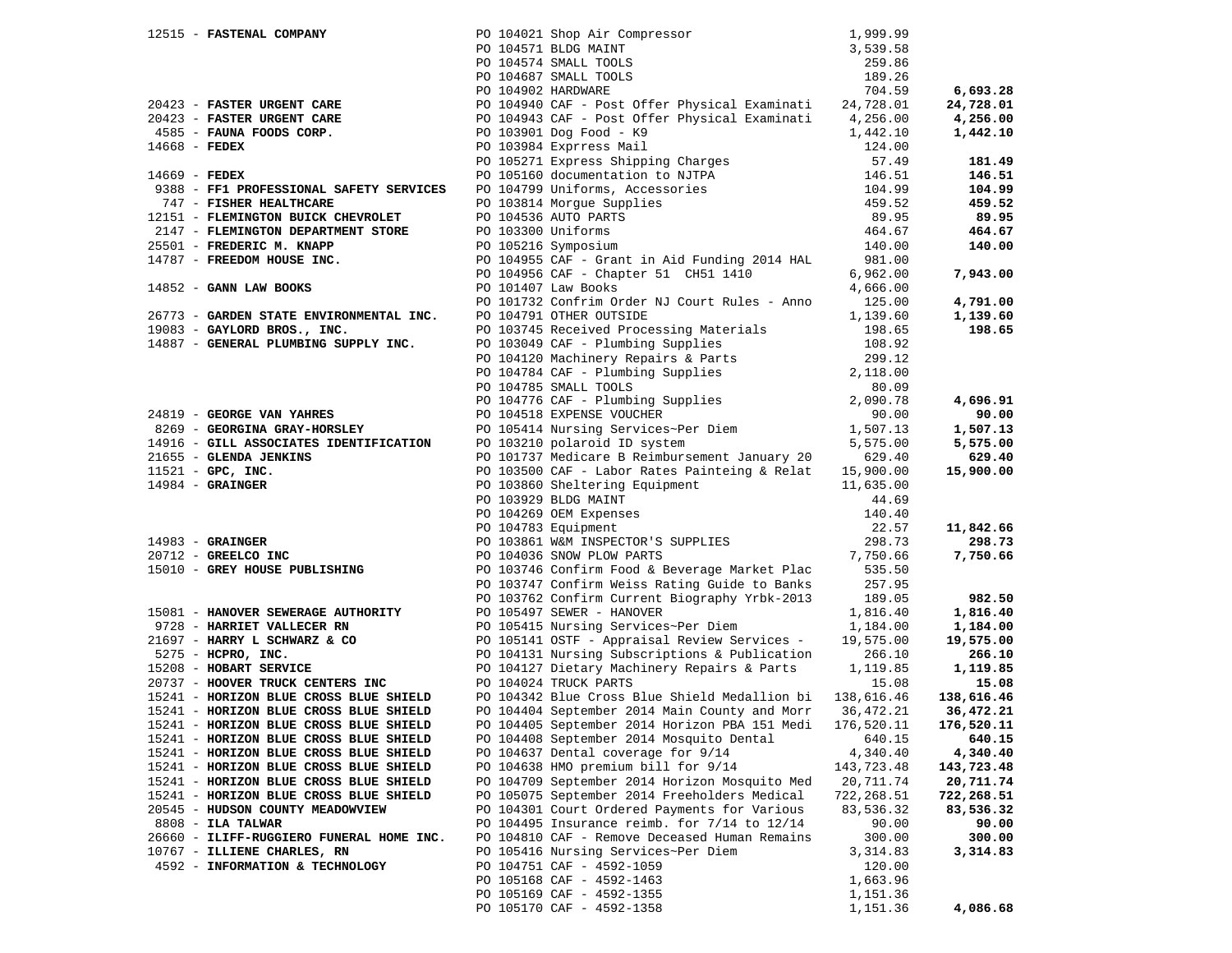| 15337 - INFORMATION TODAY INC PO 103966 Confirm Corporate Giving Directory                                                                                                                                                                                                                                                                                                                                                                                                                       |                 |                                                                                                                | 684.53   | 684.53     |
|--------------------------------------------------------------------------------------------------------------------------------------------------------------------------------------------------------------------------------------------------------------------------------------------------------------------------------------------------------------------------------------------------------------------------------------------------------------------------------------------------|-----------------|----------------------------------------------------------------------------------------------------------------|----------|------------|
| 19236 - INSTITUTE-FORENSIC PSYCHOLOGY PO 103617 Evaluation                                                                                                                                                                                                                                                                                                                                                                                                                                       |                 |                                                                                                                | 325.00   | 325.00     |
| 6100 - INTER CITY TIRE                                                                                                                                                                                                                                                                                                                                                                                                                                                                           | PO 104025 TIRES |                                                                                                                | 1,281.71 | 1,281.71   |
|                                                                                                                                                                                                                                                                                                                                                                                                                                                                                                  |                 |                                                                                                                |          | 210.00     |
|                                                                                                                                                                                                                                                                                                                                                                                                                                                                                                  |                 |                                                                                                                |          | 175.43     |
| COLORED TRIES<br>25455 - INTERNATIONAL ACADEMIES OF PO 103192 Education, School, Training<br>210.00<br>210.00<br>210.00<br>210.00<br>2175.43<br>24889 - JACQUELINE G. GUILLAUME PO 105298 Employee Reimbursement<br>24889 - JACQUELINE G. GUIL                                                                                                                                                                                                                                                   |                 |                                                                                                                |          | 30.00      |
|                                                                                                                                                                                                                                                                                                                                                                                                                                                                                                  |                 |                                                                                                                |          | 2,200.00   |
|                                                                                                                                                                                                                                                                                                                                                                                                                                                                                                  |                 | PO 105273 CAF - Qualified Physician to Overse 707.50                                                           |          | 707.50     |
| 12197 - <b>JAMES H WOLF</b><br>27125 - <b>JAMES MASKER</b>                                                                                                                                                                                                                                                                                                                                                                                                                                       |                 | PO 104806 Equipment                                                                                            | 21.35    | 21.35      |
| 20342 - <b>JAMES TRIMBLE</b><br>5247 - <b>JENNIFER CARRO</b>                                                                                                                                                                                                                                                                                                                                                                                                                                     |                 | PO 104406 2014 hours worked by 4-H Facilities                                                                  | 5,500.00 | 5,500.00   |
| 5247 - JENNIFER CARRO                                                                                                                                                                                                                                                                                                                                                                                                                                                                            |                 | PO 104496 Insurance reimb. for $7/14$ to $12/14$                                                               | 72.00    | 72.00      |
| 960 - JERSEY CENTRAL POWER & LIGHT                                                                                                                                                                                                                                                                                                                                                                                                                                                               | PO 103958 JCP&L |                                                                                                                | 45.45    | 45.45      |
| 960 - JERSEY CENTRAL POWER & LIGHT                                                                                                                                                                                                                                                                                                                                                                                                                                                               | PO 104700 JCP&L |                                                                                                                | 84.21    | 84.21      |
| 960 - JERSEY CENTRAL POWER & LIGHT                                                                                                                                                                                                                                                                                                                                                                                                                                                               |                 | PO 104796 Utility - Electric JCPL                                                                              | 4,726.81 | 4,726.81   |
| 960 - JERSEY CENTRAL POWER & LIGHT                                                                                                                                                                                                                                                                                                                                                                                                                                                               |                 |                                                                                                                |          | 500.99     |
| 960 - JERSEY CENTRAL POWER & LIGHT                                                                                                                                                                                                                                                                                                                                                                                                                                                               |                 | PO 105068 JCP&L 500.99<br>PO 105069 JCP&L 63.96<br>PO 105070 JCP&L 38.02<br>PO 105274 Electric Usage 61,414.35 |          | 63.96      |
| 960 - JERSEY CENTRAL POWER & LIGHT                                                                                                                                                                                                                                                                                                                                                                                                                                                               |                 |                                                                                                                |          | 38.02      |
|                                                                                                                                                                                                                                                                                                                                                                                                                                                                                                  |                 |                                                                                                                |          | 61,414.35  |
| 16888 - JERSEY PAPER PLUS INC                                                                                                                                                                                                                                                                                                                                                                                                                                                                    |                 | PO 104153 CAF - Coarse Paper & Household Supp 2,094.10                                                         |          |            |
|                                                                                                                                                                                                                                                                                                                                                                                                                                                                                                  |                 | PO 104157 CAF - Coarse Paper & Household Supp 1,102.50                                                         |          | 3,196.60   |
| 960 - JERSEY CENTRAL POWER & LIGHT<br>5888 - JERSEY PAPER PLUS INC<br>5280 - JERSEY TACTICAL CORP.<br>26280 - JERSEY TACTICAL CORP.                                                                                                                                                                                                                                                                                                                                                              |                 | PO 100531 Domestic Terrorism and Active Shoot 100.00                                                           |          | 100.00     |
|                                                                                                                                                                                                                                                                                                                                                                                                                                                                                                  |                 |                                                                                                                |          | 800.00     |
|                                                                                                                                                                                                                                                                                                                                                                                                                                                                                                  |                 |                                                                                                                |          | 629.40     |
|                                                                                                                                                                                                                                                                                                                                                                                                                                                                                                  |                 |                                                                                                                |          | 217.50     |
|                                                                                                                                                                                                                                                                                                                                                                                                                                                                                                  |                 |                                                                                                                |          | 12,942.92  |
|                                                                                                                                                                                                                                                                                                                                                                                                                                                                                                  |                 |                                                                                                                |          |            |
| CORRESS AND THE SERVING TRACTOR-TRAILLER<br>1622 - JERSEY VACOB<br>2088 - JESSY JACOB<br>15508 - JML MEDICAL INC.<br>17883 - JOAN STREHL<br>2088 - JOAN STREHL<br>20010974 travel reimbursement<br>20101974 travel reimbursement<br>20101974 t                                                                                                                                                                                                                                                   |                 |                                                                                                                |          | 121.45     |
|                                                                                                                                                                                                                                                                                                                                                                                                                                                                                                  |                 |                                                                                                                |          | 425.00     |
|                                                                                                                                                                                                                                                                                                                                                                                                                                                                                                  |                 |                                                                                                                |          | 87.73      |
|                                                                                                                                                                                                                                                                                                                                                                                                                                                                                                  |                 |                                                                                                                |          | 39.47      |
|                                                                                                                                                                                                                                                                                                                                                                                                                                                                                                  |                 |                                                                                                                |          | 90.00      |
|                                                                                                                                                                                                                                                                                                                                                                                                                                                                                                  |                 |                                                                                                                |          |            |
| 17883 - JOAN STREHL<br>17883 - JOAN STREHL<br>17288 - JOHN E. REID AND ASSOCIATES INC<br>2512 - JOHN J. LYNN<br>2512 - JOHN J. LYNN<br>26.80<br>2695 - JOHN MACLEAN<br>26528 - JOHN STREERS<br>2695 - JOHN STONE SUPPLY<br>2695 - JOHNSTONE SUPP<br>00 104786 HVAC<br>FO 104786 HVAC<br>PO 104786 HVAC<br>PO 10493 Insurance reimb. for 7/14 to 12/14<br>PO 105262 Employee Reimbursement<br>PO 105224 CAF – Engineering Consultants for V 12,922.00<br>PO 105122 Reimbursement<br>PO 105224 CAF |                 |                                                                                                                |          | 1,536.72   |
|                                                                                                                                                                                                                                                                                                                                                                                                                                                                                                  |                 |                                                                                                                |          | 72.00      |
|                                                                                                                                                                                                                                                                                                                                                                                                                                                                                                  |                 |                                                                                                                |          | 38.03      |
|                                                                                                                                                                                                                                                                                                                                                                                                                                                                                                  |                 |                                                                                                                |          | 42.79      |
|                                                                                                                                                                                                                                                                                                                                                                                                                                                                                                  |                 |                                                                                                                |          | 354.89     |
|                                                                                                                                                                                                                                                                                                                                                                                                                                                                                                  |                 |                                                                                                                |          | 12,922.00  |
| 15574 - KENVIL POWER EQUIPMENT, INC. PO 103962 Weed Wacker                                                                                                                                                                                                                                                                                                                                                                                                                                       |                 |                                                                                                                | 279.99   | 279.99     |
| 9209 - KEVIN WEYER                                                                                                                                                                                                                                                                                                                                                                                                                                                                               |                 | PO 104685 2014 WORK BOOTS                                                                                      | 90.00    | 90.00      |
| 15228 - KEY TECH                                                                                                                                                                                                                                                                                                                                                                                                                                                                                 |                 | PO 105186 CAF - Materials Testing for Paving                                                                   | 2,300.00 | 2,300.00   |
| 15587 - KEYSTONE PUBLIC SAFETY INC. PO 103600 Software Maintenance                                                                                                                                                                                                                                                                                                                                                                                                                               |                 |                                                                                                                | 909.00   | 909.00     |
| 11406 - KONKUS CORPORATION                                                                                                                                                                                                                                                                                                                                                                                                                                                                       |                 | PO 105367 CAF - Replacement of County Bridge 324,823.34                                                        |          | 324,823.34 |
| 801 - KRISTINE A. BEIRNE                                                                                                                                                                                                                                                                                                                                                                                                                                                                         |                 | PO 105084 EXPENSE VOUCHER                                                                                      | 54.00    | 54.00      |
|                                                                                                                                                                                                                                                                                                                                                                                                                                                                                                  |                 |                                                                                                                | 618.00   | 618.00     |
| 15657 - KURT'S LOCKSMITH SERVICE, LLC DO 88697 DOOR LOCKS 618.00<br>26985 - LA SALLE UNIVERSITY DO 101413 Registration for Class 350.00<br>26985 - LABEL TAPE SYSTEMS PO 105276 Laundry Supplies 726.95<br>26.95 PO 102745 DNA testi                                                                                                                                                                                                                                                             |                 |                                                                                                                |          | 350.00     |
|                                                                                                                                                                                                                                                                                                                                                                                                                                                                                                  |                 |                                                                                                                |          | 726.95     |
|                                                                                                                                                                                                                                                                                                                                                                                                                                                                                                  |                 |                                                                                                                |          |            |
|                                                                                                                                                                                                                                                                                                                                                                                                                                                                                                  |                 | PO 103540 DNA testing from 06/28/14 thru 08/0                                                                  | 419.25   | 967.50     |
| 12726 - LANGUAGE LINE SERVICES                                                                                                                                                                                                                                                                                                                                                                                                                                                                   |                 | PO 103650 LANGUAGE TRANSLATION SERVICE                                                                         | 326.40   | 326.40     |
| 15688 - LANIGAN ASSOCIATES INC                                                                                                                                                                                                                                                                                                                                                                                                                                                                   |                 | PO 100998 Body Armor                                                                                           | 939.58   |            |
|                                                                                                                                                                                                                                                                                                                                                                                                                                                                                                  |                 | PO 103896 ID Cases                                                                                             | 375.00   | 1,314.58   |
| 5932 - LARRY PETERS                                                                                                                                                                                                                                                                                                                                                                                                                                                                              |                 | PO 103912 Public Safety Youth Academy                                                                          | 199.00   | 199.00     |
| 8461 - LARRY SHAW                                                                                                                                                                                                                                                                                                                                                                                                                                                                                |                 | PO 104520 EXPENSE VOUCHER                                                                                      | 80.00    | 80.00      |
| 25486 - LASZLO CSENGETO                                                                                                                                                                                                                                                                                                                                                                                                                                                                          |                 | PO 105004 Mileage & Postage reimb. for 8/14                                                                    | 24.30    | 24.30      |
| 25383 - LAW OFFICE OF ROBERT J. GREENBAUM                                                                                                                                                                                                                                                                                                                                                                                                                                                        |                 | PO 104894 Morris County Correctional Facility                                                                  | 1,188.00 | 1,188.00   |
| 2242 - LEHIGH CAREER & TECHNICAL INST                                                                                                                                                                                                                                                                                                                                                                                                                                                            |                 | PO 104846 CAF - 2242-1293                                                                                      | 800.00   | 800.00     |
| 5855 - LEXIS NEXIS                                                                                                                                                                                                                                                                                                                                                                                                                                                                               |                 | PO 103750 Monthly On-line Service for July 01                                                                  | 174.00   | 174.00     |
| 5068 - LEXIS NEXIS/MATTHEW BENDER                                                                                                                                                                                                                                                                                                                                                                                                                                                                |                 | PO 103576 Lexis Nexis Admin Code Book/refills                                                                  | 198.00   |            |
|                                                                                                                                                                                                                                                                                                                                                                                                                                                                                                  |                 | PO 103974 Annual Renewal of Corporate Affilia                                                                  | 1,816.50 | 2,014.50   |
| 11936 - LEXISNEXIS RISK DATA                                                                                                                                                                                                                                                                                                                                                                                                                                                                     |                 | PO 103902 July's Monthly Statement                                                                             | 155.00   | 155.00     |
| 9885 - LIDIA AVELAR                                                                                                                                                                                                                                                                                                                                                                                                                                                                              |                 | PO 104681 2014 WORK BOOTS - NIGHTCREW                                                                          | 90.00    | 90.00      |
| 27045 - LILLY JOSEPH KURIAN                                                                                                                                                                                                                                                                                                                                                                                                                                                                      |                 | PO 105392 Nursing Services~Per Diem                                                                            | 296.00   | 296.00     |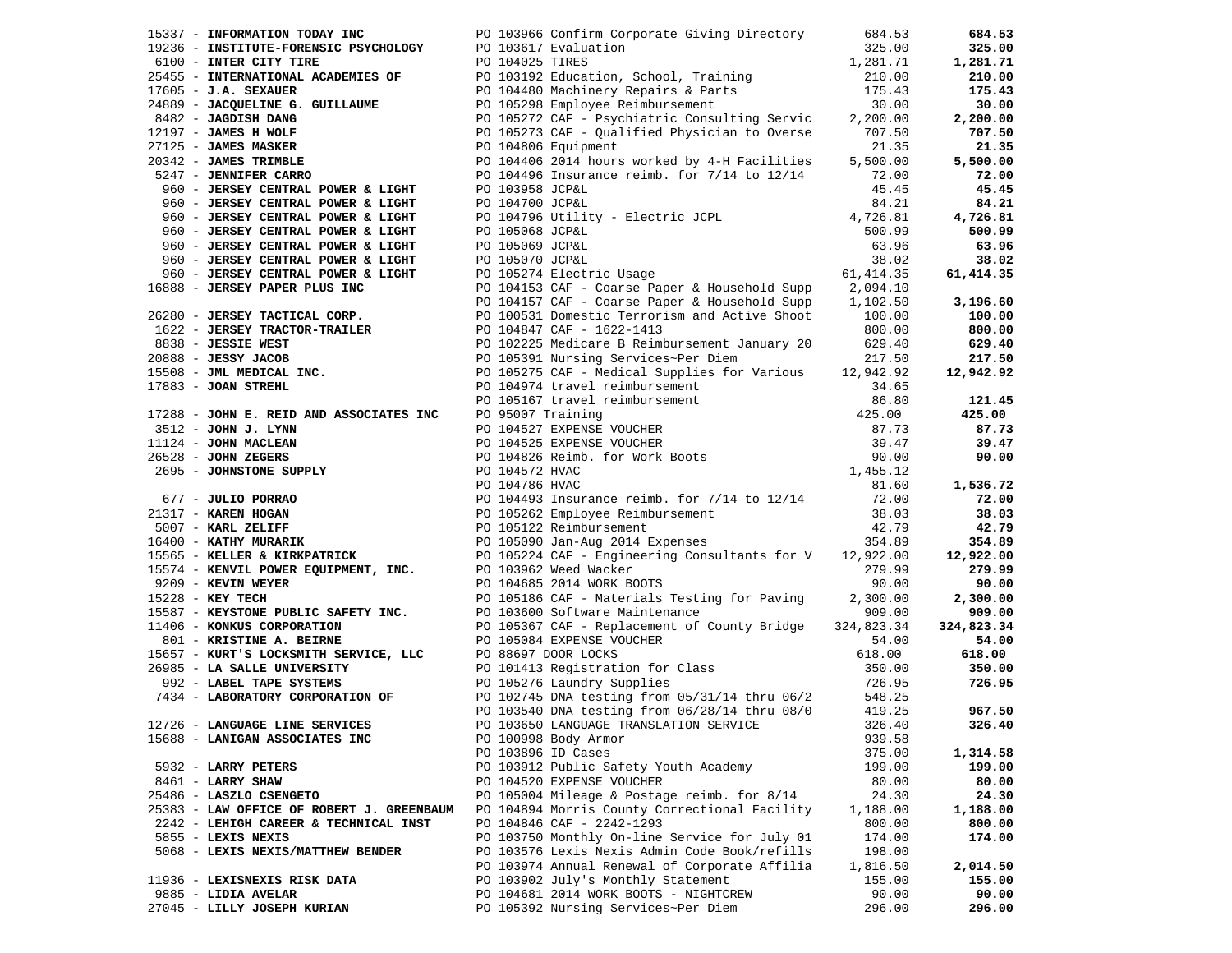| 412 - LINDA CSENGETO                     | PO 104997 Mi. & Conference reimb. for 7/14                                                                                                                                                                                                                                                     | 56.92    | 56.92      |
|------------------------------------------|------------------------------------------------------------------------------------------------------------------------------------------------------------------------------------------------------------------------------------------------------------------------------------------------|----------|------------|
| 15816 - LONGFELLOWS SANDWICH DELI        | PO 104563 CBA meeting 8-28-14 sandwiches                                                                                                                                                                                                                                                       | 87.92    | 87.92      |
| 15816 - LONGFELLOWS SANDWICH DELI        | PO 104599 SANDWICHES IS FOR 14 PEOPLE FOR THE 137.49                                                                                                                                                                                                                                           |          | 137.49     |
| 15816 - LONGFELLOWS SANDWICH DELI        |                                                                                                                                                                                                                                                                                                |          | 303.49     |
| 15816 - LONGFELLOWS SANDWICH DELI        | PO 104931 2014 Countywide Supplemental / Unen 303.49<br>PO 104957 2014 Alliance Unencumbered/Suppleme 270.00                                                                                                                                                                                   |          | 270.00     |
| 15816 - LONGFELLOWS SANDWICH DELI        | PO 105064 refreshments for HS SC Funding Revi                                                                                                                                                                                                                                                  | 85.00    | 85.00      |
| 8307 - LOREEN RAFISURA                   | PO 105393 Nursing Services~Per Diem                                                                                                                                                                                                                                                            | 606.80   | 606.80     |
| 1357 - LOU CASTALDI                      | PO 104696 Work Boots                                                                                                                                                                                                                                                                           | 90.00    | 90.00      |
|                                          |                                                                                                                                                                                                                                                                                                |          | 2,303.25   |
|                                          |                                                                                                                                                                                                                                                                                                |          | 72.00      |
|                                          |                                                                                                                                                                                                                                                                                                |          | 629.40     |
|                                          |                                                                                                                                                                                                                                                                                                |          | 106.35     |
|                                          |                                                                                                                                                                                                                                                                                                |          | 4,875.00   |
|                                          |                                                                                                                                                                                                                                                                                                |          | 52.00      |
|                                          |                                                                                                                                                                                                                                                                                                |          |            |
|                                          |                                                                                                                                                                                                                                                                                                |          | 3,406.59   |
|                                          |                                                                                                                                                                                                                                                                                                |          | 2,368.00   |
|                                          |                                                                                                                                                                                                                                                                                                |          | 72.00      |
|                                          |                                                                                                                                                                                                                                                                                                |          | 907.20     |
|                                          |                                                                                                                                                                                                                                                                                                |          |            |
|                                          |                                                                                                                                                                                                                                                                                                |          | 1,258.80   |
|                                          | 1357 - LOU CASTALDI<br>2010 - LOUISE R. MACCHIA<br>2010 - LOUISE R. MACCHIA<br>2020 - LOUISE R. MACCHIA<br>22.300 - LOUISE DROWN 220<br>1928 - LUCILLE BROWN 2020<br>22.900 - LOUISE DROWN 2020 - LOUISE DROWN 2020 - LOUISE DROWN 2021<br>                                                    |          | 717.75     |
|                                          |                                                                                                                                                                                                                                                                                                |          | 58.36      |
|                                          |                                                                                                                                                                                                                                                                                                |          | 950.40     |
|                                          |                                                                                                                                                                                                                                                                                                |          | 3,318.90   |
|                                          |                                                                                                                                                                                                                                                                                                |          | 82.05      |
|                                          |                                                                                                                                                                                                                                                                                                |          | 592.00     |
|                                          |                                                                                                                                                                                                                                                                                                |          | 90.00      |
|                                          |                                                                                                                                                                                                                                                                                                |          | 85.98      |
|                                          |                                                                                                                                                                                                                                                                                                |          | 142.22     |
|                                          |                                                                                                                                                                                                                                                                                                |          |            |
|                                          |                                                                                                                                                                                                                                                                                                |          |            |
|                                          |                                                                                                                                                                                                                                                                                                |          | 5,319.00   |
|                                          |                                                                                                                                                                                                                                                                                                |          | 227.50     |
|                                          |                                                                                                                                                                                                                                                                                                |          | 385.00     |
|                                          |                                                                                                                                                                                                                                                                                                |          |            |
|                                          |                                                                                                                                                                                                                                                                                                |          |            |
|                                          |                                                                                                                                                                                                                                                                                                |          |            |
|                                          | 12021 - MARGARET VIOLET OBLINA (PD 102202 muricing Services-Per Diem) 58.36<br>438 - MARIA ROSARIO PO 105397 Nursing Services-Per Diem<br>438 - MARIA ROSARIO PRINCIPE<br>6678 - MARIA ROSARIO PRINCIPE<br>6878 - MARIA ROSARIO PO 10<br>PO 105442 9/14 DISTRICT TAXES TO BE RAISED 580,000.00 |          | 996,078.60 |
| 25792 - MCGRATH MUNICIPAL EQUIPMENT, LLC | PO 103727 TRUCK PARTS                                                                                                                                                                                                                                                                          | 132.00   | 132.00     |
| 16095 - MCMASTER-CARR SUPPLY CO          |                                                                                                                                                                                                                                                                                                |          | 163.32     |
| 8443 - MELOJANE CELESTINO                | PO 103872 Misc. Supplies 163.32<br>PO 105400 Nursing Services~Per Diem 1,036.00                                                                                                                                                                                                                |          | 1,036.00   |
| 267 - METRO IMAGING SERVICES INC         | PO 103751 Annual Contract for Microfilm Reade                                                                                                                                                                                                                                                  | 2,960.00 | 2,960.00   |
| 26517 - MICHAEL HENDERSON                | PO 105025 Reimb. for batteries                                                                                                                                                                                                                                                                 | 6.98     | 6.98       |
| 27136 - MICHAEL ZINN                     | PO 105401 Nursing Services~Per Diem                                                                                                                                                                                                                                                            | 2,571.50 | 2,571.50   |
| 24951 - MICHELLE CAPILI                  | PO 105402 Nursing Services~Per Diem                                                                                                                                                                                                                                                            | 1,184.00 | 1,184.00   |
| 295 - MID-ATLANTIC TRUCK CENTRE INC      | PO 104538 TRUCK PARTS                                                                                                                                                                                                                                                                          | 776.72   | 776.72     |
| 11453 - MIDWEST TAPE LLC                 |                                                                                                                                                                                                                                                                                                |          |            |
|                                          |                                                                                                                                                                                                                                                                                                |          | 1,754.57   |
| 16223 - MINUTEMAN PRESS                  |                                                                                                                                                                                                                                                                                                |          | 99.40      |
| 25428 - MIRLENE ESTRIPLET                | PO 103752 Confirm Cd's & DVD's<br>PO 103752 Confirm Cd's & DVD's<br>PO 103997 Confirm DVD's & CD's<br>PO 103988 Business Cards<br>PO 105403 Nursing Services~Per Diem<br>4,736.00                                                                                                              |          | 4,736.00   |
| 6953 - MOBILEX USA                       | PO 103634 CAF - On-Site Radiology Services                                                                                                                                                                                                                                                     | 442.00   | 442.00     |
| 10330 - MODERN HANDLING EQUIPMENT        | PO 104027 TRUCK PARTS                                                                                                                                                                                                                                                                          | 179.69   | 179.69     |
| 16248 - MOE DISTRIBUTORS INC.            | PO 103585 BLDG MAINT                                                                                                                                                                                                                                                                           | 1,120.20 | 1,120.20   |
| 7313 - MONTAGE ENTERPRISES INC.          | PO 103731 TRUCK PARTS                                                                                                                                                                                                                                                                          | 472.50   |            |
|                                          | PO 104028 TRUCK PARTS                                                                                                                                                                                                                                                                          | 387.60   | 860.10     |
| 19470 - MONTCLAIR STATE UNIVERSITY       | PO 99981 Passaic River Symposium Registratio                                                                                                                                                                                                                                                   | 300.00   | 300.00     |
| 16273 - MOORE MEDICAL LLC                | PO 103631 CAF - Medical Supplies & OTC Suppli                                                                                                                                                                                                                                                  | 887.64   |            |
|                                          | PO 104159 CAF - Medical Supplies & OTC Suppli                                                                                                                                                                                                                                                  | 115.93   |            |
|                                          | PO 104162 CAF - Medical Supplies & OTC Suppli                                                                                                                                                                                                                                                  | 13.85    | 1,017.42   |
| 12819 - MORRIS COUNTY M.U.A              | PO 104156 FACILITY WASTE PULL FEE                                                                                                                                                                                                                                                              | 650.00   | 650.00     |
| 19483 - M.C. MUA                         | PO 103963 Tipping Fees                                                                                                                                                                                                                                                                         | 600.12   | 600.12     |
| $19483 - M.C. MUA$                       | PO 104130 CAF- Solid Waste Collection                                                                                                                                                                                                                                                          | 8,968.61 | 8,968.61   |
| 19483 - M.C. MUA                         | PO 105143 DUMPSTER SERVICE: AUGUST 2014                                                                                                                                                                                                                                                        | 350.00   | 350.00     |
| 16293 - MORRIS IMAGING ASSOC II PA       | PO 46529 INMATE MEDICAL CARE<br>PO 103891 Tool - K9                                                                                                                                                                                                                                            | 3,815.00 | 3,815.00   |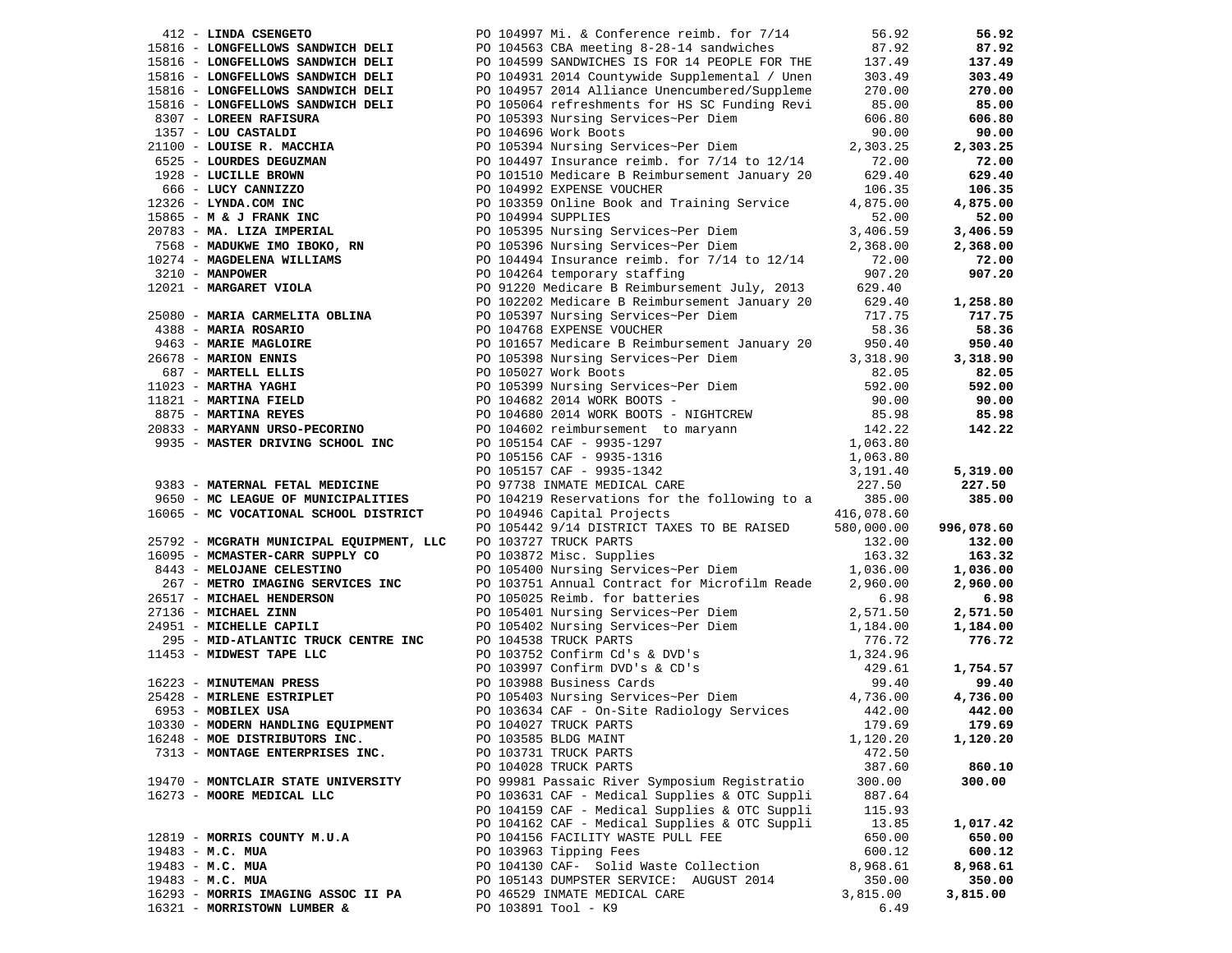|                                                                                                                                 | PO 104128 Machinery Repairs & Parts                                                                                                                                                                                                                                                                                                                                                                                                                                                | 18.98     |           |
|---------------------------------------------------------------------------------------------------------------------------------|------------------------------------------------------------------------------------------------------------------------------------------------------------------------------------------------------------------------------------------------------------------------------------------------------------------------------------------------------------------------------------------------------------------------------------------------------------------------------------|-----------|-----------|
|                                                                                                                                 |                                                                                                                                                                                                                                                                                                                                                                                                                                                                                    |           |           |
|                                                                                                                                 |                                                                                                                                                                                                                                                                                                                                                                                                                                                                                    |           |           |
|                                                                                                                                 |                                                                                                                                                                                                                                                                                                                                                                                                                                                                                    |           | 138.75    |
|                                                                                                                                 |                                                                                                                                                                                                                                                                                                                                                                                                                                                                                    |           | 4,575.00  |
|                                                                                                                                 | PO 104349 Misc. Supplies<br>PO 104349 Misc. Supplies<br>PO 104409 1510 1-1/4" Drive Pin<br>PO 104908 SHOP SUPPLIES<br>PO 104933 CAF - Chapter 51 CH51 1421<br>PO 104989 ELEVATOR MODERNIZATION - SCHUYLER<br>22.99<br>PO 104989 ELEVATOR MOD<br>16334 - MORRISTOWN MEMORIAL HOSPITAL PO 104933 CAF - Chapter 51 CH51 1421 4,575.00<br>16340 - MORRISTOWN PARKING AUTHORITY PO 104939 ELEVATOR MODERNIZATION - SCHUYLER 12,452.20<br>21791 - MOTOROLA SOLUTIONS INC PO 103599 COUnt |           | 12,452.20 |
|                                                                                                                                 |                                                                                                                                                                                                                                                                                                                                                                                                                                                                                    |           | 393.00    |
|                                                                                                                                 |                                                                                                                                                                                                                                                                                                                                                                                                                                                                                    |           | 342.00    |
|                                                                                                                                 |                                                                                                                                                                                                                                                                                                                                                                                                                                                                                    |           | 3,110.00  |
|                                                                                                                                 |                                                                                                                                                                                                                                                                                                                                                                                                                                                                                    |           | 1,040.86  |
|                                                                                                                                 |                                                                                                                                                                                                                                                                                                                                                                                                                                                                                    |           | 726.06    |
|                                                                                                                                 |                                                                                                                                                                                                                                                                                                                                                                                                                                                                                    |           | 729.28    |
|                                                                                                                                 |                                                                                                                                                                                                                                                                                                                                                                                                                                                                                    |           | 1,627.78  |
|                                                                                                                                 |                                                                                                                                                                                                                                                                                                                                                                                                                                                                                    |           | 7,793.96  |
|                                                                                                                                 |                                                                                                                                                                                                                                                                                                                                                                                                                                                                                    |           | 956.43    |
|                                                                                                                                 |                                                                                                                                                                                                                                                                                                                                                                                                                                                                                    |           | 1,539.86  |
|                                                                                                                                 |                                                                                                                                                                                                                                                                                                                                                                                                                                                                                    |           | 586.83    |
|                                                                                                                                 |                                                                                                                                                                                                                                                                                                                                                                                                                                                                                    |           | 6,034.77  |
|                                                                                                                                 | 21858 - MUNICIPAL CAPITAL CORP (2014697 RICOH COPIER MP C3002 729.28<br>21858 - MUNICIPAL CAPITAL CORP (2016693 Rental charges for 2 copiers - 8/1/ 1,627.78<br>21858 - MUNICIPAL CAPITAL CORP (2016693 Rental charges for 2 Copi                                                                                                                                                                                                                                                  |           | 185.00    |
|                                                                                                                                 |                                                                                                                                                                                                                                                                                                                                                                                                                                                                                    |           | 14,397.23 |
|                                                                                                                                 |                                                                                                                                                                                                                                                                                                                                                                                                                                                                                    |           |           |
|                                                                                                                                 |                                                                                                                                                                                                                                                                                                                                                                                                                                                                                    |           | 80,694.33 |
|                                                                                                                                 |                                                                                                                                                                                                                                                                                                                                                                                                                                                                                    |           | 2,351.04  |
|                                                                                                                                 |                                                                                                                                                                                                                                                                                                                                                                                                                                                                                    |           | 299.40    |
|                                                                                                                                 |                                                                                                                                                                                                                                                                                                                                                                                                                                                                                    |           |           |
|                                                                                                                                 |                                                                                                                                                                                                                                                                                                                                                                                                                                                                                    |           |           |
|                                                                                                                                 | PO 105062 CAF - Chapter 51 CH51 1418 935.00<br>PO 104993 9th ANNITAL TRANSILED 1404 5,400.00                                                                                                                                                                                                                                                                                                                                                                                       |           | 14,435.00 |
|                                                                                                                                 | PO 104993 9th ANNUAL TRAINING CONFERENCE                                                                                                                                                                                                                                                                                                                                                                                                                                           | 285.00    | 285.00    |
|                                                                                                                                 | PO 104303 Vehinar for Joseph Kovalcik and Bet 50.00                                                                                                                                                                                                                                                                                                                                                                                                                                |           | 50.00     |
|                                                                                                                                 | PO 104503 Weblink for observations 1.2014 Poll 50.00<br>PO 99500 Primary Election-June 3, 2014 Poll 50.00                                                                                                                                                                                                                                                                                                                                                                          |           | 50.00     |
| 21732 - NEW JERSEY ASSOCIATION OF<br>16641 - NEW JERSEY LEAGUE OF<br>26602 - NEW LIFE FELLOWSHIP<br>16540 - NEW PIG CORPORATION | PO 104187 Absorbent Mat Roll                                                                                                                                                                                                                                                                                                                                                                                                                                                       | 154.41    | 154.41    |
| 16552 - NEWBRIDGE SERVICES INC                                                                                                  | PO 104853 CAF - NEWSER-15M-WIA                                                                                                                                                                                                                                                                                                                                                                                                                                                     | 3,132.00  |           |
|                                                                                                                                 | PO 104854 CAF - Subgrant Agreement # NEWSER-1 1,161.00                                                                                                                                                                                                                                                                                                                                                                                                                             |           |           |
|                                                                                                                                 |                                                                                                                                                                                                                                                                                                                                                                                                                                                                                    | 211.00    |           |
|                                                                                                                                 | PO 105007 CAF - Subgrant Agreement # NEWSER-1<br>PO 104855 CAF - Subgrant Agreement # NEWSER-1                                                                                                                                                                                                                                                                                                                                                                                     | 739.00    |           |
|                                                                                                                                 |                                                                                                                                                                                                                                                                                                                                                                                                                                                                                    |           |           |
|                                                                                                                                 |                                                                                                                                                                                                                                                                                                                                                                                                                                                                                    |           |           |
|                                                                                                                                 |                                                                                                                                                                                                                                                                                                                                                                                                                                                                                    |           |           |
|                                                                                                                                 |                                                                                                                                                                                                                                                                                                                                                                                                                                                                                    |           | 6,368.00  |
|                                                                                                                                 | PO 104856 CAF - NEWSER-14M-WIA<br>PO 104857 CAF - NEWSER-14M-WIA<br>PO 104857 CAF - NEWSER-14M-WIA<br>PO 104858 CAF - NEWSER-14M-WIA<br>PO 104858 CAF - NEWSER-14M-WIA<br>PO 104860 CAF - NEWSER-14M-WIA<br>PO 104860 CAF - NEWSER-14M-W                                                                                                                                                                                                                                           |           |           |
|                                                                                                                                 | 2176 - <b>NEWSBANK INC</b><br>24712 - <b>NEWSBANK INC</b><br>24712 - <b>NICHOLAS L. ROCCAFORTE</b><br>23981 - <b>NICHOLAS DREP - COMPORTE</b><br>23981 - <b>NICHOLAS DREP - COMPORTE</b><br>23981 - <b>NICHOLAS DREP - C-J-R</b><br>23981 - <b>NIELSEN DODGE - C-J-R</b><br>239                                                                                                                                                                                                    |           |           |
|                                                                                                                                 |                                                                                                                                                                                                                                                                                                                                                                                                                                                                                    |           |           |
|                                                                                                                                 | PO 104958 CAF - Chapter 51 SUBSTANCE ABUSE PR 2,749.00                                                                                                                                                                                                                                                                                                                                                                                                                             |           |           |
|                                                                                                                                 |                                                                                                                                                                                                                                                                                                                                                                                                                                                                                    | 6,260.00  | 9,729.00  |
|                                                                                                                                 |                                                                                                                                                                                                                                                                                                                                                                                                                                                                                    | 2,875.00  | 2,875.00  |
|                                                                                                                                 |                                                                                                                                                                                                                                                                                                                                                                                                                                                                                    | 75.00     | 75.00     |
|                                                                                                                                 |                                                                                                                                                                                                                                                                                                                                                                                                                                                                                    | 207.48    | 207.48    |
|                                                                                                                                 |                                                                                                                                                                                                                                                                                                                                                                                                                                                                                    | 684.80    | 684.80    |
|                                                                                                                                 | PO 104318 CAF - 2013 Auditing Services - Peri 10,400.00                                                                                                                                                                                                                                                                                                                                                                                                                            | 92.00     | 92.00     |
|                                                                                                                                 |                                                                                                                                                                                                                                                                                                                                                                                                                                                                                    |           |           |
|                                                                                                                                 |                                                                                                                                                                                                                                                                                                                                                                                                                                                                                    | 1,422.00  | 11,822.00 |
| 17819 - NJ ADVANCE MEDIA, LLC                                                                                                   | PO 100649 LEGAL NOTICE                                                                                                                                                                                                                                                                                                                                                                                                                                                             | 995.28    | 995.28    |
| 17819 - NJ ADVANCE MEDIA, LLC                                                                                                   | PO 105058 Legal Ad Acct #XMORR3200900                                                                                                                                                                                                                                                                                                                                                                                                                                              | 109.04    | 109.04    |
| 12423 - NJ DEPT OF LABOR & WORKFORCE                                                                                            | PO 103932 INSPECTION FEES - WHARTON BRIDGE/GR                                                                                                                                                                                                                                                                                                                                                                                                                                      | 160.00    | 160.00    |
| 8963 - NJDOL                                                                                                                    | PO 105502 WIA ADULT FY - 2013                                                                                                                                                                                                                                                                                                                                                                                                                                                      | 1.00      | 1.00      |
| 2244 - NORTHAMPTON COMMUNITY COLLEGE                                                                                            | PO 105155 CAF - 2244-1341                                                                                                                                                                                                                                                                                                                                                                                                                                                          | 800.00    |           |
|                                                                                                                                 | PO 105152 CAF - 2244-1428                                                                                                                                                                                                                                                                                                                                                                                                                                                          | 800.00    | 1,600.00  |
| 26357 - NORTHEAST COMMUNICATIONS, INC.                                                                                          | PO 102803 Equipment                                                                                                                                                                                                                                                                                                                                                                                                                                                                | 45.00     | 45.00     |
| 16767 - NUTRI-SYSTEMS CORPORATION                                                                                               | PO 104748 OPERATING SUPPLIES                                                                                                                                                                                                                                                                                                                                                                                                                                                       | 446.06    | 446.06    |
| 20752 - NY WIRED FOR EDUCATION                                                                                                  | PO 103614 License for annual e-learning                                                                                                                                                                                                                                                                                                                                                                                                                                            | 9,000.00  | 9,000.00  |
| 16786 - O'MULLAN & BRADY P.C.                                                                                                   | PO 104736 Administration County Counsel legal                                                                                                                                                                                                                                                                                                                                                                                                                                      | 18,421.00 | 18,421.00 |
| 21565 - OCLC ONLINE COMPUTER                                                                                                    | PO 103755 On Line Service for July 2014                                                                                                                                                                                                                                                                                                                                                                                                                                            | 3,754.01  | 3,754.01  |
| 10246 - OFFICE OF TEMPORARY ASSISTANCE                                                                                          | PO 105019 Estimated Co. Share of TANF Recipie                                                                                                                                                                                                                                                                                                                                                                                                                                      | 8,000.00  | 8,000.00  |
| 10246 - OFFICE OF TEMPORARY ASSISTANCE                                                                                          | PO 105020 Estimated Co. Share of ASSIR for 9/                                                                                                                                                                                                                                                                                                                                                                                                                                      | 45,000.00 | 45,000.00 |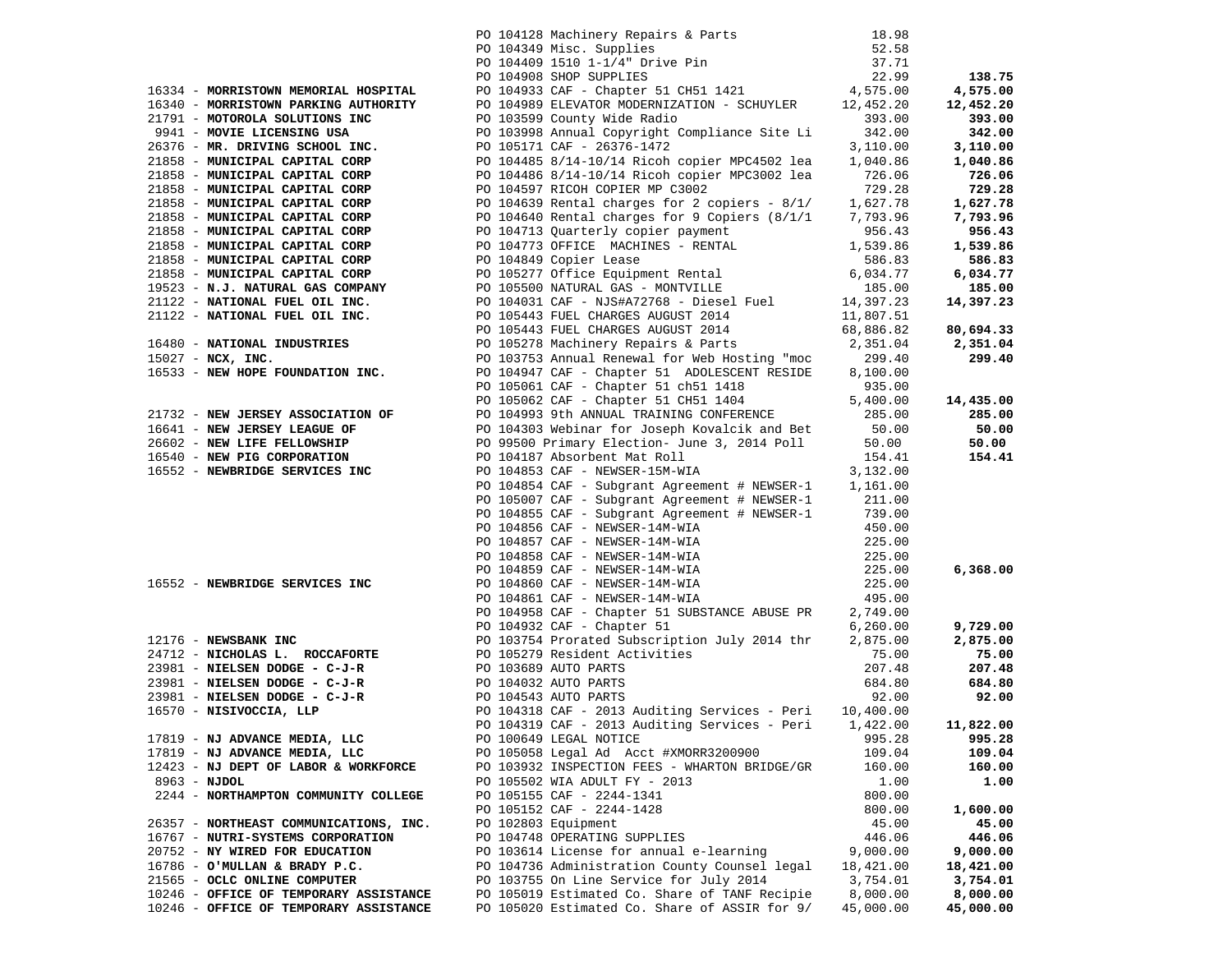|                                 |                                                                                                                                                                                                                                                          |          | 20,606.94 |
|---------------------------------|----------------------------------------------------------------------------------------------------------------------------------------------------------------------------------------------------------------------------------------------------------|----------|-----------|
|                                 |                                                                                                                                                                                                                                                          |          | 843.03    |
|                                 |                                                                                                                                                                                                                                                          |          |           |
|                                 |                                                                                                                                                                                                                                                          |          | 1,331.00  |
|                                 |                                                                                                                                                                                                                                                          |          | 1,278.00  |
|                                 |                                                                                                                                                                                                                                                          |          | 208.00    |
|                                 |                                                                                                                                                                                                                                                          |          | 185.87    |
|                                 |                                                                                                                                                                                                                                                          |          | 5,200.00  |
|                                 |                                                                                                                                                                                                                                                          |          | 1,234.00  |
|                                 |                                                                                                                                                                                                                                                          |          | 305.27    |
|                                 |                                                                                                                                                                                                                                                          |          | 70.00     |
|                                 |                                                                                                                                                                                                                                                          |          | 100.00    |
|                                 |                                                                                                                                                                                                                                                          |          | 90.00     |
|                                 |                                                                                                                                                                                                                                                          |          | 3,743.52  |
|                                 |                                                                                                                                                                                                                                                          |          |           |
|                                 |                                                                                                                                                                                                                                                          |          |           |
|                                 |                                                                                                                                                                                                                                                          |          |           |
|                                 |                                                                                                                                                                                                                                                          |          | 5,908.40  |
|                                 | 21567 - <b>OFS/FOF SALES CORP</b><br>21567 - <b>OFS/FOF SALES CORP</b><br>21567 - <b>OFS/FOF SALES CORP</b><br>21567 - <b>COLD DOMINION BRUSH COMPANY</b><br>201010578 OIT Office Purmiture Exchange and the set of the set of the set of the set of the |          | 583.00    |
|                                 |                                                                                                                                                                                                                                                          |          | 765.00    |
|                                 |                                                                                                                                                                                                                                                          |          | 46.24     |
|                                 |                                                                                                                                                                                                                                                          |          |           |
|                                 |                                                                                                                                                                                                                                                          |          | 96.65     |
|                                 |                                                                                                                                                                                                                                                          |          | 1,444.00  |
|                                 |                                                                                                                                                                                                                                                          |          | 1,268.28  |
|                                 |                                                                                                                                                                                                                                                          |          | 78,278.30 |
|                                 |                                                                                                                                                                                                                                                          |          | 395.00    |
|                                 |                                                                                                                                                                                                                                                          |          | 2,621.56  |
|                                 |                                                                                                                                                                                                                                                          |          |           |
|                                 |                                                                                                                                                                                                                                                          |          |           |
|                                 |                                                                                                                                                                                                                                                          |          | 6,545.00  |
|                                 |                                                                                                                                                                                                                                                          |          | 153.80    |
|                                 |                                                                                                                                                                                                                                                          |          |           |
|                                 |                                                                                                                                                                                                                                                          |          |           |
|                                 |                                                                                                                                                                                                                                                          |          |           |
|                                 |                                                                                                                                                                                                                                                          |          | 13,712.36 |
|                                 | 1/994 <b>- POLAND SPRING WATER CO.</b> PO 104659 Poland Spring Water-Terret and Coler Rendel 6.2.67<br>1910 <b>- POLAND SPRING</b> PO 104659 Debuted water for office<br>1910 <b>- POLAND SPRING</b> PO 109159 Pressure Coler Rendel 6.<br>1910 <b>-</b> |          | 2,145.00  |
|                                 |                                                                                                                                                                                                                                                          |          | 2,938.40  |
|                                 |                                                                                                                                                                                                                                                          |          |           |
|                                 |                                                                                                                                                                                                                                                          |          |           |
|                                 |                                                                                                                                                                                                                                                          |          |           |
|                                 |                                                                                                                                                                                                                                                          |          | 1,994.15  |
|                                 |                                                                                                                                                                                                                                                          |          | 482.00    |
|                                 |                                                                                                                                                                                                                                                          |          | 4,001.74  |
|                                 |                                                                                                                                                                                                                                                          |          | 15.01     |
|                                 |                                                                                                                                                                                                                                                          |          | 35.10     |
|                                 |                                                                                                                                                                                                                                                          |          | 975.81    |
|                                 |                                                                                                                                                                                                                                                          |          | 819.31    |
|                                 |                                                                                                                                                                                                                                                          |          | 1,258.80  |
|                                 | $27061$ - RIVERSIDE GREENHOUSES $PQ$ 102487 GRND MAINT $1,002.50$                                                                                                                                                                                        |          | 1,002.50  |
| 1614 - ROBERT BECKMANN          | PO 104521 EXPENSE VOUCHER                                                                                                                                                                                                                                | 90.00    | 90.00     |
| 10917 - ROBERT BECKMANN         | PO 105358 EXPENSE VOUCHER                                                                                                                                                                                                                                | 80.54    | 80.54     |
| 4642 - ROBERT GREGOVICH         | PO 103941 2014 WORK BOOTS - NIGHTCREW                                                                                                                                                                                                                    | 90.00    | 90.00     |
| 27109 - ROBERT STRELEC          | PO 104738 Work Boots                                                                                                                                                                                                                                     | 90.00    | 90.00     |
| 26537 - ROBERT WINTER           | PO 105263 Employee Reimbursement                                                                                                                                                                                                                         | 542.00   | 542.00    |
| 20912 - RONALD CIUFFREDA        | PO 101540 Medicare B Reimbursement January 20                                                                                                                                                                                                            | 629.40   | 629.40    |
| 7805 - ROSE DUMAPIT             | PO 105404 Nursing Services~Per Diem                                                                                                                                                                                                                      | 1,767.68 | 1,767.68  |
| 24397 - ROSEMARY BATANE COBCOBO | PO 105405 Nursing Services~Per Diem                                                                                                                                                                                                                      | 1,480.00 | 1,480.00  |
| 5345 - ROUTE 23 AUTOMALL LLC    | PO 104035 AUTO PARTS                                                                                                                                                                                                                                     | 525.70   | 525.70    |
| 25564 - RUG AND FLOOR STORE     | PO 100557 CARPET INSTALL, MEDICAL RECORDS OFF                                                                                                                                                                                                            | 1,925.00 | 1,925.00  |
| 26510 - RUSSELL BERGER          | PO 104983 Reimb. for Work Boots                                                                                                                                                                                                                          | 37.99    | 37.99     |
| 8521 - RUTGERS UNIVERSITY       | PO 103916 Rutgers-Visible Emmissions Cert.                                                                                                                                                                                                               | 185.00   | 185.00    |
| $10939$ - SANGITA SHAH          | PO 104463 Insurance reimb. for $7/14$ to $12/14$                                                                                                                                                                                                         | 72.00    | 72.00     |
|                                 |                                                                                                                                                                                                                                                          |          |           |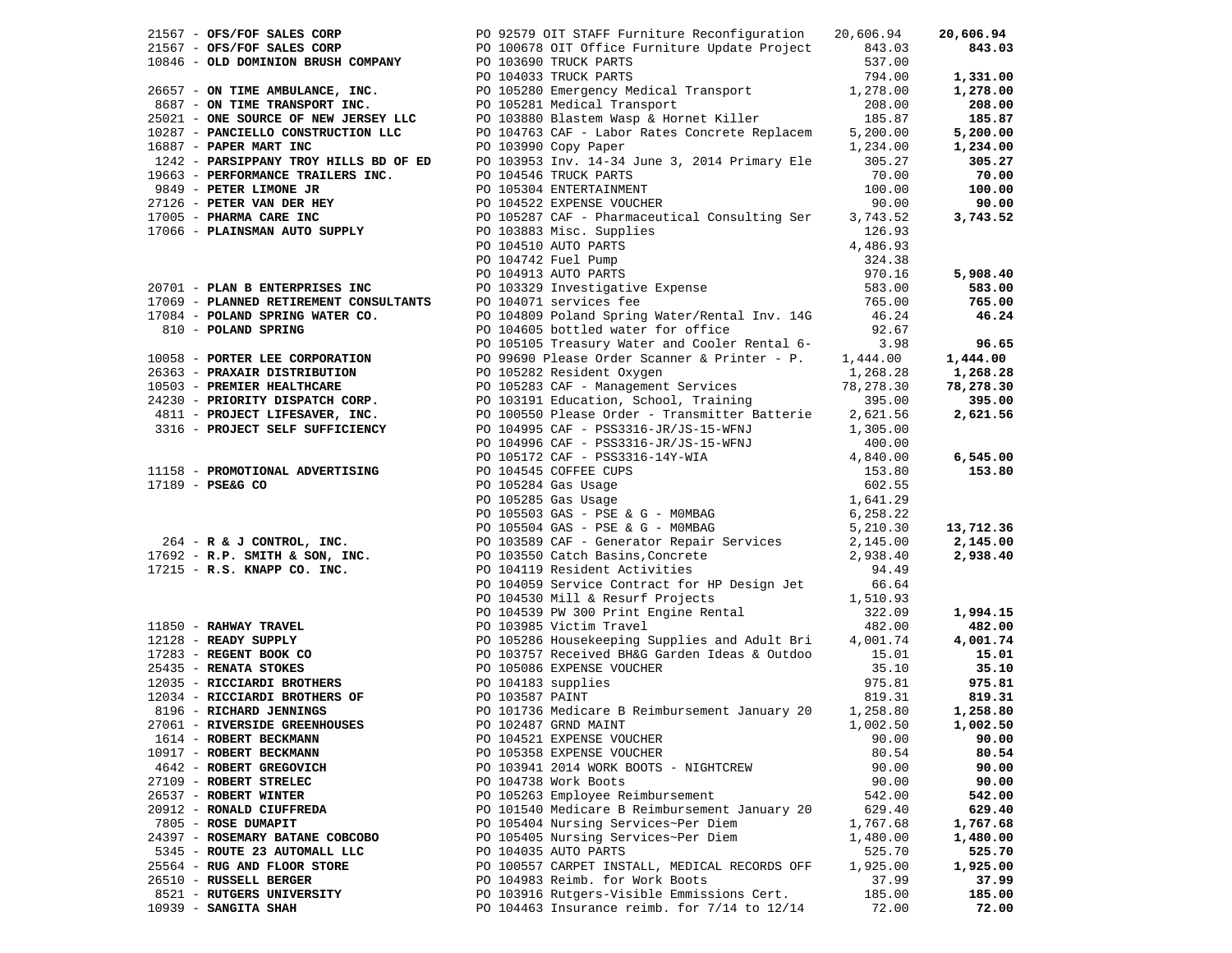|                                                                        |                 | 17546 - SCHIFANO CONSTRUCTION CORP. PO 105240 CAF - Milling & Resurfacing of Long 222,711.47<br>17946 - SCHIPANO CONSTRUCTION CORP. Thing a Resurfacing of Long 227,11.47<br>21319 - SCHIPANCE ELEVATOR CORPORATION PO 105248 Service Agreement Contract<br>23.390.90<br>24304 - SECAP FINANCE PO 104637 Work Boots Corp. 22.07.00 |                    | 222,711.47         |
|------------------------------------------------------------------------|-----------------|------------------------------------------------------------------------------------------------------------------------------------------------------------------------------------------------------------------------------------------------------------------------------------------------------------------------------------|--------------------|--------------------|
|                                                                        |                 |                                                                                                                                                                                                                                                                                                                                    |                    | 2,390.90           |
|                                                                        |                 |                                                                                                                                                                                                                                                                                                                                    |                    | 90.00              |
|                                                                        |                 |                                                                                                                                                                                                                                                                                                                                    |                    | 2,097.00           |
|                                                                        |                 |                                                                                                                                                                                                                                                                                                                                    |                    | 2,097.00           |
|                                                                        |                 |                                                                                                                                                                                                                                                                                                                                    |                    | 159,015.61         |
|                                                                        |                 |                                                                                                                                                                                                                                                                                                                                    |                    | 6,005.59           |
|                                                                        |                 |                                                                                                                                                                                                                                                                                                                                    |                    | 1,193.80           |
|                                                                        |                 |                                                                                                                                                                                                                                                                                                                                    |                    | 189.41             |
|                                                                        |                 |                                                                                                                                                                                                                                                                                                                                    |                    | 44.61              |
|                                                                        |                 |                                                                                                                                                                                                                                                                                                                                    |                    | 144.00             |
|                                                                        |                 |                                                                                                                                                                                                                                                                                                                                    |                    | $30.00$<br>111 82  |
|                                                                        |                 |                                                                                                                                                                                                                                                                                                                                    |                    | 111.83             |
|                                                                        |                 |                                                                                                                                                                                                                                                                                                                                    |                    |                    |
|                                                                        |                 |                                                                                                                                                                                                                                                                                                                                    |                    | 521.30             |
|                                                                        |                 |                                                                                                                                                                                                                                                                                                                                    |                    | 202.98             |
|                                                                        |                 |                                                                                                                                                                                                                                                                                                                                    |                    | 7,133.22           |
|                                                                        |                 |                                                                                                                                                                                                                                                                                                                                    |                    | 6,614.44           |
|                                                                        |                 |                                                                                                                                                                                                                                                                                                                                    |                    | 192,022.89         |
|                                                                        |                 |                                                                                                                                                                                                                                                                                                                                    |                    | 13,538.80          |
|                                                                        |                 |                                                                                                                                                                                                                                                                                                                                    |                    | 1,836.30           |
|                                                                        |                 |                                                                                                                                                                                                                                                                                                                                    |                    | 119.97             |
|                                                                        |                 |                                                                                                                                                                                                                                                                                                                                    |                    | 391.50             |
|                                                                        |                 |                                                                                                                                                                                                                                                                                                                                    |                    | 90.00              |
|                                                                        |                 |                                                                                                                                                                                                                                                                                                                                    |                    | 1,245.12           |
| 4611 - STAPLES BUSINESS ADVANTAGE                                      |                 | PO 103914 supplies                                                                                                                                                                                                                                                                                                                 | 138.37             | 138.37             |
| 4611 - STAPLES BUSINESS ADVANTAGE                                      |                 |                                                                                                                                                                                                                                                                                                                                    |                    | 1,750.39           |
| 4611 - STAPLES BUSINESS ADVANTAGE                                      |                 |                                                                                                                                                                                                                                                                                                                                    |                    | 83.75              |
| 4611 - STAPLES BUSINESS ADVANTAGE                                      |                 |                                                                                                                                                                                                                                                                                                                                    |                    | 2,182.84           |
| 4611 - STAPLES BUSINESS ADVANTAGE                                      |                 | PO 103914 supplies and nepart) replacement of 1,238.37<br>PO 103964 Office Supplies and nepart) replacement in 1,750.39<br>PO 103964 Office Supplies and nepart of 1,750.39<br>PO 104153 office Supplines<br>PO 104185 supplies -offic                                                                                             |                    | 239.52             |
| 4611 - STAPLES BUSINESS ADVANTAGE                                      |                 |                                                                                                                                                                                                                                                                                                                                    |                    | 429.09             |
| 4611 - STAPLES BUSINESS ADVANTAGE                                      |                 |                                                                                                                                                                                                                                                                                                                                    |                    | 340.21             |
| 4611 - STAPLES BUSINESS ADVANTAGE                                      |                 |                                                                                                                                                                                                                                                                                                                                    |                    | 77.39              |
| 4611 - STAPLES BUSINESS ADVANTAGE                                      |                 |                                                                                                                                                                                                                                                                                                                                    |                    | 1,013.09           |
| 4611 - STAPLES BUSINESS ADVANTAGE                                      |                 |                                                                                                                                                                                                                                                                                                                                    |                    | 79.91              |
| 4611 - STAPLES BUSINESS ADVANTAGE                                      |                 |                                                                                                                                                                                                                                                                                                                                    |                    | 302.76             |
| 4611 - STAPLES BUSINESS ADVANTAGE                                      |                 |                                                                                                                                                                                                                                                                                                                                    |                    | 451.98             |
| 4611 - STAPLES BUSINESS ADVANTAGE                                      |                 |                                                                                                                                                                                                                                                                                                                                    |                    | 261.26             |
| 4611 - STAPLES BUSINESS ADVANTAGE                                      |                 |                                                                                                                                                                                                                                                                                                                                    |                    | 23.36              |
| 4611 - STAPLES BUSINESS ADVANTAGE                                      |                 |                                                                                                                                                                                                                                                                                                                                    |                    | 899.99             |
| 4611 - STAPLES BUSINESS ADVANTAGE                                      |                 |                                                                                                                                                                                                                                                                                                                                    |                    | 69.81              |
| 4611 - STAPLES BUSINESS ADVANTAGE                                      |                 | PO 104988 Misc. Office Supplies Acct # 101115 312.37                                                                                                                                                                                                                                                                               |                    | 312.37             |
| 4611 - STAPLES BUSINESS ADVANTAGE                                      |                 | PO 105076 Office Supplies                                                                                                                                                                                                                                                                                                          | 117.27             | 117.27             |
|                                                                        |                 | PO 105104 Adjuster Misc. Office Supplies - $8/$ 129.88                                                                                                                                                                                                                                                                             |                    |                    |
| 4611 - STAPLES BUSINESS ADVANTAGE<br>4611 - STAPLES BUSINESS ADVANTAGE |                 | PO 105106 Treasury Misc Office Supplies minus                                                                                                                                                                                                                                                                                      | 52.26              | 129.88<br>52.26    |
|                                                                        |                 |                                                                                                                                                                                                                                                                                                                                    |                    |                    |
| 4611 - STAPLES BUSINESS ADVANTAGE<br>$19919$ - STAR LEDGER             |                 | FO 105293 OII1Ce Supplies<br>PO 105294 Papers for Bistro<br>PO 104949 317                                                                                                                                                                                                                                                          | 2,097.53<br>145.14 | 2,097.53<br>145.14 |
|                                                                        |                 | $5021 - \text{AEROFUND}\$ FO 103234 Fagels for Biscroper HSTATSHUT-14M-JARC 3,686.94                                                                                                                                                                                                                                               |                    |                    |
| 16675 - STATE TOXICOLOGY LABORATORY                                    |                 | PO 103893 Tox Test/Recruits                                                                                                                                                                                                                                                                                                        | 225.00             | 3,686.94<br>225.00 |
|                                                                        |                 |                                                                                                                                                                                                                                                                                                                                    |                    |                    |
| 15070 - STEPHEN HAMMOND                                                |                 | PO 104407 Medicare B Reimbursement December 2 1,468.60 1,468.60                                                                                                                                                                                                                                                                    |                    |                    |
| 4298 - STERICYCLE INC.                                                 |                 | PO 104132 Medical Waste Removal                                                                                                                                                                                                                                                                                                    | 1,004.32           | 1,004.32           |
| 15211 - STEVEN B. HODES, DVM PA                                        |                 | PO 103895 Medical - OTHELLO / K9                                                                                                                                                                                                                                                                                                   | 372.00             | 372.00             |
| 24132 - STS TIRE & AUTO CENTERS                                        | PO 104050 TIRES |                                                                                                                                                                                                                                                                                                                                    | 1,172.42           | 1,172.42           |
| 24132 - STS TIRE & AUTO CENTERS                                        |                 | PO 104513 AUTO PARTS                                                                                                                                                                                                                                                                                                               | 720.61             | 720.61             |
| 1481 - SUBHAG KUMAR                                                    |                 | PO 104689 Insurance reimb. for 7/14 to 12/14                                                                                                                                                                                                                                                                                       | 72.00              | 72.00              |
| 8621 - SUBURBAN PROPANE -2347                                          |                 | PO 103961 Propane Delivery                                                                                                                                                                                                                                                                                                         | 758.31             | 758.31             |
| 20734 - SUMMIT TRANSMISSION BRAKE                                      |                 | PO 104514 AUTO PARTS                                                                                                                                                                                                                                                                                                               | 2,655.75           | 2,655.75           |
| $1487$ - SUSAN SMITH                                                   |                 | PO 102121 Medicare B Reimbursement January 20                                                                                                                                                                                                                                                                                      | 629.40             | 629.40             |
| 11429 - SUSSEX COUNTY MUA                                              |                 | PO 103452 Street Sweeping                                                                                                                                                                                                                                                                                                          | 488.55             |                    |
|                                                                        |                 | PO 103967 Street Sweeping                                                                                                                                                                                                                                                                                                          | 682.35             | 1,170.90           |
| 17936 - SUSSEX CTY CHAMBER OF COMMERCE                                 |                 | PO 103537 annual membership                                                                                                                                                                                                                                                                                                        | 220.00             | 220.00             |
| 1459 - SUZANNE VOGLER                                                  |                 | PO 104635 Insurance reimb. for $7/14$ to $12/14$                                                                                                                                                                                                                                                                                   | 90.00              | 90.00              |
| 25400 - SUZIE COLLIN                                                   |                 | PO 105417 Nursing Services~Per Diem                                                                                                                                                                                                                                                                                                | 1,480.00           | 1,480.00           |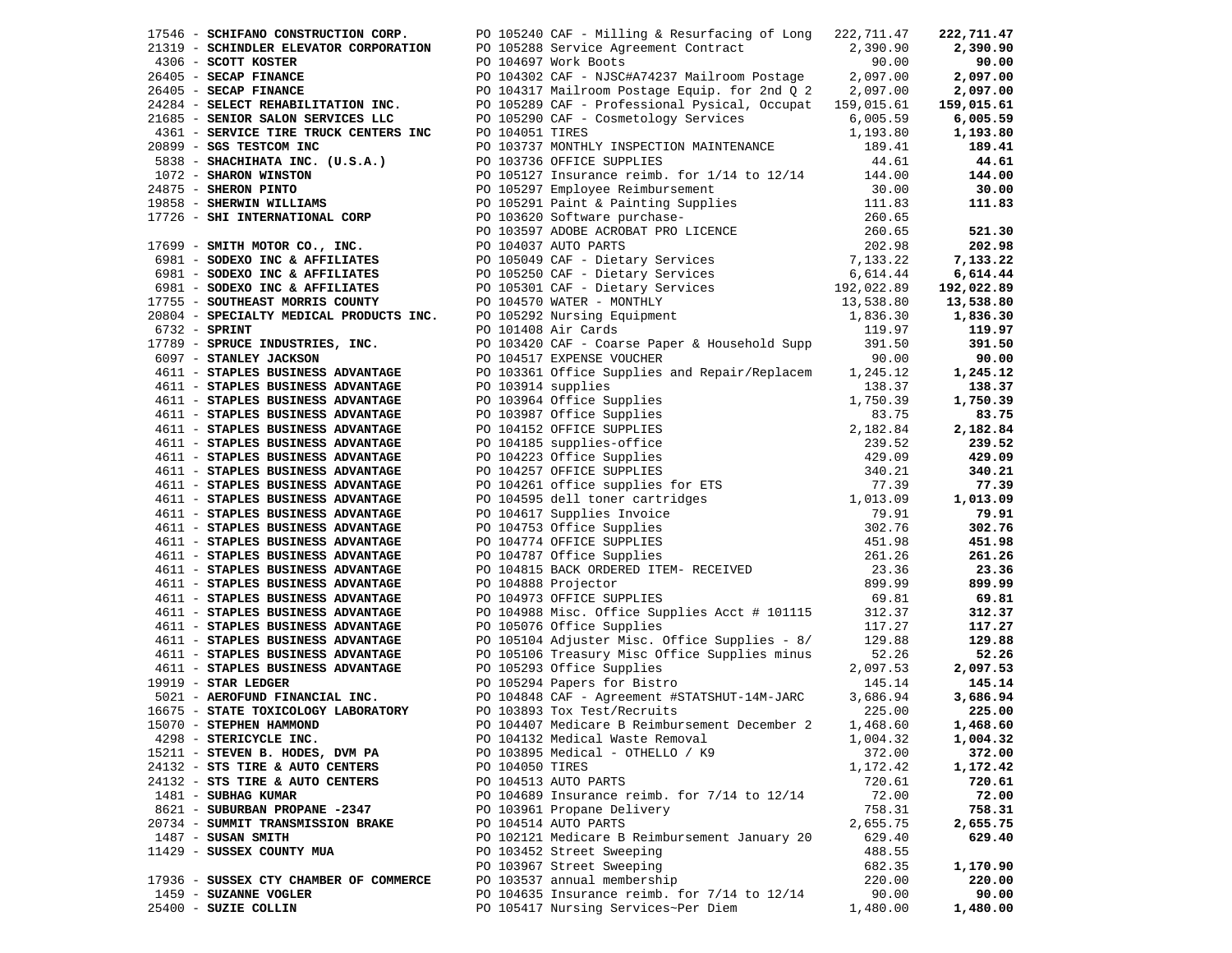| 20814 - T.Y. LIN INTERNATIONAL          | PO 105187 CAF - Construction Support Services                                              | 4,285.65    | 4,285.65   |
|-----------------------------------------|--------------------------------------------------------------------------------------------|-------------|------------|
| 25523 - TACTICAL MEDICAL SOLUTIONS INC. | PO 103574 EMS Support                                                                      | 184.10      | 184.10     |
| 21532 - TAYLOR & FRANCIS GROUP, LLC     | PO 103759 Received CRC Std Probability & Stat                                              | 59.16       | 59.16      |
| 5611 - TBS CONTROLS LLC                 | PO 104122 CAF - Environmental Control and HVA                                              | 2,679.17    |            |
|                                         | PO 104123 CAF - Environmental Control and HVA                                              | 1,460.02    | 4,139.19   |
| 17990 - TELESEARCH INC                  | PO 104203 temporary staffing                                                               | 1,914.57    |            |
|                                         | PO 104262 temporary staffing                                                               | 3,485.59    |            |
|                                         | PO 104603 tempory services week ending 8-17-1                                              | 770.00      |            |
|                                         | PO 104890 tempory services weekending 8/24/14                                              | 845.00      |            |
|                                         | PO 104886 tempory services weekend 8/31/14                                                 | 770.00      | 7,785.16   |
| 27034 - TERESA OMWENGA                  | PO 105418 Nursing Services~Per Diem                                                        | 1,478.89    | 1,478.89   |
| 21214 - TEW FUNERAL SERVICES INC.       | PO 104765 CAF - Remove Deceased Human Remains                                              | 1,415.00    | 1,415.00   |
| 17242 - THE LAW OFFICE OF               | PO 104893 Collections-legal services                                                       | 96.00       | 96.00      |
| 20797 - THE MUSIAL GROUP PA             | PO 105024 CAF - Final Design and Constr Docs                                               | 19,400.00   | 19,400.00  |
| 19739 - THE RBA GROUP INC.              | PO 105180 CAF - Intersection Analysis & Const                                              | 550.00      | 550.00     |
| 24831 - THERESA JACKSON                 | PO 101747 Medicare B Reimbursement January 20                                              | 629.40      | 629.40     |
| 6048 - THOMAS GALANTE                   | PO 104683 2014 WORK BOOTS -                                                                | 59.99       | 59.99      |
| 122 - TILCON NEW YORK INC.              | PO 103881 Bituminous Concrete                                                              | 3,826.29    |            |
|                                         |                                                                                            |             |            |
|                                         | PO 103882 Bituminous Concrete                                                              | 793.95      |            |
|                                         | PO 103968 Bituminous Concrete                                                              | 1,746.49    |            |
|                                         | PO 105230 CAF - Milling & Resurfacing of Diam                                              | 25,000.00   |            |
|                                         | PO 105230 CAF - Milling & Resurfacing of Diam                                              | 321,713.77  |            |
|                                         | PO 105231 CAF - Milling & Resurfacing of Sout                                              | 286, 327.43 |            |
|                                         | PO 105231 CAF - Milling & Resurfacing of Sout                                              | 16,320.00   |            |
|                                         | PO 105232 CAF - Milling and Resurfacing of Lo                                              | 9,540.69    | 665,268.62 |
| 122 - TILCON NEW YORK INC.              | PO 105233 CAF - Milling & Resurfacing of Fair                                              | 202,781.05  | 202,781.05 |
| 281 - TOMAR INDUSTRIES INC              | PO 103884 Safety Vests                                                                     | 219.60      |            |
|                                         | PO 104515 JANITORIAL SUPPLIES                                                              | 432.00      | 651.60     |
| 11350 - TOMCO CONSTRUCTION              | PO 105201 CAF - Drainage Improvements for Ber                                              | 31,537.14   | 31,537.14  |
| 16913 - TOWNSHIP OF PARSIPPANY -        | PO 105508 WATER - PSTA                                                                     | 5,830.09    | 5,830.09   |
| 1905 - TOWNSHIP OF ROCKAWAY             | PO 103119 CAF - 2013 Municipal Alliance Fund                                               | 11,023.05   | 11,023.05  |
| 17379 - TOWNSHIP OF ROXBURY             | PO 104594 CAF - 2013 Municipal Alliance Funds                                              | 11,132.87   | 11,132.87  |
| 9670 - TOYOTA OF MORRISTOWN             | PO 104870 AUTO PARTS                                                                       | 889.31      | 889.31     |
| 27134 - TRAVIS DEAN                     | PO 104694 Work Boots                                                                       | 90.00       | 90.00      |
| 17835 - TREASURER, STATE OF NEW JERSEY  | PO 103981 Filing Fee                                                                       | 75.00       | 75.00      |
| 19990 - TREASURER-STATE OF NEW JERSEY   | PO 104136 Waste Generator Registration                                                     | 1,000.00    | 1,000.00   |
| 2773 - TRI-DIM FILTER CORPORATION       |                                                                                            | 5,077.20    | 5,077.20   |
| 12333 - TRIMBOLI & PRUSINOWSKI, LLC     | PO 103773 Filters for Firing Range<br>PO 104999 Legal Services<br>PO 104999 Legal Services | 12,257.69   | 12,257.69  |
| 21352 - TROPICANA CASINO & RESORT       | PO 103000 Reservations for the NJSLOM Confere                                              | 1,520.00    | 1,520.00   |
| 2101 - TURNING POINT, INC               | PO 104945 CAF - Chapter 51                                                                 | 3,238.00    | 3,238.00   |
| 4144 - U-LINE SHIPPING SUPPLY           | PO 103422 Invoice 60689540                                                                 | 475.07      | 475.07     |
| 9285 - U.S. SECURITY ASSOCIATES, INC.   | PO 103897 CAF - Unarmed Security Guards                                                    | 4,282.09    |            |
|                                         | PO 104466 Security Officer                                                                 | 649.70      |            |
|                                         | PO 105005 Security Officer (8/15/14-8/21/14)                                               | 664.30      |            |
|                                         | PO 105131 Security Officer (8/22/14-8/28/14)                                               | 569.40      | 6,165.49   |
| 18232 - UNITED PARCEL SERVICE           | PO 104425 Shipment to John Ritchey, P.E. from                                              | 28.73       | 28.73      |
| 18233 - UNITED PARCEL SERVICE           | PO 104607 summary on account #6x7742                                                       | 90.40       | 90.40      |
| 15732 - UNIVERSAL UNIFORM SALES CO INC  | PO 104163 CAF - Custom Fitted Uniforms                                                     | 317.00      | 317.00     |
| 3489 - US MUNICIPAL SUPPLY, INC         | PO 102550 TRUCK PARTS                                                                      | 2,332.91    | 2,332.91   |
| 20989 - USA ARCHITECTS PLANNERS &       | PO 105036 $CAF$ - Layout Design & Final Documen                                            | 20,822.50   | 20,822.50  |
| 20989 - USA ARCHITECTS PLANNERS &       | PO 105037 CAF - Layout Design & Final Documen                                              | 8,982.50    | 8,982.50   |
| 20989 - USA ARCHITECTS PLANNERS &       | PO 105040 CAF - Layout Design & Final Documen                                              | 2,405.00    | 2,405.00   |
| 20989 - USA ARCHITECTS PLANNERS &       | PO 105041 CAF - Layout Design & Final Documen                                              | 4,310.00    | 4,310.00   |
| 20989 - USA ARCHITECTS PLANNERS &       | PO 105042 CAF - Layout Design & Final Documen                                              | 3,777.50    | 3,777.50   |
| 20989 - USA ARCHITECTS PLANNERS &       | PO 105043 CAF - Layout Design & Final Documen                                              | 10,965.00   | 10,965.00  |
| 20989 - USA ARCHITECTS PLANNERS &       | PO 105044 CAF - Layout Design & Final Documen                                              | 8,372.50    | 8,372.50   |
|                                         | PO 105045 CAF - Layout Design & Final Documen                                              |             |            |
| 20989 - USA ARCHITECTS PLANNERS &       | PO 105046 CAF - Layout Design & Final Documen                                              | 5,942.50    | 5,942.50   |
| 20989 - USA ARCHITECTS PLANNERS &       |                                                                                            | 8,472.50    | 8,472.50   |
| 20989 - USA ARCHITECTS PLANNERS &       | PO 105047 CAF - Layout Design & Final Documen                                              | 7,617.50    | 7,617.50   |
| 18285 - VAN CLEEF ENGINEERING ASSOC     | PO 105181 old Ref# CF05001150000                                                           | 792.00      |            |
|                                         | PO 105182 old Ref# CF05001150000                                                           | 1,342.99    | 2,134.99   |
| 21561 - VANORE ELECTRIC INC             | PO 105235 CAF - Emergency Backup Generator In                                              | 37,975.00   | 37,975.00  |
| $21942 - VDA$                           | PO 103926 CAF - On-Call Professional Engineer                                              | 1,750.00    | 1,750.00   |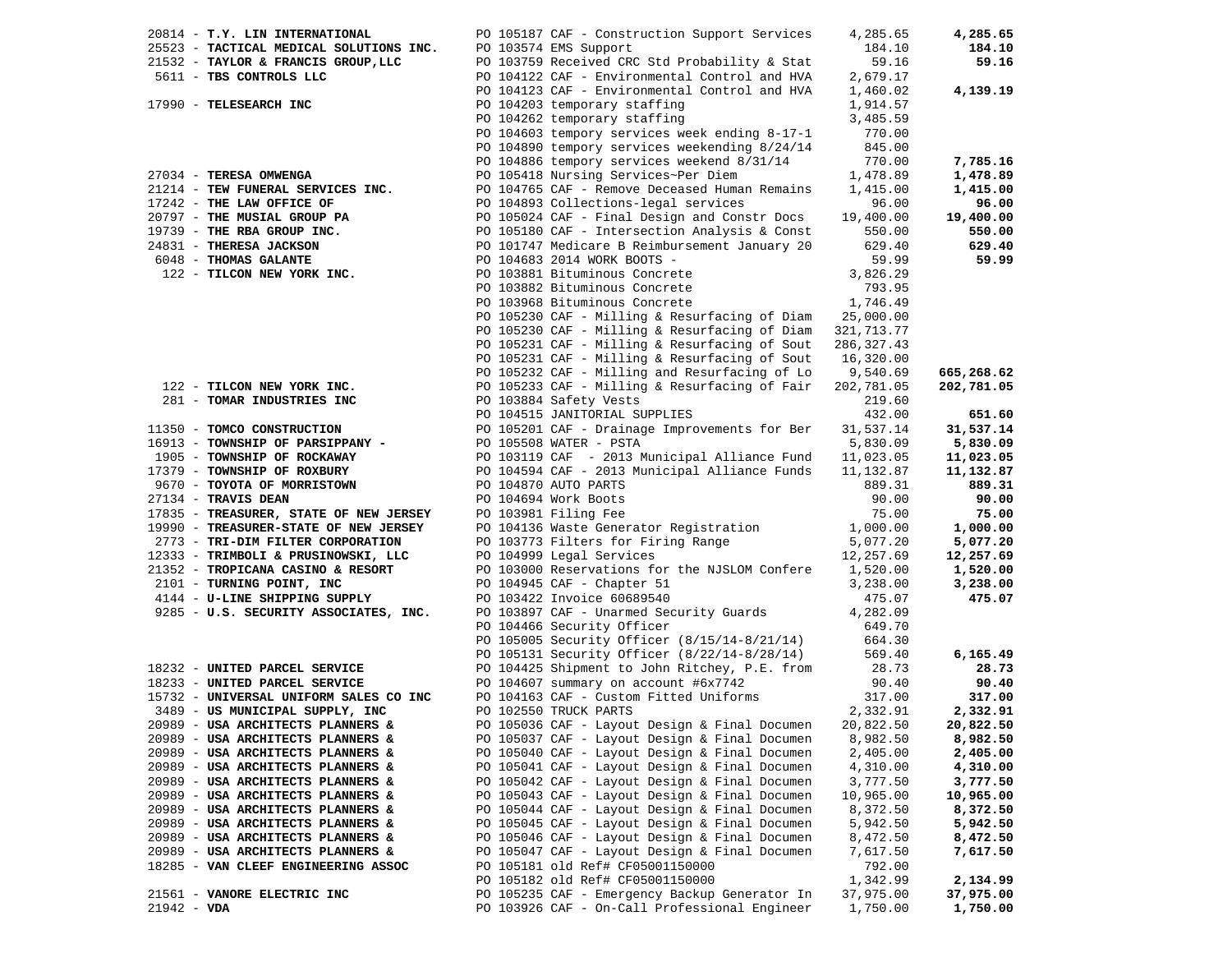| $1286$ - VERIZON                         | PO 103604 Telephone Services - pobox 4833 (II                                                                                                                              | 321.00               | 321.00             |
|------------------------------------------|----------------------------------------------------------------------------------------------------------------------------------------------------------------------------|----------------------|--------------------|
| $1286$ - VERIZON                         | PO 104165 MORRIS COUNTY SHERIFF'S OFC & INST                                                                                                                               | 65.74                | 65.74              |
| $1286$ - VERIZON                         | PO 104488 Phone bill for 973-889-3370 - Final                                                                                                                              | 778.16               | 778.16             |
| $1286$ - VERIZON                         | PO 104716 MORRIS COUNTY SHERIFF'S OFC & INST                                                                                                                               | 37.75                | 37.75              |
| $1286$ - VERIZON                         | PO 104795 Telephone pobox4833                                                                                                                                              | 296.71               | 296.71             |
| $1286$ - VERIZON                         | PO 104801 Telephone pobox 4833 (III) RTL                                                                                                                                   | 452.19               | 452.19             |
| $1286$ - VERIZON                         | PO 104802 telephone - T1's                                                                                                                                                 | 11,336.09            | 11,336.09          |
| $1286$ - VERIZON                         | PO 105051 CAF - Telephone Services for June 2                                                                                                                              | 16,020.96            | 16,020.96          |
| $1286$ - VERIZON                         | PO 105295 Telephone Usage                                                                                                                                                  | 28.29                | 28.29              |
| 21097 - VERIZON BUSINESS                 | PO 103601 Telephone Services (NUMS)                                                                                                                                        | 464.00               | 464.00             |
| 10668 - VERIZON CABS                     | PO 103187 Telephone Services - T1 American To                                                                                                                              | 807.07               |                    |
|                                          | PO 103189 Telephone Services - 911 switch                                                                                                                                  | 4,442.88             | 5,249.95           |
| 8233 - VERIZON WIRELESS                  | PO 100796 GPS TRACKING SERVICE                                                                                                                                             | 90.26                | 90.26              |
| 1348 - VERIZON WIRELESS                  | PO 103347 Cell Phones                                                                                                                                                      | 6,631.63             |                    |
|                                          | PO 103892 Juiy's Monthly State<br>2                                                                                                                                        | 749.14               |                    |
|                                          | PO 103900 Monthly Statement -                                                                                                                                              | 1,481.61             |                    |
|                                          | PO 103965 Cell Phones                                                                                                                                                      | 59.31                | 8,921.69           |
| 7037 - VILLAGE SUPER MARKET, INC.        | PO 103911 Public Safety Youth Academy                                                                                                                                      | 1,907.36             | 1,907.36           |
| 25815 - VOLKER CRANE LLC                 | PO 104990 CAF - On-Call Professional Engineer                                                                                                                              | 2,041.00             | 2,041.00           |
| 6146 - W.B. MASON COMPANY INC            | PO 103595 Office Supplies                                                                                                                                                  | 84.30                |                    |
|                                          | PO 104343 Office Supplies                                                                                                                                                  | 2,093.98             |                    |
|                                          | PO 104604 mis supplies for office                                                                                                                                          | 974.09               |                    |
|                                          |                                                                                                                                                                            | 1,069.70             |                    |
|                                          | PO 104803 Office Supplies, Paper<br>PO 104873 office supplies                                                                                                              | 1,777.44             | 5,999.51           |
| 18388 - WARREN COUNTY COMMUNITY COLL.    | PO 104843 CAF - 18388-1158<br>PO 104844 CAF - 18388-1179                                                                                                                   | 3,200.00             |                    |
|                                          |                                                                                                                                                                            | 3,200.00             |                    |
|                                          | PO 104845 CAF - 18388-1213                                                                                                                                                 | 3,200.00             | 9,600.00           |
| 21268 - WATER WORKS SUPPLY CO., INC.     | PO 103948 SMALL TOOLS / PLUMBING                                                                                                                                           | 931.48               | 931.48             |
| 24231 - WATERS, MCPHERSON, MCNEILL, P.C. | PO 105317 County Counsel - general legal serv                                                                                                                              | 675.90               | 675.90             |
| 24231 - WATERS, MCPHERSON, MCNEILL, P.C. | PO 105320 Washington Township Bridge project                                                                                                                               | 1,334.30             | 1,334.30           |
| 24231 - WATERS, MCPHERSON, MCNEILL, P.C. | PO 105321 Sussex Turnpike Improvement Project                                                                                                                              | 8,790.00             | 8,790.00           |
| 24231 - WATERS, MCPHERSON, MCNEILL, P.C. | PO 105322 Belantrae Condominiums-Florham Park                                                                                                                              | 141.25               | 141.25             |
| 24231 - WATERS, MCPHERSON, MCNEILL, P.C. | PO 105323 Montville Intersection Improvement                                                                                                                               | 3,108.00             | 3,108.00           |
| 24231 - WATERS, MCPHERSON, MCNEILL, P.C. | PO 105324 Ridgedale Avenue Bridge Project leg                                                                                                                              | 1,476.00             | 1,476.00           |
| 24231 - WATERS, MCPHERSON, MCNEILL, P.C. | PO 105325 Canal Street bridge project, legal                                                                                                                               | 37.20                | 37.20              |
| 4620 - WAYNE SPEARS                      | PO 104695 Work Boots                                                                                                                                                       | 90.00                | 90.00              |
| 18435 - WEST CHESTER MACHINERY AND       | PO 104052 TRUCK PARTS                                                                                                                                                      | 72.00                | 72.00              |
| 18453 - WHARTON WATER DEPARTMENT         | PO 105507 WATER - WHARTON                                                                                                                                                  | 152.52               | 152.52             |
| 18456 - WHITE & SHAUGER INC.             | PO 103307 MALLA Machinery Repairs & Parts<br>PO 104053 FUEL PUMP REPAIRS<br>---                                                                                            | 395.13               | 395.13             |
| 4677 - WHITEMARSH CORPORATION            |                                                                                                                                                                            | 7,923.57             |                    |
|                                          | PO 104871 FUEL PUMP REPAIRS                                                                                                                                                | 455.43               | 8,379.00           |
| 10826 - WHITES HEALTHCARE                | PO 104754 Juvenile Facilities Resident Medica                                                                                                                              | 225.66               | 225.66             |
| 13246 - WILLIAM F. BARNISH               | PO 104576 CAF - Use of Property located at 91                                                                                                                              | 7,087.72             | 7,087.72           |
| 27147 - WILLIAM HOCKING                  | PO 105080 Work Boots                                                                                                                                                       | 49.99                | 49.99              |
| 27112 - WILLIAM KARPACK                  | PO 104690 Work Boots                                                                                                                                                       | 90.00                | 90.00              |
| 8335 - WILLIAM PATERSON UNIVERSITY       | FO 104862 CAF - 8335-1432<br>PO 104863 CAF - 8335-1432<br>PO 104864 CAF - 8335-1429<br>PO 104838 CAF - 8335-1429<br>PO 104838 CAF - 8335-1240<br>PO 104839 CAF - 8335-1416 | 1,973.95             |                    |
|                                          |                                                                                                                                                                            | 844.58               |                    |
|                                          |                                                                                                                                                                            | 2,416.76             |                    |
|                                          |                                                                                                                                                                            | 1,800.00             |                    |
|                                          | PO 104839 CAF - 8335-1416                                                                                                                                                  | 2,368.74             |                    |
|                                          | PO 104840 CAF - 8335-1311<br>PO 105249 CAF - 8335-1345                                                                                                                     | 1,579.16<br>2,507.45 |                    |
| 11042 - WILLIAM SERGENT                  | PO 104693 Work Boots                                                                                                                                                       | 90.00                | 13,490.64<br>90.00 |
| 10823 - WILLIAM ZABRISKIE                | PO 104699 Work Boots                                                                                                                                                       | 90.00                | 90.00              |
| 20119 - WINNER FORD FLEET                | PO 98438 CAF - Ford F150 XL Regular Cab                                                                                                                                    | 20,149.00            | 20,149.00          |
| 1621 - WINSOR'S TRACTOR TRAILER          | PO 105158 CAF - 1621-1315                                                                                                                                                  | 800.00               | 800.00             |
| 10991 - WINSTON YAW                      | PO 102244 Medicare B Reimbursement January 20                                                                                                                              | 629.40               | 629.40             |
| 3793 - WOODRUFF ENERGY                   | PO 105296 Gas Usage                                                                                                                                                        | 7,886.17             | 7,886.17           |
| 18564 - XEROX CORP                       | PO 103343 maintenance and meter usage                                                                                                                                      | 216.70               | 216.70             |
| 24271 - YVONNE LYKEN                     | PO 101660 Medicare B Reimbursement January 20                                                                                                                              | 629.40               | 629.40             |
| 20132 - ZEE MEDICAL INC.                 | PO 95489 FIRST AID SUPPLIES                                                                                                                                                | 62.45                | 62.45              |
| 18599 - ZEP MANUFACTURING CO             | PO 104088 JANITORIAL SUPPLIES                                                                                                                                              | 280.85               | 280.85             |
|                                          |                                                                                                                                                                            |                      |                    |

--------------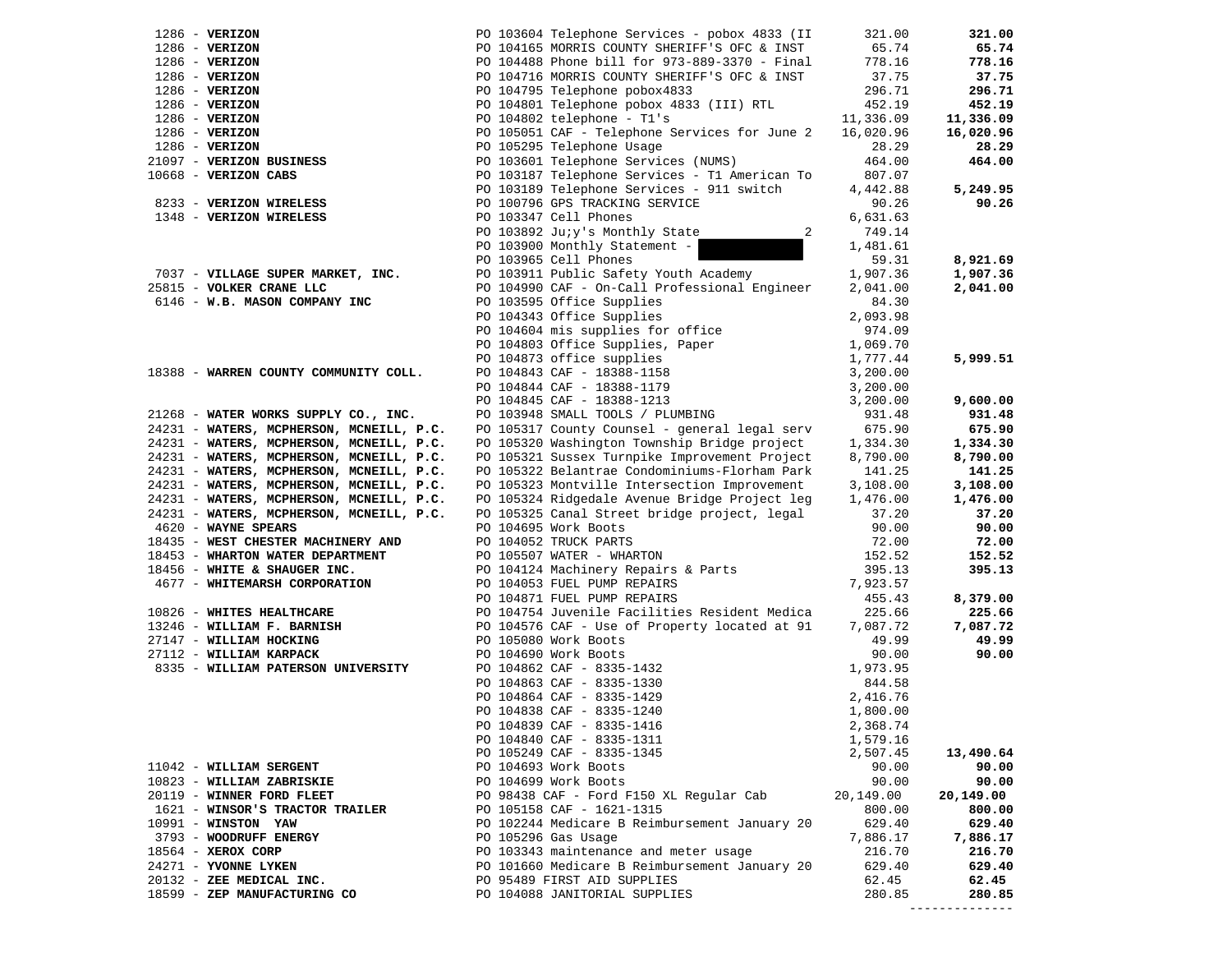| Total to be paid from Fund 13 Dedicated Trust<br>233, 412. 11 |  |  |
|---------------------------------------------------------------|--|--|
|---------------------------------------------------------------|--|--|

## **Report Printed** *2014-09-18 14:37:05* **COUNTY OF MORRIS**

# **List of Bills (Department/Account Detail) - CENTRALIZED DISBURSEMENT ACCOUNT**

| Account                        | <b>PO #</b>         | Vendor                                                                                                     | Description                                                                                                   | Payment                  | Account Total          |
|--------------------------------|---------------------|------------------------------------------------------------------------------------------------------------|---------------------------------------------------------------------------------------------------------------|--------------------------|------------------------|
|                                |                     |                                                                                                            | <b>Current Fund</b>                                                                                           |                          |                        |
| <b>County Administrator</b>    |                     |                                                                                                            |                                                                                                               |                          |                        |
| 01-201-20-100100-068           |                     | 105444 COUNTY OF MORRIS<br>Postage & Metered Mail                                                          | 1st Half 9/14 Metered Mail Charges<br>TOTAL FOR ACCOUNT                                                       | 71.14                    | 71.14                  |
|                                |                     | 104219 MC LEAGUE OF MUNICIPALITIES<br>103000 TROPICANA CASINO & RESORT<br>103000 TROPICANA CASINO & RESORT | Reservations for John Bonanni and Cathy<br>Room reservations for the following at T<br>Additional room charge | 70.00<br>340.00<br>40.00 |                        |
| $01 - 201 - 20 - 100100 - 082$ |                     | Travel Expense                                                                                             | TOTAL FOR ACCOUNT                                                                                             |                          | 450.00                 |
|                                |                     |                                                                                                            |                                                                                                               |                          | ============           |
|                                |                     | TOTAL for County Administrator                                                                             |                                                                                                               |                          | 521.14                 |
| <b>Personnel</b>               |                     |                                                                                                            |                                                                                                               |                          |                        |
| 01-201-20-105100-028           |                     | 103576 LEXIS NEXIS/MATTHEW BENDER<br>Books & Periodicals                                                   | Acct#0099212605 Invoice#61566799Renewal<br>TOTAL FOR ACCOUNT                                                  | 198.00                   | 198.00                 |
| 01-201-20-105100-058           |                     | 105076 STAPLES BUSINESS ADVANTAGE<br>Office Supplies & Stationery                                          | Office Supplies Inv# 3240645640 Acct# NY<br>TOTAL FOR ACCOUNT                                                 | 117.27                   | 117.27                 |
| 01-201-20-105100-068           |                     | 105444 COUNTY OF MORRIS<br>Postage & Metered Mail                                                          | 1st Half 9/14 Metered Mail Charges<br>TOTAL FOR ACCOUNT                                                       | 94.44                    | 94.44                  |
|                                | 104410 DEER PARK    |                                                                                                            | Water 6/15-7/14 Acct#0436628846                                                                               | 3.98                     |                        |
| 01-201-20-105100-095           | 104410 DEER PARK    | Other Administrative Supplies                                                                              | Water 7/15-8/14 Acct#0436628846<br>TOTAL FOR ACCOUNT                                                          | 9.96                     | 13.94                  |
|                                | TOTAL for Personnel |                                                                                                            |                                                                                                               |                          | ============<br>423.65 |
| <b>DEPARTMENT 105115</b>       |                     |                                                                                                            |                                                                                                               |                          |                        |
|                                |                     | 104943 FASTER URGENT CARE                                                                                  | Diagnostic/Lab Tests - August 2014                                                                            | 4,256.00                 |                        |
| 01-201-20-105115-049           |                     | 104940 FASTER URGENT CARE<br>Laboratory Services                                                           | Diagnostic Tests - August 2014<br>TOTAL FOR ACCOUNT                                                           | 1,020.00                 | 5,276.00               |
|                                |                     | 104940 FASTER URGENT CARE                                                                                  | Medical Services/Fees - August 2014                                                                           | 23,708.01                |                        |
| 01-201-20-105115-084           |                     | Other Outside Services                                                                                     | TOTAL FOR ACCOUNT                                                                                             |                          | 23,708.01              |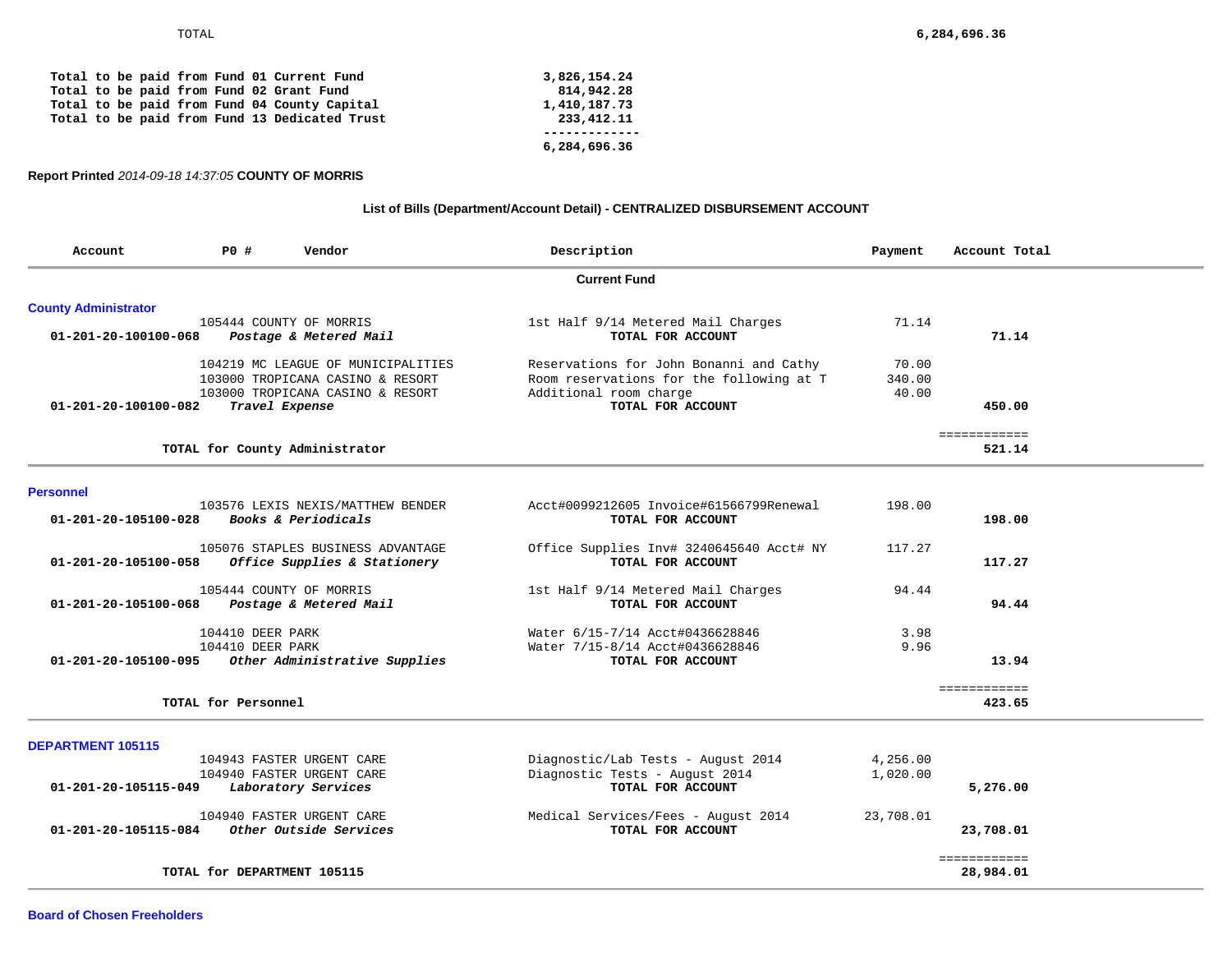| <b>County Clerk</b>                                            |                                          |          |          |
|----------------------------------------------------------------|------------------------------------------|----------|----------|
| 104890 TELESEARCH INC                                          | tempory services weekend 8/24/14for shar | 845.00   |          |
| 104886 TELESEARCH INC                                          | tempory services weekend 8/31/14 for Sha | 770.00   |          |
| 104603 TELESEARCH INC                                          | tempory services week ending 8/17/14 for | 770.00   |          |
| Outside Salaries & Wages<br>$01 - 201 - 20 - 120100 - 016$     | TOTAL FOR ACCOUNT                        |          | 2,385.00 |
| 103343 XEROX CORP                                              | meter usage on WC7335P ser. # FKA-937510 | 31.51    |          |
| 103343 XEROX CORP                                              | base charge on 6204cp wide format Ser.#A | 185.19   |          |
| Equipment Service Agreements<br>$01 - 201 - 20 - 120100 - 044$ | TOTAL FOR ACCOUNT                        |          | 216.70   |
| 104602 MARYANN URSO-PECORINO                                   | reimbursement to maryann for picking up  | 128.26   |          |
| 104595 STAPLES BUSINESS ADVANTAGE                              | item #912299 black toneritem #912442 cya | 1,013.09 |          |
| 104604 W.B. MASON COMPANY INC                                  | mis items for office and toner for the H | 974.09   |          |
| 104873 W.B. MASON COMPANY INC                                  | mis office supplies conf.cabnt. dry eras | 1,157.94 |          |
| 01-201-20-120100-058<br>Office Supplies & Stationery           | TOTAL FOR ACCOUNT                        |          | 3,273.38 |
| 105444 COUNTY OF MORRIS                                        | 1st Half 9/14 Metered Mail Charges       | 1,559.36 |          |
| 01-201-20-120100-068<br>Postage & Metered Mail                 | TOTAL FOR ACCOUNT                        |          | 1,559.36 |
| 104607 UNITED PARCEL SERVICE                                   | summary on account #6x7742weekly service | 90.40    |          |
| Other Outside Services<br>01-201-20-120100-084                 | TOTAL FOR ACCOUNT                        |          | 90.40    |

| 103911 VILLAGE SUPER MARKET, INC. Inv Date 8/13/14    |                                           | 71.62  |                          |
|-------------------------------------------------------|-------------------------------------------|--------|--------------------------|
| 01-201-20-110100-079<br>Special Projects              | TOTAL FOR ACCOUNT                         |        | 3,371.36                 |
| TOTAL for Board of Chosen Freeholders                 |                                           |        | ============<br>3,639.75 |
| <b>Clerk of the Board</b>                             |                                           |        |                          |
| 104760 DAILY RECORD                                   | ASB-03668474 SEALED BIDS 8/26/14          | 159.96 |                          |
| 104882 DAILY RECORD                                   | \$605,000 bond ordinance for public works | 66.68  |                          |
| 105387 DAILY RECORD                                   | ASB-03668474 SEALED BIDS 9/08/2014        | 149.40 |                          |
| 100649 NJ ADVANCE MEDIA, LLC                          | 1056408 BILLING PERIOD 5/01/2014-5/31/20  | 153.12 |                          |
| 100649 NJ ADVANCE MEDIA, LLC                          | 1056408 BILLING PERIOD 5/01/2014-5/31/20  | 421.08 |                          |
| 100649 NJ ADVANCE MEDIA, LLC                          | 1056408 BILLING PERIOD 5/01/2014-5/31/20  | 421.08 |                          |
| 01-201-20-110105-022<br>Advertising                   | TOTAL FOR ACCOUNT                         |        | 1,371.32                 |
| 104617 STAPLES BUSINESS ADVANTAGE                     | Address labels                            | 23.88  |                          |
| 104617 STAPLES BUSINESS ADVANTAGE                     | Correction Fluid                          | 2.36   |                          |
| 104617 STAPLES BUSINESS ADVANTAGE                     | Binder Clips                              | 2.19   |                          |
| 104617 STAPLES BUSINESS ADVANTAGE                     | 8.5x11 paper                              | 34.58  |                          |
| 104617 STAPLES BUSINESS ADVANTAGE                     | Profile Ballpoint Pen                     | 16.90  |                          |
| Other Administrative Supplies<br>01-201-20-110105-095 | TOTAL FOR ACCOUNT                         |        | 79.91                    |
|                                                       |                                           |        |                          |
| TOTAL for Clerk of the Board                          |                                           |        | ============<br>1,451.23 |
|                                                       |                                           |        |                          |

| 105444 COUNTY OF MORRIS                        | 1st Half 9/14 Metered Mail Charges       | 63.25  |          |
|------------------------------------------------|------------------------------------------|--------|----------|
| 105444 COUNTY OF MORRIS                        | 1st Half 9/14 Metered Mail Charges       | 205.14 |          |
| 01-201-20-110100-068<br>Postage & Metered Mail | TOTAL FOR ACCOUNT                        |        | 268.39   |
| 103912 LARRY PETERS                            | 2014 Youth Academy Awards per Inv Dated  | 199.00 |          |
| 104219 MC LEAGUE OF MUNICIPALITIES             | Reservations for the following to attend | 315.00 |          |
| 103000 TROPICANA CASINO & RESORT               | Reservations for the following at Tropic | 850.00 |          |
| 103000 TROPICANA CASINO & RESORT               | Additional room charge                   | 100.00 |          |
| 103911 VILLAGE SUPER MARKET, INC.              | Inv Date $8/11/14$                       | 179.98 |          |
| 103911 VILLAGE SUPER MARKET, INC.              | Inv Date $8/12/14$                       | 139.43 |          |
| 103911 VILLAGE SUPER MARKET, INC.              | Inv Date $8/13/14$                       | 321.89 |          |
| 103911 VILLAGE SUPER MARKET, INC.              | Inv Date $8/14/14$                       | 231.84 |          |
| 103911 VILLAGE SUPER MARKET, INC.              | Inv Date $8/14/14$                       | 65.46  |          |
| 103911 VILLAGE SUPER MARKET, INC.              | Inv Date $8/14/14$                       | 582.14 |          |
| 103911 VILLAGE SUPER MARKET, INC.              | Inv Date $8/14/14$                       | 315.00 |          |
| 103911 VILLAGE SUPER MARKET, INC.              | Inv Date $8/13/14$                       | 71.62  |          |
| 01-201-20-110100-079<br>Special Projects       | TOTAL FOR ACCOUNT                        |        | 3,371.36 |
|                                                |                                          |        |          |
| TOTAL for Board of Chosen Freeholders          |                                          |        | 3.639.75 |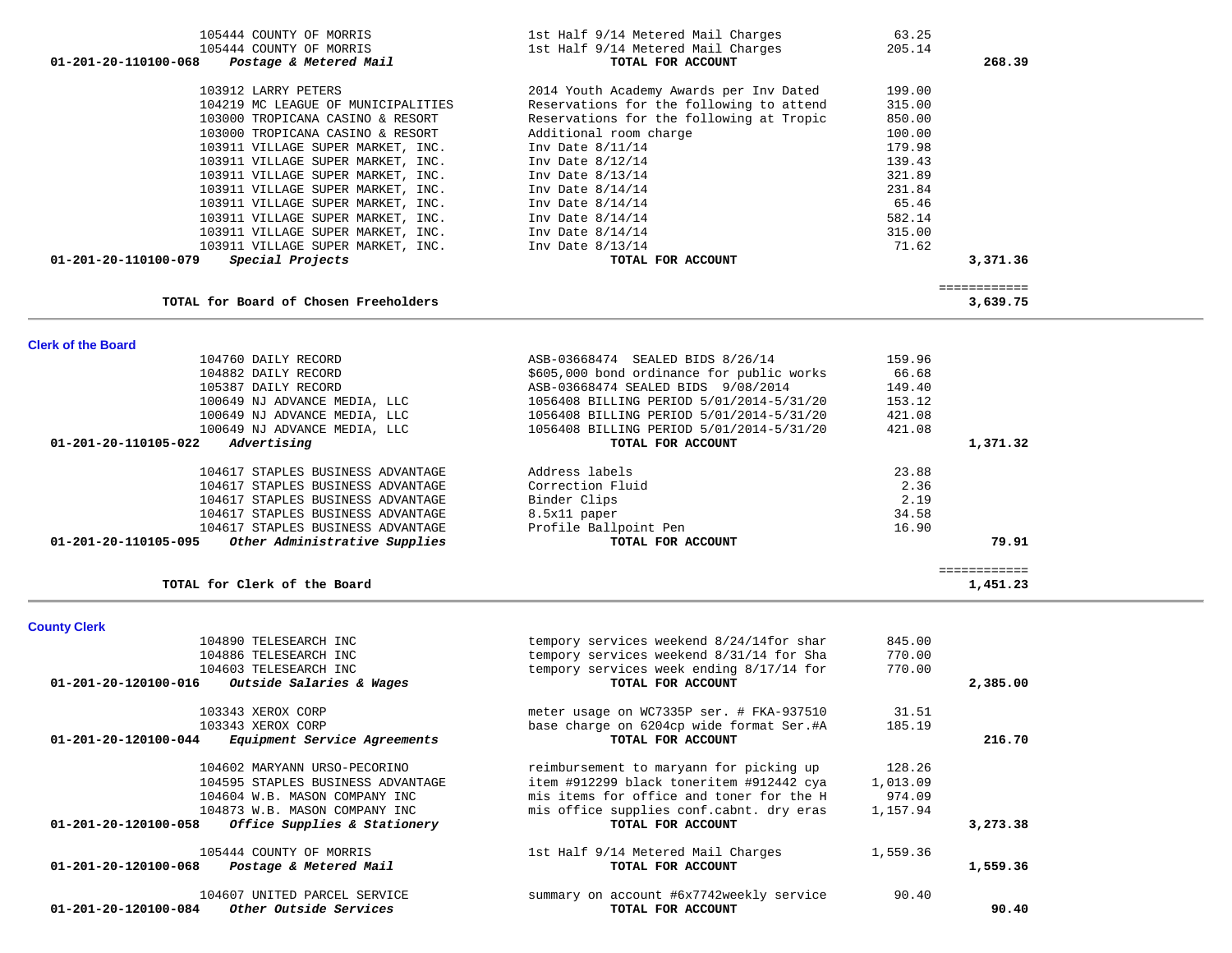| 104605 POLAND SPRING<br>Other Administrative Supplies<br>01-201-20-120100-095 | bottled water for the office 7/15/14-8/<br>TOTAL FOR ACCOUNT  | 92.67  | 92.67                    |  |
|-------------------------------------------------------------------------------|---------------------------------------------------------------|--------|--------------------------|--|
| 104602 MARYANN URSO-PECORINO<br>01-201-20-120100-185<br>Food                  | reimbursement to maryann for acme mis.su<br>TOTAL FOR ACCOUNT | 13.96  | 13.96                    |  |
| TOTAL for County Clerk                                                        |                                                               |        | ============<br>7,631.47 |  |
| <b>County Board of Elections</b>                                              |                                                               |        |                          |  |
| 104704 DAILY RECORD                                                           | AD0000069688- Notice of Board of Electio                      | 8.36   |                          |  |
| 104704 DAILY RECORD                                                           | Affidavit of Publication Charge                               | 35.00  |                          |  |
| 01-201-20-121100-022<br>Advertising                                           | TOTAL FOR ACCOUNT                                             |        | 43.36                    |  |
| 103422 U-LINE SHIPPING SUPPLY                                                 | Steel Convertible Hand Truck                                  | 199.00 |                          |  |
| 103422 U-LINE SHIPPING SUPPLY                                                 | 26x19x14 Blue Attached Lid Tote                               | 147.00 |                          |  |
| 103422 U-LINE SHIPPING SUPPLY                                                 | 26x19 Round Trip Tote Dolly                                   | 84.00  |                          |  |
| 103422 U-LINE SHIPPING SUPPLY                                                 | Freight                                                       | 45.07  |                          |  |
| 01-201-20-121100-059<br>Other General Expenses                                | TOTAL FOR ACCOUNT                                             |        | 475.07                   |  |
| 99500 NEW LIFE FELLOWSHIP                                                     | Primary Election - June 3, 2014 Polling                       | 50.00  |                          |  |
| Polling Place Rental<br>01-201-20-121100-067                                  | TOTAL FOR ACCOUNT                                             |        | 50.00                    |  |
| 105444 COUNTY OF MORRIS                                                       |                                                               | 169.11 |                          |  |
| 01-201-20-121100-068<br>Postage & Metered Mail                                | 1st Half 9/14 Metered Mail Charges<br>TOTAL FOR ACCOUNT       |        | 169.11                   |  |
|                                                                               |                                                               |        |                          |  |
| 103953 PARSIPPANY TROY HILLS BD OF ED                                         | June 3 Primary Election - Central Middle                      | 89.70  |                          |  |
| 103953 PARSIPPANY TROY HILLS BD OF ED                                         | June 3 Primary Election - EastLake Schoo                      | 57.14  |                          |  |
| 103953 PARSIPPANY TROY HILLS BD OF ED                                         | June 3 Primary Election - Knollwood Scho                      | 38.42  |                          |  |
| 103953 PARSIPPANY TROY HILLS BD OF ED                                         | June 3 Primary Election - Northvail Scho                      | 26.42  |                          |  |
| 103953 PARSIPPANY TROY HILLS BD OF ED                                         | June 3 Primary Election - Rockaway Meado                      | 42.63  |                          |  |
| 103953 PARSIPPANY TROY HILLS BD OF ED                                         | June 3 Primary Election - Board of Educa                      | 50.96  |                          |  |
| Election Officer<br>01-201-20-121100-096                                      | TOTAL FOR ACCOUNT                                             |        | 305.27                   |  |
|                                                                               |                                                               |        | ============             |  |
| TOTAL for County Board of Elections                                           |                                                               |        | 1,042.81                 |  |
|                                                                               |                                                               |        |                          |  |
| <b>Superintendent of Elections</b><br>105444 COUNTY OF MORRIS                 | 1st Half 9/14 Metered Mail Charges                            | 473.05 |                          |  |
| 01-201-20-121105-068<br>Postage & Metered Mail                                | TOTAL FOR ACCOUNT                                             |        | 473.05                   |  |
|                                                                               |                                                               |        |                          |  |
| 104809 POLAND SPRING WATER CO.                                                | Poland Spring Water/Rental for 7/1/14 th                      | 46.24  |                          |  |
| Other Administrative Supplies<br>01-201-20-121105-095                         | TOTAL FOR ACCOUNT                                             |        | 46.24                    |  |
|                                                                               |                                                               |        | ============             |  |
| TOTAL for Superintendent of Elections                                         |                                                               |        | 519.29                   |  |
|                                                                               |                                                               |        |                          |  |
| <b>County Elections (Cty Clerk)</b>                                           |                                                               |        |                          |  |
| 104873 W.B. MASON COMPANY INC                                                 | inkcart, labels tape correction cleaner d                     | 619.50 |                          |  |
| 01-201-20-121110-058<br>Office Supplies & Stationery                          | TOTAL FOR ACCOUNT                                             |        | 619.50                   |  |
| 105444 COUNTY OF MORRIS                                                       | 1st Half 9/14 Metered Mail Charges                            | 27.43  |                          |  |
| 01-201-20-121110-068<br>Postage & Metered Mail                                | TOTAL FOR ACCOUNT                                             |        | 27.43                    |  |
|                                                                               |                                                               |        |                          |  |
|                                                                               |                                                               |        | ============             |  |
| TOTAL for County Elections (Cty Clerk)                                        |                                                               |        | 646.93                   |  |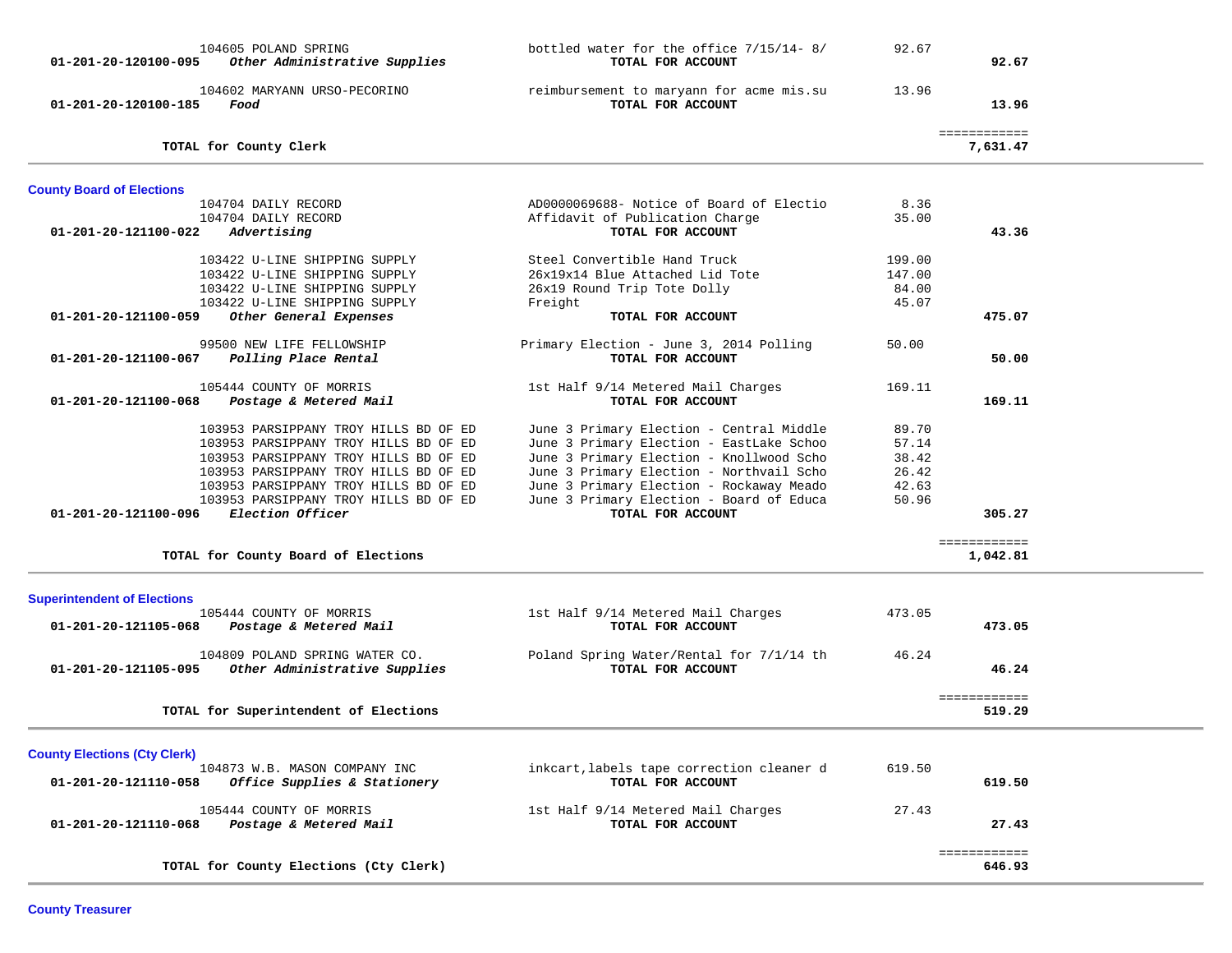| 104320 ACCOUNTEMPS                                   | Treasury Temp Andrew Hack for w/e 6/6/20                                             | 1,398.25     |              |  |
|------------------------------------------------------|--------------------------------------------------------------------------------------|--------------|--------------|--|
| 104320 ACCOUNTEMPS                                   | Treasury Temp Andrew Hack for w/e 6/13/2                                             | 1,398.25     |              |  |
| 104320 ACCOUNTEMPS                                   | Treasury Temp Andrew Hack for w/e 6/20/2                                             | 1,398.25     |              |  |
| 104320 ACCOUNTEMPS                                   | Treasury Temp Andrew Hack for w/e 6/27/2                                             | 1,398.25     |              |  |
| 01-201-20-130100-016<br>Outside Salaries & Wages     | TOTAL FOR ACCOUNT                                                                    |              | 5,593.00     |  |
|                                                      |                                                                                      |              |              |  |
| 104303 NEW JERSEY LEAGUE OF                          | Webinar Registration for Secondary Bond                                              | 50.00        |              |  |
| Education Schools & Training<br>01-201-20-130100-039 | TOTAL FOR ACCOUNT                                                                    |              | 50.00        |  |
| 105106 STAPLES BUSINESS ADVANTAGE                    | Treasury Misc. Office Supplies                                                       | 208.64       |              |  |
| 105106 STAPLES BUSINESS ADVANTAGE                    | Treasury Credit due to returned items (S                                             | $-156.38$    |              |  |
| Office Supplies & Stationery<br>01-201-20-130100-058 | TOTAL FOR ACCOUNT                                                                    |              | 52.26        |  |
|                                                      |                                                                                      |              |              |  |
| 105444 COUNTY OF MORRIS                              | 1st Half 9/14 Metered Mail Charges                                                   | 238.93       |              |  |
| Postage & Metered Mail<br>01-201-20-130100-068       | TOTAL FOR ACCOUNT                                                                    |              | 238.93       |  |
|                                                      |                                                                                      |              |              |  |
| 105105 POLAND SPRING<br>105105 POLAND SPRING         | 0441273851 Treasury Water billing period<br>Treasury Water Cooler Rental Fee billing | 2.99<br>0.99 |              |  |
| Other Outside Services<br>01-201-20-130100-084       | TOTAL FOR ACCOUNT                                                                    |              | 3.98         |  |
|                                                      |                                                                                      |              |              |  |
|                                                      |                                                                                      |              | ============ |  |
| TOTAL for County Treasurer                           |                                                                                      |              | 5,938.17     |  |
|                                                      |                                                                                      |              |              |  |
| <b>Purchasing Division</b>                           |                                                                                      |              |              |  |
| 105444 COUNTY OF MORRIS                              | 1st Half 9/14 Metered Mail Charges                                                   | 210.72       |              |  |
| Postage & Metered Mail<br>01-201-20-130105-068       | TOTAL FOR ACCOUNT                                                                    |              | 210.72       |  |
|                                                      |                                                                                      |              |              |  |
|                                                      |                                                                                      |              | ============ |  |
| TOTAL for Purchasing Division                        |                                                                                      |              | 210.72       |  |
|                                                      |                                                                                      |              |              |  |
| <b>Office Services</b>                               |                                                                                      |              |              |  |
| 104393 DEER PARK                                     | 0434565925 -<br>5 GALLON BOTTLES OFDRINK                                             | 17.94        |              |  |
| 104393 DEER PARK                                     | WATER COOLER RENTAL FEE                                                              | 0.99         |              |  |
| 104393 DEER PARK                                     | WATER COOLER RENTAL FEE                                                              | 0.99         |              |  |
| 01-201-20-130110-058<br>Office Supplies & Stationery | TOTAL FOR ACCOUNT                                                                    |              | 19.92        |  |
|                                                      |                                                                                      |              |              |  |
| 104317 SECAP FINANCE<br>104302 SECAP FINANCE         | Mailroom Postage Equipment for 2nd Quart                                             | 2,097.00     |              |  |
| Office Machines - Rental<br>01-201-20-130110-164     | Mailroom postage equipment lease for 3rd<br>TOTAL FOR ACCOUNT                        | 2,097.00     | 4,194.00     |  |
|                                                      |                                                                                      |              |              |  |
|                                                      |                                                                                      |              | ============ |  |
| TOTAL for Office Services                            |                                                                                      |              | 4,213.92     |  |
|                                                      |                                                                                      |              |              |  |
| <b>Annual Audit</b>                                  |                                                                                      |              |              |  |
| 104318 NISIVOCCIA, LLP                               | Auditing Services for period ending 12/3                                             | 10,400.00    |              |  |
| 01-203-20-135100-024<br>(2013) Audit                 | TOTAL FOR ACCOUNT                                                                    |              | 10,400.00    |  |
|                                                      |                                                                                      |              |              |  |
| TOTAL for Annual Audit                               |                                                                                      |              | ============ |  |
|                                                      |                                                                                      |              | 10,400.00    |  |
|                                                      |                                                                                      |              |              |  |
| <b>Information Technology Div</b>                    |                                                                                      |              |              |  |
| 103359 LYNDA.COM INC                                 | Lynda Pro Licenses (OIT)                                                             | 3,250.00     |              |  |
| Education Schools & Training<br>01-201-20-140100-039 | TOTAL FOR ACCOUNT                                                                    |              | 3,250.00     |  |
| 105444 COUNTY OF MORRIS                              | 1st Half 9/14 Metered Mail Charges                                                   | 0.48         |              |  |
| 01-201-20-140100-068<br>Postage & Metered Mail       | TOTAL FOR ACCOUNT                                                                    |              | 0.48         |  |
|                                                      |                                                                                      |              |              |  |
| 103361 STAPLES BUSINESS ADVANTAGE                    | Repair / Replacement Stock                                                           | 131.94       |              |  |
| 103361 STAPLES BUSINESS ADVANTAGE                    | Repair / Replacement Stock                                                           | 621.94       |              |  |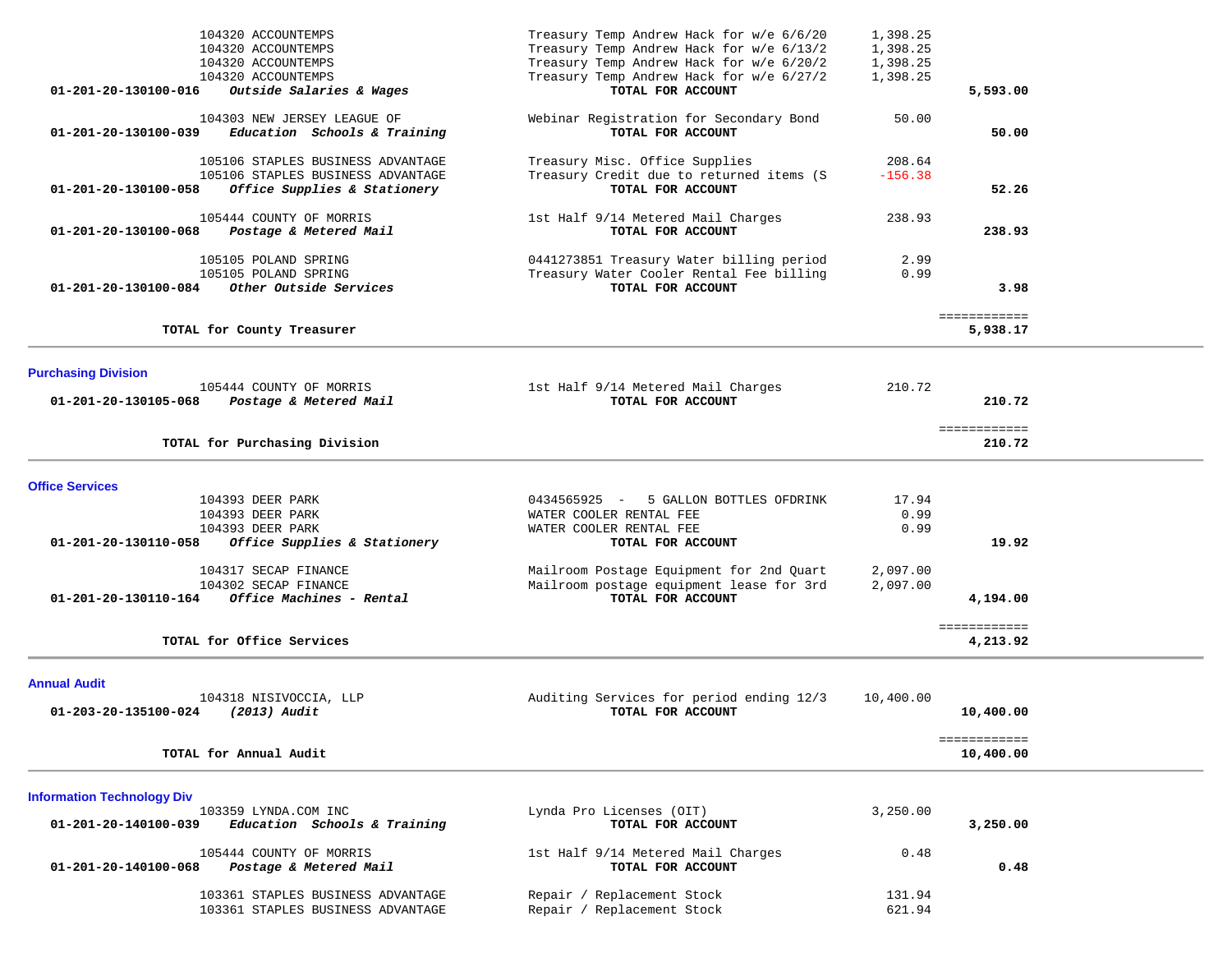| 103361 STAPLES BUSINESS ADVANTAGE<br>103361 STAPLES BUSINESS ADVANTAGE<br>Other Operating&Repair Supply<br>01-201-20-140100-098 | Office Supplies<br>Office Supplies<br>TOTAL FOR ACCOUNT        | 133.58<br>357.66      | 1,245.12                 |  |
|---------------------------------------------------------------------------------------------------------------------------------|----------------------------------------------------------------|-----------------------|--------------------------|--|
| TOTAL for Information Technology Div                                                                                            |                                                                |                       | ============<br>4,495.60 |  |
| <b>O.L.I.S.</b>                                                                                                                 |                                                                |                       |                          |  |
| 103359 LYNDA.COM INC<br>01-201-20-140105-039<br>Education Schools & Training                                                    | Lynda Pro Licenses (OLIS)<br>TOTAL FOR ACCOUNT                 | 1,625.00              | 1,625.00                 |  |
| TOTAL for O.L.I.S.                                                                                                              |                                                                |                       | ============<br>1,625.00 |  |
| <b>County Board of Taxation</b>                                                                                                 |                                                                |                       |                          |  |
| 103595 W.B. MASON COMPANY INC<br>Office Supplies & Stationery<br>01-201-20-150100-058                                           | paper, xerox 3 hole<br>TOTAL FOR ACCOUNT                       | 84.30                 | 84.30                    |  |
| 105444 COUNTY OF MORRIS<br>01-201-20-150100-068<br>Postage & Metered Mail                                                       | 1st Half 9/14 Metered Mail Charges<br>TOTAL FOR ACCOUNT        | 131.34                | 131.34                   |  |
| 104713 MUNICIPAL CAPITAL CORP<br>01-201-20-150100-164<br>Office Machines - Rental                                               | C4502A Digital Copier; Aug, Sept, Oct 201<br>TOTAL FOR ACCOUNT | 956.43                | 956.43                   |  |
| TOTAL for County Board of Taxation                                                                                              |                                                                |                       | ============<br>1,172.07 |  |
| <b>County Counsel</b>                                                                                                           |                                                                |                       |                          |  |
| 104891 DIEGNAN & BROPHY, LLC.                                                                                                   | Keefe, Owen                                                    | 672.00                |                          |  |
| 104891 DIEGNAN & BROPHY, LLC.                                                                                                   | Petersen, Darryl                                               | 348.00                |                          |  |
| 104891 DIEGNAN & BROPHY, LLC.<br>104891 DIEGNAN & BROPHY, LLC.                                                                  | Quinn, Martin<br>Pepe, Constance                               | 96.00<br>876.00       |                          |  |
| 104891 DIEGNAN & BROPHY, LLC.                                                                                                   | Noah's Ark/Sheriff Canine                                      | 96.00                 |                          |  |
| 104892 BARBARULA LAW OFFICES                                                                                                    | Civil commitment hrgs.                                         | 396.00                |                          |  |
| 104892 BARBARULA LAW OFFICES                                                                                                    | Depositions of O'Gorman                                        | 432.00                |                          |  |
| 104892 BARBARULA LAW OFFICES                                                                                                    | Marrow Discipline                                              | 276.00                |                          |  |
| 105022 BELL, SHIVAS & FASOLO                                                                                                    | legal services                                                 | 420.00                |                          |  |
| 104895 CLEARY GIACOBBE ALFIERI &                                                                                                | General                                                        | 2,010.34              |                          |  |
| 104895 CLEARY GIACOBBE ALFIERI &                                                                                                | Pigeon Hill                                                    | 144.00                |                          |  |
| 104895 CLEARY GIACOBBE ALFIERI &                                                                                                | Construction Bd. of App.                                       | 276.00                |                          |  |
| 104895 CLEARY GIACOBBE ALFIERI &<br>104895 CLEARY GIACOBBE ALFIERI &                                                            | JG Drywall<br>John Street                                      | 132.00<br>396.00      |                          |  |
| 105310 BEVAN, MOSCA, GIUDITTA &                                                                                                 | legal services                                                 | 156.00                |                          |  |
| 104999 TRIMBOLI & PRUSINOWSKI, LLC                                                                                              | Nemeth disc.                                                   | 1,467.98              |                          |  |
| 104999 TRIMBOLI & PRUSINOWSKI, LLC                                                                                              | Charles, M                                                     | 72.00                 |                          |  |
| 104999 TRIMBOLI & PRUSINOWSKI, LLC                                                                                              | Soules, M. Disc.                                               | 831.00                |                          |  |
| 104999 TRIMBOLI & PRUSINOWSKI, LLC                                                                                              | BCPBA Local 134 v. Donovan                                     | 6,718.71              |                          |  |
| 104999 TRIMBOLI & PRUSINOWSKI, LLC                                                                                              | Gibson, P. Disc.                                               | 216.00                |                          |  |
| 104999 TRIMBOLI & PRUSINOWSKI, LLC                                                                                              | General                                                        | 1,236.00              |                          |  |
| 104999 TRIMBOLI & PRUSINOWSKI, LLC                                                                                              | MCPO-C.Drinkard                                                | 1,692.00              |                          |  |
| 104999 TRIMBOLI & PRUSINOWSKI, LLC                                                                                              | General                                                        | 24.00                 |                          |  |
| 104894 LAW OFFICE OF ROBERT J. GREENBAUM<br>104736 O'MULLAN & BRADY P.C.                                                        | August, 2014<br>August legal svcs.                             | 1,188.00<br>18,421.00 |                          |  |
| 105317 WATERS, MCPHERSON, MCNEILL, P.C.                                                                                         | Various matters                                                | 675.90                |                          |  |
| 104893 THE LAW OFFICE OF                                                                                                        | Poculosky, Edward                                              | 96.00                 |                          |  |
| 01-201-20-155100-051<br>Legal                                                                                                   | TOTAL FOR ACCOUNT                                              |                       | 39,364.93                |  |
| 105444 COUNTY OF MORRIS<br>01-201-20-155100-068<br>Postage & Metered Mail                                                       | 1st Half 9/14 Metered Mail Charges<br>TOTAL FOR ACCOUNT        | 61.56                 | 61.56                    |  |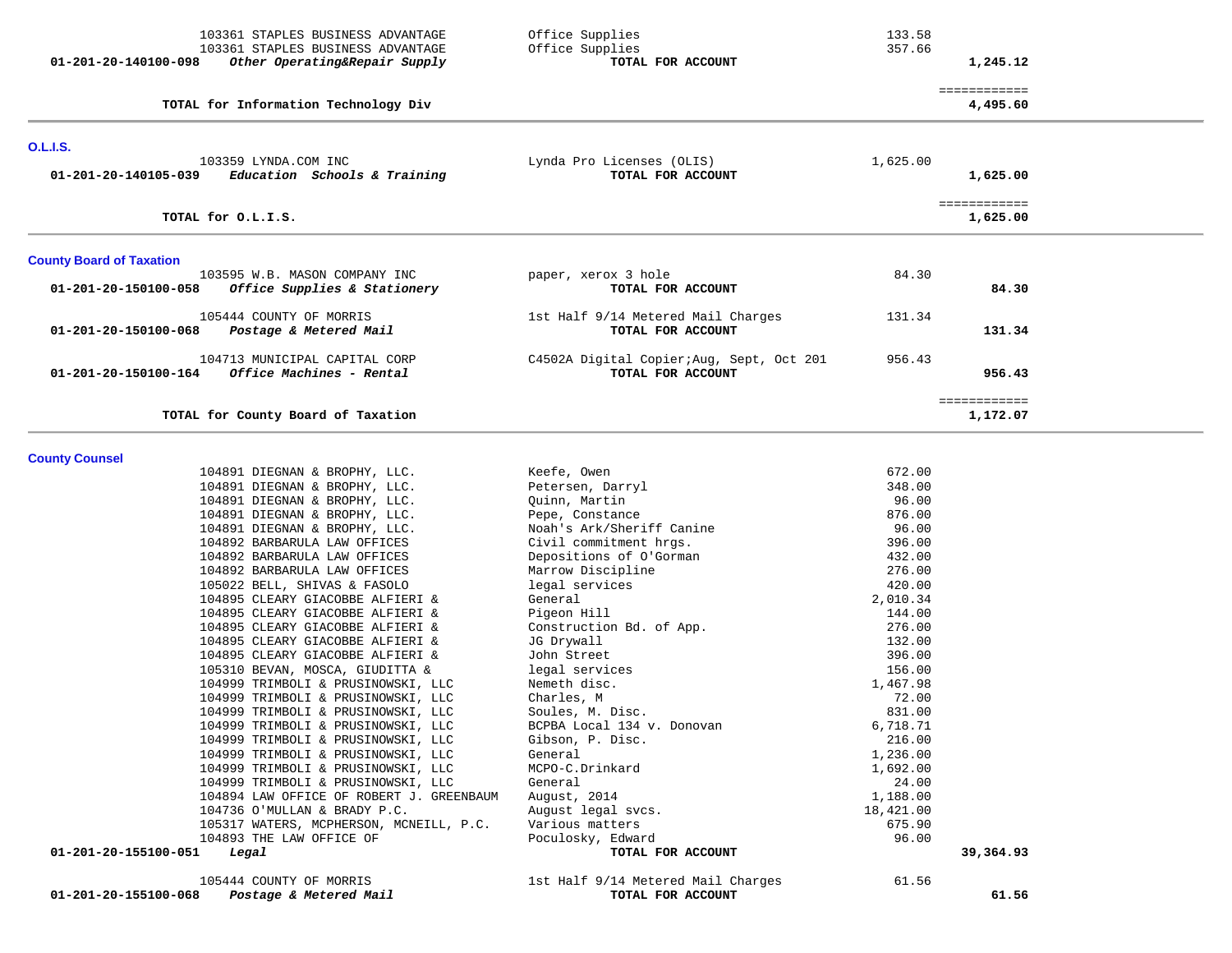| TOTAL for County Counsel                                                    |                                                               |          | ============<br>39,426.49 |  |
|-----------------------------------------------------------------------------|---------------------------------------------------------------|----------|---------------------------|--|
| <b>County Surrogate</b>                                                     |                                                               |          |                           |  |
| 105444 COUNTY OF MORRIS<br>01-201-20-160100-068<br>Postage & Metered Mail   | 1st Half 9/14 Metered Mail Charges<br>TOTAL FOR ACCOUNT       | 293.78   | 293.78                    |  |
| TOTAL for County Surrogate                                                  |                                                               |          | ============<br>293.78    |  |
| <b>Engineering</b>                                                          |                                                               |          |                           |  |
| 105160 FEDEX                                                                | 1487-7249-5 Date: 9-1-2014To: NJTPA/Jo                        | 146.51   |                           |  |
| 105444 COUNTY OF MORRIS                                                     | 1st Half 9/14 Metered Mail Charges                            | 2.40     |                           |  |
| 105444 COUNTY OF MORRIS                                                     | 1st Half 9/14 Metered Mail Charges                            | 176.25   |                           |  |
| 105444 COUNTY OF MORRIS                                                     | 1st Half 9/14 Metered Mail Charges                            | 2.88     |                           |  |
| 01-201-20-165100-068<br>Postage & Metered Mail                              | TOTAL FOR ACCOUNT                                             |          | 328.04                    |  |
|                                                                             | 9701-0128NRG1Auto Desk Auto CAD 2015 Gov                      | 4,317.94 |                           |  |
| 103591 DLT SOLUTIONS, LLC<br>Other Outside Services<br>01-201-20-165100-084 | TOTAL FOR ACCOUNT                                             |          | 4,317.94                  |  |
|                                                                             |                                                               |          |                           |  |
| 104539 R.S. KNAPP CO. INC.                                                  | PW 300 Print EngineMonthly Base Chg. Nap                      | 322.09   |                           |  |
| Office Machines - Rental<br>01-201-20-165100-164                            | TOTAL FOR ACCOUNT                                             |          | 322.09                    |  |
|                                                                             |                                                               |          |                           |  |
| 105027 MARTELL ELLIS                                                        | Work Boots                                                    | 82.05    |                           |  |
| Uniform & Clothing Allowance<br>01-201-20-165100-207                        | TOTAL FOR ACCOUNT                                             |          | 82.05                     |  |
|                                                                             |                                                               |          |                           |  |
| 103596 AT&T MOBILITY                                                        | Sim Card for Surveying Equipment                              | 36.81    |                           |  |
| 104059 R.S. KNAPP CO. INC.<br>$01 - 201 - 20 - 165100 - 258$<br>Equipment   | HP Design Jet Monthly Service Contractfr<br>TOTAL FOR ACCOUNT | 66.64    | 103.45                    |  |
|                                                                             |                                                               |          |                           |  |
|                                                                             |                                                               |          | ============              |  |
| TOTAL for Engineering                                                       |                                                               |          | 5,153.57                  |  |
| <b>Heritage Commission</b>                                                  |                                                               |          |                           |  |
| 105444 COUNTY OF MORRIS                                                     | 1st Half 9/14 Metered Mail Charges                            | 2.24     |                           |  |
| Postage & Metered Mail<br>01-201-20-175100-068                              | TOTAL FOR ACCOUNT                                             |          | 2.24                      |  |
|                                                                             |                                                               |          |                           |  |
|                                                                             |                                                               |          | ============              |  |
| TOTAL for Heritage Commission                                               |                                                               |          | 2.24                      |  |
|                                                                             |                                                               |          |                           |  |
| <b>Planning Board</b><br>104424 DEENA LEARY                                 | Summer 2014 Semester at Rutgers Universi                      | 2,757.00 |                           |  |
| 99981 MONTCLAIR STATE UNIVERSITY                                            | Registration for Virginia Michelin to at                      | 300.00   |                           |  |
| Education Schools & Training<br>$01 - 201 - 20 - 180100 - 039$              | TOTAL FOR ACCOUNT                                             |          | 3,057.00                  |  |
|                                                                             |                                                               |          |                           |  |
| 104563 LONGFELLOWS SANDWICH DELI                                            | Dinner for CBA meeting held on Thursday                       | 87.92    |                           |  |
| 104425 UNITED PARCEL SERVICE                                                | Shipment to John Ritchey, P.E., NJDEP fr                      | 28.73    |                           |  |
| 01-201-20-180100-059<br>Other General Expenses                              | TOTAL FOR ACCOUNT                                             |          | 116.65                    |  |
|                                                                             |                                                               |          |                           |  |
| 105444 COUNTY OF MORRIS                                                     | 1st Half 9/14 Metered Mail Charges                            | 193.60   |                           |  |
| Postage & Metered Mail<br>01-201-20-180100-068                              | TOTAL FOR ACCOUNT                                             |          | 193.60                    |  |
|                                                                             |                                                               |          |                           |  |
| 103000 TROPICANA CASINO & RESORT                                            | Room Reservation for the following at Tr                      | 170.00   |                           |  |
| 103000 TROPICANA CASINO & RESORT                                            | Additional room charge                                        | 20.00    |                           |  |
| Travel Expense<br>01-201-20-180100-082                                      | TOTAL FOR ACCOUNT                                             |          | 190.00                    |  |
|                                                                             |                                                               |          | ============              |  |
| TOTAL for Planning Board                                                    |                                                               |          | 3,557.25                  |  |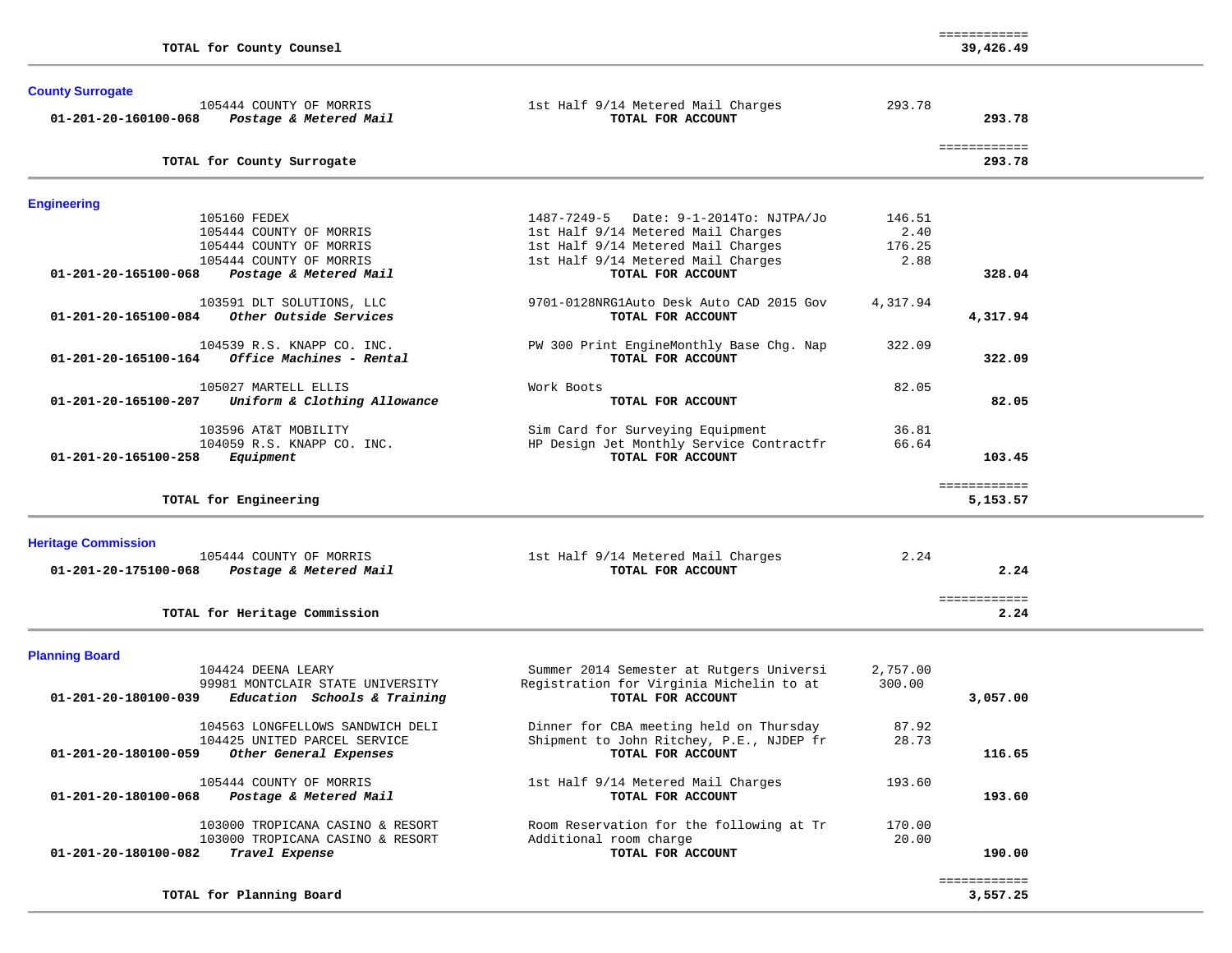| <b>County Weights &amp; Measures</b>                |                                          |           |              |
|-----------------------------------------------------|------------------------------------------|-----------|--------------|
| 104815 STAPLES BUSINESS ADVANTAGE                   | SAFETY GLASSES                           | 23.36     |              |
| 103861 GRAINGER                                     | ACCT# 855201331 ASSORTED SAFETY SUPPLIE  | 196.29    |              |
| 103861 GRAINGER                                     | ACCT#855201331 ASSORTED SAFETY SUPPLIES  | 102.44    |              |
| $01-201-22-201100-058$ Office Supplies & Stationery | TOTAL FOR ACCOUNT                        |           | 322.09       |
| 105444 COUNTY OF MORRIS                             | 1st Half 9/14 Metered Mail Charges       | 20.64     |              |
| 01-201-22-201100-068 Postage & Metered Mail         | TOTAL FOR ACCOUNT                        |           | 20.64        |
| 105144 EMPLOYMENT HORIZONS, INC.                    | JANITORIAL SERVICE: AUGUST 2014          | 842.00    |              |
| 105144 EMPLOYMENT HORIZONS, INC.                    | LAWN SERVICES: AUGUST 2014               | 170.00    |              |
| 105143 M.C. MUA                                     | CUSTOMER # WEIGHTSM                      | 350.00    |              |
| 104816 DEER PARK                                    | Acct #0426700738, 07/15/14 - 08/14/14    | 25.90     |              |
| $01-201-22-201100-084$ Other Outside Services       | TOTAL FOR ACCOUNT                        |           | 1,387.90     |
| 105443 NATIONAL FUEL OIL INC.                       | FUEL CHARGES AUGUST 2014                 | 811.01    |              |
| 01-201-22-201100-140 Gas Purchases                  | TOTAL FOR ACCOUNT                        |           | 811.01       |
| 105504 PSE&G CO                                     | REF # MOMBAG/ 65-513-961-00 W & M        | 106.27    |              |
| 105503 PSE&G CO                                     | REF # MOMBAG/ 65-513-961-00 W & M        | 106.96    |              |
| 01-201-22-201100-141 Natural Gas                    | TOTAL FOR ACCOUNT                        |           | 213.23       |
| 105051 VERIZON                                      | CTY W&M 201 V63-1789 999 12Y 7/01/2014   | 172.16    |              |
| Telephone<br>$01 - 201 - 22 - 201100 - 146$         | TOTAL FOR ACCOUNT                        |           | 172.16       |
| 105056 COUNTY OF MORRIS                             | Medical & Dental Costs - 2nd Quarter 201 | 35,216.74 |              |
| 01-201-22-201100-329 Hospital Insurance Premiums    | TOTAL FOR ACCOUNT                        |           | 35,216.74    |
|                                                     |                                          |           | ============ |
| TOTAL for County Weights & Measures                 |                                          |           | 38, 143. 77  |

**Employee Group Insurance** 

| 103466 DISCOVERY BENEFITS INC.                                   | July 2014 COBRA - Acct# 18521            | 792.50     |              |
|------------------------------------------------------------------|------------------------------------------|------------|--------------|
| 101737 GLENDA JENKINS                                            | Medicare B Reimbursement January 2014 th | 629.40     |              |
| 104709 HORIZON BLUE CROSS BLUE SHIELD                            | September 2014 Mosquito Medical #0490816 | 20,711.74  |              |
| 104405 HORIZON BLUE CROSS BLUE SHIELD                            | September 2014 PBA 151 Medical #04908201 | 176,520.11 |              |
| 104404 HORIZON BLUE CROSS BLUE SHIELD                            | September 2014 Main County & Morris View | 36,472.21  |              |
| 104408 HORIZON BLUE CROSS BLUE SHIELD                            | September 2014 Mosquito Dental #04910301 | 640.15     |              |
| 105075 HORIZON BLUE CROSS BLUE SHIELD                            | September 2014 Freeholder List Medical # | 722,268.51 |              |
| 102225 JESSIE WEST                                               | Medicare B Reimbursement January 2014 th | 629.40     |              |
| 102202 MARGARET VIOLA                                            | Medicare B Reimbursement January 2014 th | 629.40     |              |
| 101660 YVONNE LYKEN                                              | Medicare B Reimbursement January 2014 th | 629.40     |              |
| 101668 ANTHONY LORI                                              | Medicare B Reimbursement January 2014 th | 429.90     |              |
| 101667 ELIZABETH LORI                                            | Medicare B Reimbursement January 2014 th | 429.90     |              |
| 101657 MARIE MAGLOIRE                                            | Medicare B Reimbursement January 2014 th | 950.40     |              |
| 101510 LUCILLE BROWN                                             | Medicare B Reimbursement January 2014 th | 629.40     |              |
| 104407 STEPHEN HAMMOND                                           | Medicare B Reimbursement December 2013 t | 1,468.60   |              |
| 102121 SUSAN SMITH                                               | Medicare B Reimbursement January 2014 th | 629.40     |              |
| 101747 THERESA JACKSON                                           | Medicare B Reimbursement January 2014 th | 629.40     |              |
| 101736 RICHARD JENNINGS                                          | Medicare B Reimbursement January 2014 th | 1,258.80   |              |
| 101540 RONALD CIUFFREDA                                          | Medicare B Reimbursement January 2014 th | 629.40     |              |
| 102244 WINSTON YAW                                               | Medicare B Reimbursement January 2014 th | 629.40     |              |
| 01-201-23-220100-090<br>Employee Group Insurance Expenditures    | TOTAL FOR ACCOUNT                        |            | 967,607.42   |
| 91220 MARGARET VIOLA                                             | Medicare B July, 2013 to December, 2013  | 629.40     |              |
| 01-203-23-220100-090<br>(2013) Employee Group Insurance Expendit | TOTAL FOR ACCOUNT                        |            | 629.40       |
|                                                                  |                                          |            | ============ |
| TOTAL for Employee Group Insurance                               |                                          |            | 968,236.82   |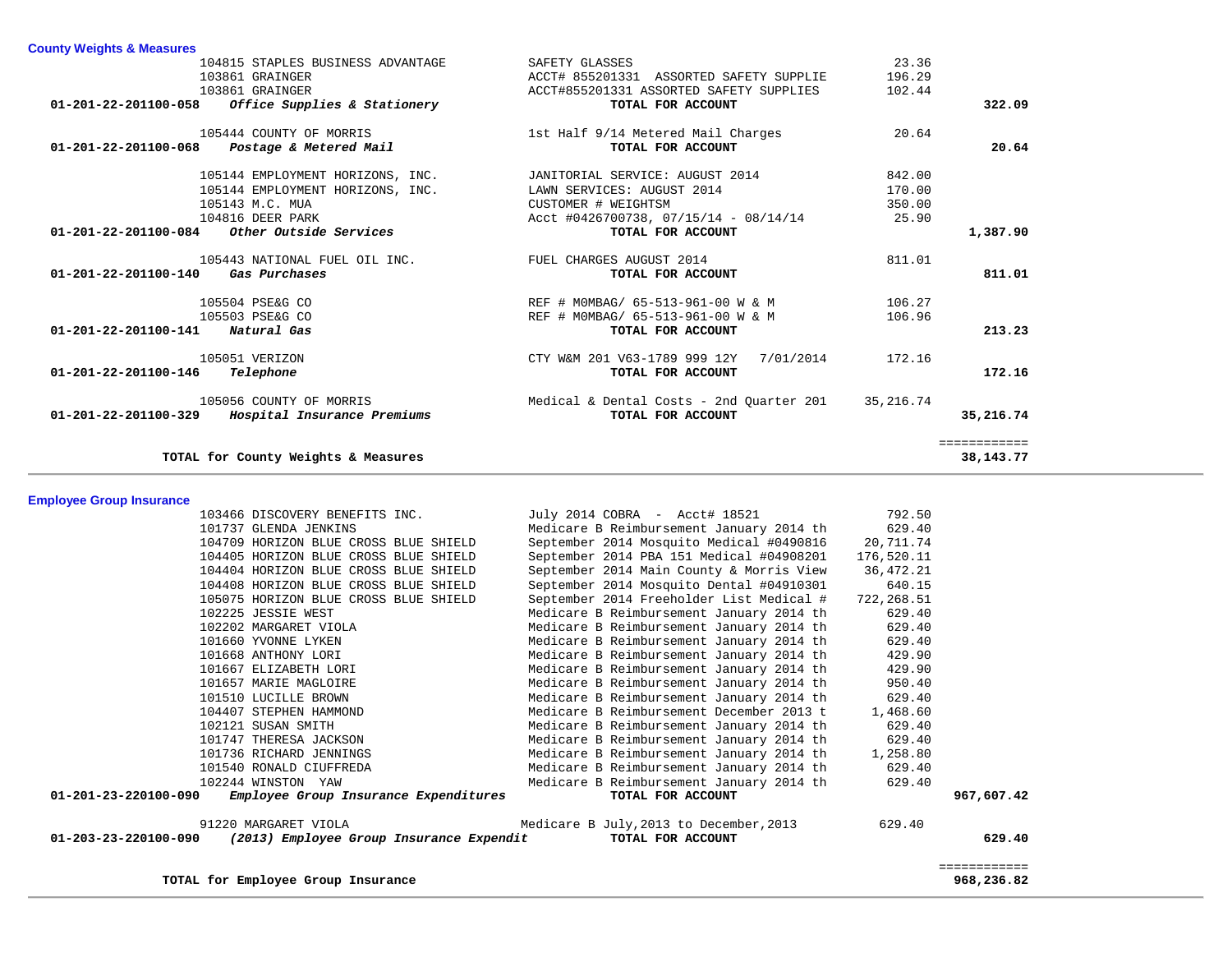| <b>Office of Emergency Management</b>                                     |                                                         |          |              |  |
|---------------------------------------------------------------------------|---------------------------------------------------------|----------|--------------|--|
| 104223 STAPLES BUSINESS ADVANTAGE                                         | Cust#NYC1054187, AC#1032181, 8/12/14                    | 266.85   |              |  |
| 104223 STAPLES BUSINESS ADVANTAGE                                         | Cust#NYC1054187, 8/14/14                                | 162.24   |              |  |
| 01-201-25-252100-058<br>Office Supplies & Stationery                      | TOTAL FOR ACCOUNT                                       |          | 429.09       |  |
|                                                                           |                                                         |          |              |  |
| 104269 GRAINGER                                                           | Repl Battery for Mfr. No TX1-1/2/4/5                    | 140.40   |              |  |
| 103574 TACTICAL MEDICAL SOLUTIONS INC.                                    | EMS support supplies per attached sales                 | 184.10   |              |  |
| 01-201-25-252100-059<br>Other General Expenses                            | TOTAL FOR ACCOUNT                                       |          | 324.50       |  |
|                                                                           |                                                         |          |              |  |
| 105444 COUNTY OF MORRIS<br>01-201-25-252100-068<br>Postage & Metered Mail | 1st Half 9/14 Metered Mail Charges<br>TOTAL FOR ACCOUNT | 20.40    | 20.40        |  |
|                                                                           |                                                         |          |              |  |
|                                                                           |                                                         |          | ============ |  |
| TOTAL for Office of Emergency Management                                  |                                                         |          | 773.99       |  |
|                                                                           |                                                         |          |              |  |
| <b>Communications Center</b>                                              |                                                         |          |              |  |
| 104803 W.B. MASON COMPANY INC                                             | 8/18/14, Copy paper, order# S020748493                  | 679.80   |              |  |
| 01-201-25-252105-037<br>Data Processing Supplies                          | TOTAL FOR ACCOUNT                                       |          | 679.80       |  |
| 101939 APCO INTERNATIONAL                                                 | 7/11/14, CTO recertification, M.Soules,                 | 120.00   |              |  |
| 103192 INTERNATIONAL ACADEMIES OF                                         | 7/30/14, EPD recertification, S.Norman,                 | 150.00   |              |  |
| 103192 INTERNATIONAL ACADEMIES OF                                         | 8/1/14, Expired EPD Cert reinstatement f                | 15.00    |              |  |
| 103192 INTERNATIONAL ACADEMIES OF                                         | 8/1/14, Expired EPD Cert reinstatement f                | 15.00    |              |  |
| 103192 INTERNATIONAL ACADEMIES OF                                         | 8/1/14, Expired EPD Cert reinstatement f                | 15.00    |              |  |
| 103192 INTERNATIONAL ACADEMIES OF                                         | 8/1/14, Expired EPD Cert reinstatement f                | 15.00    |              |  |
| 103191 PRIORITY DISPATCH CORP.                                            | 7/30/14, Licensed training Site contract                | 395.00   |              |  |
| 01-201-25-252105-039<br>Education Schools & Training                      | TOTAL FOR ACCOUNT                                       |          | 725.00       |  |
|                                                                           |                                                         |          |              |  |
| 104787 STAPLES BUSINESS ADVANTAGE                                         | NYC1054187, 8/16/14, office supplies, or                | 175.94   |              |  |
| 104787 STAPLES BUSINESS ADVANTAGE                                         | NYC1054187, 8/22/14, office supplies, or                | 85.32    |              |  |
| 104803 W.B. MASON COMPANY INC                                             | 8/18/14, Office supplies, order# S020748                | 156.14   |              |  |
| 104803 W.B. MASON COMPANY INC                                             | 8/18/14, Office supplies, order# S020835                | 233.76   |              |  |
| Office Supplies & Stationery<br>01-201-25-252105-058                      | TOTAL FOR ACCOUNT                                       |          | 651.16       |  |
|                                                                           |                                                         |          |              |  |
| 105444 COUNTY OF MORRIS                                                   | 1st Half 9/14 Metered Mail Charges                      | 24.24    |              |  |
| 01-201-25-252105-068<br>Postage & Metered Mail                            | TOTAL FOR ACCOUNT                                       |          | 24.24        |  |
| 103600 KEYSTONE PUBLIC SAFETY INC.                                        | 7/31/14, SOW# 136749, Fire mobile maint.                | 662.00   |              |  |
| 103600 KEYSTONE PUBLIC SAFETY INC.                                        | 7/31/14, SOW# 136749, Rip/Run maint., 8/                | 247.00   |              |  |
| Software Maintenance<br>01-201-25-252105-078                              | TOTAL FOR ACCOUNT                                       |          | 909.00       |  |
|                                                                           |                                                         |          |              |  |
| 104800 AMERICAN TOWER CORPORATION                                         | Tower rental September 2014, Green Pond                 | 1,836.00 |              |  |
| 01-201-25-252105-131<br>County Wide Radio System                          | TOTAL FOR ACCOUNT                                       |          | 1,836.00     |  |
|                                                                           |                                                         |          |              |  |
| 104796 JERSEY CENTRAL POWER & LIGHT                                       | 100 078 771 605, 8/15/14, George St Dove                | 524.21   |              |  |
| 104796 JERSEY CENTRAL POWER & LIGHT                                       | 100 078 772 421, 8/18/14, Hickory Tavern                | 360.80   |              |  |
| 104796 JERSEY CENTRAL POWER & LIGHT                                       | 100 100 194 933, 8/19/14, High Ridge Rd                 | 460.69   |              |  |
| 104796 JERSEY CENTRAL POWER & LIGHT                                       | 100 097 920 035, 8/19/14, W Springtown R                | 398.26   |              |  |
| 104796 JERSEY CENTRAL POWER & LIGHT                                       | 100 097 970 519, 8/20/14, W Hanover Dr R                | 1,170.91 |              |  |
| 104796 JERSEY CENTRAL POWER & LIGHT                                       | 100 078 774 427, 8/25/14, Ross Dr Boonto                | 617.07   |              |  |
| 104796 JERSEY CENTRAL POWER & LIGHT                                       | 100 078 770 714, 8/26/14, Conkling Rd Fl                | 668.22   |              |  |
| 104796 JERSEY CENTRAL POWER & LIGHT                                       | 100 082 995 745, 8/26/14, Conkling Rd An                | 3.25     |              |  |
| 104796 JERSEY CENTRAL POWER & LIGHT                                       | 100 078 772 546, 9/2/14, Weldon Rd Oak R                | 523.40   |              |  |
| $01 - 201 - 25 - 252105 - 137$ Electricity                                | TOTAL FOR ACCOUNT                                       |          | 4,726.81     |  |
| 103617 INSTITUTE-FORENSIC PSYCHOLOGY                                      | 7/22/14, Psych. evaluation for one candi                | 325.00   |              |  |
| 01-201-25-252105-189<br>Medical                                           | TOTAL FOR ACCOUNT                                       |          | 325.00       |  |
|                                                                           |                                                         |          |              |  |
| 104799 FF1 PROFESSIONAL SAFETY SERVICES                                   | 8/22/14, boots, J.Zaragoza                              | 104.99   |              |  |
| 01-201-25-252105-202<br>Uniform And Accessories                           | TOTAL FOR ACCOUNT                                       |          | 104.99       |  |
|                                                                           |                                                         |          |              |  |
| 104806 JAMES MASKER                                                       | 120mm fan for Powerware UPS system, CHes                | 21.35    |              |  |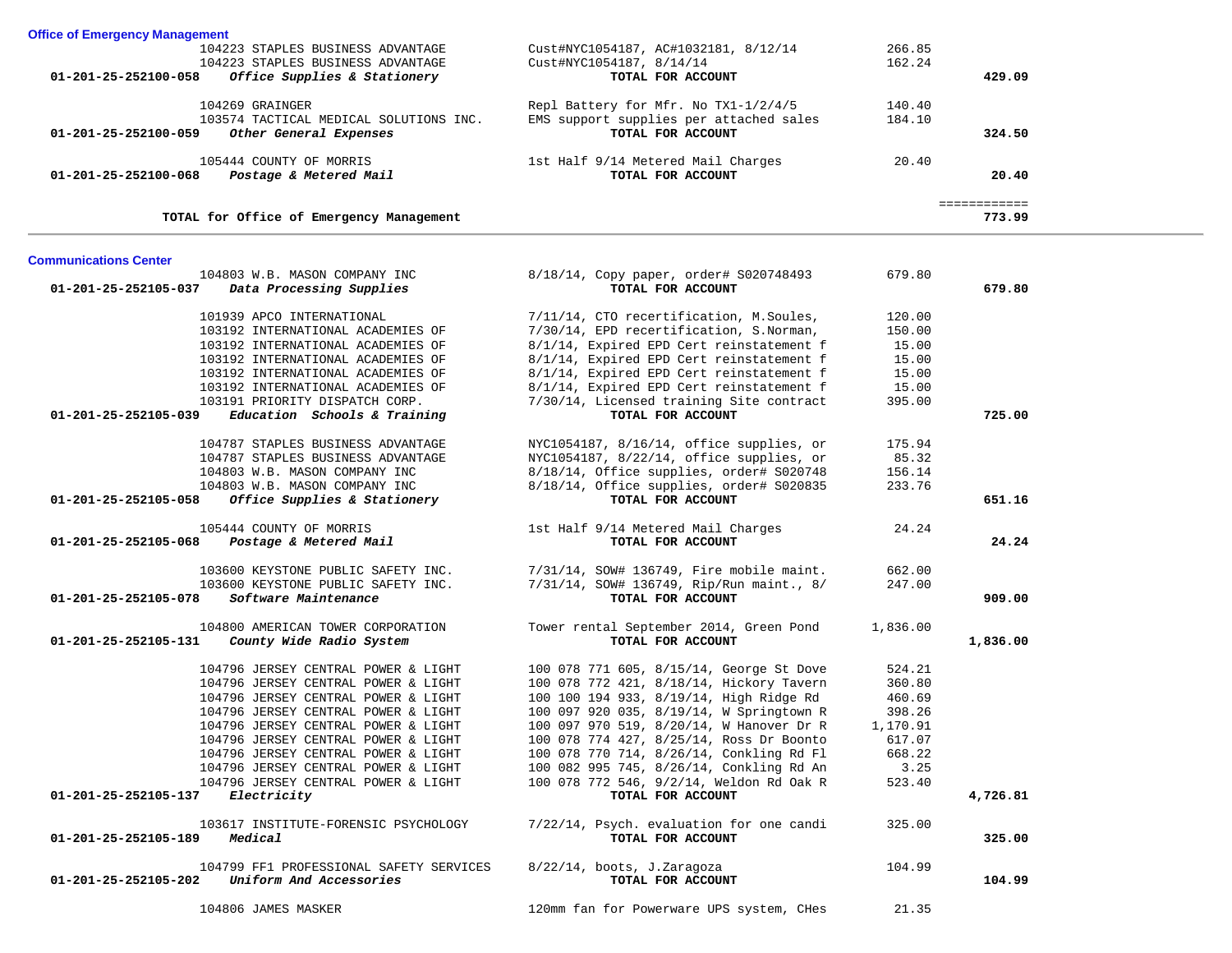| 104783 GRAINGER<br>102803 NORTHEAST COMMUNICATIONS, INC.<br>Equipment<br>01-201-25-252105-258                                                                                                                                                                                                                                                                                                                                                                                                                                                                                                                                                                                                                                                                               | Acct#885862549 9/2/14, order# 1216536429<br>7/25/14, Equipment needed for radio test<br>TOTAL FOR ACCOUNT                                                                                                                                                                                                                                                                                                                                                                                                                                                                                                                                                                                                                                                              | 22.57<br>45.00                                                                                                                                                       | 88.92                                    |  |
|-----------------------------------------------------------------------------------------------------------------------------------------------------------------------------------------------------------------------------------------------------------------------------------------------------------------------------------------------------------------------------------------------------------------------------------------------------------------------------------------------------------------------------------------------------------------------------------------------------------------------------------------------------------------------------------------------------------------------------------------------------------------------------|------------------------------------------------------------------------------------------------------------------------------------------------------------------------------------------------------------------------------------------------------------------------------------------------------------------------------------------------------------------------------------------------------------------------------------------------------------------------------------------------------------------------------------------------------------------------------------------------------------------------------------------------------------------------------------------------------------------------------------------------------------------------|----------------------------------------------------------------------------------------------------------------------------------------------------------------------|------------------------------------------|--|
| 103599 MOTOROLA SOLUTIONS INC<br>01-203-25-252105-131 (2013) County Wide Radio System                                                                                                                                                                                                                                                                                                                                                                                                                                                                                                                                                                                                                                                                                       | 10/4/13, radio repair, service tkt refer<br>TOTAL FOR ACCOUNT                                                                                                                                                                                                                                                                                                                                                                                                                                                                                                                                                                                                                                                                                                          | 393.00                                                                                                                                                               | 393.00                                   |  |
| TOTAL for Communications Center                                                                                                                                                                                                                                                                                                                                                                                                                                                                                                                                                                                                                                                                                                                                             |                                                                                                                                                                                                                                                                                                                                                                                                                                                                                                                                                                                                                                                                                                                                                                        |                                                                                                                                                                      | ============<br>10,463.92                |  |
| <b>County Medical Examiner Office</b>                                                                                                                                                                                                                                                                                                                                                                                                                                                                                                                                                                                                                                                                                                                                       |                                                                                                                                                                                                                                                                                                                                                                                                                                                                                                                                                                                                                                                                                                                                                                        |                                                                                                                                                                      |                                          |  |
| 104810 ILIFF-RUGGIERO FUNERAL HOME INC.<br>104765 TEW FUNERAL SERVICES INC.<br>01-201-25-254100-059<br>Other General Expenses                                                                                                                                                                                                                                                                                                                                                                                                                                                                                                                                                                                                                                               | Livery Service August 2014<br>Livery Service August 2014, 9/1/14<br>TOTAL FOR ACCOUNT                                                                                                                                                                                                                                                                                                                                                                                                                                                                                                                                                                                                                                                                                  | 300.00<br>1,415.00                                                                                                                                                   | 1,715.00                                 |  |
| 105444 COUNTY OF MORRIS<br>01-201-25-254100-068 Postage & Metered Mail                                                                                                                                                                                                                                                                                                                                                                                                                                                                                                                                                                                                                                                                                                      | 1st Half 9/14 Metered Mail Charges<br>TOTAL FOR ACCOUNT                                                                                                                                                                                                                                                                                                                                                                                                                                                                                                                                                                                                                                                                                                                | 32.90                                                                                                                                                                | 32.90                                    |  |
| 103814 FISHER HEALTHCARE<br>X-Ray & Medical Supplies<br>01-201-25-254100-203                                                                                                                                                                                                                                                                                                                                                                                                                                                                                                                                                                                                                                                                                                | AC#557815-001, Order#H42255259, 8/14/14<br>TOTAL FOR ACCOUNT                                                                                                                                                                                                                                                                                                                                                                                                                                                                                                                                                                                                                                                                                                           | 459.52                                                                                                                                                               | 459.52                                   |  |
| TOTAL for County Medical Examiner Office                                                                                                                                                                                                                                                                                                                                                                                                                                                                                                                                                                                                                                                                                                                                    |                                                                                                                                                                                                                                                                                                                                                                                                                                                                                                                                                                                                                                                                                                                                                                        |                                                                                                                                                                      | 2,207.42                                 |  |
| <b>County Sheriff's Department</b>                                                                                                                                                                                                                                                                                                                                                                                                                                                                                                                                                                                                                                                                                                                                          |                                                                                                                                                                                                                                                                                                                                                                                                                                                                                                                                                                                                                                                                                                                                                                        |                                                                                                                                                                      |                                          |  |
| 101413 LA SALLE UNIVERSITY<br>Education Schools & Training<br>01-201-25-270100-039                                                                                                                                                                                                                                                                                                                                                                                                                                                                                                                                                                                                                                                                                          | Det. Craig Brooks & Det. Sarah Weiler (Ori<br>TOTAL FOR ACCOUNT                                                                                                                                                                                                                                                                                                                                                                                                                                                                                                                                                                                                                                                                                                        | 350.00                                                                                                                                                               | 350.00                                   |  |
| 103903 CALEA<br>103903 CALEA<br>103891 MORRISTOWN LUMBER &<br>100550 PROJECT LIFESAVER, INC.<br>100550 PROJECT LIFESAVER, INC.<br>100550 PROJECT LIFESAVER, INC.<br>100550 PROJECT LIFESAVER, INC.<br>100550 PROJECT LIFESAVER, INC.<br>100550 PROJECT LIFESAVER, INC.<br>100550 PROJECT LIFESAVER, INC.<br>100550 PROJECT LIFESAVER, INC.<br>100550 PROJECT LIFESAVER, INC.<br>103893 STATE TOXICOLOGY LABORATORY<br>Other General Expenses<br>01-201-25-270100-059<br>105444 COUNTY OF MORRIS<br>Postage & Metered Mail<br>01-201-25-270100-068<br>103902 LEXISNEXIS RISK DATA<br>01-201-25-270100-078<br><i>Software Maintenance</i><br>103897 U.S. SECURITY ASSOCIATES, INC.<br>103897 U.S. SECURITY ASSOCIATES, INC.<br>Other Outside Services<br>01-201-25-270100-084 | Nameplates (1-499 Item#0050300090000):T.<br>Shipping & Handling<br>Zinc Male Mender, SKU#9242397, Inv dtd 7<br>Transmitter Battery Cap w/BLACK O-Ring f<br>Transmitter One Year Kit Special (30 day<br>Transmitter One Year Kit Special (60 Day<br>Battery - Wafer Style for M60 "Longrange<br>Battery - Wafer Style ("L" Series 30 day<br>Battery - Tadiran (for Disk Transmitter)<br>Band - 1/2 inch White vinyl, for oval or<br>SHIPPING & HANDLING<br>HAZMAT FEE<br>6/27/2014 Applicants Case#s: 14L007136,<br>TOTAL FOR ACCOUNT<br>1st Half 9/14 Metered Mail Charges<br>TOTAL FOR ACCOUNT<br>$7/1/14 - 7/31/14$ ,<br>Inv dtd<br>TOTAL F<br>573-1067-000 GUARDS - $7/4/14$ - $7/10/14$ ,<br>$573 - 1067 - 000$ GUARDS - $7/18/14$ - $7/24/1$<br>TOTAL FOR ACCOUNT | 96.00<br>10.50<br>6.49<br>44.00<br>600.00<br>1,400.00<br>108.00<br>180.00<br>15.00<br>231.00<br>16.06<br>27.50<br>225.00<br>496.50<br>155.00<br>1,906.24<br>2,375.85 | 2,959.55<br>496.50<br>155.00<br>4,282.09 |  |
| 103900 VERIZON WIRELESS<br>103892 VERIZON WIRELESS<br>Communications Equipment<br>01-201-25-270100-161                                                                                                                                                                                                                                                                                                                                                                                                                                                                                                                                                                                                                                                                      | 482559481-00001<br>$7/2/14 - 8/1/14$ , Inv<br>442002049-00001  06/24/14-07/23/14, Inv<br>TOTAL FOR ACCOUNT                                                                                                                                                                                                                                                                                                                                                                                                                                                                                                                                                                                                                                                             | 1,481.61<br>749.14                                                                                                                                                   | 2,230.75                                 |  |
| 103901 FAUNA FOODS CORP.<br>Food<br>01-201-25-270100-185                                                                                                                                                                                                                                                                                                                                                                                                                                                                                                                                                                                                                                                                                                                    | (2) Redbarn Roll Med Beef/Item#RB10204 &<br>TOTAL FOR ACCOUNT                                                                                                                                                                                                                                                                                                                                                                                                                                                                                                                                                                                                                                                                                                          | 1,442.10                                                                                                                                                             | 1,442.10                                 |  |
| 103895 STEVEN B. HODES, DVM PA                                                                                                                                                                                                                                                                                                                                                                                                                                                                                                                                                                                                                                                                                                                                              | Exam/Odor from mouth, Inv dtd 6/5/14                                                                                                                                                                                                                                                                                                                                                                                                                                                                                                                                                                                                                                                                                                                                   | 372.00                                                                                                                                                               |                                          |  |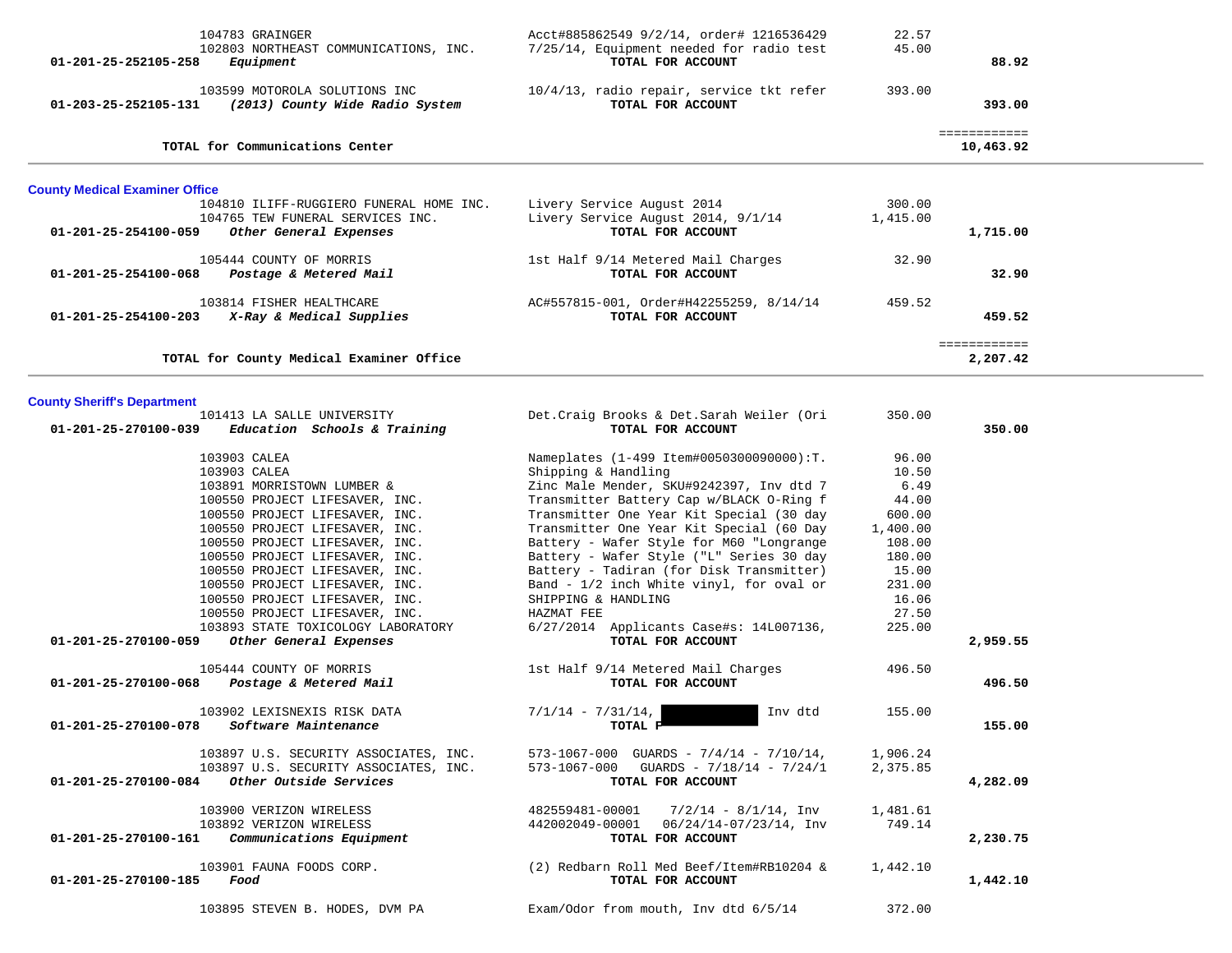| 01-201-25-270100-189              | Medical                                                                   | TOTAL FOR ACCOUNT                                                                                         |                  | 372.00                    |  |
|-----------------------------------|---------------------------------------------------------------------------|-----------------------------------------------------------------------------------------------------------|------------------|---------------------------|--|
| 01-201-25-270100-202              | 103896 LANIGAN ASSOCIATES INC<br>Uniform And Accessories                  | ID Cases #75500-275, Inv dtd 7/28/14<br>TOTAL FOR ACCOUNT                                                 | 375.00           | 375.00                    |  |
| 01-201-25-270100-258              | 99690 PORTER LEE CORPORATION<br>99690 PORTER LEE CORPORATION<br>Equipment | Symbol USB Cordless Barcode Scanner - Mo<br>Zebra Desktop Label Printer - Model: GX4<br>TOTAL FOR ACCOUNT | 500.00<br>944.00 | 1,444.00                  |  |
| 01-203-25-270100-262              | 104290 COMMUNICATIONS SERVICE<br>(2013) Machinery Repairs & Parts         | Reinstall emergency lighting/siren/radio<br>TOTAL FOR ACCOUNT                                             | 486.90           | 486.90                    |  |
|                                   | TOTAL for County Sheriff's Department                                     |                                                                                                           |                  | ============<br>14,593.89 |  |
|                                   |                                                                           |                                                                                                           |                  |                           |  |
| <b>County Prosecutor's Office</b> |                                                                           |                                                                                                           |                  |                           |  |
|                                   | 103310 ANDREA L VENTOLA                                                   | Reg.On Call Supplemental Pay- June & Jul                                                                  | 24.00            |                           |  |
|                                   | 103310 ANDREA L VENTOLA                                                   | Supplemental Case Pay: 140722MRMM02 & 14                                                                  | 100.00           |                           |  |
|                                   | 103308 BERYL SKOG                                                         | Reg.On Call Supplemental Pay-June & July                                                                  | 44.40            |                           |  |
|                                   | 103308 BERYL SKOG                                                         | Supplemental Case Pays: 140607MRSC09 & 1                                                                  | 100.00           |                           |  |
|                                   | 103308 BERYL SKOG                                                         | Reg.On Call Supplemental Pay - May 2014                                                                   | 17.85            |                           |  |
|                                   | 103308 BERYL SKOG                                                         | Reg.On Call Supplemental Pay-April 2014                                                                   | 21.00            |                           |  |
|                                   | 103306 BETTY ANN DERCO                                                    | Reg.On Call Supplemental Pay June & July                                                                  | 22.65            |                           |  |
|                                   | 103306 BETTY ANN DERCO                                                    | Reg.On Call Supplemental Pay May 2014                                                                     | 20.85            |                           |  |
|                                   | 103306 BETTY ANN DERCO                                                    | Reg.On Call Supplemental Pay April 2014                                                                   | 14.10            |                           |  |
| 01-201-25-275100-016              | Outside Salaries & Wages                                                  | TOTAL FOR ACCOUNT                                                                                         |                  | 364.85                    |  |
|                                   | 103347 VERIZON WIRELESS                                                   | Account 242004961-00001 MCPO Cell Phones                                                                  | 6,631.63         |                           |  |
|                                   | 103965 VERIZON WIRELESS                                                   | Cell Phones<br>Account #882249917-00001                                                                   | 59.31            |                           |  |
| 01-201-25-275100-031              | Cellular Phones/Pagers                                                    | TOTAL FOR ACCOUNT                                                                                         |                  | 6,690.94                  |  |
|                                   |                                                                           |                                                                                                           |                  |                           |  |
|                                   | 103964 STAPLES BUSINESS ADVANTAGE                                         | Ink & Toner                                                                                               | 1,318.22         |                           |  |
| 01-201-25-275100-037              | Data Processing Supplies                                                  | TOTAL FOR ACCOUNT                                                                                         |                  | 1,318.22                  |  |
|                                   | 95007 JOHN E. REID AND ASSOCIATES INC                                     | Child Abuse                                                                                               | 425.00           |                           |  |
|                                   | 105216 FREDERIC M. KNAPP                                                  | 8th Annual Jewish Law Symposium (Sept. 2                                                                  | 140.00           |                           |  |
| 01-201-25-275100-039              | Education Schools & Training                                              | TOTAL FOR ACCOUNT                                                                                         |                  | 565.00                    |  |
|                                   | 101407 GANN LAW BOOKS                                                     | 2015 Edition NJ Court Rules                                                                               | 4,602.00         |                           |  |
|                                   | 101407 GANN LAW BOOKS                                                     | Shipping                                                                                                  | 7.00             |                           |  |
|                                   | 101407 GANN LAW BOOKS                                                     | Shipping                                                                                                  | 57.00            |                           |  |
| 01-201-25-275100-050              | Law Books                                                                 | TOTAL FOR ACCOUNT                                                                                         |                  | 4,666.00                  |  |
|                                   | 103988 MINUTEMAN PRESS                                                    | Business Cards-Captain S.Wilson                                                                           | 99.40            |                           |  |
|                                   | 103990 PAPER MART INC                                                     | 8x11 Copy Paper                                                                                           | 1,234.00         |                           |  |
|                                   | 103987 STAPLES BUSINESS ADVANTAGE                                         | Account #NYC 10574187-Stamper (Versadater                                                                 | 83.75            |                           |  |
|                                   | 103964 STAPLES BUSINESS ADVANTAGE                                         | Account #NYC1054187 Misc. Office Supplie                                                                  | 206.37           |                           |  |
|                                   | 103964 STAPLES BUSINESS ADVANTAGE                                         | DVD's- For Det./Sup.Vanadia                                                                               | 160.00           |                           |  |
|                                   | 103964 STAPLES BUSINESS ADVANTAGE                                         | 5 Tab Hang.Folders(Ltr)                                                                                   | 65.80            |                           |  |
|                                   | 01-201-25-275100-058 Office Supplies & Stationery                         | TOTAL FOR ACCOUNT                                                                                         |                  | 1,849.32                  |  |
|                                   | 103984 FEDEX                                                              | Account $\text{\#1051-0576-2}$ (8/1-87/6/14)                                                              | 124.00           |                           |  |
|                                   | 105444 COUNTY OF MORRIS                                                   | 1st Half 9/14 Metered Mail Charges                                                                        | 944.47           |                           |  |
| 01-201-25-275100-068              | Postage & Metered Mail                                                    | TOTAL FOR ACCOUNT                                                                                         |                  | 1,068.47                  |  |
|                                   |                                                                           | State v Sternlicht (victim Airfare Colum                                                                  |                  |                           |  |
| 01-201-25-275100-082              | 103985 RAHWAY TRAVEL<br>Travel Expense                                    | TOTAL FOR ACCOUNT                                                                                         | 482.00           | 482.00                    |  |
|                                   | 93042 CABLEVISION                                                         | Account #07876-625785-01-9 1/01/14-1/31                                                                   | 229.85           |                           |  |
|                                   | 93042 CABLEVISION                                                         | Account#07876-616338-01-7 1/01/14-1/31                                                                    | 179.90           |                           |  |
|                                   | 103983 CABLEVISION                                                        | Account #07876-629289-01-7<br>$8/08/14 - 9/0$                                                             | 90.42            |                           |  |
|                                   | 103983 CABLEVISION                                                        | Account #07876-629490-01-0<br>$8/08/14 - 9/0$                                                             | 149.86           |                           |  |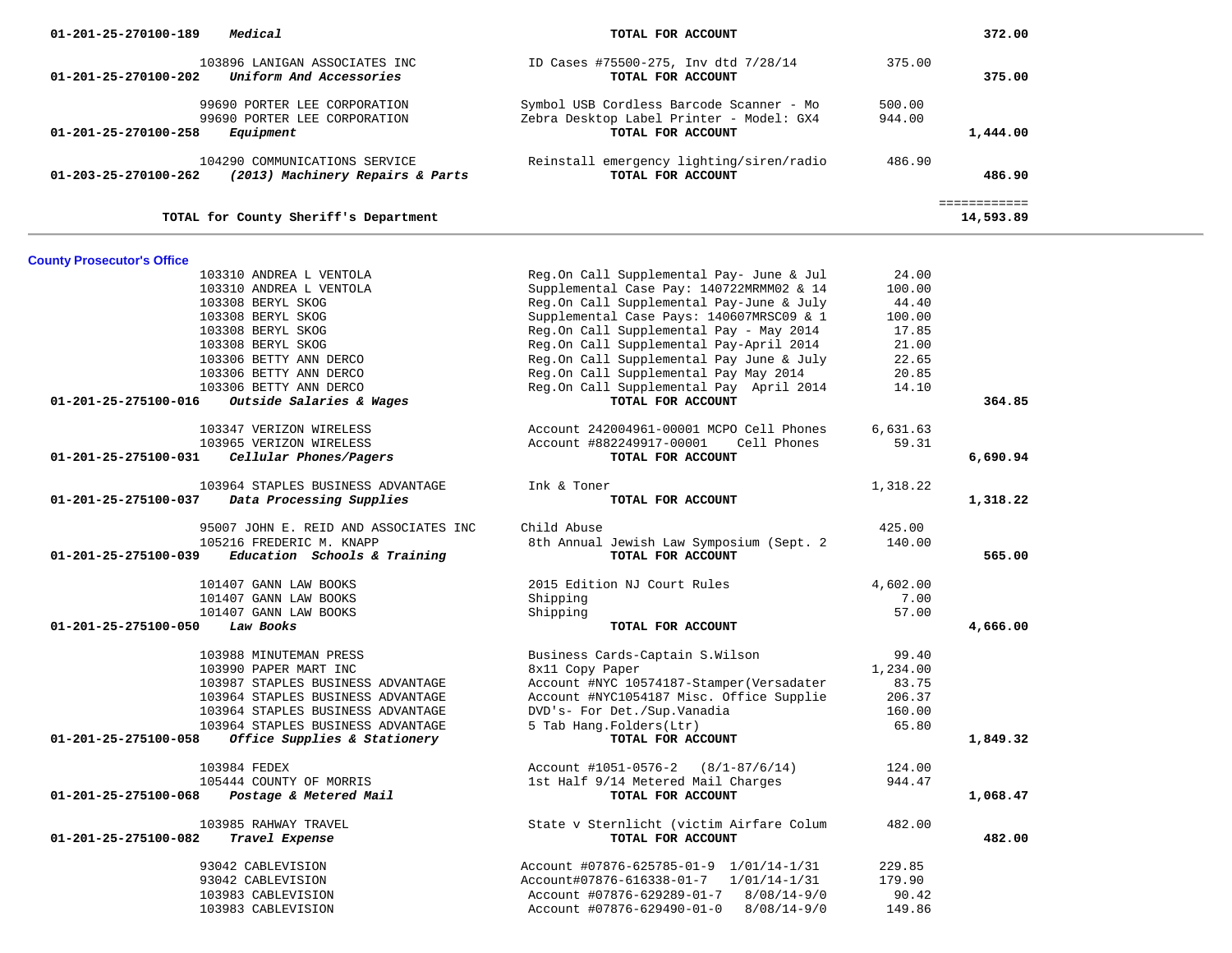| 01-201-25-275100-118 | 103330 DAILY RECORD<br>103329 PLAN B ENTERPRISES INC<br>101408 SPRINT<br><i>Investigation Expense</i>                   | Delivey $8/1/14-7/31/15$ ** For Prosecutor<br>Vehicle Inspection and report on 2010 Do<br>Account #296629811 - JUL 07 - AUG 06,<br>TOTAL FOR ACCOUNT | 263.74<br>583.00<br>119.97 | 1,616.74     |  |
|----------------------|-------------------------------------------------------------------------------------------------------------------------|------------------------------------------------------------------------------------------------------------------------------------------------------|----------------------------|--------------|--|
|                      |                                                                                                                         |                                                                                                                                                      |                            |              |  |
| 01-201-25-275100-126 | Court Expenses-Extradition                                                                                              | 103981 TREASURER, STATE OF NEW JERSEY State v Dunn, Jack- Req.by Assistant Pro<br>TOTAL FOR ACCOUNT                                                  | 75.00                      | 75.00        |  |
| 01-201-25-275100-202 | 103300 FLEMINGTON DEPARTMENT STORE<br>103300 FLEMINGTON DEPARTMENT STORE<br>Uniform And Accessories                     | Basic Course for Investigators-equipment 419.72<br>Left Handed Holser-Lt. Recktenwald<br>TOTAL FOR ACCOUNT                                           | 44.95                      | 464.67       |  |
|                      |                                                                                                                         |                                                                                                                                                      |                            | ============ |  |
|                      | TOTAL for County Prosecutor's Office                                                                                    |                                                                                                                                                      |                            | 19,161.21    |  |
| <b>County Jail</b>   |                                                                                                                         |                                                                                                                                                      |                            |              |  |
|                      | 104257 STAPLES BUSINESS ADVANTAGE                                                                                       | OFFICE SUPPLIES DATED 8.14.14                                                                                                                        | 242.84                     |              |  |
|                      | 104257 STAPLES BUSINESS ADVANTAGE                                                                                       | OFFICE SUPPLIES DATED 8.14.14                                                                                                                        | 97.37                      |              |  |
|                      | 104152 STAPLES BUSINESS ADVANTAGE                                                                                       | OFFICE SUPPLIES DATED 8.12.14                                                                                                                        | 2,005.66                   |              |  |
|                      | 104152 STAPLES BUSINESS ADVANTAGE                                                                                       | OFFICE SUPPLIES DATED 8.12.14                                                                                                                        | 177.18                     |              |  |
|                      | $01-201-25-280100-058$ Office Supplies & Stationery                                                                     | TOTAL FOR ACCOUNT                                                                                                                                    |                            | 2,523.05     |  |
|                      |                                                                                                                         |                                                                                                                                                      |                            |              |  |
|                      |                                                                                                                         | 103597 SHI INTERNATIONAL CORP                   ADOBE ACROBAT PRO LICENSE. QUOTE # 83156                                                             | 260.65                     |              |  |
|                      | 100796 VERIZON WIRELESS                                                                                                 | 742028358-00001 - GPS TRACKING SERVICE                                                                                                               | 90.26                      |              |  |
|                      | $01-201-25-280100-059$ Other General Expenses                                                                           | TOTAL FOR ACCOUNT                                                                                                                                    |                            | 350.91       |  |
|                      | 105444 COUNTY OF MORRIS                                                                                                 | 1st Half 9/14 Metered Mail Charges                                                                                                                   | 202.10                     |              |  |
|                      | 01-201-25-280100-068 Postage & Metered Mail                                                                             | TOTAL FOR ACCOUNT                                                                                                                                    |                            | 202.10       |  |
|                      |                                                                                                                         |                                                                                                                                                      |                            |              |  |
|                      | 103842 ACME AMERICAN REPAIRS INC.                                                                                       | FAN MOTOR FOR KITCHEN REFRIGERATOR DATED                                                                                                             | 197.50                     |              |  |
|                      | 103650 LANGUAGE LINE SERVICES                                                                                           | LANGUAGE TRANSLATION SERVICE FOR JULY 20                                                                                                             | 326.40                     |              |  |
|                      | 104156 MORRIS COUNTY M.U.A                                                                                              | FACILITY WASTE PULL FEE ON 7.24.14                                                                                                                   | 650.00                     |              |  |
|                      | 01-201-25-280100-084 Other Outside Services                                                                             | TOTAL FOR ACCOUNT                                                                                                                                    |                            | 1,173.90     |  |
|                      | 103647 ATLANTIC TACTICAL OF NJ, INC. 6-OC CANISTERS DATED 8.5.14<br>104149 CY DRAKE LOCKSMITHS, INC. KEYS DATED 8.18.14 |                                                                                                                                                      | 91.50                      |              |  |
|                      | 104149 CY DRAKE LOCKSMITHS, INC.                                                                                        | KEYS DATED 8.18.14                                                                                                                                   | 12.60                      |              |  |
| 01-201-25-280100-128 | Security Equipment                                                                                                      | TOTAL FOR ACCOUNT                                                                                                                                    |                            | 104.10       |  |
|                      | 104164 COMMUNICATIONS SERVICE                                                                                           | AUTOMOTIVE RADIO PARTS/LABOR DATED 6.6.1 1,985.07                                                                                                    |                            |              |  |
|                      | 104164 COMMUNICATIONS SERVICE                                                                                           | AUTOMOTIVE RADIO PARTS/LABOR DATED 6.6.1                                                                                                             | 264.30                     |              |  |
|                      | 104164 COMMUNICATIONS SERVICE                                                                                           | AUTOMOTIVE RADIO PARTS/LABOR DATED 6.9.1                                                                                                             | 60.00                      |              |  |
|                      | $01-201-25-280100-161$ Communications Equipment                                                                         | TOTAL FOR ACCOUNT                                                                                                                                    |                            | 2,309.37     |  |
|                      |                                                                                                                         |                                                                                                                                                      |                            |              |  |
|                      | 104161 ARAMARK CORRECTIONAL SERVICES                                                                                    | STAFF AND INMATE MEALS DATED 8.21.14                                                                                                                 | 14,222.98                  |              |  |
|                      | 104161 ARAMARK CORRECTIONAL SERVICES                                                                                    | CONTRACTOR MEALS DATED 8.21.14                                                                                                                       | 75.57                      |              |  |
|                      | 104158 ARAMARK CORRECTIONAL SERVICES                                                                                    | STAFF AND INMATE MEALS DATED 8.14.14                                                                                                                 | 14,362.55                  |              |  |
|                      | 104158 ARAMARK CORRECTIONAL SERVICES                                                                                    | STAFF MEALS DATED 8.14.14                                                                                                                            | 300.00                     |              |  |
| 01-201-25-280100-185 | 104158 ARAMARK CORRECTIONAL SERVICES<br>Food                                                                            | CONTRACTOR MEALS DATED 8.14.14<br>TOTAL FOR ACCOUNT                                                                                                  | 75.57                      | 29,036.67    |  |
|                      |                                                                                                                         |                                                                                                                                                      |                            |              |  |
|                      | 103840 CONTRACT PHARMACY SERVICES INC                                                                                   | INMATE MEDICATION FOR JULY 2014 DATED 7.                                                                                                             | 23,039.71                  |              |  |
|                      | 103839 DENTRUST DENTAL INC.                                                                                             | INMATE DENTAL CARE FOR JULY 2014 DATED 8                                                                                                             | 6,027.00                   |              |  |
|                      | 103631 MOORE MEDICAL LLC                                                                                                | MEDICAL SUPPLIES DATED 7.30.14                                                                                                                       | 20.64                      |              |  |
|                      | 103631 MOORE MEDICAL LLC                                                                                                | MEDICAL SUPPLIES DATED 7.28.14                                                                                                                       | 70.08                      |              |  |
|                      | 103631 MOORE MEDICAL LLC                                                                                                | MEDICAL SUPPLIES DATED 8.7.14                                                                                                                        | 563.40                     |              |  |
|                      | 103631 MOORE MEDICAL LLC                                                                                                | MEDICAL SUPPLIES DATED 8.6.14                                                                                                                        | 66.72                      |              |  |
|                      | 103631 MOORE MEDICAL LLC                                                                                                | MEDICAL SUPPLIES DATED 8.6.14                                                                                                                        | 100.08                     |              |  |
|                      | 103631 MOORE MEDICAL LLC                                                                                                | MEDICAL SUPPLIES DATED 8.6.14                                                                                                                        | 66.72                      |              |  |
|                      | 103634 MOBILEX USA                                                                                                      | INMATE XRAYS FOR JULY 2014 DATED 8.1.14                                                                                                              | 442.00                     |              |  |
|                      | 104162 MOORE MEDICAL LLC                                                                                                | MEDICAL SUPPLIES DATED 8.14.14                                                                                                                       | 13.85                      |              |  |
|                      | 97738 MATERNAL FETAL MEDICINE                                                                                           | MEDICAL CARE FOR C.BOLITHO DATED 3.24.14                                                                                                             | 227.50                     |              |  |
|                      | 104159 MOORE MEDICAL LLC                                                                                                | MEDICAL SUPPLIES DATED 8.11.14                                                                                                                       | 115.93                     |              |  |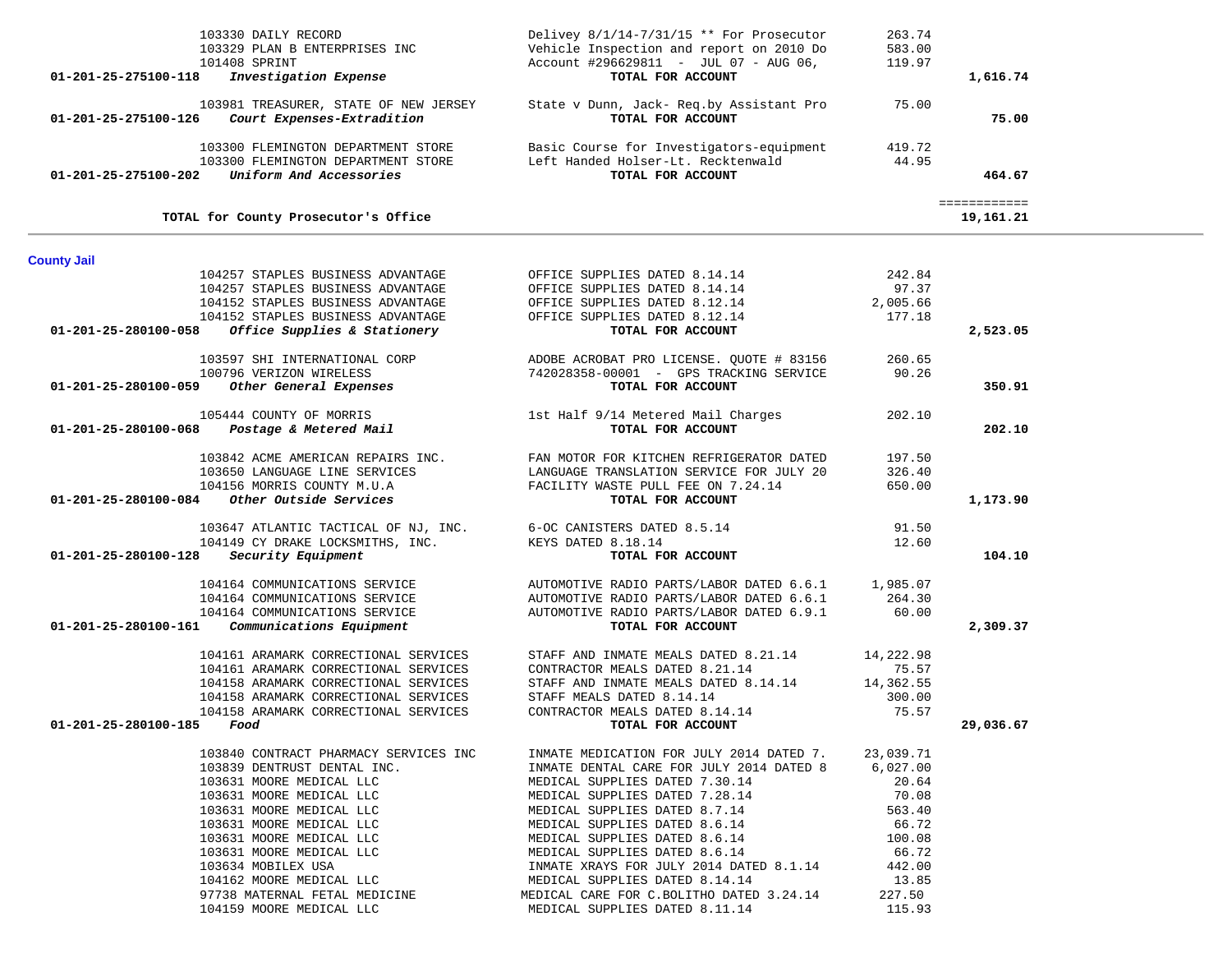| 01-201-25-280100-189<br>Medical                   | TOTAL FOR ACCOUNT                        | 30,753.63    |
|---------------------------------------------------|------------------------------------------|--------------|
| 104163 UNIVERSAL UNIFORM SALES CO INC             | UNIFORMS FOR MICHELLE MOLDE DATED 6.25.1 | 317.00       |
| 01-201-25-280100-202<br>Uniform And Accessories   | TOTAL FOR ACCOUNT                        | 317.00       |
| 104157 JERSEY PAPER PLUS INC                      | JANITORIAL SUPPLIES DATED 8.18.14        | 1,102.50     |
| 104153 JERSEY PAPER PLUS INC                      | JANITORIAL SUPPLIES DATED 8.15.14        | 991.60       |
| 104153 JERSEY PAPER PLUS INC                      | JANITORIAL SUPPLIES DATED 8.15.14        | 1,102.50     |
| Janitorial Supplies<br>01-201-25-280100-252       | TOTAL FOR ACCOUNT                        | 3,196.60     |
| 88697 KURT'S LOCKSMITH SERVICE, LLC               | DOOR LOCKS DATED 10.25.13                | 618.00       |
| 01-203-25-280100-128<br>(2013) Security Equipment | TOTAL FOR ACCOUNT                        | 618.00       |
|                                                   |                                          | ============ |
| TOTAL for County Jail                             |                                          | 70,585.33    |

# **County Youth Detention Facilit**

| 104564 EDWARD SHAPLEY                                                                              | groceries for Olympic week--educational                 | 81.41                            |              |
|----------------------------------------------------------------------------------------------------|---------------------------------------------------------|----------------------------------|--------------|
| 104564 EDWARD SHAPLEY<br>Education Schools & Training<br>$01 - 201 - 25 - 281100 - 039$            | groceries for Olympic week<br>TOTAL FOR ACCOUNT         | 7.13                             | 88.54        |
| 105122 KARL ZELIFF                                                                                 | Reimbursement for KANJAM game for Olympi                | 42.79                            |              |
| 01-201-25-281100-059<br>Other General Expenses                                                     | TOTAL FOR ACCOUNT                                       |                                  | 42.79        |
| 105444 COUNTY OF MORRIS<br>01-201-25-281100-068<br>Postage & Metered Mail                          | 1st Half 9/14 Metered Mail Charges<br>TOTAL FOR ACCOUNT | 47.16                            | 47.16        |
| 104888 STAPLES BUSINESS ADVANTAGE<br>$01 - 201 - 25 - 281100 - 163$<br>Office Machines             | Optoma Projector<br>TOTAL FOR ACCOUNT                   | 899.99                           | 899.99       |
| 105250 SODEXO INC & AFFILIATES<br>105250 SODEXO INC & AFFILIATES<br>105250 SODEXO INC & AFFILIATES | Contractural Charge<br>Meals<br>Snacks and Groceries    | 2,215.20<br>2,835.44<br>1,563.80 |              |
| 01-201-25-281100-185<br>Food                                                                       | TOTAL FOR ACCOUNT                                       |                                  | 6,614.44     |
|                                                                                                    |                                                         |                                  | :=========== |
| TOTAL for County Youth Detention Facilit                                                           |                                                         |                                  | 7,692.92     |

# **Road Repairs**

| 104849 MUNICIPAL CAPITAL CORP<br>Office Supplies & Stationery<br>01-201-26-290100-058 | Savin C9120 Ricoh C2051 quarterly bill S<br>TOTAL FOR ACCOUNT | 586.83 | 586.83   |
|---------------------------------------------------------------------------------------|---------------------------------------------------------------|--------|----------|
| 105051 VERIZON                                                                        | ROAD REPAIRS                                                  | 435.46 |          |
| 01-201-26-290100-146<br>Telephone                                                     | TOTAL FOR ACCOUNT                                             |        | 435.46   |
| 104698 CAMERON WALKER                                                                 | work boots per contract                                       | 90.00  |          |
| 104692 DENNIS CROTHERS                                                                | work boots per contract                                       | 90.00  |          |
| 104867 DALE BIXLER                                                                    | work boots per contract                                       | 90.00  |          |
| 104691 EDWARD KARNEY                                                                  | work boots per contract                                       | 90.00  |          |
| 104696 LOU CASTALDI                                                                   | work boots per contract                                       | 90.00  |          |
| 104738 ROBERT STRELEC                                                                 | work boots per contract                                       | 90.00  |          |
| 104697 SCOTT KOSTER                                                                   | work boots per contract                                       | 90.00  |          |
| 104694 TRAVIS DEAN                                                                    | work boots per contract                                       | 90.00  |          |
| 104699 WILLIAM ZABRISKIE                                                              | work boots per contract                                       | 90.00  |          |
| 104690 WILLIAM KARPACK                                                                | work boots per contract                                       | 90.00  |          |
| 104695 WAYNE SPEARS                                                                   | work boots per contract                                       | 90.00  |          |
| 104693 WILLIAM SERGENT                                                                | work boots per contract                                       | 90.00  |          |
| 105080 WILLIAM HOCKING                                                                | work boots per contract                                       | 49.99  |          |
| 01-201-26-290100-207<br>Uniform & Clothing Allowance                                  | TOTAL FOR ACCOUNT                                             |        | 1,129.99 |
|                                                                                       |                                                               |        |          |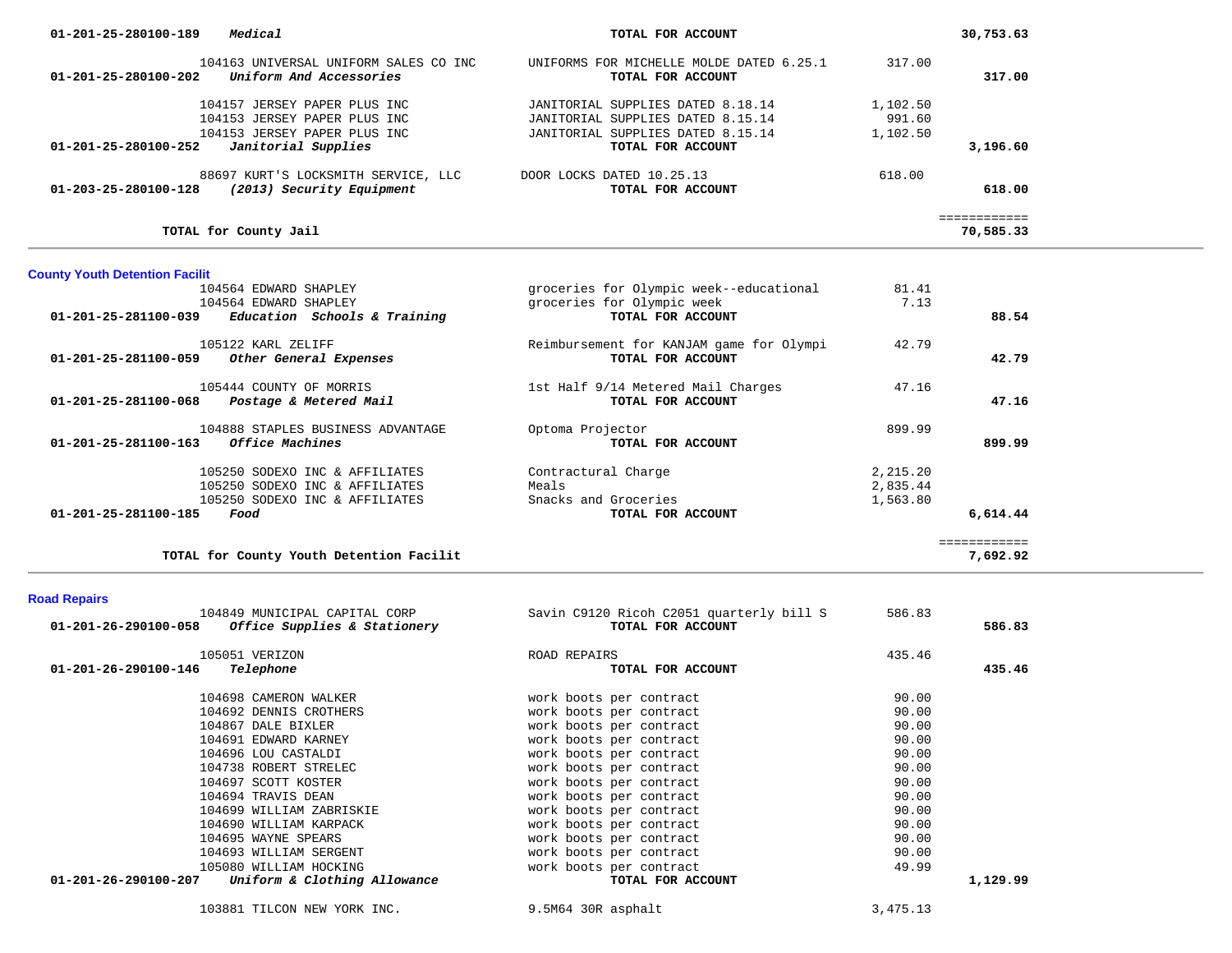| 103881 TILCON NEW YORK INC.                         | 9.5M64 asphalt                                        | 351.16   |              |
|-----------------------------------------------------|-------------------------------------------------------|----------|--------------|
| 103968 TILCON NEW YORK INC.                         | I-5, I-6                                              | 1,746.49 |              |
| 103882 TILCON NEW YORK INC.                         | Job # 13024 QPR Winter Mix                            | 793.95   |              |
| 01-201-26-290100-222 Bituminous Concrete            | TOTAL FOR ACCOUNT                                     |          | 6,366.73     |
| 103550 R.P. SMITH & SON, INC.                       | $6x6x12$ catch basin, $4x8x16$ solid concret 1,469.20 |          |              |
| 103550 R.P. SMITH & SON, INC.                       | 6x6x12 catch basin, 4x8x16 solid concret              | 1,117.20 |              |
| 103550 R.P. SMITH & SON, INC.                       | type M masonry                                        | 352.00   |              |
| $01-201-26-290100-224$ Catch Basin Drainage & Pipes | TOTAL FOR ACCOUNT                                     |          | 2,938.40     |
| 103471 AGWAY MORRISTOWN                             | grass seed                                            | 129.99   |              |
| 103960 AGWAY MORRISTOWN                             | propane refill                                        | 66.00    |              |
| 102552 AGWAY MORRISTOWN                             | mix grass seeds                                       | 129.99   |              |
| 103962 KENVIL POWER EQUIPMENT, INC.                 | 28.4CC Loop 4Cycle                                    | 279.99   |              |
| 103452 SUSSEX COUNTY MUA                            | CTM00001CM street sweeping 7/30/2014                  | 231.90   |              |
| 103452 SUSSEX COUNTY MUA                            | street sweeping 7/30/2014                             | 256.65   |              |
| 103967 SUSSEX COUNTY MUA                            | CTM00001cm Street Sweeping 8/11/2014                  | 185.70   |              |
| 103967 SUSSEX COUNTY MUA                            | street sweeping 8/11/2014                             | 161.70   |              |
| 103967 SUSSEX COUNTY MUA                            | street sweeping 8/11/2014                             | 176.25   |              |
| 103967 SUSSEX COUNTY MUA                            | street sweeping 8/11/2014                             | 158.70   |              |
| 01-201-26-290100-260<br>Construction Materials      | TOTAL FOR ACCOUNT                                     |          | 1,776.87     |
| 103879 AIRGAS SAFETY INC.                           | Safety Reflective Vest SM/MD/LG/XL                    | 63.26    |              |
| 01-201-26-290100-266<br>Safety Items                | TOTAL FOR ACCOUNT                                     |          | 63.26        |
|                                                     |                                                       |          | ============ |
| TOTAL for Road Repairs                              |                                                       |          | 13,297.54    |

# **Bridges and Culverts**

| 104185 STAPLES BUSINESS ADVANTAGE                                                         | office supplies etc.* see attached order         | 237.96   |              |
|-------------------------------------------------------------------------------------------|--------------------------------------------------|----------|--------------|
| 104185 STAPLES BUSINESS ADVANTAGE<br>01-201-26-292100-058<br>Office Supplies & Stationery | Staples tank Highligther dz<br>TOTAL FOR ACCOUNT | 1.56     | 239.52       |
| 105444 COUNTY OF MORRIS                                                                   | 1st Half 9/14 Metered Mail Charges               | 14.65    |              |
| 01-201-26-292100-068<br>Postage & Metered Mail                                            | TOTAL FOR ACCOUNT                                |          | 14.65        |
| 105443 NATIONAL FUEL OIL INC.                                                             | FUEL CHARGES AUGUST 2014                         | 4,607.24 |              |
| $01 - 201 - 26 - 292100 - 140$<br>Gas Purchases                                           | TOTAL FOR ACCOUNT                                |          | 4,607.24     |
| 104183 RICCIARDI BROTHERS                                                                 | PPG Vet-4" Double Thick Brush, Handy Rol         | 101.81   |              |
| 104183 RICCIARDI BROTHERS                                                                 | BM AHG Safety White Gallon                       | 874.00   |              |
| 01-201-26-292100-234<br>Paint                                                             | TOTAL FOR ACCOUNT                                |          | 975.81       |
|                                                                                           |                                                  |          | ============ |
| TOTAL for Bridges and Culverts                                                            |                                                  |          | 5,837.22     |

| 104352 DEER PARK                                                            | 0434593380 6/15-7/14/2014                         | 0.99   |        |
|-----------------------------------------------------------------------------|---------------------------------------------------|--------|--------|
| 104352 DEER PARK                                                            | 0434593380 7/15-8/14/2014                         | 35.04  |        |
| Other Operating&Repair Supply<br>01-201-26-300100-098                       | TOTAL FOR ACCOUNT                                 |        | 36.03  |
| 103880 ONE SOURCE OF NEW JERSEY LLC<br>01-201-26-300100-266<br>Safety Items | blastem wasp & hornet killer<br>TOTAL FOR ACCOUNT | 185.87 | 185.87 |
|                                                                             |                                                   |        |        |
| TOTAL for Shade Tree Commission                                             |                                                   |        | 221.90 |

# **Buildings & Grounds**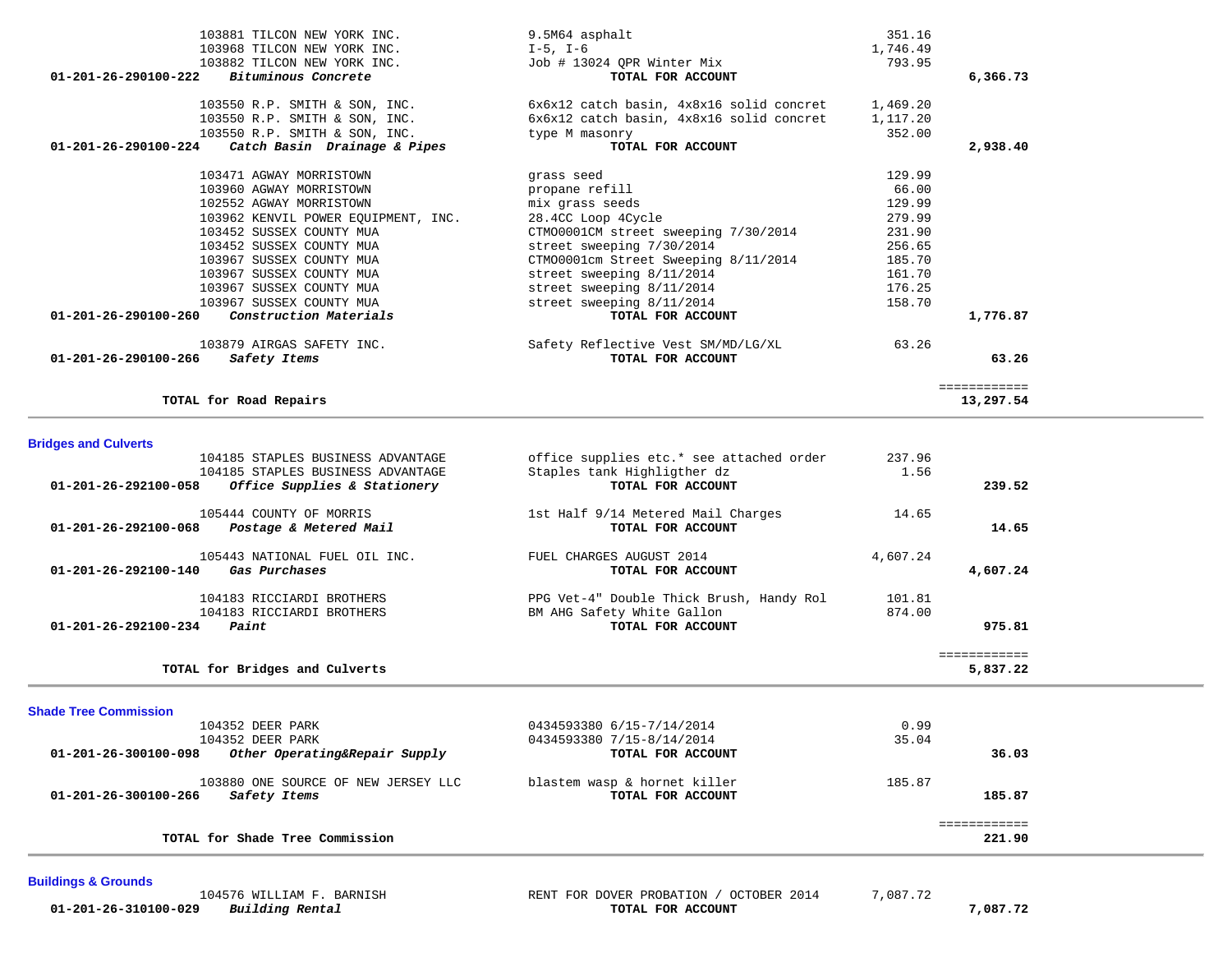|                                               |                                     | 104973 STAPLES BUSINESS ADVANTAGE RE: OFFICE SUPPLIES/ 08-28-14<br><b>01-201-26-310100-058 Office Supplies &amp; Stationery RE: OFFICE SUPPLIES/ 08-28-14 TOTAL FOR ACCOUNT</b>                                                                                                                                                |        | 69.81     |
|-----------------------------------------------|-------------------------------------|--------------------------------------------------------------------------------------------------------------------------------------------------------------------------------------------------------------------------------------------------------------------------------------------------------------------------------|--------|-----------|
|                                               |                                     |                                                                                                                                                                                                                                                                                                                                |        |           |
|                                               |                                     |                                                                                                                                                                                                                                                                                                                                |        |           |
|                                               |                                     |                                                                                                                                                                                                                                                                                                                                |        |           |
|                                               |                                     |                                                                                                                                                                                                                                                                                                                                |        |           |
|                                               |                                     |                                                                                                                                                                                                                                                                                                                                |        |           |
|                                               |                                     |                                                                                                                                                                                                                                                                                                                                |        |           |
|                                               |                                     | 103513 B & G RESTORATION INC.<br>103500 GPC, INC.<br>103500 GPC, INC.<br>103500 GPC, INC.<br>104791 GRRDEN STATE ENVIRONMENTAL INC.<br>104791 GRRDEN STATE ENVIRONMENTAL INC.<br>104791 GRRDEN STATE ENVIRONMENTAL INC.<br>104791 GRRDEN STA                                                                                   |        | 22,499.60 |
|                                               |                                     |                                                                                                                                                                                                                                                                                                                                |        |           |
|                                               |                                     |                                                                                                                                                                                                                                                                                                                                |        | 142.50    |
|                                               |                                     |                                                                                                                                                                                                                                                                                                                                |        |           |
|                                               |                                     |                                                                                                                                                                                                                                                                                                                                |        |           |
|                                               |                                     |                                                                                                                                                                                                                                                                                                                                |        |           |
|                                               |                                     |                                                                                                                                                                                                                                                                                                                                |        |           |
|                                               |                                     |                                                                                                                                                                                                                                                                                                                                |        |           |
|                                               |                                     |                                                                                                                                                                                                                                                                                                                                |        |           |
|                                               |                                     |                                                                                                                                                                                                                                                                                                                                |        |           |
|                                               |                                     |                                                                                                                                                                                                                                                                                                                                |        |           |
|                                               |                                     |                                                                                                                                                                                                                                                                                                                                |        | 775.97    |
|                                               |                                     | $104984 BYRON BARKIENTOS\n104981 DAVID MCGUIRE\n104981 DAVID MCGUIRE\n104684 EVELYN LOPEZ\n104685 KEVIN WEYER\n104685 KEVIN WEYER\n104681 LIDIA NELAR\n104681 LIDIA RVELAR\n104682 MARTINA REYES\n104682 MARTINA REYES\n104683 THOMAS GLIATE\n104683 THOMAS GLIATE\n104683 THOMAS GLIATE\n104683 THOMAS GLIATE\n104683 THOMAS$ |        |           |
|                                               |                                     |                                                                                                                                                                                                                                                                                                                                |        |           |
|                                               |                                     |                                                                                                                                                                                                                                                                                                                                |        |           |
|                                               |                                     |                                                                                                                                                                                                                                                                                                                                |        |           |
|                                               |                                     |                                                                                                                                                                                                                                                                                                                                |        |           |
|                                               |                                     |                                                                                                                                                                                                                                                                                                                                |        |           |
|                                               |                                     |                                                                                                                                                                                                                                                                                                                                |        |           |
|                                               |                                     |                                                                                                                                                                                                                                                                                                                                |        |           |
|                                               |                                     |                                                                                                                                                                                                                                                                                                                                |        |           |
|                                               |                                     |                                                                                                                                                                                                                                                                                                                                |        |           |
|                                               |                                     |                                                                                                                                                                                                                                                                                                                                |        |           |
| $01 - 201 - 26 - 310100 - 234$ Paint          |                                     |                                                                                                                                                                                                                                                                                                                                |        | 1,119.31  |
|                                               |                                     |                                                                                                                                                                                                                                                                                                                                |        |           |
|                                               |                                     |                                                                                                                                                                                                                                                                                                                                |        |           |
|                                               |                                     |                                                                                                                                                                                                                                                                                                                                |        |           |
|                                               |                                     |                                                                                                                                                                                                                                                                                                                                |        |           |
|                                               |                                     |                                                                                                                                                                                                                                                                                                                                |        |           |
|                                               |                                     |                                                                                                                                                                                                                                                                                                                                |        |           |
|                                               |                                     |                                                                                                                                                                                                                                                                                                                                |        |           |
|                                               |                                     |                                                                                                                                                                                                                                                                                                                                |        |           |
|                                               |                                     |                                                                                                                                                                                                                                                                                                                                |        |           |
|                                               |                                     |                                                                                                                                                                                                                                                                                                                                |        |           |
|                                               |                                     |                                                                                                                                                                                                                                                                                                                                |        |           |
|                                               |                                     | 104776 GENERAL PLUMBING SUPPLY INC. WO73183/ RE: WARRANTS/ 08-28-14 516.00                                                                                                                                                                                                                                                     |        |           |
|                                               | 103049 GENERAL PLUMBING SUPPLY INC. | WO72618/ RE: YTH SHELTER/ 07-08-14                                                                                                                                                                                                                                                                                             | 47.27  |           |
|                                               | 103049 GENERAL PLUMBING SUPPLY INC. | WO72568/ RE: STOCK/ 07-17-14                                                                                                                                                                                                                                                                                                   | 46.95  |           |
|                                               | 103049 GENERAL PLUMBING SUPPLY INC. | WO72568/ RE: STOCK/ 07-24-14                                                                                                                                                                                                                                                                                                   | 14.70  |           |
|                                               | 103948 WATER WORKS SUPPLY CO., INC. | WO73035/ RE: SHADE TREE/ 08-06-14                                                                                                                                                                                                                                                                                              | 628.04 |           |
| $01 - 201 - 26 - 310100 - 235$ Pipes - Others |                                     | TOTAL FOR ACCOUNT                                                                                                                                                                                                                                                                                                              |        | 4,945.74  |
|                                               | 104569 COOPER ELECTRIC SUPPLY CO.   | WO73058/ RE: SMALL TOOLS/ 08-13-14                                                                                                                                                                                                                                                                                             | 77.72  |           |
|                                               | 104687 FASTENAL COMPANY             | WO73158/ RE: SMALL TOOLS/ 08-21-14                                                                                                                                                                                                                                                                                             | 189.26 |           |
|                                               | 104574 FASTENAL COMPANY             | WO73081/ RE: SMALL TOOLS/ 08-15-14                                                                                                                                                                                                                                                                                             | 259.86 |           |
|                                               | 104785 GENERAL PLUMBING SUPPLY INC. | WO73150/ RE: SMALL TOOLS/ 08-20-14                                                                                                                                                                                                                                                                                             | 80.09  |           |
|                                               | 103948 WATER WORKS SUPPLY CO., INC. | WO72872/ RE: SMALL TOOLS/ 07-18-14                                                                                                                                                                                                                                                                                             | 303.44 |           |

104973 STAPLES BUSINESS ADVANTAGE RE: OFFICE SUPPLIES/ 08-28-14 62.03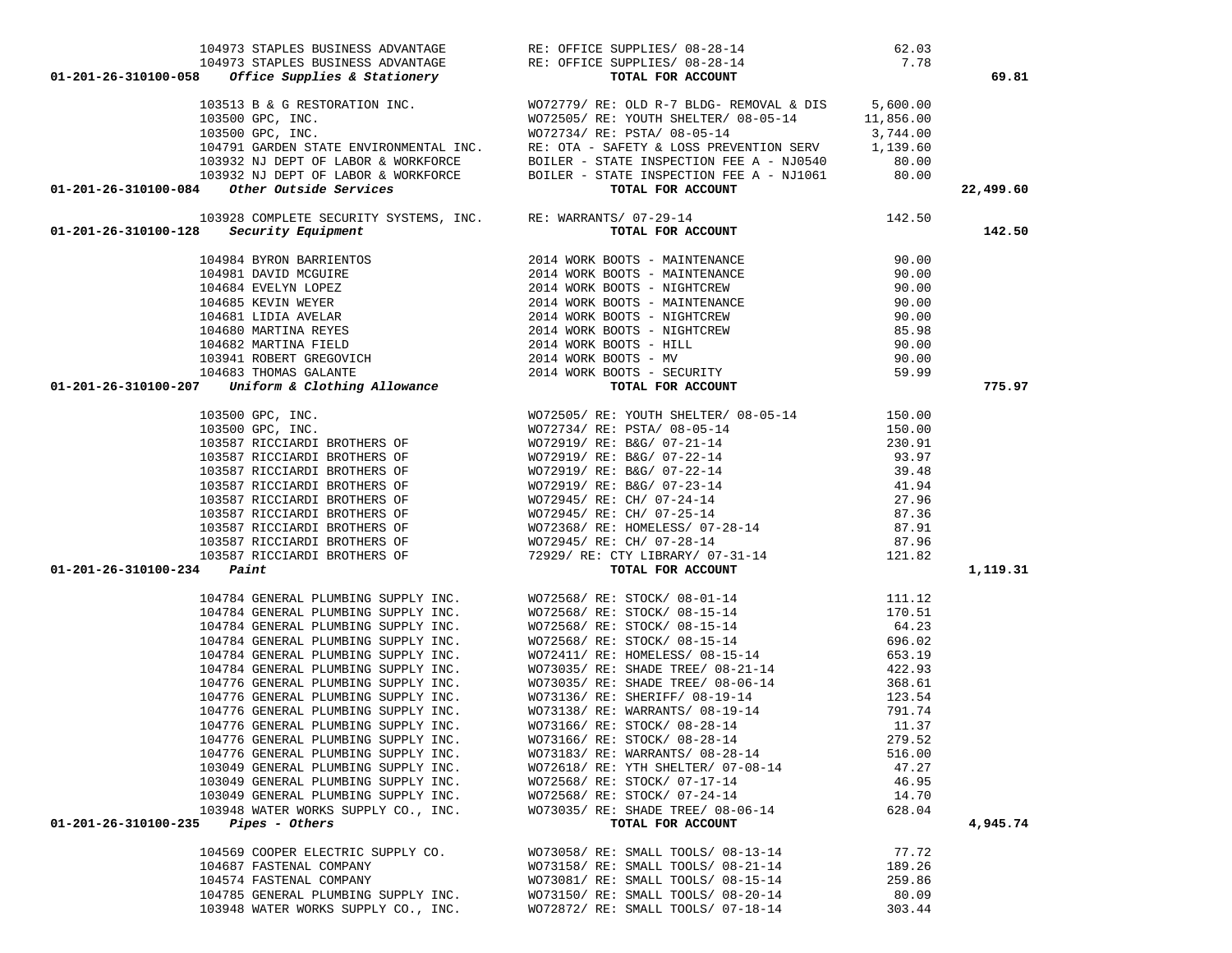|  | 104532 BOONTON AUTO PARTS        |  |
|--|----------------------------------|--|
|  | 104532 BOONTON AUTO PARTS        |  |
|  | 104532 BOONTON AUTO PARTS        |  |
|  | 103715 CABLEVISION               |  |
|  | 104047 CY DRAKE LOCKSMITHS, INC. |  |
|  | 104047 CY DRAKE LOCKSMITHS, INC. |  |
|  |                                  |  |

| MULUI JEIVICES UEIILEI                               |                                           |        |       |
|------------------------------------------------------|-------------------------------------------|--------|-------|
| 103736 SHACHIHATA INC. (U.S.A.)                      | RUBBER STAMPS                             | 44.61  |       |
| Office Supplies & Stationery<br>01-201-26-315100-058 | TOTAL FOR ACCOUNT                         |        | 44.61 |
| 104532 BOONTON AUTO PARTS                            | METAL GLAZE, RAGE BODY FILLER, HAND GLAZE | 307.77 |       |
| 104532 BOONTON AUTO PARTS                            | <b>DURAGLASS</b>                          | 46.79  |       |
| 104532 BOONTON AUTO PARTS                            |                                           | 40.42  |       |
| 103715 CABLEVISION                                   | $8/8/14 - 9/7/14$                         | 59.95  |       |
| 104047 CY DRAKE LOCKSMITHS, INC.                     |                                           | 8.80   |       |
| 104047 CY DRAKE LOCKSMITHS, INC.                     | KEYS                                      | 23.20  |       |
|                                                      |                                           |        |       |

**Motor Services Center** 

|                      | 104985 BINSKY & SNYDER SERVICES LLC |
|----------------------|-------------------------------------|
|                      | 104786 JOHNSTONE SUPPLY             |
|                      | 104786 JOHNSTONE SUPPLY             |
|                      | 104572 JOHNSTONE SUPPLY             |
| 01-201-26-310100-264 | Heat & $A/C$                        |
|                      |                                     |
|                      | 104567 BATTERIES PLUS               |
|                      | 104568 COOPER ELECTRIC SUPPLY CO.   |
|                      | 104568 COOPER ELECTRIC SUPPLY CO.   |
|                      | 104568 COOPER ELECTRIC SUPPLY CO.   |
|                      | 103582 COOPER ELECTRIC SUPPLY CO.   |
|                      | 103582 COOPER ELECTRIC SUPPLY CO.   |
|                      | 104561 COOPER ELECTRIC SUPPLY CO.   |
|                      | 104561 COOPER ELECTRIC SUPPLY CO.   |
|                      | 104561 COOPER ELECTRIC SUPPLY CO.   |
|                      | 103826 COOPER ELECTRIC SUPPLY CO.   |
|                      | 103826 COOPER ELECTRIC SUPPLY CO.   |
| 01-201-26-310100-265 | Electrical                          |

============

**TOTAL for Buildings & Grounds 57,227.11**

| 103929 GRAINGER                                  |
|--------------------------------------------------|
| 103585 MOE DISTRIBUTORS INC.                     |
| 103585 MOE DISTRIBUTORS INC.                     |
| 103585 MOE DISTRIBUTORS INC.                     |
| Bldg Maintenance Supplies                        |
|                                                  |
| 102487 RIVERSIDE GREENHOUSES                     |
| 01-201-26-310100-251 Ground Maintenance Supplies |
|                                                  |
| 103589 R & J CONTROL, INC.                       |
| 103589 R & J CONTROL, INC.                       |
| 103589 R & J CONTROL, INC.                       |
| 103589 R & J CONTROL, INC.                       |
| 103589 R & J CONTROL, INC.                       |
| 103589 R & J CONTROL, INC.                       |
| 103589 R & J CONTROL, INC.                       |
| 103589 R & J CONTROL, INC.                       |
| 103589 R & J CONTROL, INC.                       |
| 103589 R & J CONTROL, INC.                       |
| 103589 R & J CONTROL, INC.                       |
| 103589 R & J CONTROL, INC.                       |
| $01-201-26-310100-262$ Machinery Repairs & Parts |
|                                                  |
| 104985 BINSKY & SNYDER SERVICES L                |
| 104786 JOHNSTONE SUPPLY                          |
| 104786 JOHNSTONE SUPPLY                          |
| 104572 JOHNSTONE SUPPLY                          |
|                                                  |

|                                                                                                                                                                                                                                                 |                                                                                                                                                                                                                                                                                                                                                                                                                 | 11,153.11 |
|-------------------------------------------------------------------------------------------------------------------------------------------------------------------------------------------------------------------------------------------------|-----------------------------------------------------------------------------------------------------------------------------------------------------------------------------------------------------------------------------------------------------------------------------------------------------------------------------------------------------------------------------------------------------------------|-----------|
|                                                                                                                                                                                                                                                 |                                                                                                                                                                                                                                                                                                                                                                                                                 |           |
|                                                                                                                                                                                                                                                 |                                                                                                                                                                                                                                                                                                                                                                                                                 |           |
| 103975 BAYWAY LUMBER<br>103975 BAYWAY LUMBER<br>103975 BAYWAY LUMBER<br>103975 BAYWAY LUMBER<br>103975 BAYWAY LUMBER<br>104571 FASTENAL COMPANY<br>104571 FASTENAL COMPANY<br>104571 FASTENAL COMPANY<br>104571 FASTENAL COMPANY<br>104571 FAST |                                                                                                                                                                                                                                                                                                                                                                                                                 | 1,002.50  |
|                                                                                                                                                                                                                                                 |                                                                                                                                                                                                                                                                                                                                                                                                                 |           |
|                                                                                                                                                                                                                                                 |                                                                                                                                                                                                                                                                                                                                                                                                                 |           |
|                                                                                                                                                                                                                                                 |                                                                                                                                                                                                                                                                                                                                                                                                                 |           |
|                                                                                                                                                                                                                                                 |                                                                                                                                                                                                                                                                                                                                                                                                                 |           |
|                                                                                                                                                                                                                                                 |                                                                                                                                                                                                                                                                                                                                                                                                                 |           |
|                                                                                                                                                                                                                                                 |                                                                                                                                                                                                                                                                                                                                                                                                                 |           |
|                                                                                                                                                                                                                                                 |                                                                                                                                                                                                                                                                                                                                                                                                                 |           |
|                                                                                                                                                                                                                                                 |                                                                                                                                                                                                                                                                                                                                                                                                                 |           |
|                                                                                                                                                                                                                                                 |                                                                                                                                                                                                                                                                                                                                                                                                                 |           |
|                                                                                                                                                                                                                                                 |                                                                                                                                                                                                                                                                                                                                                                                                                 |           |
|                                                                                                                                                                                                                                                 |                                                                                                                                                                                                                                                                                                                                                                                                                 |           |
|                                                                                                                                                                                                                                                 |                                                                                                                                                                                                                                                                                                                                                                                                                 |           |
| 103589 R & J CONTROL, INC.<br>103589 R & J CONTROL, INC.<br>103589 R & J CONTROL, INC.<br>103589 R & J CONTROL, INC.<br>103589 R & J CONTROL, INC.<br>103589 R & J CONTROL, INC.<br>103589 R & J CONTROL, INC.<br>103589 R & J CONTROL, INC     |                                                                                                                                                                                                                                                                                                                                                                                                                 | 2,145.00  |
|                                                                                                                                                                                                                                                 |                                                                                                                                                                                                                                                                                                                                                                                                                 |           |
|                                                                                                                                                                                                                                                 |                                                                                                                                                                                                                                                                                                                                                                                                                 |           |
|                                                                                                                                                                                                                                                 |                                                                                                                                                                                                                                                                                                                                                                                                                 |           |
|                                                                                                                                                                                                                                                 |                                                                                                                                                                                                                                                                                                                                                                                                                 |           |
| 01-201-26-310100-264 Heat & A/C                                                                                                                                                                                                                 | $\begin{array}{cccccc} 104985 & \texttt{BINSKY} & \texttt{SNYDER} & \texttt{SERVICES} & \texttt{LLC} & \texttt{RE: } \texttt{PSTA} / & 08-12-14 & & & & & & & 368.00 \\ 104786 & \texttt{JOHNSTONE} & \texttt{SUPELY} & & & & & & & & 58.04 \\ 104786 & \texttt{JOHNSTONE} & \texttt{SUPELY} & & & & & & & 58.04 \\ 104786 & \texttt{JOHNSTONE} & \texttt{SUPELY} & & & & & & & 7073149 / \texttt{ RE: } \text$ | 1,904.72  |
|                                                                                                                                                                                                                                                 |                                                                                                                                                                                                                                                                                                                                                                                                                 |           |
|                                                                                                                                                                                                                                                 |                                                                                                                                                                                                                                                                                                                                                                                                                 |           |
|                                                                                                                                                                                                                                                 |                                                                                                                                                                                                                                                                                                                                                                                                                 |           |
|                                                                                                                                                                                                                                                 |                                                                                                                                                                                                                                                                                                                                                                                                                 |           |
|                                                                                                                                                                                                                                                 |                                                                                                                                                                                                                                                                                                                                                                                                                 |           |
|                                                                                                                                                                                                                                                 |                                                                                                                                                                                                                                                                                                                                                                                                                 |           |
|                                                                                                                                                                                                                                                 |                                                                                                                                                                                                                                                                                                                                                                                                                 |           |
|                                                                                                                                                                                                                                                 |                                                                                                                                                                                                                                                                                                                                                                                                                 |           |
|                                                                                                                                                                                                                                                 |                                                                                                                                                                                                                                                                                                                                                                                                                 |           |
|                                                                                                                                                                                                                                                 |                                                                                                                                                                                                                                                                                                                                                                                                                 |           |
|                                                                                                                                                                                                                                                 |                                                                                                                                                                                                                                                                                                                                                                                                                 |           |
| 01-201-26-310100-265 Electrical                                                                                                                                                                                                                 |                                                                                                                                                                                                                                                                                                                                                                                                                 | 3,470.76  |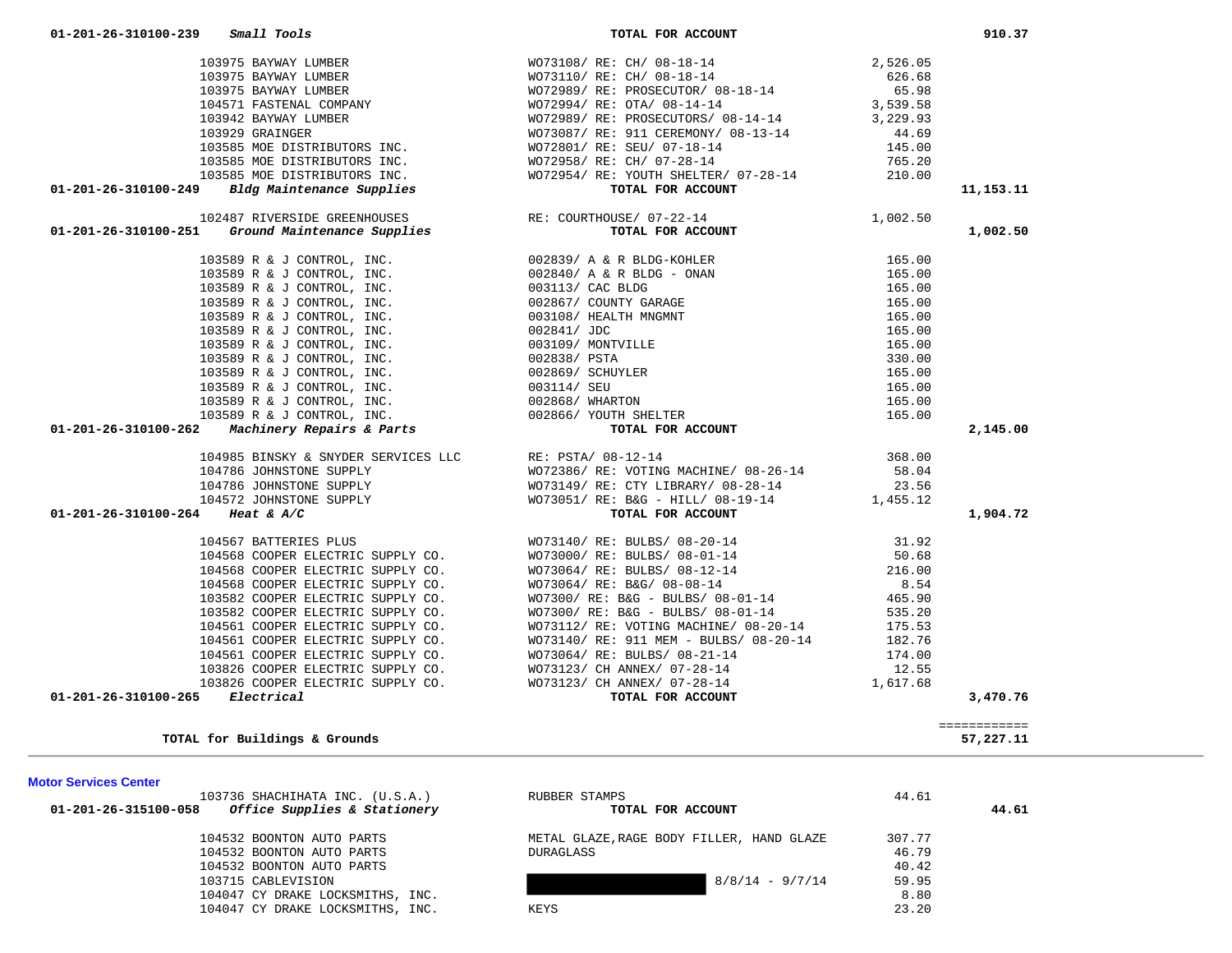|                                                                                                                                                                                                                                             | CHAIN, HOOK                                                                                                        | 668.54          |           |
|---------------------------------------------------------------------------------------------------------------------------------------------------------------------------------------------------------------------------------------------|--------------------------------------------------------------------------------------------------------------------|-----------------|-----------|
|                                                                                                                                                                                                                                             |                                                                                                                    |                 |           |
|                                                                                                                                                                                                                                             |                                                                                                                    |                 |           |
|                                                                                                                                                                                                                                             |                                                                                                                    |                 |           |
|                                                                                                                                                                                                                                             |                                                                                                                    |                 |           |
|                                                                                                                                                                                                                                             |                                                                                                                    |                 |           |
|                                                                                                                                                                                                                                             |                                                                                                                    |                 |           |
|                                                                                                                                                                                                                                             |                                                                                                                    |                 |           |
|                                                                                                                                                                                                                                             |                                                                                                                    |                 |           |
|                                                                                                                                                                                                                                             |                                                                                                                    |                 |           |
|                                                                                                                                                                                                                                             |                                                                                                                    |                 |           |
| 1940-53 WHITEWARSH CORPORATION<br>1940-53 WHITEWARSH CORPORATION<br>1940-53 WHITEWARSH CORPORATION<br>1940-44 AMERICAN WEAR INC.<br>1940-44 AMERICAN WEAR INC.<br>1940-44 AMERICAN WEAR INC.<br>1940-44 AMERICAN WEAR INC.<br>1940-44 AMERI |                                                                                                                    |                 | 10,017.26 |
|                                                                                                                                                                                                                                             |                                                                                                                    |                 |           |
|                                                                                                                                                                                                                                             |                                                                                                                    |                 |           |
|                                                                                                                                                                                                                                             |                                                                                                                    |                 |           |
|                                                                                                                                                                                                                                             |                                                                                                                    |                 |           |
|                                                                                                                                                                                                                                             |                                                                                                                    |                 |           |
|                                                                                                                                                                                                                                             |                                                                                                                    |                 |           |
|                                                                                                                                                                                                                                             |                                                                                                                    |                 |           |
|                                                                                                                                                                                                                                             |                                                                                                                    |                 |           |
|                                                                                                                                                                                                                                             |                                                                                                                    |                 |           |
|                                                                                                                                                                                                                                             |                                                                                                                    |                 |           |
|                                                                                                                                                                                                                                             |                                                                                                                    |                 |           |
|                                                                                                                                                                                                                                             |                                                                                                                    |                 |           |
|                                                                                                                                                                                                                                             |                                                                                                                    |                 | 1,242.39  |
| 104046 CUDA METRO SALES INC.<br>104046 CUDA METRO SALES INC. CUDA SOAP                                                                                                                                                                      |                                                                                                                    |                 |           |
|                                                                                                                                                                                                                                             | 320.00                                                                                                             |                 |           |
|                                                                                                                                                                                                                                             |                                                                                                                    |                 | 320.00    |
|                                                                                                                                                                                                                                             |                                                                                                                    |                 |           |
|                                                                                                                                                                                                                                             |                                                                                                                    |                 | 7,750.66  |
|                                                                                                                                                                                                                                             |                                                                                                                    |                 |           |
|                                                                                                                                                                                                                                             |                                                                                                                    |                 |           |
|                                                                                                                                                                                                                                             |                                                                                                                    |                 |           |
|                                                                                                                                                                                                                                             |                                                                                                                    |                 |           |
|                                                                                                                                                                                                                                             |                                                                                                                    |                 |           |
|                                                                                                                                                                                                                                             |                                                                                                                    |                 |           |
|                                                                                                                                                                                                                                             |                                                                                                                    |                 |           |
|                                                                                                                                                                                                                                             |                                                                                                                    |                 |           |
|                                                                                                                                                                                                                                             |                                                                                                                    |                 |           |
| 01-201-26-315100-245                                                                                                                                                                                                                        | TOTAL FOR ACCOUNT                                                                                                  |                 | 4,308.59  |
|                                                                                                                                                                                                                                             |                                                                                                                    |                 |           |
|                                                                                                                                                                                                                                             |                                                                                                                    |                 |           |
| 01-201-26-315100-252                                                                                                                                                                                                                        |                                                                                                                    |                 | 712.85    |
|                                                                                                                                                                                                                                             | 104515 TOMAR INDUSTRIES INC<br>104088 ZEP MANUFACTURING CO<br>280.85 TOTAL FOR ACCOUNT<br>280.85 TOTAL FOR ACCOUNT |                 |           |
| 104045 BOBCAT OF NORTH JERSEY-EAST MORRI006 FILTERS                                                                                                                                                                                         |                                                                                                                    | 25.78           |           |
| 104024 HOOVER TRUCK CENTERS INC                                                                                                                                                                                                             | SWITCH                                                                                                             | 15.08           |           |
| 104897 AIR BRAKE & EQUIPMENT                                                                                                                                                                                                                | MIRROR, GLASS                                                                                                      | 223.16          |           |
| 104897 AIR BRAKE & EQUIPMENT                                                                                                                                                                                                                | SHOCK                                                                                                              | 129.80          |           |
| 104897 AIR BRAKE & EQUIPMENT                                                                                                                                                                                                                | CREDIT                                                                                                             | $-22.84$        |           |
| 103727 MCGRATH MUNICIPAL EQUIPMENT, LLC                                                                                                                                                                                                     | STARTER SOLENOID                                                                                                   | 57.00           |           |
| 103727 MCGRATH MUNICIPAL EQUIPMENT, LLC                                                                                                                                                                                                     | RECEPTACLE                                                                                                         | 75.00           |           |
| 103731 MONTAGE ENTERPRISES INC.                                                                                                                                                                                                             | <b>CUTTER SHAFT</b>                                                                                                | 472.50          |           |
| 104027 MODERN HANDLING EQUIPMENT                                                                                                                                                                                                            | 61498<br>THROTTLE SWITCH                                                                                           | 179.69          |           |
| 104028 MONTAGE ENTERPRISES INC.                                                                                                                                                                                                             | FLAIL BLADE, RING                                                                                                  | 387.60          |           |
| 104538 MID-ATLANTIC TRUCK CENTRE INC                                                                                                                                                                                                        | FITTING                                                                                                            | 30.85           |           |
| 104538 MID-ATLANTIC TRUCK CENTRE INC                                                                                                                                                                                                        | CONTROL                                                                                                            | 48.00           |           |
| 104538 MID-ATLANTIC TRUCK CENTRE INC                                                                                                                                                                                                        | MUFFLER                                                                                                            | 221.82          |           |
| 104538 MID-ATLANTIC TRUCK CENTRE INC                                                                                                                                                                                                        | LEVER                                                                                                              | 31.75           |           |
| 104538 MID-ATLANTIC TRUCK CENTRE INC<br>104538 MID-ATLANTIC TRUCK CENTRE INC                                                                                                                                                                | BELT<br>MOTOR                                                                                                      | 52.27<br>392.03 |           |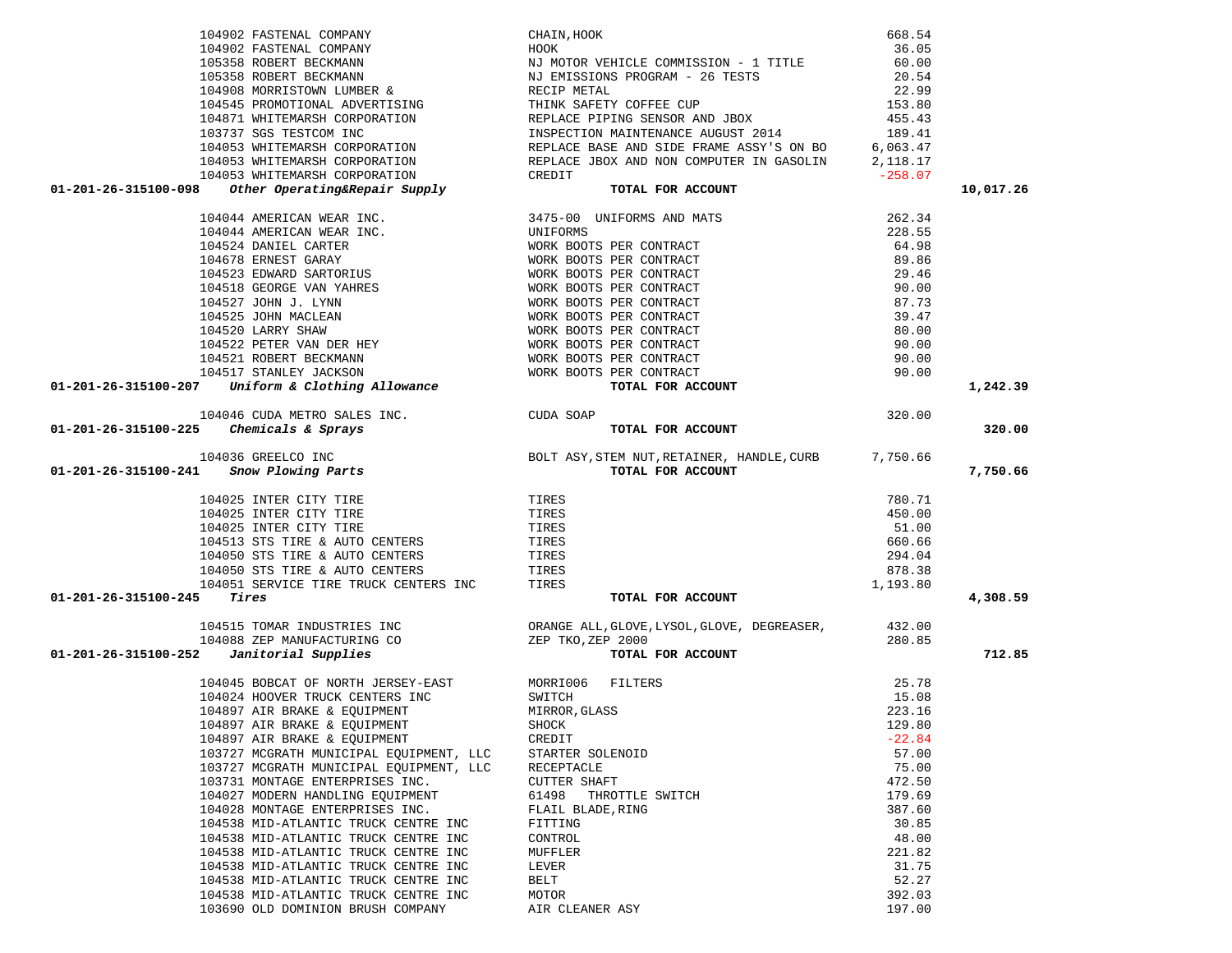| 103690 OLD DOMINION BRUSH COMPANY                                                                                                                                                                                                                         | SPEEDOMETER, SWITCH                                                                                                                                                                                                                                         | 340.00          |           |
|-----------------------------------------------------------------------------------------------------------------------------------------------------------------------------------------------------------------------------------------------------------|-------------------------------------------------------------------------------------------------------------------------------------------------------------------------------------------------------------------------------------------------------------|-----------------|-----------|
| 104033 OLD DOMINION BRUSH COMPANY                                                                                                                                                                                                                         | DRIVE HUB, BROOM DISC, NUT COVER                                                                                                                                                                                                                            | 274.00          |           |
| 104033 OLD DOMINION BRUSH COMPANY                                                                                                                                                                                                                         | GTR BROOM, WIRE SEG                                                                                                                                                                                                                                         | 520.00          |           |
| 104546 PERFORMANCE TRAILERS INC.                                                                                                                                                                                                                          | DAMPER                                                                                                                                                                                                                                                      | 70.00           |           |
| 104510 PLAINSMAN AUTO SUPPLY                                                                                                                                                                                                                              | CALIPER, COMPRESSOR, FRIG OIL, TUBE, CONE, S $1,548.99$ VALVE, COUPLER, ADAPTER, LED SUP, PLUG, ROTO 632.37                                                                                                                                                 |                 |           |
| 104510 PLAINSMAN AUTO SUPPLY                                                                                                                                                                                                                              |                                                                                                                                                                                                                                                             |                 |           |
| 104510 PLAINSMAN AUTO SUPPLY                                                                                                                                                                                                                              | ALTERNATOR, BAR, NUT, RADIATOR, PADS, ROTOR, C                                                                                                                                                                                                              | 866.66          |           |
| 104510 PLAINSMAN AUTO SUPPLY                                                                                                                                                                                                                              | PURGE VALVE, CABLE                                                                                                                                                                                                                                          | 806.77          |           |
| 104510 PLAINSMAN AUTO SUPPLY                                                                                                                                                                                                                              | PUMP, HOSE, ABSORBANT, NUT, CYLINER, PADS, ROT                                                                                                                                                                                                              | 440.83          |           |
| 104510 PLAINSMAN AUTO SUPPLY                                                                                                                                                                                                                              | ARM ASY, TPM SENSOR, EX BEND, FUSE                                                                                                                                                                                                                          | 191.31          |           |
| 102550 US MUNICIPAL SUPPLY, INC<br>102550 US MUNICIPAL SUPPLY, INC                                                                                                                                                                                        | RADIATOR                                                                                                                                                                                                                                                    | 2,102.80        |           |
| 104052 WEST CHESTER MACHINERY AND                                                                                                                                                                                                                         | SPEED SWITCH                                                                                                                                                                                                                                                | 230.11          |           |
| $01-201-26-315100-261$ Spare Parts for Equipment                                                                                                                                                                                                          | BEARING<br>TOTAL FOR ACCOUNT                                                                                                                                                                                                                                | 72.00           | 10,612.33 |
|                                                                                                                                                                                                                                                           |                                                                                                                                                                                                                                                             |                 |           |
| 95489 ZEE MEDICAL INC.<br>01-201-26-315100-266<br>Safety Items                                                                                                                                                                                            | FIRST AID SUPPLIES<br>TOTAL FOR ACCOUNT                                                                                                                                                                                                                     | 62.45           | 62.45     |
|                                                                                                                                                                                                                                                           |                                                                                                                                                                                                                                                             |                 |           |
|                                                                                                                                                                                                                                                           | 103712 BEYER CHRYSLER JEEP<br>103712 BEYER CHRYSLER JEEP<br>104535 COMMUNICATIONS SERVICE ANTENNA, CONNECTOR<br>104048 D&B AUTO SUPPLY PADS, FILTER, TENSIONER                                                                                              | 86.25           |           |
|                                                                                                                                                                                                                                                           |                                                                                                                                                                                                                                                             | 86.25           |           |
|                                                                                                                                                                                                                                                           |                                                                                                                                                                                                                                                             | 22.39           |           |
|                                                                                                                                                                                                                                                           |                                                                                                                                                                                                                                                             | 126.93          |           |
| 104048 D&B AUTO SUPPLY                                                                                                                                                                                                                                    | BELT, PENETRANT                                                                                                                                                                                                                                             | 74.23           |           |
|                                                                                                                                                                                                                                                           | FILTER, PADS, BRAKLEEN, HOSE, LUBRICANT, BRA                                                                                                                                                                                                                | 300.74          |           |
|                                                                                                                                                                                                                                                           | PAD, ROTOR, FILTER, STRUT, TIE ROD END, LINK,                                                                                                                                                                                                               | 1,217.20        |           |
|                                                                                                                                                                                                                                                           | CREDIT                                                                                                                                                                                                                                                      | $-51.99$        |           |
|                                                                                                                                                                                                                                                           | SENSOR, GASKET, MUFFLER, PIPE, HANGER, INSUL                                                                                                                                                                                                                | 451.88          |           |
|                                                                                                                                                                                                                                                           | FILTER, SOCKET, 80 FT LB, WIRING TOOL                                                                                                                                                                                                                       | 162.89          |           |
|                                                                                                                                                                                                                                                           | LAMP, FILTER, CONNECTOR, BUSHING, MUFFLER, R                                                                                                                                                                                                                | 207.88          |           |
|                                                                                                                                                                                                                                                           | CART                                                                                                                                                                                                                                                        | 159.99          |           |
|                                                                                                                                                                                                                                                           | TENSIONER, ALTERNATOR                                                                                                                                                                                                                                       | 430.35          |           |
| 104048 D&B AUTO SUPPLY<br>104048 D&B AUTO SUPPLY<br>104048 D&B AUTO SUPPLY<br>104048 D&B AUTO SUPPLY<br>104900 D&B AUTO SUPPLY<br>104900 D&B AUTO SUPPLY<br>104534 D&B AUTO SUPPLY<br>104534 D&B AUTO SUPPLY<br>104534 D&B AUTO SUPPLY<br>104534 D&B AUTO | FILTER, CAPSULE, LAMP, CLAMP, PAD, ROTOR, BUS                                                                                                                                                                                                               | 306.44          |           |
|                                                                                                                                                                                                                                                           | RACK PINION, TIE ROD END, FUEL PUMP, HOSE                                                                                                                                                                                                                   | 685.88          |           |
| 104534 D&B AUTO SUPPLY                                                                                                                                                                                                                                    | FILTER, PENETRANT, B/FLUID, WHEEL NUT, STROB                                                                                                                                                                                                                | 243.40          |           |
| 104534 D&B AUTO SUPPLY                                                                                                                                                                                                                                    | CREDIT                                                                                                                                                                                                                                                      | $-66.00$        |           |
| 104534 D&B AUTO SUPPLY                                                                                                                                                                                                                                    | CREDIT<br>CREDIT<br>WHEEL ALIGNMENT<br>PAD KIT<br>NUT<br>NUTOR<br>ANTIFREEZE<br>SCREW<br>PAN, SEAL, SENSOR, MUFFLER<br>VALVE<br>GASKET, STUD, BOLT, NUT<br>SENSOR<br>BEARING, ROTOR, WATER<br>HITCH, KIT, THERMOSTAT<br>ARM, 10W30, BATTERY<br>TRANSMISSION | $-82.50$        |           |
| 104536 FLEMINGTON BUICK CHEVROLET                                                                                                                                                                                                                         |                                                                                                                                                                                                                                                             | 89.95           |           |
| 104543 NIELSEN DODGE - C-J-R                                                                                                                                                                                                                              |                                                                                                                                                                                                                                                             | 92.00<br>127.20 |           |
| 104032 NIELSEN DODGE - C-J-R<br>104032 NIELSEN DODGE - C-J-R                                                                                                                                                                                              |                                                                                                                                                                                                                                                             | 70.36           |           |
| 104032 NIELSEN DODGE - C-J-R                                                                                                                                                                                                                              |                                                                                                                                                                                                                                                             | 74.24           |           |
| 104032 NIELSEN DODGE - C-J-R                                                                                                                                                                                                                              |                                                                                                                                                                                                                                                             | 15.36           |           |
| 104032 NIELSEN DODGE - C-J-R                                                                                                                                                                                                                              |                                                                                                                                                                                                                                                             | 397.64          |           |
| 103689 NIELSEN DODGE - C-J-R                                                                                                                                                                                                                              |                                                                                                                                                                                                                                                             | 77.80           |           |
| 103689 NIELSEN DODGE - C-J-R                                                                                                                                                                                                                              |                                                                                                                                                                                                                                                             | 86.08           |           |
| 103689 NIELSEN DODGE - C-J-R                                                                                                                                                                                                                              |                                                                                                                                                                                                                                                             | 43.60           |           |
| 104913 PLAINSMAN AUTO SUPPLY                                                                                                                                                                                                                              |                                                                                                                                                                                                                                                             | 338.66          |           |
| 104913 PLAINSMAN AUTO SUPPLY                                                                                                                                                                                                                              |                                                                                                                                                                                                                                                             | 187.21          |           |
| 104913 PLAINSMAN AUTO SUPPLY                                                                                                                                                                                                                              |                                                                                                                                                                                                                                                             | 444.29          |           |
| 104514 SUMMIT TRANSMISSION BRAKE                                                                                                                                                                                                                          | TRANSMISSION (1-37)                                                                                                                                                                                                                                         | 2,655.75        |           |
| 104513 STS TIRE & AUTO CENTERS                                                                                                                                                                                                                            | WHEEL ALIGNMENT                                                                                                                                                                                                                                             | 59.95           |           |
| 104870 TOYOTA OF MORRISTOWN                                                                                                                                                                                                                               | VEHICLE REPAIR (5-76)                                                                                                                                                                                                                                       | 889.31          |           |
| 104035 ROUTE 23 AUTOMALL LLC                                                                                                                                                                                                                              | MODULE                                                                                                                                                                                                                                                      | 258.84          |           |
| 104035 ROUTE 23 AUTOMALL LLC                                                                                                                                                                                                                              | KIT                                                                                                                                                                                                                                                         | 55.61           |           |
| 104035 ROUTE 23 AUTOMALL LLC                                                                                                                                                                                                                              | FILTER                                                                                                                                                                                                                                                      | 54.12           |           |
| 104035 ROUTE 23 AUTOMALL LLC                                                                                                                                                                                                                              | PUMP ASY                                                                                                                                                                                                                                                    | 154.95          |           |
| 104035 ROUTE 23 AUTOMALL LLC                                                                                                                                                                                                                              | SEAL                                                                                                                                                                                                                                                        | 2.18            |           |
| 104037 SMITH MOTOR CO., INC.                                                                                                                                                                                                                              | HOSE ASY, SHAFT ASY                                                                                                                                                                                                                                         | 263.16          |           |
| 104037 SMITH MOTOR CO., INC.                                                                                                                                                                                                                              | ROTOR                                                                                                                                                                                                                                                       | 173.30          |           |
| 104037 SMITH MOTOR CO., INC.                                                                                                                                                                                                                              | TUBE ASY                                                                                                                                                                                                                                                    | 166.52          |           |
| 104037 SMITH MOTOR CO., INC.<br>$01 - 201 - 26 - 315100 - 291$ Vehicle Repairs                                                                                                                                                                            | CREDIT<br>TOTAL FOR ACCOUNT                                                                                                                                                                                                                                 | $-400.00$       | 10,740.29 |
|                                                                                                                                                                                                                                                           |                                                                                                                                                                                                                                                             |                 |           |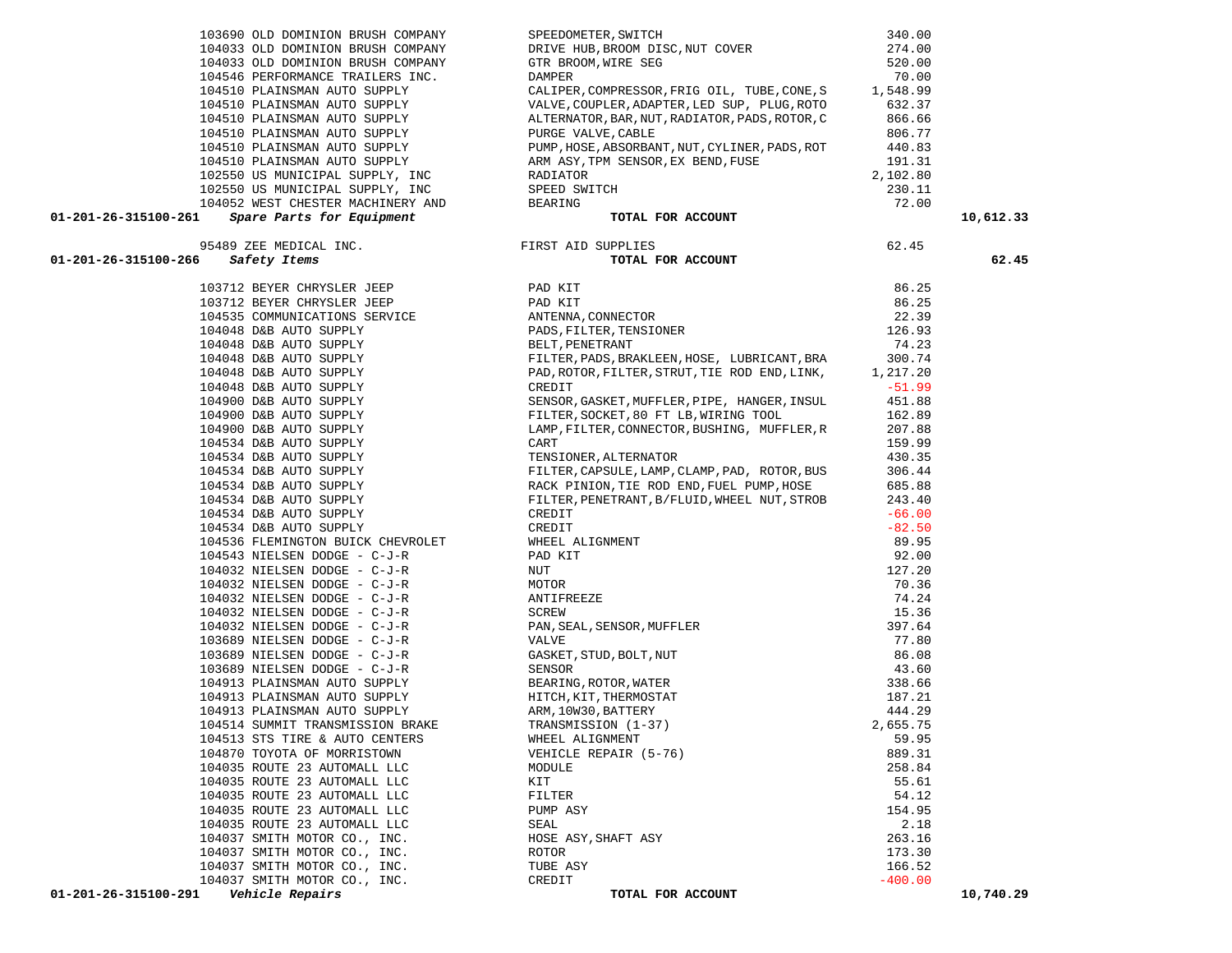| 01-203-26-315100-098          | 98438 WINNER FORD FLEET<br>98438 WINNER FORD FLEET<br>98438 WINNER FORD FLEET<br>98438 WINNER FORD FLEET<br>98438 WINNER FORD FLEET<br>(2013) Other Operating&Repair Supply | 2014 FORD F150 XL REGULAR CAB 4WD EQUIPP<br>TRAILER TOW PACKAGE<br>4" TUBULAR STEP BARS<br>SPRAY IN BED LINER (PRE-INSTALLED)<br>BACK UP ALARM SYSTEM<br>TOTAL FOR ACCOUNT | 18,899.00<br>375.00<br>300.00<br>475.00<br>100.00 | 20,149.00                 |  |
|-------------------------------|-----------------------------------------------------------------------------------------------------------------------------------------------------------------------------|----------------------------------------------------------------------------------------------------------------------------------------------------------------------------|---------------------------------------------------|---------------------------|--|
|                               | TOTAL for Motor Services Center                                                                                                                                             |                                                                                                                                                                            |                                                   | ============<br>65,960.43 |  |
| <b>Mosquito Extermination</b> |                                                                                                                                                                             |                                                                                                                                                                            |                                                   |                           |  |
| 01-201-26-320100-039          | 105025 MICHAEL HENDERSON<br>Education Schools & Training                                                                                                                    | Reimb. for batteries for pump for fish w<br>TOTAL FOR ACCOUNT                                                                                                              | 6.98                                              | 6.98                      |  |
|                               | 104740 DAILY RECORD                                                                                                                                                         | ASB-70021874 ULV Spray Notice Insertion                                                                                                                                    | 73.28                                             |                           |  |
| 01-201-26-320100-051          | 105058 NJ ADVANCE MEDIA, LLC<br>Legal                                                                                                                                       | XMORR3200900 ULV Notice Insertion Date<br>TOTAL FOR ACCOUNT                                                                                                                | 109.04                                            | 182.32                    |  |
|                               | 104715 DEER PARK<br>104988 STAPLES BUSINESS ADVANTAGE                                                                                                                       | 8450007060 Spring Water 7/1/14 - 7/31/1<br>Concord Hall Table                                                                                                              | 322.70<br>116.99                                  |                           |  |
|                               | 104988 STAPLES BUSINESS ADVANTAGE                                                                                                                                           | Fasteners, Clasp Env.& Labels                                                                                                                                              | 40.34                                             |                           |  |
|                               | 104988 STAPLES BUSINESS ADVANTAGE                                                                                                                                           | Copy Paper                                                                                                                                                                 | 49.08                                             |                           |  |
| 01-201-26-320100-058          | Office Supplies & Stationery                                                                                                                                                | TOTAL FOR ACCOUNT                                                                                                                                                          |                                                   | 529.11                    |  |
|                               | 104826 JOHN ZEGERS                                                                                                                                                          | Reimb. for Work Boots Council #6                                                                                                                                           | 90.00                                             |                           |  |
|                               | 104983 RUSSELL BERGER                                                                                                                                                       | Reimb. for Work Boots Council #6                                                                                                                                           | 37.99                                             |                           |  |
| 01-201-26-320100-084          | <i>Other Outside Services</i>                                                                                                                                               | TOTAL FOR ACCOUNT                                                                                                                                                          |                                                   | 127.99                    |  |
|                               | 103883 PLAINSMAN AUTO SUPPLY                                                                                                                                                | Hose End #08U-P10                                                                                                                                                          | 29.46                                             |                           |  |
|                               | 103883 PLAINSMAN AUTO SUPPLY                                                                                                                                                | Hose End #08U-608                                                                                                                                                          | 25.47                                             |                           |  |
|                               | 103883 PLAINSMAN AUTO SUPPLY                                                                                                                                                | Hose $#H24508$                                                                                                                                                             | 72.00                                             |                           |  |
| 01-201-26-320100-098          | Other Operating & Repair Supply                                                                                                                                             | TOTAL FOR ACCOUNT                                                                                                                                                          |                                                   | 126.93                    |  |
|                               | 104021 FASTENAL COMPANY                                                                                                                                                     | Air Compressor DV7518075 RR Cinoressir                                                                                                                                     | 1,999.99                                          |                           |  |
| 01-201-26-320100-167          | Transportation Vehicles                                                                                                                                                     | TOTAL FOR ACCOUNT                                                                                                                                                          |                                                   | 1,999.99                  |  |
|                               | 100706 ADAPCO, INC.                                                                                                                                                         | Scourge 4-12 (55 gallon drum)                                                                                                                                              | 6,054.95                                          |                           |  |
| 01-201-26-320100-225          | Chemicals & Sprays                                                                                                                                                          | TOTAL FOR ACCOUNT                                                                                                                                                          |                                                   | 6,054.95                  |  |
|                               | 104349 MORRISTOWN LUMBER &                                                                                                                                                  | 344 3/4X48 Gal. cut pipe #1613014                                                                                                                                          | 22.38                                             |                           |  |
|                               | 104349 MORRISTOWN LUMBER &                                                                                                                                                  | 2366 3/8X36 ZC.Thrd.Rod #179-515                                                                                                                                           | 5.30                                              |                           |  |
|                               | 104349 MORRISTOWN LUMBER &                                                                                                                                                  | 029035 8oz. Joint Comp #6471196                                                                                                                                            | 3.99                                              |                           |  |
|                               | 104349 MORRISTOWN LUMBER &                                                                                                                                                  | 1/4 Blk Coupling #1177435                                                                                                                                                  | 1.25                                              |                           |  |
|                               | 104349 MORRISTOWN LUMBER &                                                                                                                                                  | 1/4 90 Deg. Black Ell #9000232                                                                                                                                             | 1.59                                              |                           |  |
|                               | 104349 MORRISTOWN LUMBER &                                                                                                                                                  | 3/4 Blk Steel Coupling #9000178<br>3/4 X 1/4 Black busing #1176994                                                                                                         | 7.16                                              |                           |  |
|                               | 104349 MORRISTOWN LUMBER &<br>104349 MORRISTOWN LUMBER &                                                                                                                    | 3/8 X 3 Lag Bolt Zinc Plate #383LB                                                                                                                                         | 1.39<br>2.76                                      |                           |  |
|                               | 104349 MORRISTOWN LUMBER &                                                                                                                                                  | 19134SSR 3/8 X 21/2 Shield #41220                                                                                                                                          | 6.76                                              |                           |  |
|                               | 104409 MORRISTOWN LUMBER &                                                                                                                                                  | 1510 1-1/4" Drive Pin                                                                                                                                                      | 4.15                                              |                           |  |
|                               | 104409 MORRISTOWN LUMBER &                                                                                                                                                  | 3D60 Green Load Disc 25 Cal #6497051                                                                                                                                       | 6.99                                              |                           |  |
|                               | 104409 MORRISTOWN LUMBER &                                                                                                                                                  | 7786830 MS SM Gry 12oz SP #2556272                                                                                                                                         | 4.89                                              |                           |  |
|                               | 104409 MORRISTOWN LUMBER &                                                                                                                                                  | 7790830 MS FL Wht 12oz SP                                                                                                                                                  | 4.99                                              |                           |  |
|                               | 104409 MORRISTOWN LUMBER &                                                                                                                                                  | 7797830 12oz Semi Gloss White #6184097                                                                                                                                     | 4.99                                              |                           |  |
|                               | 104409 MORRISTOWN LUMBER &                                                                                                                                                  | 1/4X3 Lag Bolt Zinc Plate #143LB                                                                                                                                           | 1.98                                              |                           |  |
|                               | 104409 MORRISTOWN LUMBER &                                                                                                                                                  | 1/4X3-1/2 Lag Bolt Zinc Plate #14312LB                                                                                                                                     | 2.40                                              |                           |  |
|                               | 104409 MORRISTOWN LUMBER &                                                                                                                                                  | 1/4X2-1/2 Lag Bolt Zinc Plate #14212LB                                                                                                                                     | 1.62                                              |                           |  |
|                               | 104409 MORRISTOWN LUMBER &                                                                                                                                                  | 1/4X11/2 Shield #41218                                                                                                                                                     | 5.70                                              |                           |  |
|                               | 104187 NEW PIG CORPORATION<br>104187 NEW PIG CORPORATION                                                                                                                    | MAT520 Pig Brown Oil-Only Absorbent Mat<br>Shipping & Handling                                                                                                             | 139.00<br>15.41                                   |                           |  |
|                               | 104988 STAPLES BUSINESS ADVANTAGE                                                                                                                                           | Towels Cfold                                                                                                                                                               | 44.28                                             |                           |  |
| 01-201-26-320100-249          | Bldg Maintenance Supplies                                                                                                                                                   | TOTAL FOR ACCOUNT                                                                                                                                                          |                                                   | 288.98                    |  |
|                               |                                                                                                                                                                             |                                                                                                                                                                            |                                                   |                           |  |

 $\sim$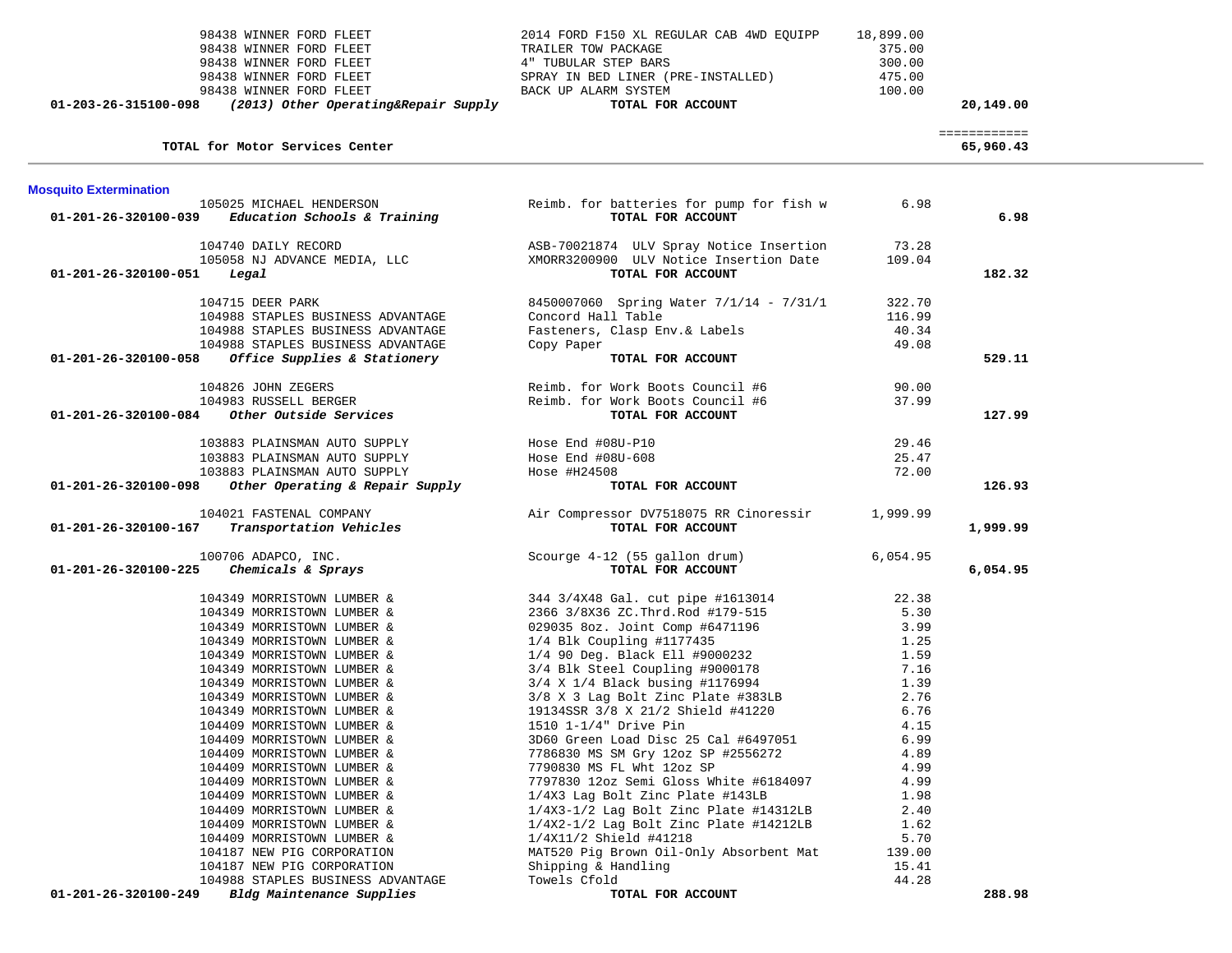| Cardstock Tag with Elastic Tie, 4 3/4" H<br>7.46<br>103872 MCMASTER-CARR SUPPLY CO<br>UN - Compliant Plastic Shipping Pail, Ro<br>31.82<br>103872 MCMASTER-CARR SUPPLY CO<br>Dual Head Air Chuck, Angled, 1/4" Female<br>103872 MCMASTER-CARR SUPPLY CO<br>7.58<br>Tire Gauge, 10-160 PSI Range, Angled, Du<br>22.56<br>103872 MCMASTER-CARR SUPPLY CO<br>103872 MCMASTER-CARR SUPPLY CO<br>Nylon Mesh Sanding Pad, 3M #96, for Meta<br>18.83<br>Shipping & Handling<br>7.65<br>103872 MCMASTER-CARR SUPPLY CO<br>Spray Insect Repllnt<br>61.68<br>104988 STAPLES BUSINESS ADVANTAGE<br>WSC-325300051 Class 2 Premium Ea Expanda<br>73.20<br>103884 TOMAR INDUSTRIES INC<br>WSC-325300061 Class 2 Premium Ea Expanda<br>73.20<br>103884 TOMAR INDUSTRIES INC<br>103884 TOMAR INDUSTRIES INC<br>WSC-325300071 Class 2 Premium Ea Expanda<br>73.20<br>444.60<br>01-201-26-320100-258<br>Equipment<br>TOTAL FOR ACCOUNT<br>104188 BEYER FORD<br>#E7TZ*1522601*A Handle Asy<br>16.38<br>104742 PLAINSMAN AUTO SUPPLY<br>Fuel Pump Assy - Electric In #FG0925<br>324.38<br>01-201-26-320100-291<br>Vehicle Repairs<br>TOTAL FOR ACCOUNT<br>340.76<br>============<br>TOTAL for Mosquito Extermination<br>10,102.61<br><b>Health Management</b><br>104710 ANTHONY MARRONE<br>Roundtrip from MCOHM to Piscataway-Pest<br>27.44<br>TOTAL FOR ACCOUNT<br>27.44<br>01-201-27-330100-082<br>Travel Expense<br>103916 RUTGERS UNIVERSITY<br>Visible Emissions Recert.--S. Aue 4/3/20<br>120.00<br>Environmental Compliance<br>120.00<br>01-201-27-330100-210<br>TOTAL FOR ACCOUNT<br>104712 DEER PARK<br>0434540191 billing period 7/15/14-8/14/1<br>58.40<br>TOTAL FOR ACCOUNT<br>58.40<br>01-201-27-330100-258<br>Equipment<br>103916 RUTGERS UNIVERSITY<br>65.00<br>Visible Emissions Cert. A. Marrone 4/1/2<br>(2013) Environmental Compliance<br>$01 - 203 - 27 - 330100 - 210$<br>65.00<br>TOTAL FOR ACCOUNT<br>104707 CLEAN VENTURE, INC.<br>CHARGE FOR LABPACK SERVICES RENDERED<br>34,510.65<br>(2013) Hazardous Material Disposal<br>$01 - 203 - 27 - 330100 - 231$<br>TOTAL FOR ACCOUNT<br>34,510.65<br>============ |  |  |  |
|---------------------------------------------------------------------------------------------------------------------------------------------------------------------------------------------------------------------------------------------------------------------------------------------------------------------------------------------------------------------------------------------------------------------------------------------------------------------------------------------------------------------------------------------------------------------------------------------------------------------------------------------------------------------------------------------------------------------------------------------------------------------------------------------------------------------------------------------------------------------------------------------------------------------------------------------------------------------------------------------------------------------------------------------------------------------------------------------------------------------------------------------------------------------------------------------------------------------------------------------------------------------------------------------------------------------------------------------------------------------------------------------------------------------------------------------------------------------------------------------------------------------------------------------------------------------------------------------------------------------------------------------------------------------------------------------------------------------------------------------------------------------------------------------------------------------------------------------------------------------------------------------------------------------------------------------------------------------------------------------------------------------------------------------------------------------------------------------------------------------|--|--|--|
|                                                                                                                                                                                                                                                                                                                                                                                                                                                                                                                                                                                                                                                                                                                                                                                                                                                                                                                                                                                                                                                                                                                                                                                                                                                                                                                                                                                                                                                                                                                                                                                                                                                                                                                                                                                                                                                                                                                                                                                                                                                                                                                     |  |  |  |
|                                                                                                                                                                                                                                                                                                                                                                                                                                                                                                                                                                                                                                                                                                                                                                                                                                                                                                                                                                                                                                                                                                                                                                                                                                                                                                                                                                                                                                                                                                                                                                                                                                                                                                                                                                                                                                                                                                                                                                                                                                                                                                                     |  |  |  |
|                                                                                                                                                                                                                                                                                                                                                                                                                                                                                                                                                                                                                                                                                                                                                                                                                                                                                                                                                                                                                                                                                                                                                                                                                                                                                                                                                                                                                                                                                                                                                                                                                                                                                                                                                                                                                                                                                                                                                                                                                                                                                                                     |  |  |  |
|                                                                                                                                                                                                                                                                                                                                                                                                                                                                                                                                                                                                                                                                                                                                                                                                                                                                                                                                                                                                                                                                                                                                                                                                                                                                                                                                                                                                                                                                                                                                                                                                                                                                                                                                                                                                                                                                                                                                                                                                                                                                                                                     |  |  |  |
|                                                                                                                                                                                                                                                                                                                                                                                                                                                                                                                                                                                                                                                                                                                                                                                                                                                                                                                                                                                                                                                                                                                                                                                                                                                                                                                                                                                                                                                                                                                                                                                                                                                                                                                                                                                                                                                                                                                                                                                                                                                                                                                     |  |  |  |
|                                                                                                                                                                                                                                                                                                                                                                                                                                                                                                                                                                                                                                                                                                                                                                                                                                                                                                                                                                                                                                                                                                                                                                                                                                                                                                                                                                                                                                                                                                                                                                                                                                                                                                                                                                                                                                                                                                                                                                                                                                                                                                                     |  |  |  |
|                                                                                                                                                                                                                                                                                                                                                                                                                                                                                                                                                                                                                                                                                                                                                                                                                                                                                                                                                                                                                                                                                                                                                                                                                                                                                                                                                                                                                                                                                                                                                                                                                                                                                                                                                                                                                                                                                                                                                                                                                                                                                                                     |  |  |  |
|                                                                                                                                                                                                                                                                                                                                                                                                                                                                                                                                                                                                                                                                                                                                                                                                                                                                                                                                                                                                                                                                                                                                                                                                                                                                                                                                                                                                                                                                                                                                                                                                                                                                                                                                                                                                                                                                                                                                                                                                                                                                                                                     |  |  |  |
|                                                                                                                                                                                                                                                                                                                                                                                                                                                                                                                                                                                                                                                                                                                                                                                                                                                                                                                                                                                                                                                                                                                                                                                                                                                                                                                                                                                                                                                                                                                                                                                                                                                                                                                                                                                                                                                                                                                                                                                                                                                                                                                     |  |  |  |

| 105444 COUNTY OF MORRIS                                 | 1st Half 9/14 Metered Mail Charges       | 21.03  |        |
|---------------------------------------------------------|------------------------------------------|--------|--------|
| 01-201-27-331100-068<br>Postage & Metered Mail          | TOTAL FOR ACCOUNT                        |        | 21.03  |
| 104599 LONGFELLOWS SANDWICH DELI                        | SANDWICHES IS FOR 14 PEOPLE FOR THE HSAC | 126.00 |        |
| 104599 LONGFELLOWS SANDWICH DELI                        | 3 BOTTLES OF SODA                        | 9.00   |        |
| 104599 LONGFELLOWS SANDWICH DELI                        | BOTTLED WATER                            | 2.49   |        |
| 105064 LONGFELLOWS SANDWICH DELI                        | Breakfast, bagels, coffee, tea for 8 peo | 30.00  |        |
| 105064 LONGFELLOWS SANDWICH DELI                        | 8 bottles of water for 8 people          | 10.00  |        |
| 105064 LONGFELLOWS SANDWICH DELI                        | Sandwich platter for 5 people            | 45.00  |        |
| 01-201-27-331100-088<br>Meeting Exp Advisory Board Etc  | TOTAL FOR ACCOUNT                        |        | 222.49 |
| 104597 MUNICIPAL CAPITAL CORP                           | PAYMENT FOR RICOH MP C3002 COPIER PAYMEN | 729.28 |        |
| 01-201-27-331100-164<br><i>Office Machines - Rental</i> | TOTAL FOR ACCOUNT                        |        | 729.28 |
|                                                         |                                          |        |        |
| TOTAL for Human Services                                |                                          |        | 972.80 |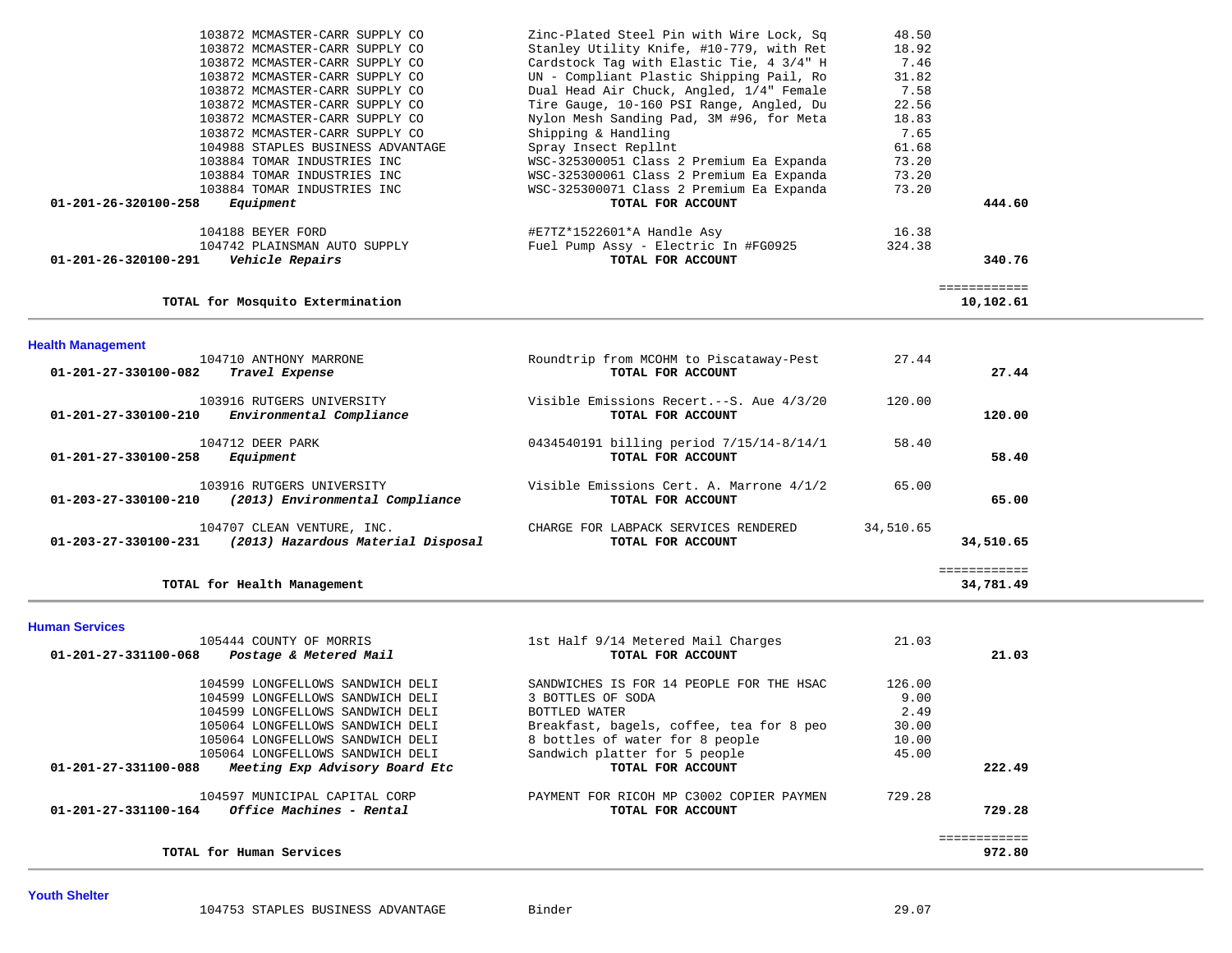|              | 11.85    | dust off spray                     | 104753 STAPLES BUSINESS ADVANTAGE                    |  |
|--------------|----------|------------------------------------|------------------------------------------------------|--|
|              | 123.40   | 85A Toner                          | 104753 STAPLES BUSINESS ADVANTAGE                    |  |
|              | 49.59    | HP45 Black Ink                     | 104753 STAPLES BUSINESS ADVANTAGE                    |  |
|              | 55.46    | HP78 Black Ink                     | 104753 STAPLES BUSINESS ADVANTAGE                    |  |
|              | 13.60    | Avery Labels                       | 104753 STAPLES BUSINESS ADVANTAGE                    |  |
|              | 15.10    | Sandisk CZ Blade 8qb usb           | 104753 STAPLES BUSINESS ADVANTAGE                    |  |
|              | 4.69     | Flip Chart Markers                 | 104753 STAPLES BUSINESS ADVANTAGE                    |  |
| 302.76       |          | TOTAL FOR ACCOUNT                  | 01-201-27-331110-058<br>Office Supplies & Stationery |  |
|              | 50.83    | Acct#0434508388 5 gal water        | 104756 DEER PARK                                     |  |
| 50.83        |          | TOTAL FOR ACCOUNT                  | 01-201-27-331110-059 Other General Expenses          |  |
|              | 8.68     | 1st Half 9/14 Metered Mail Charges | 105444 COUNTY OF MORRIS                              |  |
| 8.68         |          | TOTAL FOR ACCOUNT                  | 01-201-27-331110-068 Postage and Metered Mail        |  |
|              | 0.99     | rent                               | 104756 DEER PARK                                     |  |
| 0.99         |          | TOTAL FOR ACCOUNT                  |                                                      |  |
|              | 2,846.32 | Contractual Charges                | 105049 SODEXO INC & AFFILIATES                       |  |
|              | 2,224.40 | Meals                              | 105049 SODEXO INC & AFFILIATES                       |  |
|              | 2,062.50 | AFI & Other                        | 105049 SODEXO INC & AFFILIATES                       |  |
| 7,133.22     |          | TOTAL FOR ACCOUNT                  | 01-201-27-331110-185<br>Food                         |  |
|              | 7,037.33 | August Resident Services           | 104755 ATLANTIC HEALTH/                              |  |
|              | 225.66   | Resident Medication July 2014      | 104754 WHITES HEALTHCARE                             |  |
| 7,262.99     |          | TOTAL FOR ACCOUNT                  | 01-201-27-331110-189<br>Medical                      |  |
|              | 391.50   | Tide Pod Single Use laudry Det     | 103420 SPRUCE INDUSTRIES, INC.                       |  |
| 391.50       |          | TOTAL FOR ACCOUNT                  | $01-201-27-331110-252$ Janitorial Supplies           |  |
| ============ |          |                                    |                                                      |  |
| 15,150.97    |          |                                    | TOTAL for Youth Shelter                              |  |
|              |          |                                    |                                                      |  |

# **Office on Aging**

| 104769 ANDREA BATISTONI                              | Car Insurance reimbursement for Jul-2014                                 | 12.00          |        |
|------------------------------------------------------|--------------------------------------------------------------------------|----------------|--------|
| 105085 BETH DENMEAD                                  | Car Insurance reimbursement for August-2                                 | 12.00          |        |
| 104770 DAVID GILLIHAM                                | Car Insurance reimbursement for Jul-2014                                 | 12.00          |        |
| 104770 DAVID GILLIHAM                                | Car Insurance reimbursement for August-2                                 | 12.00          |        |
| 104992 LUCY CANNIZZO                                 | Car Insurance reimbursement for August 2                                 | 12.00          |        |
| 105084 KRISTINE A. BEIRNE                            | Car Insurance reimbursement for August-2                                 | 12.00          |        |
| 105086 RENATA STOKES                                 | Car Insurance reimbursement for June-201                                 | 12.00          |        |
| 01-201-27-333100-048<br>Insurance                    | TOTAL FOR ACCOUNT                                                        |                | 84.00  |
| 104774 STAPLES BUSINESS ADVANTAGE                    | Seb tonerhp 35A CB435A, DPS reman toner H                                | 451.98         |        |
| Office Supplies & Stationery<br>01-201-27-333100-058 | TOTAL FOR ACCOUNT                                                        |                | 451.98 |
| 104992 LUCY CANNIZZO                                 | Refreshments for Planning Program Review                                 | 48.50          |        |
| 104768 MARIA ROSARIO                                 | Target Bluetooth headphones with Mic(DGH                                 | 42.68          |        |
|                                                      |                                                                          |                |        |
| 01-201-27-333100-059<br>Other General Expenses       | TOTAL FOR ACCOUNT                                                        |                | 91.18  |
| 105444 COUNTY OF MORRIS                              | 1st Half 9/14 Metered Mail Charges                                       | 148.68         |        |
| 01-201-27-333100-068<br>Postage & Metered Mail       | TOTAL FOR ACCOUNT                                                        |                | 148.68 |
| 104769 ANDREA BATISTONI                              | Miles reimbursement for Jul-2014                                         | 42.00          |        |
| 105085 BETH DENMEAD                                  | Miles reimbursement for August-2014                                      | 70.00          |        |
| 105083 CARMEN N. AYALA                               | Miles reimbursement for August-2014                                      | 16.10          |        |
| 104770 DAVID GILLIHAM                                | Miles reimbursement for Jul-2014                                         | 55.30          |        |
| 104770 DAVID GILLIHAM                                | Miles reimbursement for August-2014                                      | 19.95          |        |
| 104992 LUCY CANNIZZO                                 | Miles reimbursement for August 2014                                      | 45.85          |        |
| 104768 MARIA ROSARIO                                 | Miles reimbursement for Jul-2014                                         | 15.68          |        |
| 105084 KRISTINE A. BEIRNE<br>105086 RENATA STOKES    | Miles reimbursement for August-2014<br>Miles reimbursement for June-2014 | 42.00<br>23.10 |        |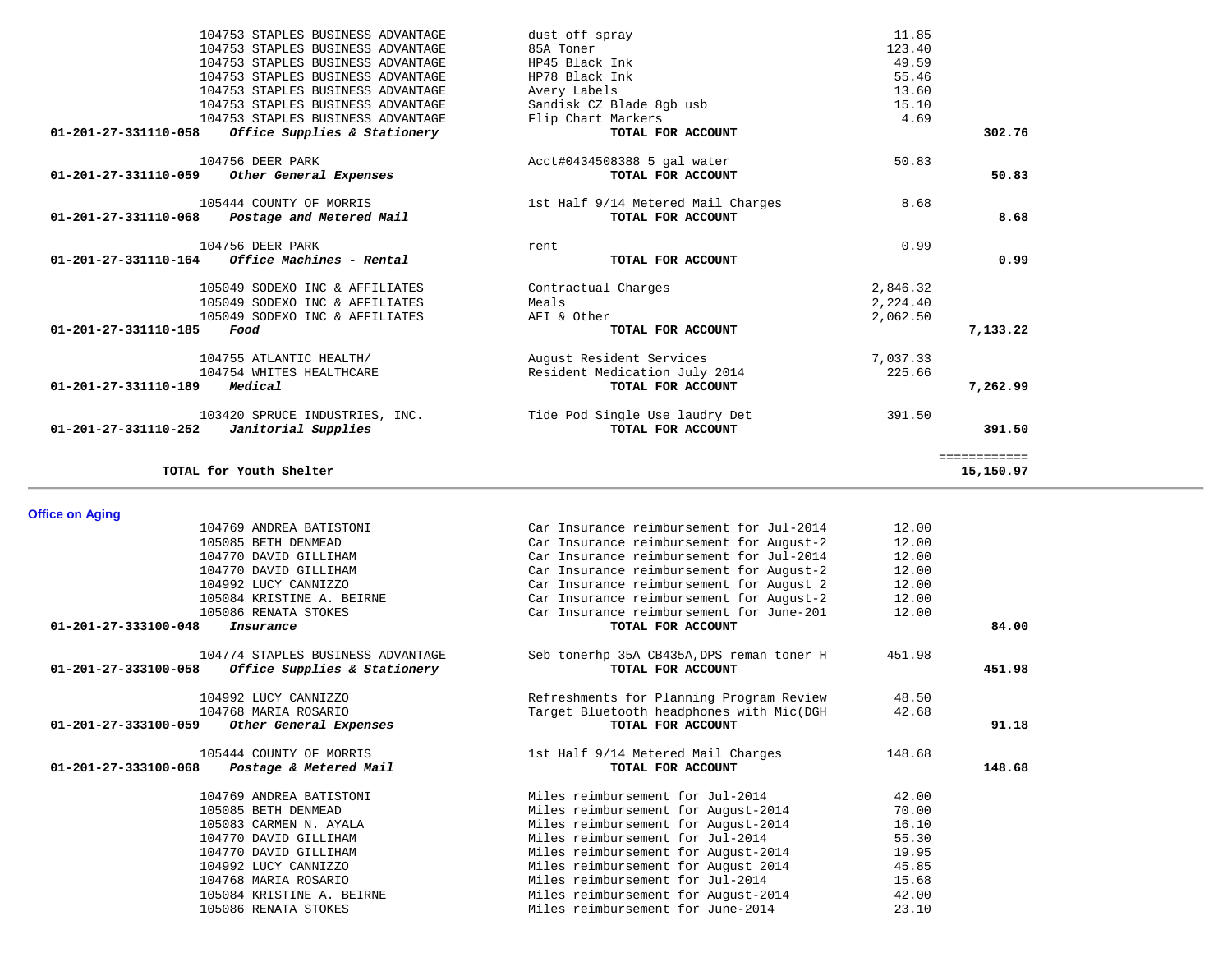| 01-201-27-333100-082<br>Travel Expense                                                                                                                      | TOTAL FOR ACCOUNT                                                                                                                                     | 329.98                                                                  |
|-------------------------------------------------------------------------------------------------------------------------------------------------------------|-------------------------------------------------------------------------------------------------------------------------------------------------------|-------------------------------------------------------------------------|
| 104773 MUNICIPAL CAPITAL CORP<br>Office Machines - Rental<br>01-201-27-333100-164                                                                           | Office Machine Rental/Contract# 10237Ric<br>TOTAL FOR ACCOUNT                                                                                         | 1,539.86<br>1,539.86                                                    |
| TOTAL for Office on Aging                                                                                                                                   |                                                                                                                                                       | ============<br>2,645.68                                                |
| <b>NJEASE Phase II</b>                                                                                                                                      |                                                                                                                                                       |                                                                         |
| 104391 CORNERSTONE FAMILY PROGRAMS<br>01-201-27-333105-090<br><i>NJEASE Phase II Expenditures</i>                                                           | Jacc/G0<br>TOTAL FOR ACCOUNT                                                                                                                          | Period $4/1/$<br>4,570.00<br>4,570.00                                   |
| TOTAL for NJEASE Phase II                                                                                                                                   |                                                                                                                                                       | ============<br>4,570.00                                                |
| <b>Grant in Aid</b>                                                                                                                                         |                                                                                                                                                       |                                                                         |
| 104960 ATLANTIC HEALTH SERVICES/MMH<br>Grant in Aid GIA: MORR MEMOR. HOSPITAL<br>01-201-27-342000-464                                                       | SERVICES PROVIDED BY ATANTIC HEALTH FOR<br>TOTAL FOR ACCOUNT                                                                                          | 8,335.00<br>8,335.00                                                    |
| 104938 CFCS - HOPE HOUSE<br>104939 CFCS - HOPE HOUSE<br>105063 CFCS - HOPE HOUSE<br>01-201-27-342000-480<br>Grant in Aid GIA: HOPEHOUSEOPERTNFIXIT          | gia #1439 Chore<br>gia#1425 Fix-It<br>Services rendered for the month of July<br>TOTAL FOR ACCOUNT                                                    | Perio<br>3,611.00<br>Period $7/1/$<br>1,262.00<br>5,876.00<br>10,749.00 |
| 104955 FREEDOM HOUSE INC.<br>01-201-27-342000-482<br>Grant in Aid: Freedom House                                                                            | PAY BALANCE IN GRANT 15 CLIENTS @ 86.00<br>TOTAL FOR ACCOUNT                                                                                          | 981.00<br>981.00                                                        |
| 104961 DAYTOP VILLAGE OF NJ, INC.<br>104961 DAYTOP VILLAGE OF NJ, INC.<br>104961 DAYTOP VILLAGE OF NJ, INC.<br>01-201-27-342000-490<br>Grant in Aid: Daytop | Days for residential services from 7/1-7<br>Days for residential services from 7/1-7<br>Days for residential services from 7/1-7<br>TOTAL FOR ACCOUNT | 4,030.00<br>4,030.00<br>4,030.00<br>12,090.00                           |
| TOTAL for Grant in Aid                                                                                                                                      |                                                                                                                                                       | ============<br>32,155.00                                               |
| <b>Seniors, Disabled &amp; Veterans</b>                                                                                                                     |                                                                                                                                                       |                                                                         |
| 104993 NEW JERSEY ASSOCIATION OF<br>01-201-27-343100-039<br>Education, Schools & Training                                                                   | 9th Annual Training Conference. October<br>TOTAL FOR ACCOUNT                                                                                          | 285.00<br>285.00                                                        |
| TOTAL for Seniors, Disabled & Veterans                                                                                                                      |                                                                                                                                                       | ============<br>285.00                                                  |
| <b>County Board of Social Service</b>                                                                                                                       |                                                                                                                                                       |                                                                         |
| 104997 LINDA CSENGETO<br>01-201-27-345100-034<br>Conference Expenses                                                                                        | MC Co-Occuring Task Force 2014 Conferenc<br>TOTAL FOR ACCOUNT                                                                                         | 27.37<br>27.37                                                          |
| 104343 W.B. MASON COMPANY INC<br>01-201-27-345100-058<br><i>Office Supplies &amp; Stationery</i>                                                            | Order #S020412519/08-05-14<br>TOTAL FOR ACCOUNT                                                                                                       | 2,093.98<br>2,093.98                                                    |
| 104464 DEER PARK<br>Other General Expenses<br>01-201-27-345100-059                                                                                          | Acct. #0434488383/07-15-14 to 08-14-14<br>TOTAL FOR ACCOUNT                                                                                           | 503.49<br>503.49                                                        |
| 105004 LASZLO CSENGETO<br>Postage & Metered Mail<br>01-201-27-345100-068                                                                                    | Postage reimb.<br>TOTAL FOR ACCOUNT                                                                                                                   | 16.95<br>16.95                                                          |
| 105051 VERIZON<br>104488 VERIZON<br>01-201-27-345100-146<br>Telephone                                                                                       | OFFICE OF TEMP ASSISTANCE<br>Acct. #973 889-3370 640 33Y - Final paym<br>TOTAL FOR ACCOUNT                                                            | 597.49<br>778.16<br>1,375.65                                            |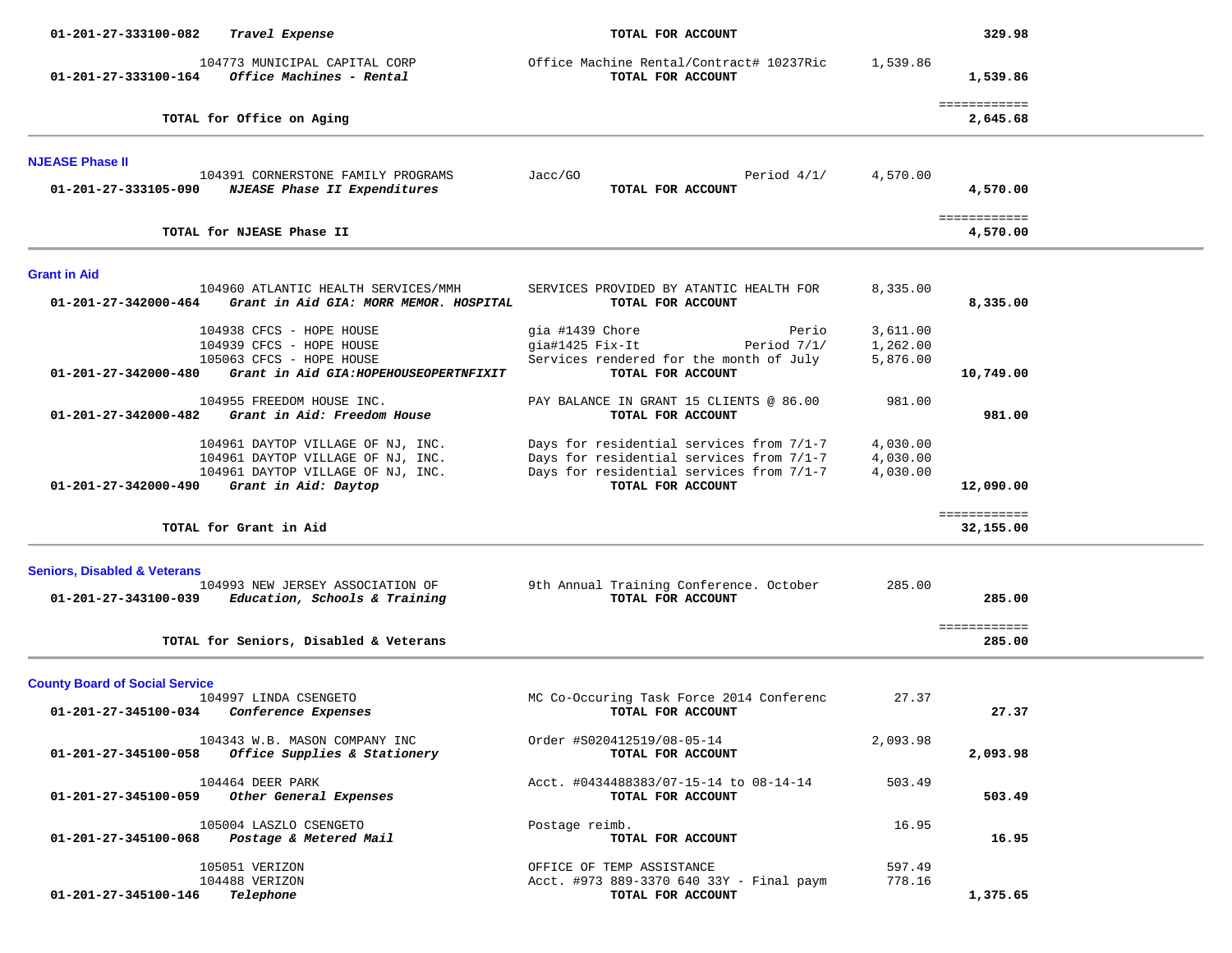| 104639 MUNICIPAL CAPITAL CORP                                     | Rental charges (2) Ricoh MP4002SP (5/12)                                  | 1,627.78               |              |
|-------------------------------------------------------------------|---------------------------------------------------------------------------|------------------------|--------------|
| 104640 MUNICIPAL CAPITAL CORP                                     | (9) Digital copiers - Payment 7/12 for A                                  | 3,640.16               |              |
| 104640 MUNICIPAL CAPITAL CORP                                     | Ricoh MPC4502A                                                            | 1,051.16               |              |
| 104640 MUNICIPAL CAPITAL CORP                                     | Ricoh MP4002SP                                                            | 1,467.24               |              |
| 104640 MUNICIPAL CAPITAL CORP                                     | Ricoh MP4002SP                                                            | 1,635.40               |              |
| Office Machines - Rental<br>01-201-27-345100-164                  | TOTAL FOR ACCOUNT                                                         |                        | 9,421.74     |
| 105131 U.S. SECURITY ASSOCIATES, INC.                             | Payment for Security Officer - Client #5                                  | 569.40                 |              |
| 104466 U.S. SECURITY ASSOCIATES, INC.                             | Payment for Security Officer - Client #5                                  | 649.70                 |              |
| 105005 U.S. SECURITY ASSOCIATES, INC.                             | Payment for Security Officer - Client #5                                  | 664.30                 |              |
| Special Services<br>01-201-27-345100-325                          | TOTAL FOR ACCOUNT                                                         |                        | 1,883.40     |
| 104342 HORIZON BLUE CROSS BLUE SHIELD                             | Blue Cross Blue Shield Medallion billing                                  | 138,616.46             |              |
| 103535 DISCOVERY BENEFITS INC.                                    | COBRA Payment for the month of July 2014                                  | 65.00                  |              |
| 104637 HORIZON BLUE CROSS BLUE SHIELD                             | Dental coverage for the month of Septemb                                  | 4,340.40               |              |
| 104638 HORIZON BLUE CROSS BLUE SHIELD                             | HMO premium bill for the month of Septem                                  | 143,723.48             |              |
| 01-201-27-345100-329<br>Hospital Insurance Premiums               | TOTAL FOR ACCOUNT                                                         |                        | 286,745.34   |
| 105009 EDILMA ACEVEDO                                             | CSP - Mileage reimb. for September 2014                                   | 27.30                  |              |
| 105004 LASZLO CSENGETO                                            | Mileage reimb. for August 2014                                            | 7.35                   |              |
| 105112 BARBARA KENNEDY                                            | MAP - Mi. reimb. for April 2014                                           | 2.10                   |              |
| 104997 LINDA CSENGETO                                             | SSS - Mileage reimb. for July 2014                                        | 25.55                  |              |
| 01-201-27-345100-332<br>Mileage                                   | TOTAL FOR ACCOUNT                                                         |                        | 62.30        |
| 104492 DIANA BICZAK                                               | MAP - Insurance reimb. for July to Decem                                  | 72.00                  |              |
| 104495 ILA TALWAR                                                 | MAP - Insurance reimb. for July to Decem                                  | 90.00                  |              |
| 104496 JENNIFER CARRO                                             | FSS - Insurance reimb. for July to Decem                                  | 72.00                  |              |
| 104493 JULIO PORRAO                                               | FSS - Insurance reimb. for July to Decem                                  | 72.00                  |              |
| 104497 LOURDES DEGUZMAN                                           | MAP - Insurance reimb. for July to Decem                                  | 72.00                  |              |
| 104494 MAGDELENA WILLIAMS                                         | MAP - Insurance reimb. for July to Decem                                  | 72.00                  |              |
| 105127 SHARON WINSTON                                             | ADM - Insurance reimb. for January to De                                  | 144.00                 |              |
| 104689 SUBHAG KUMAR                                               | FSS - Insurance reimb. for July to Decem                                  | 72.00                  |              |
| 104463 SANGITA SHAH                                               | MAP - Insurance reimb. for July to Decem                                  | 72.00                  |              |
| 104635 SUZANNE VOGLER                                             | FSS - Insurance reimb. for July to Decem                                  | 90.00                  |              |
| 105112 BARBARA KENNEDY                                            | Insurance reimb. for July to December 20                                  | 72.00                  |              |
| 104997 LINDA CSENGETO<br>Other Allowances<br>01-201-27-345100-333 | Parking Fees<br>TOTAL FOR ACCOUNT                                         | 4.00                   | 904.00       |
|                                                                   |                                                                           |                        |              |
| 101397 BFI<br>101397 BFI                                          | Purchase of interview workstation - Quot<br>Chairs - Ouote no. 0000226844 | 14,618.64<br>14,701.50 |              |
| 103542 COMPLETE SECURITY SYSTEMS, INC.                            | Service for Ladies Room Door - Customer                                   | 240.75                 |              |
| Repairs & Alterations<br>01-201-27-345100-336                     | TOTAL FOR ACCOUNT                                                         |                        | 29,560.89    |
| 102745 LABORATORY CORPORATION OF                                  | DNA testing from 05/31/14 thru 06/28/14                                   | 548.25                 |              |
| 103540 LABORATORY CORPORATION OF                                  | DNA testing from 06/28/14 thru 08/02/14                                   | 419.25                 |              |
| 01-201-27-345100-351<br>Paternity Expenses                        | TOTAL FOR ACCOUNT                                                         |                        | 967.50       |
| 89743 DELL MARKETING L.P.                                         | Latitude 14, 7000 Series Ultrabook                                        | 1,099.98               |              |
| 89743 DELL MARKETING L.P.                                         | FI-6110 Sheet-Fed Desktop Scanner                                         | 6,649.90               |              |
| 89743 DELL MARKETING L.P.                                         | Credit Memo FI-6110 Sheet-Fed Desktop Sc                                  | $-6,649.90$            |              |
| 89743 DELL MARKETING L.P.                                         | Dell 90W Auto/Air DC Travel Adapter, Del                                  | 75.00                  |              |
| 89743 DELL MARKETING L.P.                                         | fi-6130z Sheet-Fed Scanner                                                | 10,555.90              |              |
| (2013) Minor Equipment Purchases<br>01-203-27-345100-334          | TOTAL FOR ACCOUNT                                                         |                        | 11,730.88    |
|                                                                   |                                                                           |                        | ============ |
| TOTAL for County Board of Social Service                          |                                                                           |                        | 345,293.49   |

### **DEPARTMENT 349110**

| 104301 HUDSON COUNTY MEADOWVIEW | County Legal Settlement M.R 11/7/2013 to | 2,610.51  |
|---------------------------------|------------------------------------------|-----------|
| 104301 HUDSON COUNTY MEADOWVIEW | County Legal Settlement M.R 11/29/2013 t | 3,107.75  |
| 104301 HUDSON COUNTY MEADOWVIEW | County Legal Settlement K.K. 6/20/2013 t | 5,221.02  |
| 104301 HUDSON COUNTY MEADOWVIEW | County Legal Settlement K.K. 7/27/2013 t | $-124.31$ |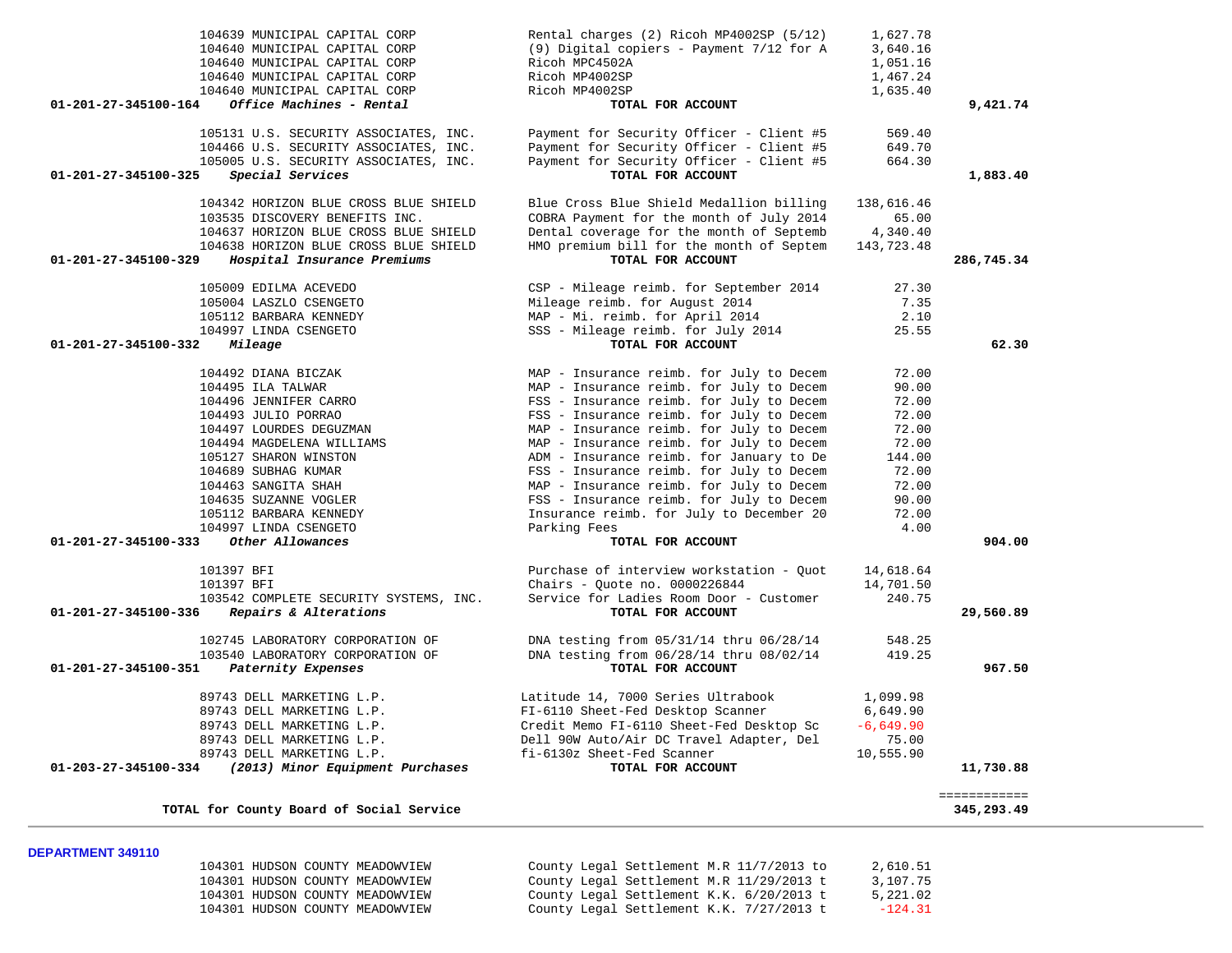| 104301 HUDSON COUNTY MEADOWVIEW<br>104301 HUDSON COUNTY MEADOWVIEW                                        | County Legal Settlement C.R. 9/3/2013 to<br>County Legal Settlement J.E. 2/9/2013 to 4,599.47                                                                                                                                                       | 3,480.68         |                           |
|-----------------------------------------------------------------------------------------------------------|-----------------------------------------------------------------------------------------------------------------------------------------------------------------------------------------------------------------------------------------------------|------------------|---------------------------|
| 104301 HUDSON COUNTY MEADOWVIEW                                                                           | County Legal Settlement J.E. 3/19/2013 t 9,198.94<br>County Legal Settlement J.E. 6/1/2013 to 7,582.91                                                                                                                                              |                  |                           |
| 104301 HUDSON COUNTY MEADOWVIEW                                                                           |                                                                                                                                                                                                                                                     |                  |                           |
| 104301 HUDSON COUNTY MEADOWVIEW                                                                           | County Legal Settlement J.E. $8/1/2013$ to 4,102.23                                                                                                                                                                                                 |                  |                           |
| 104301 HUDSON COUNTY MEADOWVIEW                                                                           | County Legal Settlement T.F. 1/1/2013 to 18,770.81                                                                                                                                                                                                  |                  |                           |
| 104301 HUDSON COUNTY MEADOWVIEW                                                                           | County Legal Settlement T.F. 6/1/2013 to 7,582.91                                                                                                                                                                                                   |                  |                           |
| 104301 HUDSON COUNTY MEADOWVIEW                                                                           | County Legal Settlement T.F. 8/1/2013 to                                                                                                                                                                                                            | 6,215.50         |                           |
| 01-203-27-349110-090 (2013) Program Expenditures                                                          | TOTAL FOR ACCOUNT                                                                                                                                                                                                                                   |                  | 83,536.32                 |
| TOTAL for DEPARTMENT 349110                                                                               |                                                                                                                                                                                                                                                     |                  | ============<br>83,536.32 |
| <b>MV: Administration</b>                                                                                 |                                                                                                                                                                                                                                                     |                  |                           |
| 105422 ARNEL P GARCIA                                                                                     | LPN, 8-31-2014 thru 9-13-2014                                                                                                                                                                                                                       | 2,900.00         |                           |
| 105414 GEORGINA GRAY-HORSLEY                                                                              | LPN, 8-31-2014 thru 9-13-2014<br>LPN, 8-31-2014 thru 9-13-2014<br>LPN, 8-31-2014 thru 9-13-2014<br>RN, 8-31-2014 thru 9-13-2014<br>RN, 8-31-2014 thru 9-13-2014<br>RN, 8-31-2014 thru 9-13-2014<br>RN, 8-31-2014 thru 9-13-2014<br>RN, 8-31-2014 th | 1,507.13         |                           |
| 105420 BARKEL FLEMMING                                                                                    |                                                                                                                                                                                                                                                     | 694.84           |                           |
| 105407 CARRELLE L CALIXTE                                                                                 |                                                                                                                                                                                                                                                     | 3,015.42         |                           |
| 105406 CARLO N DURAN                                                                                      |                                                                                                                                                                                                                                                     | 296.00           |                           |
| 105408 CHARLES NADARAJAH                                                                                  |                                                                                                                                                                                                                                                     | 592.00           |                           |
| 105409 COLLETE K NYANARO                                                                                  |                                                                                                                                                                                                                                                     | 592.00           |                           |
| 105410 DANILO LAPID                                                                                       | RN, 8-31-2014 thru 9-13-2014                                                                                                                                                                                                                        | 1,771.56         |                           |
| 105411 DAVID JEAN-LOUIS                                                                                   | LPN,8-31-2014 thru 9-13-2014                                                                                                                                                                                                                        | 1,247.75         |                           |
| 105412 ELIZABETH VILLASENOR                                                                               | LPN, 8-31-2014 thru 9-13-2014<br>RN, 8-31-2014 thru 9-13-2014<br>LPN, 8-31-2014 thru 9-13-2014<br>RN, 8-31-2014 thru 9-13-2014<br>RN, 8-31-2014 thru 9-13-2014<br>RN, 8-31-2014 thru 9-13-2014<br>RN, 8-31-2014 thru 9-13-2014<br>RN, 8-31-2        | 3,678.91         |                           |
| 105419 ELLEN M. NOLL                                                                                      |                                                                                                                                                                                                                                                     | 464.00           |                           |
| 105413 EVELYN TOLENTINO                                                                                   |                                                                                                                                                                                                                                                     | 1,859.25         |                           |
| 105415 HARRIET VALLECER RN                                                                                |                                                                                                                                                                                                                                                     | 1,184.00         |                           |
| 105416 ILLIENE CHARLES, RN                                                                                | RN, 8-31-2014 thru 9-13-2014                                                                                                                                                                                                                        | 3, 314.83        |                           |
| 105391 JESSY JACOB<br>105392 LILLY JOSEPH KURIAN                                                          |                                                                                                                                                                                                                                                     | 217.50<br>296.00 |                           |
| 105393 LOREEN RAFISURA                                                                                    | RN, 8-31-2014 thru 9-13-2014                                                                                                                                                                                                                        | 606.80           |                           |
| 105394 LOUISE R. MACCHIA                                                                                  |                                                                                                                                                                                                                                                     | 2,303.25         |                           |
| 105395 MA. LIZA IMPERIAL                                                                                  |                                                                                                                                                                                                                                                     | 3,406.59         |                           |
| 105396 MADUKWE IMO IBOKO, RN                                                                              |                                                                                                                                                                                                                                                     | 2,368.00         |                           |
| 105397 MARIA CARMELITA OBLINA                                                                             |                                                                                                                                                                                                                                                     | 717.75           |                           |
| 105398 MARION ENNIS                                                                                       |                                                                                                                                                                                                                                                     | 3,318.90         |                           |
| 105399 MARTHA YAGHI                                                                                       |                                                                                                                                                                                                                                                     | 592.00           |                           |
| 105400 MELOJANE CELESTINO                                                                                 | RN,8-31-2014 thru 9-13-2014                                                                                                                                                                                                                         | 1,036.00         |                           |
| 105401 MICHAEL ZINN                                                                                       | RN,8-31-2014 thru 9-13-2014                                                                                                                                                                                                                         | 2,571.50         |                           |
| 105402 MICHELLE CAPILI                                                                                    | RN,8-31-2014 thru 9-13-2014                                                                                                                                                                                                                         | 1,184.00         |                           |
| 105403 MIRLENE ESTRIPLET                                                                                  | RN,8-31-2014 thru 9-13-2014                                                                                                                                                                                                                         | 4,736.00         |                           |
| 105404 ROSE DUMAPIT                                                                                       | RN,8-31-2014 thru 9-13-2014                                                                                                                                                                                                                         | 1,767.68         |                           |
| 105405 ROSEMARY BATANE COBCOBO                                                                            | RN,8-31-2014 thru 9-13-2014                                                                                                                                                                                                                         | 1,480.00         |                           |
| 105417 SUZIE COLLIN                                                                                       | RN, 8-31-2014 thru 9-13-2014                                                                                                                                                                                                                        | 1,480.00         |                           |
| 105418 TERESA OMWENGA                                                                                     | RN, 8-31-2014 thru 9-13-2014                                                                                                                                                                                                                        | 1,478.89         |                           |
| Temporary Help - Per Diem Nurses<br>01-201-27-350100-013                                                  | TOTAL FOR ACCOUNT                                                                                                                                                                                                                                   |                  | 52,678.55                 |
| 105265 AEQUOR HEALTHCARE SERVICES, LLC<br>01-201-27-350100-016 Outside Salaries & Wages TOTAL FOR ACCOUNT | Agency Nursing 8/17/2014 thru 8/23/2014 9,559.36                                                                                                                                                                                                    |                  | 9,559.36                  |
|                                                                                                           |                                                                                                                                                                                                                                                     |                  |                           |
| 105283 PREMIER HEALTHCARE<br>Consultation Fee<br>01-201-27-350100-035                                     | Professional Management Services, Septemb<br>TOTAL FOR ACCOUNT                                                                                                                                                                                      | 68,361.64        |                           |
|                                                                                                           |                                                                                                                                                                                                                                                     |                  | 68,361.64                 |
| 105263 ROBERT WINTER<br>Electronic Data Processing<br>01-201-27-350100-040                                | Application Fee Paid for CMS855-A Applic<br>TOTAL FOR ACCOUNT                                                                                                                                                                                       | 542.00           | 542.00                    |
|                                                                                                           |                                                                                                                                                                                                                                                     |                  |                           |
| 105261 BARBARA LIMONE<br>Employee Recognition Program<br>01-201-27-350100-041                             | Employee Recognition for Nurses and Aide<br>TOTAL FOR ACCOUNT                                                                                                                                                                                       | 423.74           | 423.74                    |

104301 HUDSON COUNTY MEADOWVIEW County Legal Settlement K.K. 8/1/2013 to 497.24<br>104301 HUDSON COUNTY MEADOWVIEW County Legal Settlement C.R. 6/8/2013 to 6,712.74 104301 HUDSON COUNTY MEADOWVIEW County Legal Settlement C.R. 6/8/2013 to 6,712.74 104301 HUDSON COUNTY MEADOWVIEW County Legal Settlement C.R. 8/1/2013 to 3,977.92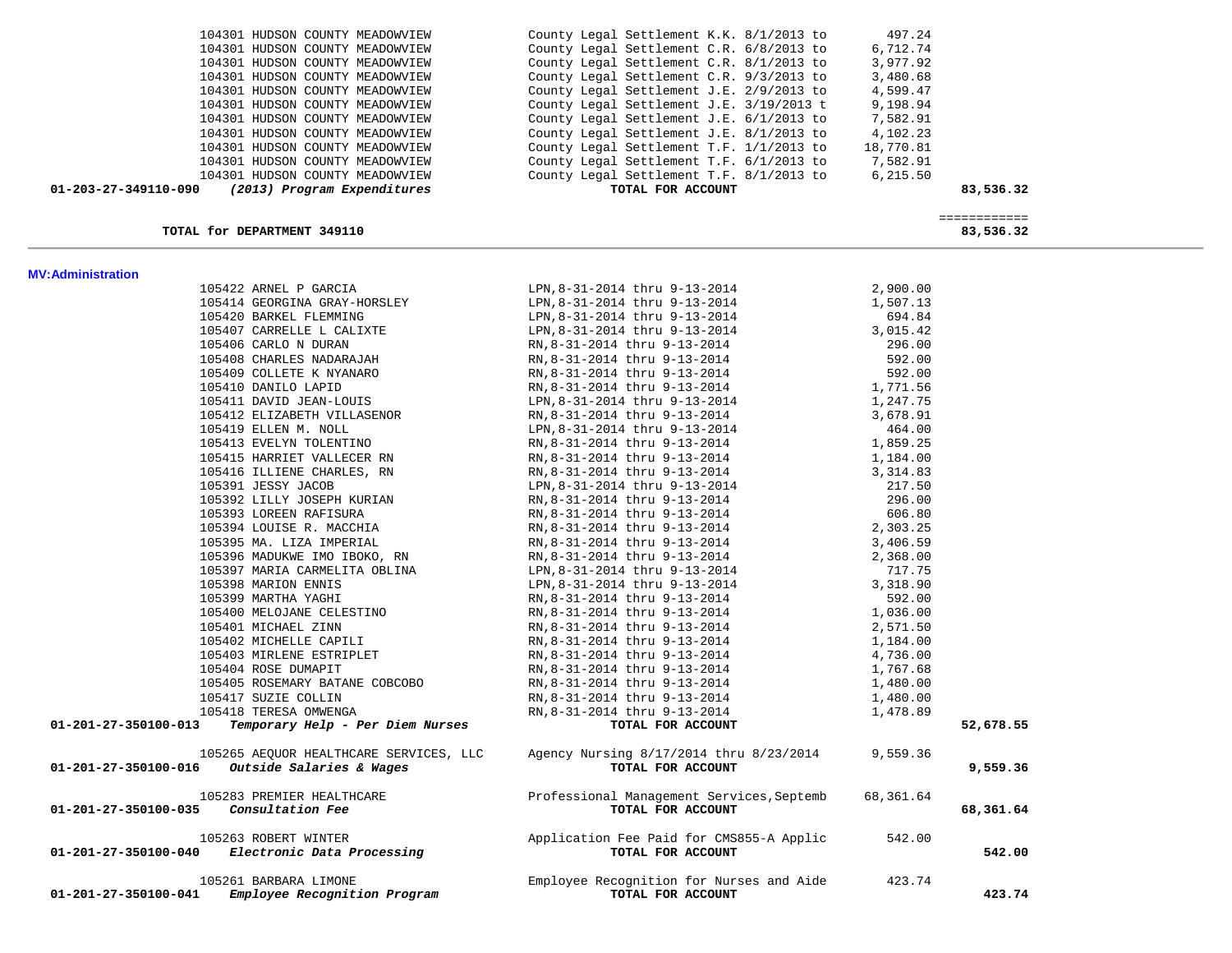| 105293 STAPLES BUSINESS ADVANTAGE                    | 1032198, 7-23-2014                         | 52.36     |              |  |
|------------------------------------------------------|--------------------------------------------|-----------|--------------|--|
| 105293 STAPLES BUSINESS ADVANTAGE                    | 1032198, 7-23-2014                         | 33.16     |              |  |
| 105293 STAPLES BUSINESS ADVANTAGE                    | 1032198,8-27-2014                          | 53.94     |              |  |
| 105293 STAPLES BUSINESS ADVANTAGE                    | 1032198,8-28-2014                          | 1,868.09  |              |  |
| 105293 STAPLES BUSINESS ADVANTAGE                    | 1032198,8-28-2014                          | 21.14     |              |  |
| 105293 STAPLES BUSINESS ADVANTAGE                    | 1032198,8-28-2014                          | 68.84     |              |  |
| Office Supplies & Stationery<br>01-201-27-350100-058 | TOTAL FOR ACCOUNT                          |           | 2,097.53     |  |
|                                                      |                                            |           |              |  |
| 105271 FEDEX                                         | $3684 - 0206 - 0$ , 08/25/2014             | 57.49     |              |  |
| 105444 COUNTY OF MORRIS                              | 1st Half 9/14 Metered Mail Charges         | 308.17    |              |  |
| 01-201-27-350100-068 Postage & Metered Mail          | TOTAL FOR ACCOUNT                          |           | 365.66       |  |
|                                                      |                                            |           |              |  |
| 105295 VERIZON                                       | 973-984-0357-078 33Y,<br>08-22-2014 thru   | 28.29     |              |  |
| 105051 VERIZON                                       | MV: ADMINISTRATION                         | 1,032.96  |              |  |
| 01-201-27-350100-146<br>Telephone                    | TOTAL FOR ACCOUNT                          |           | 1,061.25     |  |
|                                                      |                                            |           |              |  |
| 105277 MUNICIPAL CAPITAL CORP                        | 86476, August thru October, 2014           | 5,328.20  |              |  |
| 105277 MUNICIPAL CAPITAL CORP                        | 86750, August thru October, 2014           | 706.57    |              |  |
| Office Machines - Rental<br>01-201-27-350100-164     | TOTAL FOR ACCOUNT                          |           | 6,034.77     |  |
|                                                      |                                            |           |              |  |
| TOTAL for MV:Administration                          |                                            |           | ============ |  |
|                                                      |                                            |           | 141,124.50   |  |
|                                                      |                                            |           |              |  |
| <b>MV:Building Services</b>                          |                                            |           |              |  |
| 105264 ACORN TERMITE AND PEST                        | Pest Control Management, August~2014       | 750.00    |              |  |
| Contracted Services<br>01-201-27-350110-036          | TOTAL FOR ACCOUNT                          |           | 750.00       |  |
|                                                      |                                            |           |              |  |
| 104122 TBS CONTROLS LLC                              | M13000, September~2014 Service Contract P  | 2,679.17  |              |  |
| 105288 SCHINDLER ELEVATOR CORPORATION                | 5000013604, September~2014                 | 2,390.90  |              |  |
| 01-201-27-350110-044<br>Equipment Service Agreements | TOTAL FOR ACCOUNT                          |           | 5,070.07     |  |
|                                                      |                                            |           |              |  |
| 104136 TREASURER-STATE OF NEW JERSEY                 | Registration~Generator# 0129765 for 7-20   | 1,000.00  |              |  |
| State Mandated Costs<br>01-201-27-350110-102         | TOTAL FOR ACCOUNT                          |           | 1,000.00     |  |
|                                                      |                                            |           |              |  |
| 105274 JERSEY CENTRAL POWER & LIGHT                  | 100 004 803 738, August-2014               | 61,414.35 |              |  |
| 105289 SELECT REHABILITATION INC.                    | Physical Therapy for August, 2014          | 77,608.18 |              |  |
| 105289 SELECT REHABILITATION INC.                    | Occupational Therapy for August, 2014      | 57,898.26 |              |  |
| 105289 SELECT REHABILITATION INC.                    | Speech Therapy for August, 2014            | 23,509.17 |              |  |
| 01-201-27-350110-137<br>Electricity                  | TOTAL FOR ACCOUNT                          |           | 220,429.96   |  |
|                                                      |                                            |           |              |  |
| 105284 PSE&G CO                                      | 66 472 055 00, August~2014                 | 602.55    |              |  |
| 105285 PSE&G CO                                      | 65 858 068 08, August~2014                 | 1,641.29  |              |  |
| 105296 WOODRUFF ENERGY                               | 508579, Co-Generation for 7-25 thru 8-22-  | 5,973.08  |              |  |
| 105296 WOODRUFF ENERGY                               | 508584, Co-Generation for 7-25 thru 8-22-  | 1,913.09  |              |  |
| 01-201-27-350110-141<br>Natural Gas                  | TOTAL FOR ACCOUNT                          |           | 10,130.01    |  |
| 104130 M.C. MUA                                      | 100041, May~2014 Tipping Fees              | 5,023.61  |              |  |
| 104130 M.C. MUA                                      | MORRIS55, May~2014 Roll-Offs               | 3,945.00  |              |  |
| 01-201-27-350110-143<br>Rubbish & Trash Removal      | TOTAL FOR ACCOUNT                          |           | 8,968.61     |  |
|                                                      |                                            |           |              |  |
| 104132 STERICYCLE INC.                               | 8074425, August~2014                       | 1,004.32  |              |  |
| Solid Waste Cost<br>01-201-27-350110-145             | TOTAL FOR ACCOUNT                          |           | 1,004.32     |  |
|                                                      |                                            |           |              |  |
| 103195 AGWAY MORRISTOWN                              | 104037, 7-17-2014                          | 132.00    |              |  |
| 103195 AGWAY MORRISTOWN                              | 104037, 7-17-2014 [credit for empty tanks] | $-44.00$  |              |  |
| 105286 READY SUPPLY                                  | B06Q, 8-22-2014                            | 199.96    |              |  |
| 105291 SHERWIN WILLIAMS                              | $6776 - 8278 - 3, 8 - 6 - 2014$            | 20.97     |              |  |
| 105291 SHERWIN WILLIAMS                              | $6776 - 8278 - 3, 8 - 12 - 2014$           | 13.98     |              |  |
| 105291 SHERWIN WILLIAMS                              | $6683 - 6741 - 0$ , $4 - 30 - 2014$        | 76.88     |              |  |
| 01-201-27-350110-204<br>Plant Operation              | TOTAL FOR ACCOUNT                          |           | 399.79       |  |
|                                                      |                                            |           |              |  |
| 104133 CSL WATER OUALITY INC                         | Water Treatment Supplies, 7-10-2014        | 1,079.50  |              |  |

 $\bar{a}$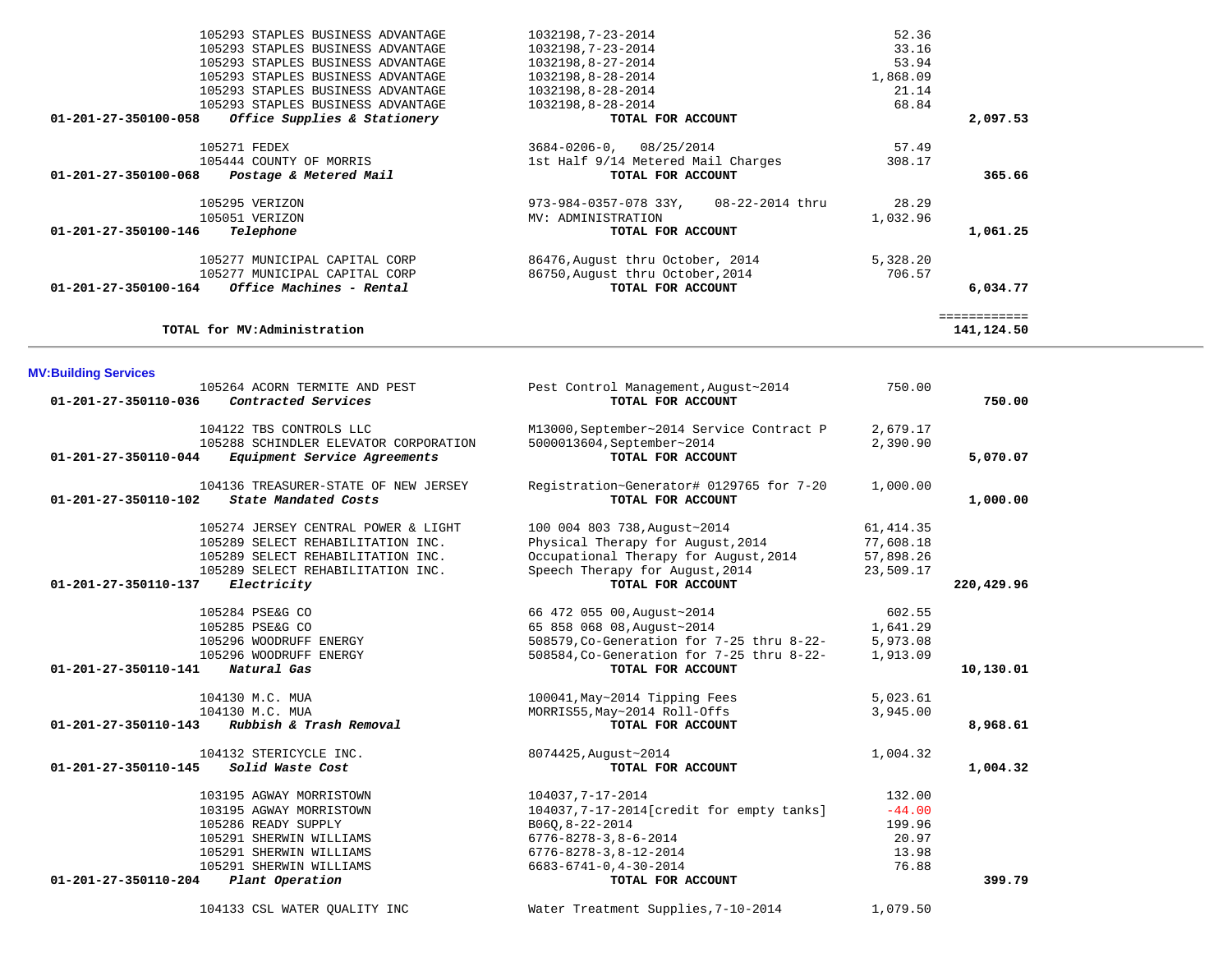|                      | 104129 COOPER ELECTRIC SUPPLY CO.     | 228382, 7-14-2014                         | 1,006.30 |                          |
|----------------------|---------------------------------------|-------------------------------------------|----------|--------------------------|
|                      | 104129 COOPER ELECTRIC SUPPLY CO.     | 228382, 7-16-2014                         | 2,661.10 |                          |
|                      | 104129 COOPER ELECTRIC SUPPLY CO.     | 228382, 7-16-2014                         | 245.76   |                          |
|                      | 104129 COOPER ELECTRIC SUPPLY CO.     | 228382, 7-18-2014                         | 41.50    |                          |
|                      | 104125 DIRECT MACHINERY SERVICE CORP. | Laundry Equipment Repair on 7-14-2014     | 200.00   |                          |
|                      | 104120 GENERAL PLUMBING SUPPLY INC.   | $5999, 3 - 27 - 2014$                     | 82.23    |                          |
|                      | 104120 GENERAL PLUMBING SUPPLY INC.   | 5999,5-01-2014                            | 10.51    |                          |
|                      | 104120 GENERAL PLUMBING SUPPLY INC.   | 5999, 5-22-2014                           | 43.41    |                          |
|                      | 104120 GENERAL PLUMBING SUPPLY INC.   | 5999,6-26-2014                            | 59.95    |                          |
|                      | 104120 GENERAL PLUMBING SUPPLY INC.   | $5999, 6 - 27 - 2014$                     | 103.02   |                          |
|                      | 104480 J.A. SEXAUER                   | 276829, 8-14-2014                         | 175.43   |                          |
|                      | 104128 MORRISTOWN LUMBER &            | 1940,6-30-2014                            | 8.99     |                          |
|                      | 104128 MORRISTOWN LUMBER &            | $1940, 7 - 1 - 2014$                      | 9.99     |                          |
|                      | 104123 TBS CONTROLS LLC               | M13000, 7-25-2014                         | 478.61   |                          |
|                      | 104123 TBS CONTROLS LLC               | M13000, 7-31-2014                         | 97.80    |                          |
|                      | 104123 TBS CONTROLS LLC               | M13000, 7-31-2014                         | 883.61   |                          |
|                      | 104124 WHITE & SHAUGER INC.           | COU200, 7-11-2014                         | 137.13   |                          |
|                      | 104124 WHITE & SHAUGER INC.           | COU200, 7-29-2014                         | 133.33   |                          |
|                      | 104124 WHITE & SHAUGER INC.           | COU200, 7-31-2014                         | 124.67   |                          |
|                      | 105278 NATIONAL INDUSTRIES            |                                           | 1,848.00 |                          |
|                      | 105278 NATIONAL INDUSTRIES            | MVNH065,8-20-2014<br>MVNH065, 9-2-2014    | 503.04   |                          |
| 01-201-27-350110-262 | Machinery Repairs & Parts             | TOTAL FOR ACCOUNT                         |          | 8,854.38                 |
|                      |                                       |                                           |          |                          |
|                      |                                       |                                           |          | ============             |
|                      | TOTAL for MV: Building Services       |                                           |          | 257,686.64               |
| <b>MV:Dietary</b>    |                                       |                                           |          |                          |
|                      | 105294 STAR LEDGER                    | 947758, w/e 8-23-2014                     | 68.99    |                          |
|                      | 105294 STAR LEDGER                    | 947758, w/e 8-30-2014                     | 76.15    |                          |
| 01-201-27-350115-186 | Coffee / Gift Shop                    | TOTAL FOR ACCOUNT                         |          | 145.14                   |
|                      |                                       |                                           |          |                          |
|                      | 104127 HOBART SERVICE                 | 0267749,7-15-2014                         | 250.00   |                          |
|                      | 104127 HOBART SERVICE                 | 0267749,7-23-2014                         | 768.40   |                          |
|                      | 104127 HOBART SERVICE                 | 0267749,7-23-2014                         | 101.45   |                          |
| 01-201-27-350115-262 | Machinery Repairs & Parts             | TOTAL FOR ACCOUNT                         |          | 1,119.85                 |
|                      |                                       |                                           |          |                          |
|                      | TOTAL for MV: Dietary                 |                                           |          | ============<br>1,264.99 |
| <b>MV:Laundry</b>    |                                       |                                           |          |                          |
|                      | 105276 LABEL TAPE SYSTEMS             | Label Tape for Resident Clothing, 8-11-20 | 726.95   |                          |
| 01-201-27-350125-046 | General Stores                        | TOTAL FOR ACCOUNT                         |          | 726.95                   |
|                      |                                       |                                           |          |                          |
|                      | 105286 READY SUPPLY                   | $B06Q, 8-29-2014$                         | 368.50   |                          |
|                      | 105286 READY SUPPLY                   | B060, 8-22-2014                           | 3,433.28 |                          |
|                      |                                       |                                           |          |                          |
| 01-201-27-350125-182 | Diapers                               | TOTAL FOR ACCOUNT                         |          | 3,801.78                 |

| 105287 PHARMA CARE INC<br><i>Consultation Fee</i><br>01-201-27-350130-035 | Pharmaceutical Consultation for August, 2<br>TOTAL FOR ACCOUNT | 3,743.52 | 3,743.52  |
|---------------------------------------------------------------------------|----------------------------------------------------------------|----------|-----------|
| 105272 JAGDISH DANG                                                       | Psychiatric Services for August~2014                           | 2,200.00 |           |
| 105273 JAMES H WOLF                                                       | Medical Director, $8-28$ & $9-8-2014$                          | 707.50   |           |
| 105283 PREMIER HEALTHCARE                                                 | Nursing Services for Admissions, Septembe                      | 9,916.66 |           |
| <i>Contracted Services</i><br>01-201-27-350130-036                        | TOTAL FOR ACCOUNT                                              |          | 12,824.16 |

**MV:Nursing**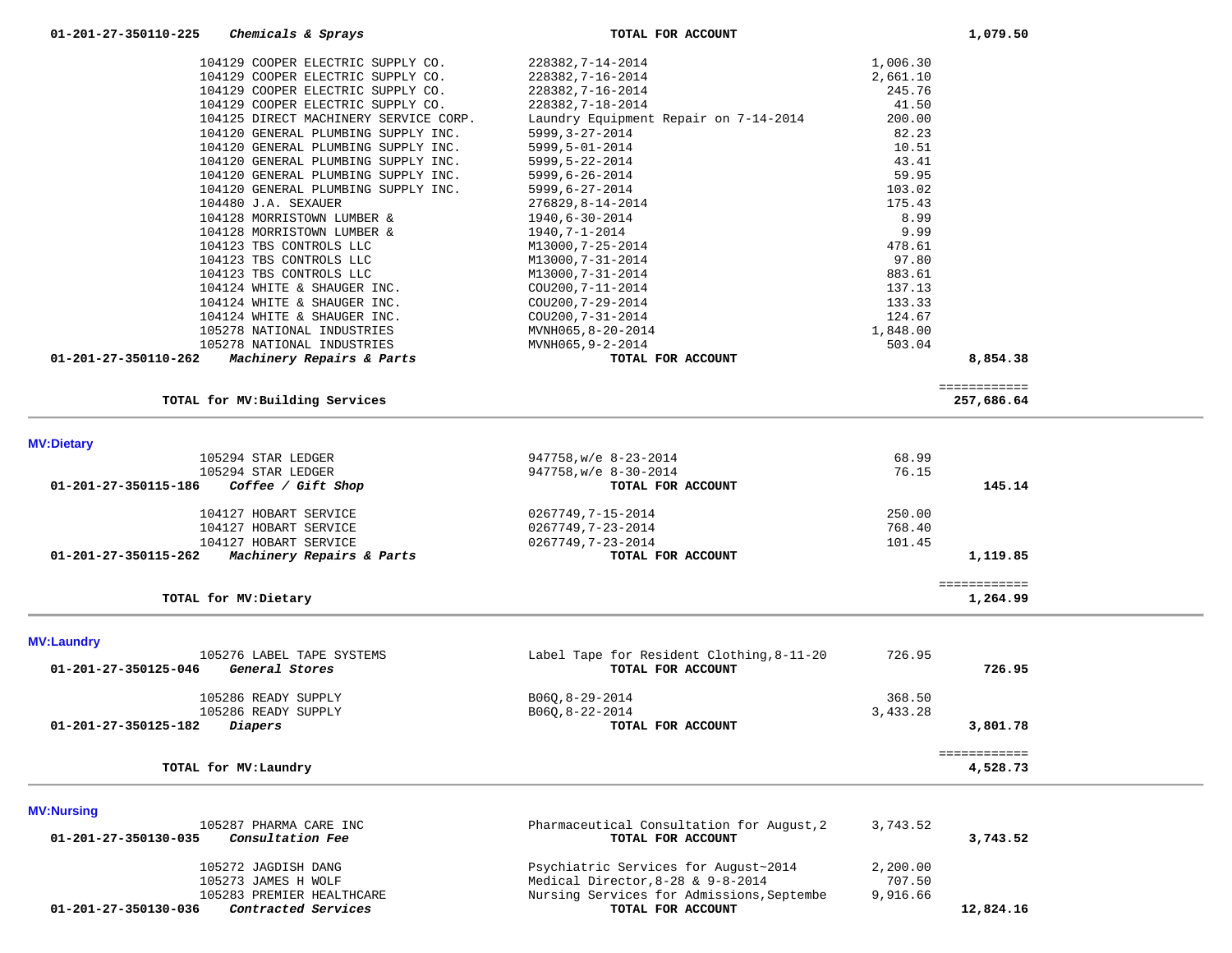| 103197 COLOPLAST CORP                               | 7304204,7-8-2014                        | 2,939.20  |                           |
|-----------------------------------------------------|-----------------------------------------|-----------|---------------------------|
| 105269 CARSTENS HEALTH INDUSTRIES INC               | Freight charge, 9-8-2014                | 8.06      |                           |
| 105275 JML MEDICAL INC.                             | 5MOC02, 8-26-2014                       | 1,040.00  |                           |
| 105275 JML MEDICAL INC.                             | 5MOC02, 8-11-2014                       | 3,212.68  |                           |
| 105275 JML MEDICAL INC.                             | 5MOC02, 8-14-2014                       | 378.00    |                           |
| 105275 JML MEDICAL INC.                             | 5MOC02, 8-14-2014                       | 202.32    |                           |
| 105275 JML MEDICAL INC.                             | 5MOC02, 8-18-2014                       | 22.02     |                           |
| 105275 JML MEDICAL INC.                             | 5MOC02, 8-18-2014                       | 163.75    |                           |
| 105275 JML MEDICAL INC.                             | 5MOC02, 8-21-2014                       | 165.00    |                           |
| 105275 JML MEDICAL INC.                             | 5MOC02, 8-21-2014                       | 230.88    |                           |
| 105275 JML MEDICAL INC.                             | 5MOC02, 8-26-2014                       | 156.60    |                           |
| 105275 JML MEDICAL INC.                             | 5MOC02, 8-20-2014                       | 213.00    |                           |
| 105275 JML MEDICAL INC.                             |                                         |           |                           |
|                                                     | 5MOC02, 8-26-2014 [credit memo]         | $-142.00$ |                           |
| 105275 JML MEDICAL INC.                             | 5MOC02, 8-21-2014                       | 4,568.70  |                           |
| 105275 JML MEDICAL INC.                             | 5MOC02, 8-26-2014                       | 1,148.37  |                           |
| 105275 JML MEDICAL INC.                             | 5MOC02, 8-28-2014                       | 912.00    |                           |
| 105275 JML MEDICAL INC.                             | 5MOC02, 8-28-2014                       | 633.60    |                           |
| 105275 JML MEDICAL INC.                             | 5MOC02, 9-2-2014                        | 38.00     |                           |
| General Stores<br>01-201-27-350130-046              | TOTAL FOR ACCOUNT                       |           | 15,890.18                 |
| 104121 BIO- REFERENCE LABORATORIES                  | M8049EG, July~2014                      | 2,702.62  |                           |
| 01-201-27-350130-049<br>Laboratory Services         | TOTAL FOR ACCOUNT                       |           | 2,702.62                  |
| 104131 HCPRO, INC.                                  | 309553, PPS Alert~4-1-15 thru 3-31-2016 | 266.10    |                           |
|                                                     |                                         |           |                           |
| Publication & Subscriptions<br>01-201-27-350130-070 | TOTAL FOR ACCOUNT                       |           | 266.10                    |
| 105270 DISCOVER RX                                  | Medicare Legendary Supply, August~2014  | 27,493.25 |                           |
| 01-201-27-350130-171<br>Legend Drugs (Prescription) | TOTAL FOR ACCOUNT                       |           | 27,493.25                 |
|                                                     |                                         |           |                           |
| 105270 DISCOVER RX                                  | IV Stock Supply, August~2014            | 2,066.03  |                           |
| 01-201-27-350130-172<br>Non-Legend Drugs (OTC)      | TOTAL FOR ACCOUNT                       |           | 2,066.03                  |
|                                                     |                                         |           |                           |
| 105298 JACQUELINE G. GUILLAUME                      | CNA Re-Certification, 9-4-2014          | 30.00     |                           |
| 105297 SHERON PINTO                                 | CNA Re-Certification, 8-22-2014         | 30.00     |                           |
| Nursing<br>01-201-27-350130-191                     | TOTAL FOR ACCOUNT                       |           | 60.00                     |
|                                                     |                                         |           |                           |
| 105282 PRAXAIR DISTRIBUTION                         | LM714,8-20-2014                         | 1,009.07  |                           |
| 105282 PRAXAIR DISTRIBUTION                         | LM714,8-25-2014                         | 259.21    |                           |
| 01-201-27-350130-193<br>Oxygen                      | TOTAL FOR ACCOUNT                       |           | 1,268.28                  |
| 105266 AGL WELDING SUPPLY CO INC                    | 584500, June~2014                       | 250.00    |                           |
|                                                     |                                         |           |                           |
| 105266 AGL WELDING SUPPLY CO INC                    | 584500, 9-4-2014                        | 237.00    |                           |
| 105266 AGL WELDING SUPPLY CO INC                    | Shipping                                | 35.00     |                           |
| 105292 SPECIALTY MEDICAL PRODUCTS INC.              | MOVMN, August~2014                      | 1,836.30  |                           |
| 01-201-27-350130-258<br>Equipment                   | TOTAL FOR ACCOUNT                       |           | 2,358.30                  |
| 105280 ON TIME AMBULANCE, INC.                      | Resident Transport, 8-22-2014           | 422.00    |                           |
| 105280 ON TIME AMBULANCE, INC.                      | Resident Transport, 8-28-2014           | 422.00    |                           |
| 105280 ON TIME AMBULANCE, INC.                      | Resident Transport, 9-4-2014            | 434.00    |                           |
| 105281 ON TIME TRANSPORT INC.                       | Resident Transport, 8-22-2014           | 208.00    |                           |
| 01-201-27-350130-340<br>Transportation Services     | TOTAL FOR ACCOUNT                       |           | 1,486.00                  |
|                                                     |                                         |           |                           |
| TOTAL for MV: Nursing                               |                                         |           | ============<br>70,158.44 |
|                                                     |                                         |           |                           |

### **MV:Recreation/Volunteer Svc**

105290 SENIOR SALON SERVICES LLC 6409,August~2014 **6.005.59**<br>**6 Contracted Services** LLC **1005.59 TOTAL FOR ACCOUNT 01-201-27-350135-036** *Contracted Services* **TOTAL FOR ACCOUNT 6,005.59**

105267 ARTS! BY THE PEOPLE INC.

104119 R.S. KNAPP CO. INC.<br>
105267 ARTS! BY THE PEOPLE INC.<br>
2001 Poetry Group on 8-5-2014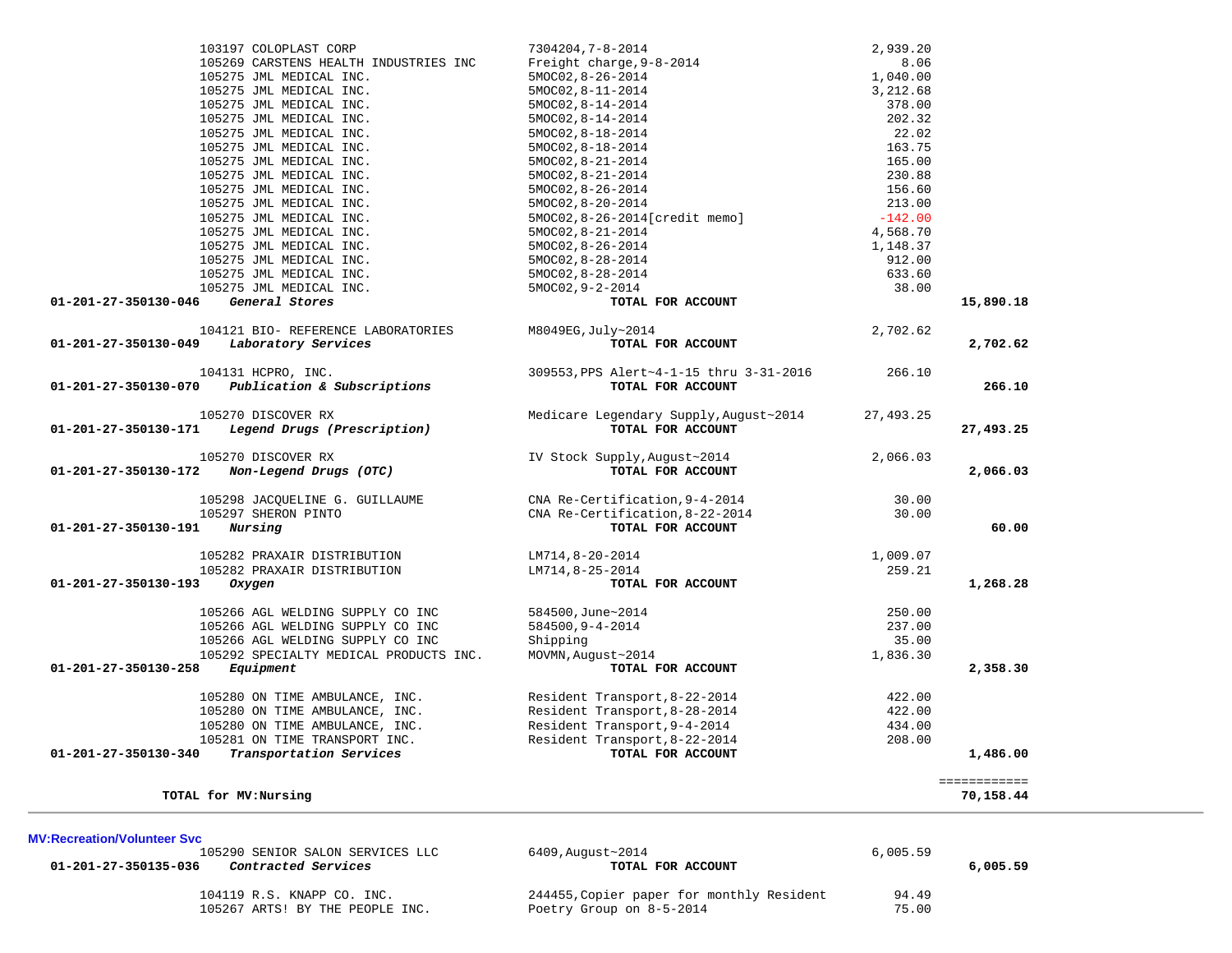| 105268 BRUSHSTROKES<br>105262 KAREN HOGAN<br>105279 NICHOLAS L. ROCCAFORTE<br>Patient Activities<br>01-201-27-350135-194                                                                                                                                                                                                                                                                                                                                                                                                                                                          | Art Appreciation, 8-27-2014<br>Enlarged Copies of September, 2014 Recre<br>Music Program on 2D, 9-2-2014<br>TOTAL FOR ACCOUNT                                                                                                                                                                                                                                                                                                                                                                                                                                                 | 135.00<br>38.03<br>75.00                                                                                                                            | 417.52<br>============    |  |
|-----------------------------------------------------------------------------------------------------------------------------------------------------------------------------------------------------------------------------------------------------------------------------------------------------------------------------------------------------------------------------------------------------------------------------------------------------------------------------------------------------------------------------------------------------------------------------------|-------------------------------------------------------------------------------------------------------------------------------------------------------------------------------------------------------------------------------------------------------------------------------------------------------------------------------------------------------------------------------------------------------------------------------------------------------------------------------------------------------------------------------------------------------------------------------|-----------------------------------------------------------------------------------------------------------------------------------------------------|---------------------------|--|
| TOTAL for MV: Recreation/Volunteer Svc                                                                                                                                                                                                                                                                                                                                                                                                                                                                                                                                            |                                                                                                                                                                                                                                                                                                                                                                                                                                                                                                                                                                               |                                                                                                                                                     | 6,423.11                  |  |
| <b>Assistance Dep Child: Local Shr</b>                                                                                                                                                                                                                                                                                                                                                                                                                                                                                                                                            |                                                                                                                                                                                                                                                                                                                                                                                                                                                                                                                                                                               |                                                                                                                                                     |                           |  |
| 105019 OFFICE OF TEMPORARY ASSISTANCE<br>01-201-27-354100-091<br>Assistance Dep Child: Local Shr Program E                                                                                                                                                                                                                                                                                                                                                                                                                                                                        | For estimated Co. Share of TANF Recipien<br>TOTAL FOR ACCOUNT                                                                                                                                                                                                                                                                                                                                                                                                                                                                                                                 | 8,000.00                                                                                                                                            | 8,000.00                  |  |
| TOTAL for Assistance Dep Child: Local Shr                                                                                                                                                                                                                                                                                                                                                                                                                                                                                                                                         |                                                                                                                                                                                                                                                                                                                                                                                                                                                                                                                                                                               |                                                                                                                                                     | ============<br>8,000.00  |  |
| <b>Assistance SSI Income Recipien</b>                                                                                                                                                                                                                                                                                                                                                                                                                                                                                                                                             |                                                                                                                                                                                                                                                                                                                                                                                                                                                                                                                                                                               |                                                                                                                                                     |                           |  |
| 105020 OFFICE OF TEMPORARY ASSISTANCE<br>01-201-27-355100-090<br>Assistance SSI Income Recipien Expenditu                                                                                                                                                                                                                                                                                                                                                                                                                                                                         | For estimated Co. Share of ASSIR for the<br>TOTAL FOR ACCOUNT                                                                                                                                                                                                                                                                                                                                                                                                                                                                                                                 | 45,000.00                                                                                                                                           | 45,000.00                 |  |
| TOTAL for Assistance SSI Income Recipien                                                                                                                                                                                                                                                                                                                                                                                                                                                                                                                                          |                                                                                                                                                                                                                                                                                                                                                                                                                                                                                                                                                                               |                                                                                                                                                     | ============<br>45,000.00 |  |
| <b>County Adjuster</b>                                                                                                                                                                                                                                                                                                                                                                                                                                                                                                                                                            |                                                                                                                                                                                                                                                                                                                                                                                                                                                                                                                                                                               |                                                                                                                                                     |                           |  |
| 105104 STAPLES BUSINESS ADVANTAGE<br>105104 STAPLES BUSINESS ADVANTAGE<br>01-201-27-357100-058<br>Office Supplies & Stationery                                                                                                                                                                                                                                                                                                                                                                                                                                                    | Adjuster Office Misc. Office Supplies 8/<br>Adjuster Stickies 3x3 8/22/2014.<br>TOTAL FOR ACCOUNT                                                                                                                                                                                                                                                                                                                                                                                                                                                                             | 122.32<br>7.56                                                                                                                                      | 129.88                    |  |
| 105444 COUNTY OF MORRIS<br>Postage & Metered Mail<br>01-201-27-357100-068                                                                                                                                                                                                                                                                                                                                                                                                                                                                                                         | 1st Half 9/14 Metered Mail Charges<br>TOTAL FOR ACCOUNT                                                                                                                                                                                                                                                                                                                                                                                                                                                                                                                       | 222.70                                                                                                                                              | 222.70                    |  |
| 104319 NISIVOCCIA, LLP<br>01-203-27-357100-024<br>(2013) Audit                                                                                                                                                                                                                                                                                                                                                                                                                                                                                                                    | Auditing Services for period ending 12/3<br>TOTAL FOR ACCOUNT                                                                                                                                                                                                                                                                                                                                                                                                                                                                                                                 | 1,422.00                                                                                                                                            | 1,422.00                  |  |
| TOTAL for County Adjuster                                                                                                                                                                                                                                                                                                                                                                                                                                                                                                                                                         |                                                                                                                                                                                                                                                                                                                                                                                                                                                                                                                                                                               |                                                                                                                                                     | ============<br>1,774.58  |  |
| <b>County Library</b>                                                                                                                                                                                                                                                                                                                                                                                                                                                                                                                                                             |                                                                                                                                                                                                                                                                                                                                                                                                                                                                                                                                                                               |                                                                                                                                                     |                           |  |
| 103993 BAKER & TAYLOR BOOKS<br>103993 BAKER & TAYLOR BOOKS<br>103995 CENTER POINT LARGE PRINT<br>101732 GANN LAW BOOKS<br>103746 GREY HOUSE PUBLISHING<br>103762 GREY HOUSE PUBLISHING<br>103747 GREY HOUSE PUBLISHING<br>103966 INFORMATION TODAY INC<br>103750 LEXIS NEXIS<br>103974 LEXIS NEXIS/MATTHEW BENDER<br>103754 NEWSBANK INC<br>103757 REGENT BOOK CO<br>103759 TAYLOR & FRANCIS GROUP, LLC<br>Books & Periodicals<br>01-201-29-390100-028<br>103751 METRO IMAGING SERVICES INC<br>Equipment Service Agreements<br>01-201-29-390100-044<br>103745 GAYLORD BROS., INC. | 321652 L044405 3 B00000 dated 08/04/14<br>321652 C000745 3 B00000 dated 08/12/14<br>XCP14-8 dated 08/01/14<br>000184-0-001 dated July 10, 2014<br>Dated 07/10/14 Food & Beverage Market Pl<br>LNJ152 dated 02/27/14<br>796367 dated 07/25/14<br>Corporate Giving Directory dated 08/04/1<br>150KMG dated 07/31/14<br>0099696070 dated 08/18/14<br>24737 dated 07/30/14 - The Newark Star L<br>24627 dated 07/16/14<br>03272172-0001 dated 08/01/14; Discount p<br>TOTAL FOR ACCOUNT<br>Contract: Microfilm Readers dated 05/22/<br>TOTAL FOR ACCOUNT<br>682988 dated 07/25/14 | 14.11<br>21.09<br>98.52<br>125.00<br>535.50<br>189.05<br>257.95<br>684.53<br>174.00<br>1,816.50<br>2,875.00<br>15.01<br>59.16<br>2,960.00<br>186.65 | 6,865.42<br>2,960.00      |  |
| 103745 GAYLORD BROS., INC.<br>01-201-29-390100-058<br>Office Supplies & Stationery                                                                                                                                                                                                                                                                                                                                                                                                                                                                                                | 682988 dated 07/31/14<br>TOTAL FOR ACCOUNT                                                                                                                                                                                                                                                                                                                                                                                                                                                                                                                                    | 12.00                                                                                                                                               | 198.65                    |  |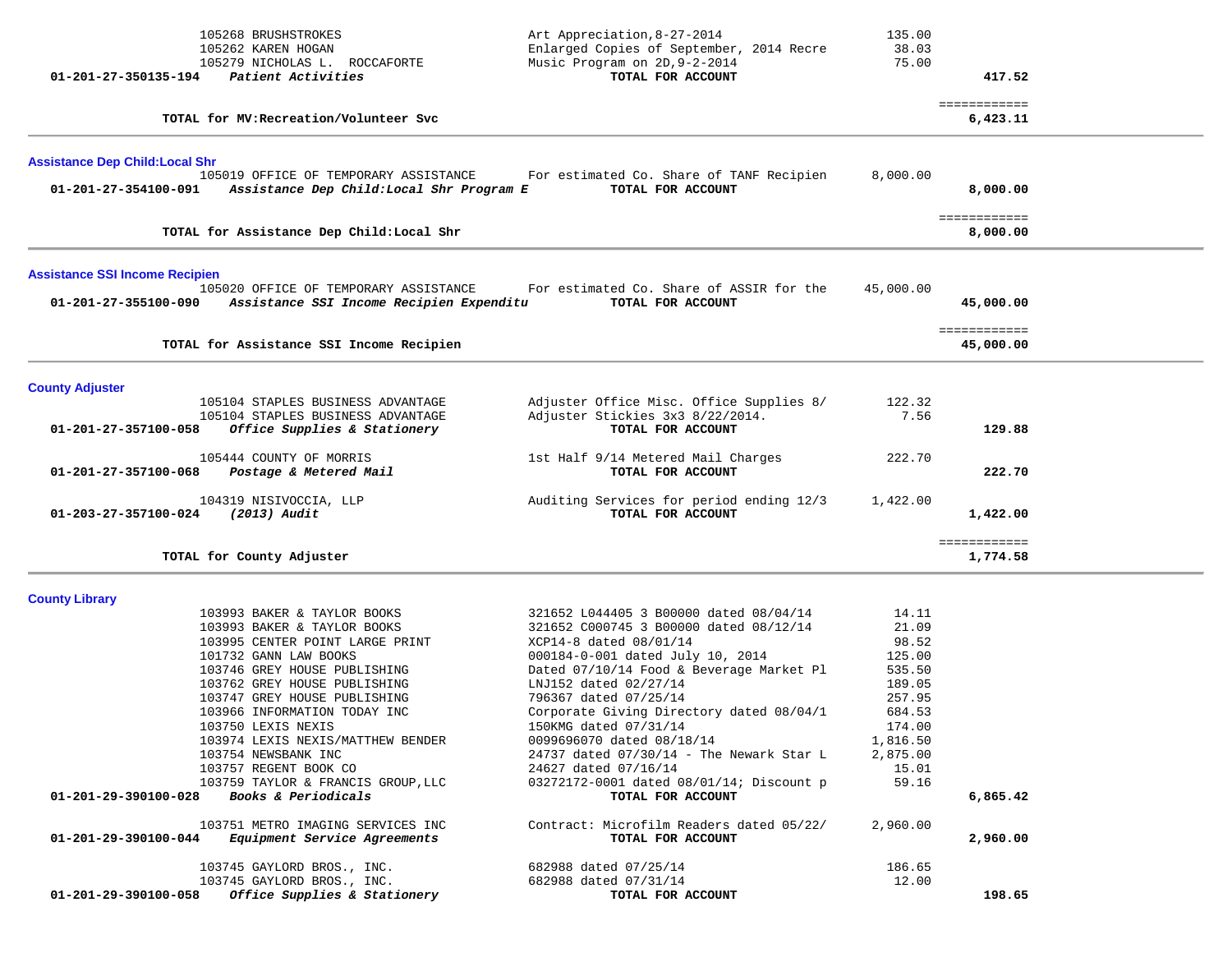| 105444 COUNTY OF MORRIS<br>$01 - 201 - 29 - 390100 - 068$<br>Postage & Metered Mail | 1st Half 9/14 Metered Mail Charges<br>TOTAL FOR ACCOUNT      | 899.13             | 899.13                     |  |
|-------------------------------------------------------------------------------------|--------------------------------------------------------------|--------------------|----------------------------|--|
|                                                                                     |                                                              |                    |                            |  |
| 103748 ARKIV MUSIC LLC                                                              | AM Order#5283369 dated 07/18/14                              | 571.50             |                            |  |
| 103748 ARKIV MUSIC LLC<br>103997 MIDWEST TAPE LLC                                   | AM Order#5289284 dated 07/29/14<br>2000001148 dated 08/04/14 | 537.55<br>288.88   |                            |  |
| 103997 MIDWEST TAPE LLC                                                             | 2000001148 dated 08/11/14                                    | 140.73             |                            |  |
| 103752 MIDWEST TAPE LLC                                                             | 2000001148 dated 07/11/14                                    | 108.73             |                            |  |
| 103752 MIDWEST TAPE LLC                                                             | 2000001148 dated 07/21/14                                    | 872.41             |                            |  |
| 103752 MIDWEST TAPE LLC                                                             | 2000001148 dated 07/28/14                                    | 343.82             |                            |  |
| Video & Film Materials<br>01-201-29-390100-083                                      | TOTAL FOR ACCOUNT                                            |                    | 2,863.62                   |  |
| 103998 MOVIE LICENSING USA                                                          | License#196935001 dated 08/15/14                             | 342.00             |                            |  |
| 103753 NCX, INC.                                                                    | Annual Renewal Domain Forwarding-mclib.i                     | 299.40             |                            |  |
| 103755 OCLC ONLINE COMPUTER                                                         | 010CLC2051 dated 07/31/2014 NWM Morris                       | 2,039.20           |                            |  |
| 103755 OCLC ONLINE COMPUTER                                                         | 010CLC2051 dated 07/31/2014 XTM M.A.I.N.                     | 1,714.81           |                            |  |
| 01-201-29-390100-084<br>Other Outside Services                                      | TOTAL FOR ACCOUNT                                            |                    | 4,395.41                   |  |
| 103994 CARTRIDGE WORLD OF PARSIPPANY                                                | 2934 dated 07/21/14; Circ\$107.99; R/S\$27                   | 747.83             |                            |  |
| Other Administrative Supplies<br>01-201-29-390100-095                               | TOTAL FOR ACCOUNT                                            |                    | 747.83                     |  |
|                                                                                     |                                                              |                    | ============               |  |
| TOTAL for County Library                                                            |                                                              |                    | 18,930.06                  |  |
|                                                                                     |                                                              |                    |                            |  |
| <b>County Superintendent of Schoo</b>                                               |                                                              |                    |                            |  |
| 105444 COUNTY OF MORRIS<br>01-201-29-392100-068<br>Postage & Metered Mail           | 1st Half 9/14 Metered Mail Charges<br>TOTAL FOR ACCOUNT      | 96.27              | 96.27                      |  |
|                                                                                     |                                                              |                    |                            |  |
| TOTAL for County Superintendent of Schoo                                            |                                                              |                    | ============               |  |
|                                                                                     |                                                              |                    | 96.27                      |  |
| <b>Contribution to County College</b>                                               |                                                              |                    |                            |  |
| 105438 COUNTY COLLEGE OF MORRIS                                                     | 2nd Half 9/14 Operating Budget                               | 398,409.91         |                            |  |
| 01-201-29-395100-090<br>Expenditures                                                | TOTAL FOR ACCOUNT                                            |                    | 398,409.91                 |  |
|                                                                                     |                                                              |                    |                            |  |
| TOTAL for Contribution to County College                                            |                                                              |                    | ============<br>398,409.91 |  |
|                                                                                     |                                                              |                    |                            |  |
| <b>Rutgers Extension Service</b><br>105444 COUNTY OF MORRIS                         | 1st Half 9/14 Metered Mail Charges                           | 23.24              |                            |  |
| 01-201-29-396100-068<br>Postage & Metered Mail                                      | TOTAL FOR ACCOUNT                                            |                    | 23.24                      |  |
|                                                                                     |                                                              |                    |                            |  |
| 105090 KATHY MURARIK                                                                | Mileage & Conferences                                        | 308.56             |                            |  |
| 01-201-29-396100-082<br>Travel Expense                                              | TOTAL FOR ACCOUNT                                            |                    | 308.56                     |  |
| 104406 JAMES TRIMBLE                                                                | hours worked from Jan-Aug                                    | 5,500.00           |                            |  |
| 01-201-29-396100-084<br>Other Outside Services                                      | TOTAL FOR ACCOUNT                                            |                    | 5,500.00                   |  |
|                                                                                     |                                                              |                    |                            |  |
| 104717 DEER PARK<br>105090 KATHY MURARIK                                            | $0434680872$ $7/23/14$ - 8/22/14<br>Administrative Supplies  | 25.30<br>46.33     |                            |  |
| Other Administrative Supplies<br>01-201-29-396100-095                               | TOTAL FOR ACCOUNT                                            |                    | 71.63                      |  |
|                                                                                     |                                                              |                    |                            |  |
| 104485 MUNICIPAL CAPITAL CORP<br>104486 MUNICIPAL CAPITAL CORP                      | copier lease                                                 | 1,040.86<br>726.06 |                            |  |
| Office Machines<br>01-201-29-396100-163                                             | copier lease<br>TOTAL FOR ACCOUNT                            |                    | 1,766.92                   |  |
|                                                                                     |                                                              |                    |                            |  |
|                                                                                     |                                                              |                    | ============               |  |
| TOTAL for Rutgers Extension Service                                                 |                                                              |                    | 7,670.35                   |  |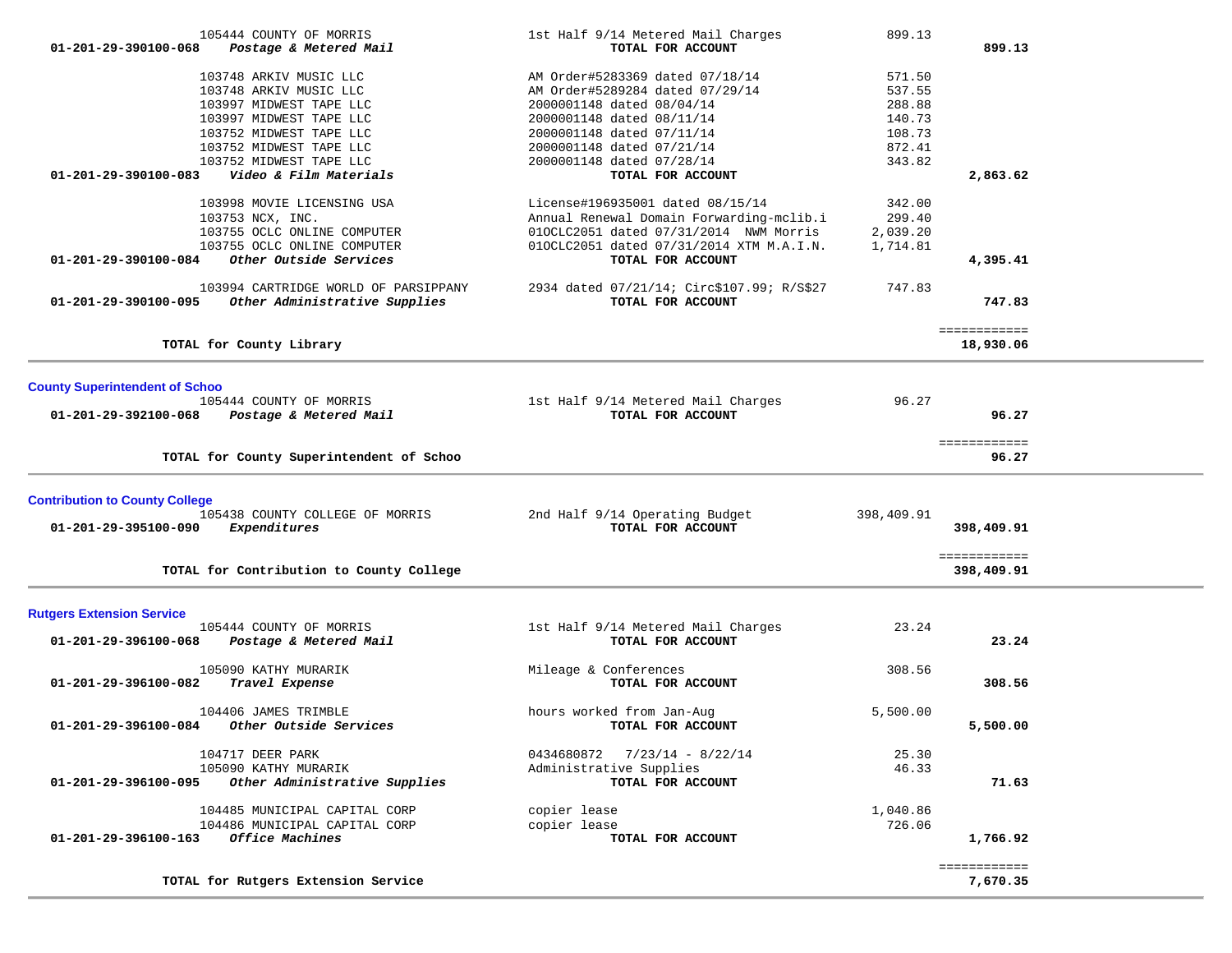| 01-201-29-400100-090             | Cont M.C. School of Tech Expenditures                             | TOTAL FOR ACCOUNT                                                                    |           | 580,000.00   |  |
|----------------------------------|-------------------------------------------------------------------|--------------------------------------------------------------------------------------|-----------|--------------|--|
|                                  |                                                                   |                                                                                      |           | ============ |  |
|                                  | TOTAL for Cont M.C. School of Tech                                |                                                                                      |           | 580,000.00   |  |
| <b>Fire and Police Academy</b>   |                                                                   |                                                                                      |           |              |  |
|                                  | 105444 COUNTY OF MORRIS                                           | 1st Half 9/14 Metered Mail Charges                                                   | 230.68    |              |  |
| 01-201-29-407100-068             | Postage & Metered Mail                                            | TOTAL FOR ACCOUNT                                                                    |           | 230.68       |  |
|                                  | 103963 M.C. MUA                                                   | Tipping Fees                                                                         | 422.38    |              |  |
|                                  | 103963 M.C. MUA                                                   | Tipping Fees                                                                         | 177.74    |              |  |
| 01-201-29-407100-143             | Rubbish & Trash Removal                                           | TOTAL FOR ACCOUNT                                                                    |           | 600.12       |  |
|                                  | 104447 DC MANANGEMENT & ENVIRONMENTAL                             | Clean-up of Bullet Trap                                                              | 6,630.00  |              |  |
|                                  | 103773 TRI-DIM FILTER CORPORATION                                 | HEPA Filters                                                                         | 4,444.80  |              |  |
|                                  | 103773 TRI-DIM FILTER CORPORATION                                 | Pre-Filters                                                                          | 207.36    |              |  |
|                                  | 103773 TRI-DIM FILTER CORPORATION                                 | Shipping                                                                             | 425.04    |              |  |
| 01-201-29-407100-223             | Building Repairs                                                  | TOTAL FOR ACCOUNT                                                                    |           | 11,707.20    |  |
|                                  |                                                                   |                                                                                      |           | ============ |  |
|                                  | TOTAL for Fire and Police Academy                                 |                                                                                      |           | 12,538.00    |  |
| <b>Utilities</b>                 |                                                                   |                                                                                      |           |              |  |
|                                  | 104031 NATIONAL FUEL OIL INC.                                     | 4850.0 GAL. DIESEL FUEL FOR WHARTON GARA                                             | 14,397.23 |              |  |
| 01-201-31-430100-136             | <i>Diesel Fuel</i>                                                | TOTAL FOR ACCOUNT                                                                    |           | 14,397.23    |  |
|                                  |                                                                   |                                                                                      |           |              |  |
|                                  | 103958 JERSEY CENTRAL POWER & LIGHT                               | 100 105 119 190 Aug. 19, 2014                                                        | 45.45     |              |  |
|                                  | 105067 BOROUGH OF BUTLER                                          | Rt 23 & Decker Ave Acct #8496-0                                                      | 55.22     |              |  |
|                                  | 105067 BOROUGH OF BUTLER                                          | Rt 23 Traffic Light Acct #8495-1                                                     | 69.07     |              |  |
|                                  | 105067 BOROUGH OF BUTLER                                          | Rt 23 South Light Pole #144 Acct #8495-0                                             | 86.40     |              |  |
|                                  | 104700 JERSEY CENTRAL POWER & LIGHT                               | 10-00-89-1397-3-5 0 Rt 206 8/26/2014                                                 | 84.21     |              |  |
|                                  | 105069 JERSEY CENTRAL POWER & LIGHT                               | 10-00-28-8978-6-4 Mt Arlington 8/27/2014                                             | 63.96     |              |  |
|                                  | 105068 JERSEY CENTRAL POWER & LIGHT                               | 20-00-00-0539-3-0 120 E Hanover Ave Aug.                                             | 500.99    |              |  |
|                                  | 105070 JERSEY CENTRAL POWER & LIGHT                               | 10-00-64-2465-3-9 Rt 53 & Diamond Spring                                             | 38.02     |              |  |
| 01-201-31-430100-137             | Electricity                                                       | TOTAL FOR ACCOUNT                                                                    |           | 943.32       |  |
|                                  | 105443 NATIONAL FUEL OIL INC.                                     | FUEL CHARGES AUGUST 2014                                                             | 59,352.05 |              |  |
| 01-201-31-430100-140             | Gas Purchases                                                     | TOTAL FOR ACCOUNT                                                                    |           | 59,352.05    |  |
|                                  | 105504 PSE&G CO                                                   | REF # MOMBAG/ COUNTY OF MORRIS - MUNICIP                                             | 5,104.03  |              |  |
|                                  | 105503 PSE&G CO                                                   |                                                                                      | 6,151.26  |              |  |
|                                  | 105501 DIRECT ENERGY BUSINESS MARKETING                           | REF # MOMBAG/ COUNTY OF MORRIS - MUNICIP                                             | 28.76     |              |  |
|                                  | 105500 N.J. NATURAL GAS COMPANY                                   | 1317 - SUMMARY GROUP #/ MORRIS COUNTY (6<br>22-0009-4999-6Y RE: MONTVILLE / 07-15-14 | 185.00    |              |  |
|                                  |                                                                   |                                                                                      | 13.85     |              |  |
|                                  | 105498 ELIZABETHTOWN GAS COMPANY<br>103961 SUBURBAN PROPANE -2347 | 3333344641 / RE: LONG VALLEY / 07-08-14                                              | 746.89    |              |  |
|                                  | 103961 SUBURBAN PROPANE -2347                                     | Propane                                                                              | 0.05      |              |  |
|                                  | 103961 SUBURBAN PROPANE -2347                                     | Rounding                                                                             |           |              |  |
|                                  |                                                                   | Transportation                                                                       | 1.75      |              |  |
|                                  | 103961 SUBURBAN PROPANE -2347                                     | Safety P&T Fee                                                                       | 9.62      |              |  |
| 01-201-31-430100-141 Natural Gas |                                                                   | TOTAL FOR ACCOUNT                                                                    |           | 12,241.21    |  |
|                                  | 105497 HANOVER SEWERAGE AUTHORITY                                 | 99817102 / BLOCK 1701 - LOT# 8                                                       | 176.00    |              |  |
|                                  | 105497 HANOVER SEWERAGE AUTHORITY                                 | 99817091/ BLOCK 1701 - LOT# 8                                                        | 62.38     |              |  |
|                                  | 105497 HANOVER SEWERAGE AUTHORITY                                 | 99817168/ BLOCK 1701 - LOT# 8                                                        | 656.10    |              |  |
|                                  | 105497 HANOVER SEWERAGE AUTHORITY                                 | 99671781/ BLOCK 1701 - LOT# 7                                                        | 93.12     |              |  |
|                                  | 105497 HANOVER SEWERAGE AUTHORITY                                 | 99732446/ BLOCK 1901 - LOT# 8                                                        | 828.80    |              |  |
| 01-201-31-430100-144             | Sewer                                                             | TOTAL FOR ACCOUNT                                                                    |           | 1,816.40     |  |
|                                  |                                                                   |                                                                                      |           |              |  |
|                                  | 104716 VERIZON                                                    | 973 267-2255 164 81Y 08/19/14                                                        | 37.75     |              |  |
|                                  | 104777 CENTURYLINK                                                | 309973303, 8/19/14, T1 Chester (8/19/14-                                             | 1,785.33  |              |  |

105442 MC VOCATIONAL SCHOOL DISTRICT 9/14 DISTRICT TAXES TO BE RAISED 580,000.00

**Cont M.C. School of Tech**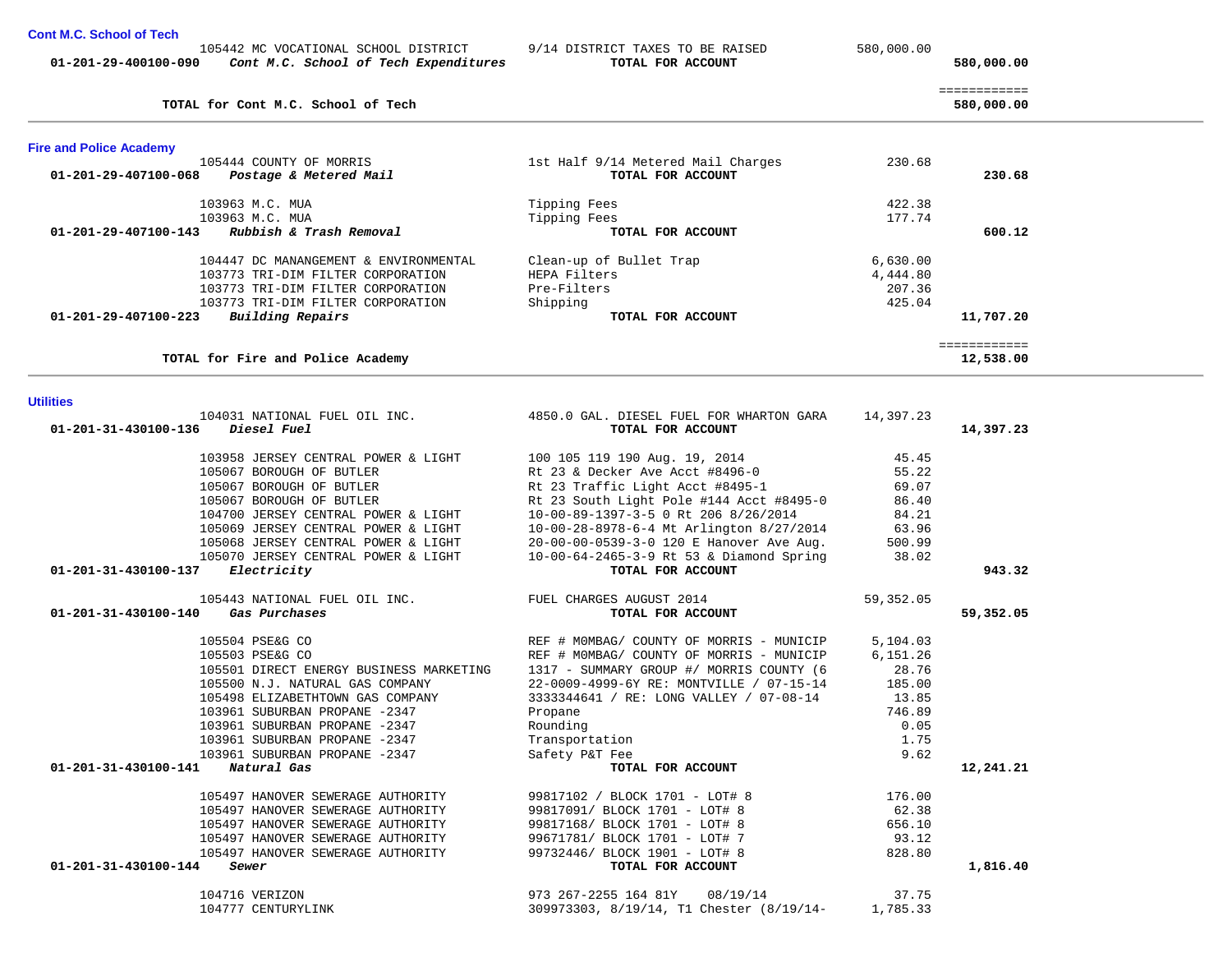| 2 hair Nets-Brown 144/Box               | 41.00      |            |
|-----------------------------------------|------------|------------|
| 2 Putty Knife                           | 11.00      |            |
| Entertainment, Long Hill Site.9/5/14    | 100.00     |            |
| TOTAL FOR ACCOUNT                       |            | 152.00     |
| Heat Units                              | 240.00     |            |
| Cooling Units                           | 180.00     |            |
| Shipping                                | 26.06      |            |
| TOTAL FOR ACCOUNT                       |            | 446.06     |
| FUEL CHARGES AUGUST 2014                | 4,116.52   |            |
| TOTAL FOR ACCOUNT                       |            | 4,116.52   |
| Daily Meals. Seervices for 8/2/14-8/29/ | 153,500.67 |            |
| Weekend Meals                           | 8,240.00   |            |
| Frozen meals                            | 8,576.23   |            |
| Boxed Meals                             | 19,797.96  |            |
| Coffee                                  | 923.04     |            |
| Other                                   | 984.99     |            |
| TOTAL FOR ACCOUNT                       |            | 192,022.89 |
|                                         |            |            |

### **Nutrition**

#### ============ **TOTAL for Utilities 142,063.27**

| TU4T05 VERIZON                    | 973 993-1440 628 161 08/01/14            | 65.74    |           |
|-----------------------------------|------------------------------------------|----------|-----------|
| 103604 VERIZON                    | 973-361-0398 892 16Y, 8/1/14, Randolph T | 123.31   |           |
| 103604 VERIZON                    | 973-455-1700 480 36Y, 8/2/14, Emerg NonC | 99.96    |           |
| 103604 VERIZON                    | 973-829-0312 882 15Y, 8/4/14, Randolph O | 65.74    |           |
| 103604 VERIZON                    | 973-328-3165 445 58Y, 8/4/14, Dover WT ( | 31.99    |           |
| 01-201-31-430100-146<br>Telephone | TOTAL FOR ACCOUNT                        |          | 33,791.65 |
| 105507 WHARTON WATER DEPARTMENT   | 10841 / 2465 - WHARTON OFFICE            | 2.56     |           |
| 105507 WHARTON WATER DEPARTMENT   | 10859 / 2465A - WHARTON ROAD             | 28.50    |           |
| 105507 WHARTON WATER DEPARTMENT   | 10866 / 2465B - WHARTON ROAD             | 24.82    |           |
| 105507 WHARTON WATER DEPARTMENT   | $10873$ / $2465C$ - WHARTON BRIDGE       | 96.64    |           |
| 105508 TOWNSHIP OF PARSIPPANY -   | 1330060-1/ 500 W HANOVER                 | 1,160.02 |           |
| 105508 TOWNSHIP OF PARSIPPANY -   | 1330060-2/ 500 W HANOVER                 | 145.00   |           |
| 105508 TOWNSHIP OF PARSIPPANY -   | 1330060-3/ 500 W HANOVER                 | 770.00   |           |
| 105508 TOWNSHIP OF PARSIPPANY -   | 1330060-4/ 500 W HANOVER                 | 3,755.07 |           |
| 104570 SOUTHEAST MORRIS COUNTY    | 211000004000/ A & R BLDG                 | 1,749.80 |           |
| 104570 SOUTHEAST MORRIS COUNTY    | 211000004500/ CH                         | 1,482.40 |           |
| 104570 SOUTHEAST MORRIS COUNTY    | 212000084700/ CORRECTION FACILITY        | 5,693.10 |           |
| 104570 SOUTHEAST MORRIS COUNTY    | 211000005000/ ADM CTS                    | 738.60   |           |
| 104570 SOUTHEAST MORRIS COUNTY    | 212000053001/ SHADETREE                  | 3,874.90 |           |
| 01-201-31-430100-147<br>Water     | TOTAL FOR ACCOUNT                        |          | 19,521.41 |

| 104801 VERIZON                  | 201 V03-1289 703 57Y, 8/16/14, Mine Hill           | 231.14    |
|---------------------------------|----------------------------------------------------|-----------|
| 104801 VERIZON                  | 201 V03-1541 818 53Y, 8/16/14, Mt Arling           | 221.05    |
| 104802 VERIZON                  | 201 V03-7261 127 66Y, 8/16/14, 911 Switc 11,336.09 |           |
| 104795 VERIZON                  | 973-299-6835 828 04Y, 8/10/14, Boonton T           | 31.99     |
| 104795 VERIZON                  | 973-644-3258 153 04Y, 8/13/14, CAD dial-           | 151.56    |
| 104795 VERIZON                  | 973-584-2050 195 53Y, 8/11/14, Mt Rd Rox           | 28.29     |
| 104795 VERIZON                  | 973-539-7933 842 07Y, 8/16/14, Randolph            | 28.29     |
| 104795 VERIZON                  | 973-697-0879 521 94Y, 8/22/14, Jefferson           | 28.29     |
| 104795 VERIZON                  | 973-326-8955 127 49Y, Sheriff's Crime St           | 28.29     |
| 105051 VERIZON                  | UTILITIES - TELEPHONE                              | 13,782.89 |
| 103601 VERIZON BUSINESS         | 6000057810 X26, 8/2/14 Mthly charge(auto           | 464.00    |
| 103187 VERIZON CABS             | 201 M55-4914 825, 7/25/14, T1 American T           | 807.07    |
| 103189 VERIZON CABS             | 201 M55-5534 968, 7/25/14, E911 fiber li           | 4,442.88  |
| 104165 VERIZON                  | 973 993-1440 628 16Y 08/01/14                      | 65.74     |
| 103604 VERIZON                  | 973-361-0398 892 16Y, 8/1/14, Randolph T           | 123.31    |
| 103604 VERIZON                  | 973-455-1700 480 36Y, 8/2/14, Emerg NonC           | 99.96     |
| 103604 VERIZON                  | 973-829-0312 882 15Y, 8/4/14, Randolph O           | 65.74     |
| 103604 VERIZON                  | 973-328-3165 445 58Y, 8/4/14, Dover WT (           | 31.99     |
| 01-201-31-430100-146 Telephone  | TOTAL FOR ACCOUNT                                  |           |
| 105507 WHARTON WATER DEPARTMENT | 10841 / 2465 - WHARTON OFFICE                      | 2.56      |
| 105507 WHARTON WATER DEPARTMENT | 10859 / 2465A - WHARTON ROAD                       | 28.50     |
| 105507 WHARTON WATER DEPARTMENT | 10866 / 2465B - WHARTON ROAD                       | 24.82     |
| 105507 WHARTON WATER DEPARTMENT | 10873 / 2465C - WHARTON BRIDGE                     | 96.64     |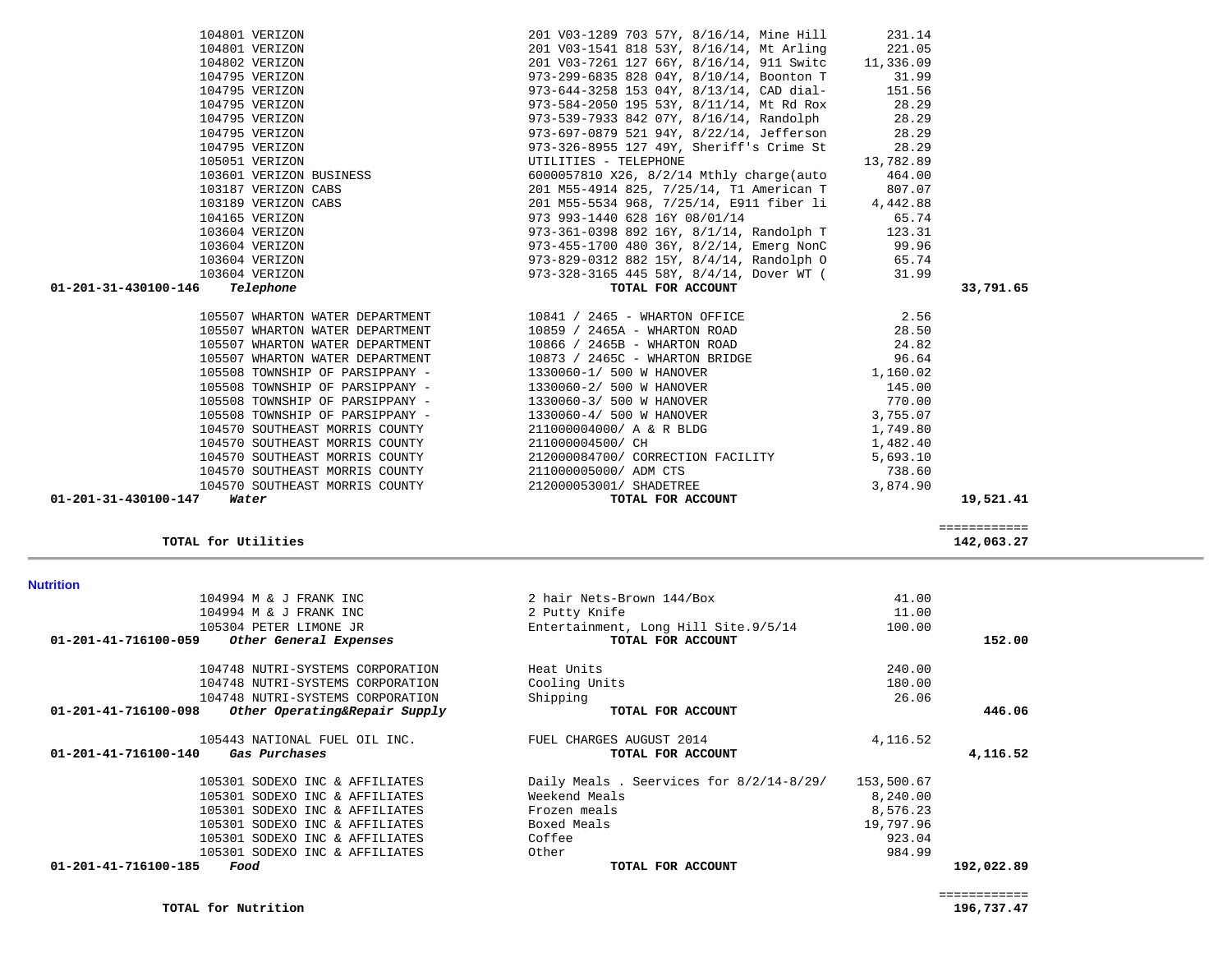| <b>Area Plan Grant</b>     |                                                                        |                                                       |                |                          |
|----------------------------|------------------------------------------------------------------------|-------------------------------------------------------|----------------|--------------------------|
|                            | 104944 CFCS - HOPE HOUSE                                               | Period 7/1<br>SHTP Fix-It 14-14-051                   | 4,175.00       |                          |
| 01-201-41-716110-090       | 104942 CFCS - HOPE HOUSE<br>Expenditures                               | Period 7/<br>OAA CHORE 14-14-051<br>TOTAL FOR ACCOUNT | 2,555.00       | 6,730.00                 |
|                            |                                                                        |                                                       |                |                          |
|                            | TOTAL for Area Plan Grant                                              |                                                       |                | ============<br>6,730.00 |
|                            |                                                                        |                                                       |                |                          |
| <b>ALPN</b>                |                                                                        |                                                       |                |                          |
| 01-201-41-759000-063       | 104941 CFCS - HOPE HOUSE<br>ALPN Peer Grouping                         | PG1403 Chore<br>Period $7/1/$<br>TOTAL FOR ACCOUNT    | 1,772.00       | 1,772.00                 |
|                            |                                                                        |                                                       |                |                          |
|                            | TOTAL for ALPN                                                         |                                                       |                | ============<br>1,772.00 |
|                            |                                                                        |                                                       |                |                          |
|                            |                                                                        |                                                       |                |                          |
|                            |                                                                        | <b>Grant Fund</b>                                     |                |                          |
| <b>Bio-Terrorism Grant</b> |                                                                        |                                                       |                |                          |
|                            | 103506 CABLEVISION                                                     | 07876 616465 01 8 Billing period 8/1/201              | 222.69         |                          |
|                            | 105441 COUNTY OF MORRIS                                                | 1st Half 9/14 Metered Mail Charges                    | 94.16          |                          |
|                            | 103914 STAPLES BUSINESS ADVANTAGE<br>103914 STAPLES BUSINESS ADVANTAGE | Customer NYC 1054187 Supplies                         | 3.20<br>135.17 |                          |
| 02-213-41-718505-391       | Public Health Emer Grant $(7/1/14-6/30/15)$                            | TOTAL FOR ACCOUNT                                     |                | 455.22                   |
|                            |                                                                        |                                                       |                |                          |
|                            | TOTAL for Bio-Terrorism Grant                                          |                                                       |                | ============<br>455.22   |
|                            |                                                                        |                                                       |                |                          |
| <b>DEPARTMENT 741415</b>   | 104991 EDWARDS LEARNING CENTER                                         | Placements. - Joanne H.                               | 648.00         |                          |
|                            | 104991 EDWARDS LEARNING CENTER                                         | Stephanie D.                                          | 648.00         |                          |
|                            | 104991 EDWARDS LEARNING CENTER                                         | Heather W.                                            | 648.00         |                          |
|                            | 104991 EDWARDS LEARNING CENTER                                         | Eileen F.                                             | 648.00         |                          |
|                            | 104991 EDWARDS LEARNING CENTER                                         | Sheila H.                                             | 648.00         |                          |
|                            | 104991 EDWARDS LEARNING CENTER                                         | Savannah G.                                           | 648.00         |                          |
|                            | 104845 WARREN COUNTY COMMUNITY COLL.                                   | Alyssa P.                                             | 3,200.00       |                          |
| 02-213-41-741415-392       | WFNJ-TANF (7/1/13-6/30/14)                                             | TOTAL FOR ACCOUNT                                     |                | 7,088.00                 |
|                            |                                                                        |                                                       |                | ============             |
|                            | TOTAL for DEPARTMENT 741415                                            |                                                       |                | 7,088.00                 |
| <b>DEPARTMENT 741420</b>   |                                                                        |                                                       |                |                          |
|                            | 104751 INFORMATION & TECHNOLOGY                                        | Yessenia R.                                           | 120.00         |                          |
| 02-213-41-741420-392       | WFNJ-General Assistance(7/1/13-6/30/14)                                | TOTAL FOR ACCOUNT                                     |                | 120.00                   |
|                            |                                                                        |                                                       |                | ============             |
|                            | TOTAL for DEPARTMENT 741420                                            |                                                       |                | 120.00                   |
| <b>DEPARTMENT 741515</b>   |                                                                        |                                                       |                |                          |
|                            | 103622 CENTURYLINK                                                     |                                                       | 11.40          |                          |
|                            | 104263 DEER PARK                                                       |                                                       | 3.22           |                          |
|                            | 104071 PLANNED RETIREMENT CONSULTANTS                                  |                                                       | 38.25          |                          |
|                            | 104995 PROJECT SELF SUFFICIENCY                                        | Gerald H.                                             | 435.00         |                          |
|                            | 104995 PROJECT SELF SUFFICIENCY                                        | Seana L.                                              | 435.00         |                          |
|                            | 104995 PROJECT SELF SUFFICIENCY                                        | Faiza J.                                              | 435.00         |                          |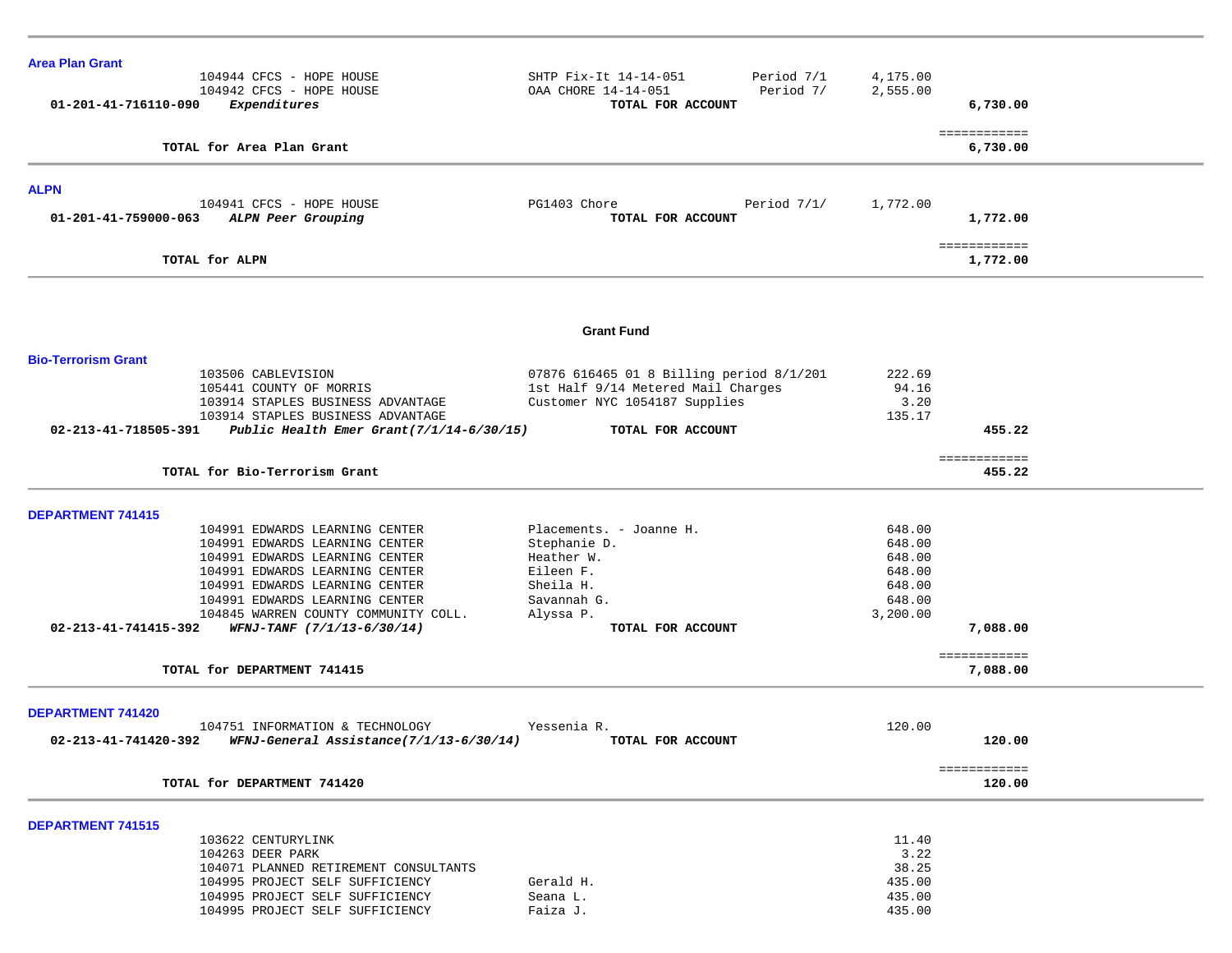|                          | 104996 PROJECT SELF SUFFICIENCY<br>104996 PROJECT SELF SUFFICIENCY<br>104261 STAPLES BUSINESS ADVANTAGE | Kataya B.<br>Gerald H.                  | 200.00<br>200.00<br>3.87 |                          |  |
|--------------------------|---------------------------------------------------------------------------------------------------------|-----------------------------------------|--------------------------|--------------------------|--|
|                          | 103620 SHI INTERNATIONAL CORP                                                                           | Software package for ETS. Adobe Acrobat | 143.36                   |                          |  |
|                          | 103537 SUSSEX CTY CHAMBER OF COMMERCE                                                                   |                                         | 11.00                    |                          |  |
|                          | 104262 TELESEARCH INC<br>104262 TELESEARCH INC                                                          | Jason D., W/E 8/10/14.                  | 283.14<br>34.56          |                          |  |
|                          | 104262 TELESEARCH INC                                                                                   |                                         | 27.26                    |                          |  |
|                          | 104262 TELESEARCH INC                                                                                   |                                         | 34.39                    |                          |  |
|                          | 104203 TELESEARCH INC<br>104203 TELESEARCH INC                                                          | Phyllis E.M.; $W/E$ 8/10/14.<br>Brad S. | 891.52<br>1,023.05       |                          |  |
|                          | 02-213-41-741515-392 WFNJ-TANF $(7/1/14 - 12/31/15)$                                                    | TOTAL FOR ACCOUNT                       |                          | 4,210.02                 |  |
|                          | TOTAL for DEPARTMENT 741515                                                                             |                                         |                          | ============<br>4,210.02 |  |
| <b>DEPARTMENT 741520</b> |                                                                                                         |                                         |                          |                          |  |
|                          | 103622 CENTURYLINK                                                                                      |                                         | 9.12                     |                          |  |
|                          | 104263 DEER PARK                                                                                        |                                         | 2.57                     |                          |  |
|                          | 104264 MANPOWER                                                                                         | Komi A., W/E 8/17/14.                   | 907.20                   |                          |  |
|                          | 104071 PLANNED RETIREMENT CONSULTANTS<br>104261 STAPLES BUSINESS ADVANTAGE                              |                                         | 30.60<br>3.10            |                          |  |
|                          | 103620 SHI INTERNATIONAL CORP                                                                           | Quote # 8315686                         | 117.29                   |                          |  |
|                          | 103537 SUSSEX CTY CHAMBER OF COMMERCE                                                                   |                                         | 8.80                     |                          |  |
|                          | 104262 TELESEARCH INC                                                                                   |                                         | 231.66                   |                          |  |
|                          | 104262 TELESEARCH INC<br>104262 TELESEARCH INC                                                          |                                         | 27.65<br>21.81           |                          |  |
|                          | 104262 TELESEARCH INC                                                                                   |                                         | 27.51                    |                          |  |
|                          | $02 - 213 - 41 - 741520 - 392$ WFNJ-General Assistance(7/1/14-12/31/15)                                 | TOTAL FOR ACCOUNT                       |                          | 1,387.31                 |  |
|                          | TOTAL for DEPARTMENT 741520                                                                             |                                         |                          | ============<br>1,387.31 |  |
|                          |                                                                                                         |                                         |                          |                          |  |
| <b>WIA: Adult</b>        | 105502 NJDOL                                                                                            | REIMBURSEMENT OF EXCESS CASH ON HAND FY | 1.00                     |                          |  |
| 02-118-03-742005-888     | WIA: Adult                                                                                              | TOTAL FOR ACCOUNT                       |                          | 1.00                     |  |
|                          |                                                                                                         |                                         |                          |                          |  |
|                          | TOTAL for WIA: Adult                                                                                    |                                         |                          | ============<br>1.00     |  |
|                          |                                                                                                         |                                         |                          |                          |  |
| <b>WIA: Youth</b>        |                                                                                                         |                                         |                          |                          |  |
|                          | 104855 NEWBRIDGE SERVICES INC<br>104854 NEWBRIDGE SERVICES INC                                          | Diana V.<br>Juan P.                     | 739.00<br>1,161.00       |                          |  |
|                          | 105007 NEWBRIDGE SERVICES INC                                                                           | Nick M.                                 | 211.00                   |                          |  |
| 02-213-41-742020-391     | WIA: Youth Federal Share                                                                                | TOTAL FOR ACCOUNT                       |                          | 2,111.00                 |  |
|                          | TOTAL for WIA: Youth                                                                                    |                                         |                          | ============<br>2,111.00 |  |
|                          |                                                                                                         |                                         |                          |                          |  |
| <b>DEPARTMENT 742505</b> |                                                                                                         |                                         |                          |                          |  |
|                          | 105443 NATIONAL FUEL OIL INC.<br>105169 INFORMATION & TECHNOLOGY                                        | FUEL CHARGES AUGUST 2014<br>Lindon E.   | 107.04<br>1,151.36       |                          |  |
|                          | 105168 INFORMATION & TECHNOLOGY                                                                         | Sandhya V.                              | 1,663.96                 |                          |  |
|                          | 105155 NORTHAMPTON COMMUNITY COLLEGE                                                                    | William H.                              | 800.00                   |                          |  |
|                          | 105158 WINSOR'S TRACTOR TRAILER                                                                         | Rickie C.                               | 800.00                   |                          |  |
| 02-213-41-742505-391     | 104843 WARREN COUNTY COMMUNITY COLL.<br>WIA Adult (7/1/13-6/30/15)                                      | Jennifer M.<br>TOTAL FOR ACCOUNT        | 3,200.00                 | 7,722.36                 |  |
|                          |                                                                                                         |                                         |                          |                          |  |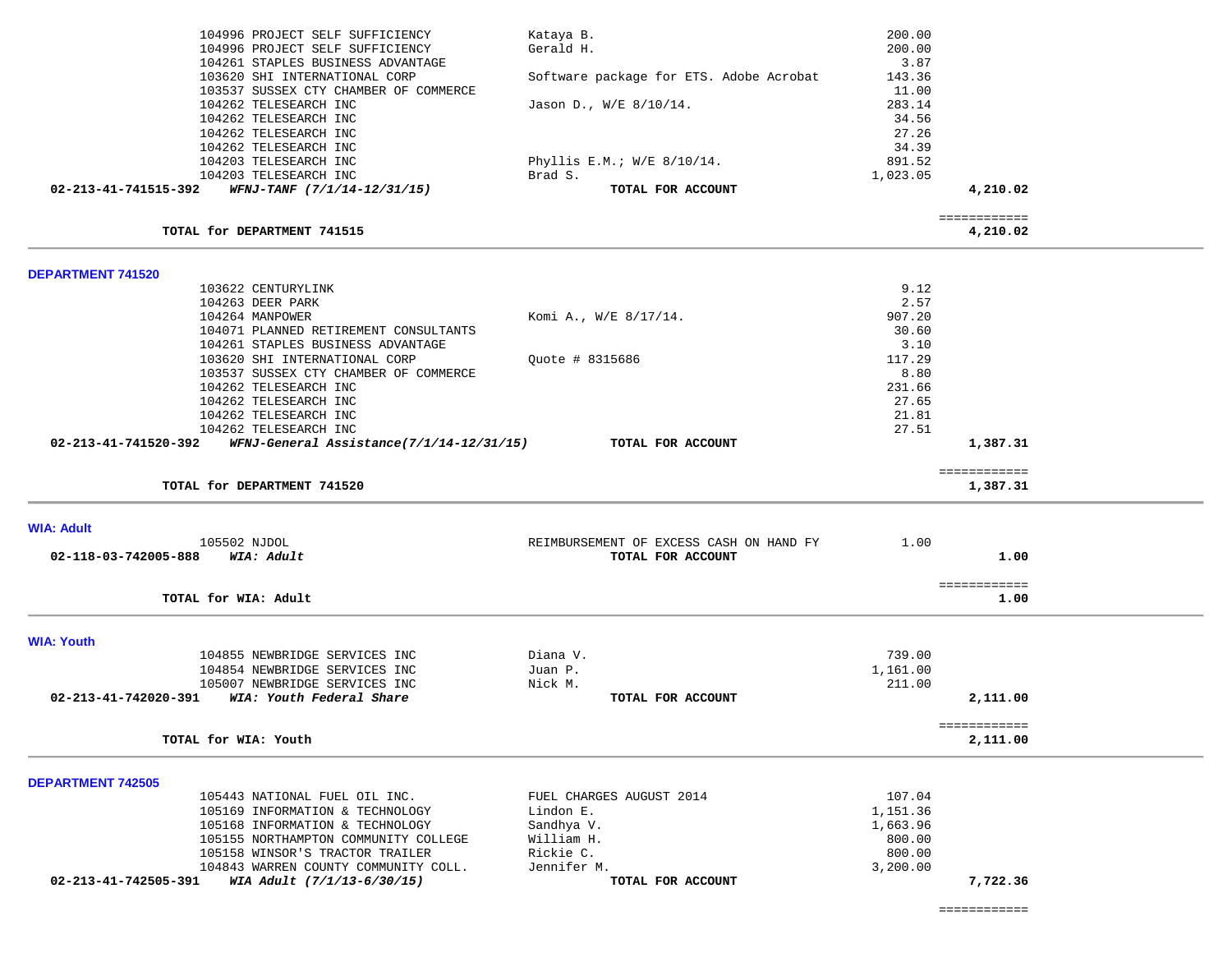**DEPARTMENT 742510** 

| 104841 FAIRLEIGH DICKINSON UNIVERSITY                       | Mary R.                            | 298.76   |              |
|-------------------------------------------------------------|------------------------------------|----------|--------------|
| 104842 FAIRLEIGH DICKINSON UNIVERSITY                       | Efthimia V.                        | 853.60   |              |
| 104847 JERSEY TRACTOR-TRAILER                               | Luis V.                            | 800.00   |              |
| 105153 ACE HEALTHCARE TRAINING                              | Jennifer V.                        | 3,200.00 |              |
| 105441 COUNTY OF MORRIS                                     | 1st Half 9/14 Metered Mail Charges | 311.49   |              |
| 104846 LEHIGH CAREER & TECHNICAL INST                       | Brian G.                           | 800.00   |              |
| 105170 INFORMATION & TECHNOLOGY                             | Daniel M.                          | 1,151.36 |              |
| 105167 JOAN STREHL                                          | Travel from 7/31/14 to 8/21/14.    | 86.80    |              |
| 105154 MASTER DRIVING SCHOOL INC                            | Diego F.                           | 1,063.80 |              |
| 105156 MASTER DRIVING SCHOOL INC                            | Julio D.                           | 1,063.80 |              |
| 105157 MASTER DRIVING SCHOOL INC                            | Miguel P.                          | 3,191.40 |              |
| 105171 MR. DRIVING SCHOOL INC.                              | Kenneth C.                         | 3,110.00 |              |
| 105152 NORTHAMPTON COMMUNITY COLLEGE                        | Edwin S.                           | 800.00   |              |
| 105249 WILLIAM PATERSON UNIVERSITY                          | Laura P.                           | 2,507.45 |              |
| 104844 WARREN COUNTY COMMUNITY COLL.                        | D'Shashowna B.                     | 3,200.00 |              |
| 104839 WILLIAM PATERSON UNIVERSITY                          | Efrain M.                          | 2,368.74 |              |
| 104862 WILLIAM PATERSON UNIVERSITY                          | Ronald G.                          | 1,973.95 |              |
| 104863 WILLIAM PATERSON UNIVERSITY                          | Christopher M.                     | 844.58   |              |
| 104864 WILLIAM PATERSON UNIVERSITY                          | Beth M.                            | 2,416.76 |              |
| 104840 WILLIAM PATERSON UNIVERSITY                          | Allison B.                         | 1,579.16 |              |
| 104838 WILLIAM PATERSON UNIVERSITY                          | Daisy G.                           | 1,800.00 |              |
| 02-213-41-742510-391 WIA Dislocated Worker (7/1/13-6/30/15) | TOTAL FOR ACCOUNT                  |          | 33,421.65    |
|                                                             |                                    |          |              |
|                                                             |                                    |          | ============ |
| TOTAL for DEPARTMENT 742510                                 |                                    |          | 33,421.65    |
|                                                             |                                    |          |              |
|                                                             |                                    |          |              |
| <b>DEPARTMENT 742520</b>                                    |                                    |          |              |
| 104858 NEWBRIDGE SERVICES INC                               | Kevin N.                           | 225.00   |              |
| 104861 NEWBRIDGE SERVICES INC                               | Alexandra T.                       | 495.00   |              |
| 104860 NEWBRIDGE SERVICES INC                               | Pedro C.                           | 225.00   |              |
| 104859 NEWBRIDGE SERVICES INC                               | Jamie E.                           | 225.00   |              |
| 104857 NEWBRIDGE SERVICES INC                               | Kevin M.                           | 225.00   |              |
| 105172 PROJECT SELF SUFFICIENCY                             | John C.                            | 755.00   |              |
| 105172 PROJECT SELF SUFFICIENCY                             | Katilynn S.                        | 2,400.00 |              |
| 105172 PROJECT SELF SUFFICIENCY                             | Brittany M.                        | 1,685.00 |              |
| 104856 NEWBRIDGE SERVICES INC                               | Benjamin N.                        | 450.00   |              |
| 02-213-41-742520-391<br>WIA Youth (7/1/13-6/30/15)          | TOTAL FOR ACCOUNT                  |          | 6,685.00     |
|                                                             |                                    |          | ============ |
| TOTAL for DEPARTMENT 742520                                 |                                    |          | 6,685.00     |
|                                                             |                                    |          |              |
| <b>DEPARTMENT 742605</b>                                    |                                    |          |              |
| 103622 CENTURYLINK                                          |                                    | 50.14    |              |
| 104263 DEER PARK                                            |                                    | 14.15    |              |
| 103614 NY WIRED FOR EDUCATION                               |                                    | 2,610.00 |              |
| 104071 PLANNED RETIREMENT CONSULTANTS                       |                                    | 168.30   |              |
| 104261 STAPLES BUSINESS ADVANTAGE                           |                                    | 17.03    |              |
| 103537 SUSSEX CTY CHAMBER OF COMMERCE                       |                                    | 48.40    |              |
| 104262 TELESEARCH INC                                       |                                    | 152.08   |              |
| 104262 TELESEARCH INC                                       |                                    | 303.48   |              |
| 104262 TELESEARCH INC                                       |                                    | 119.96   |              |
| 104262 TELESEARCH INC                                       |                                    | 151.31   |              |
| 02-213-41-742605-391<br>WIA Adult (7/1/14-6/30/16)          | TOTAL FOR ACCOUNT                  |          | 3,634.85     |
|                                                             |                                    |          | ============ |
| TOTAL for DEPARTMENT 742605                                 |                                    |          | 3.634.85     |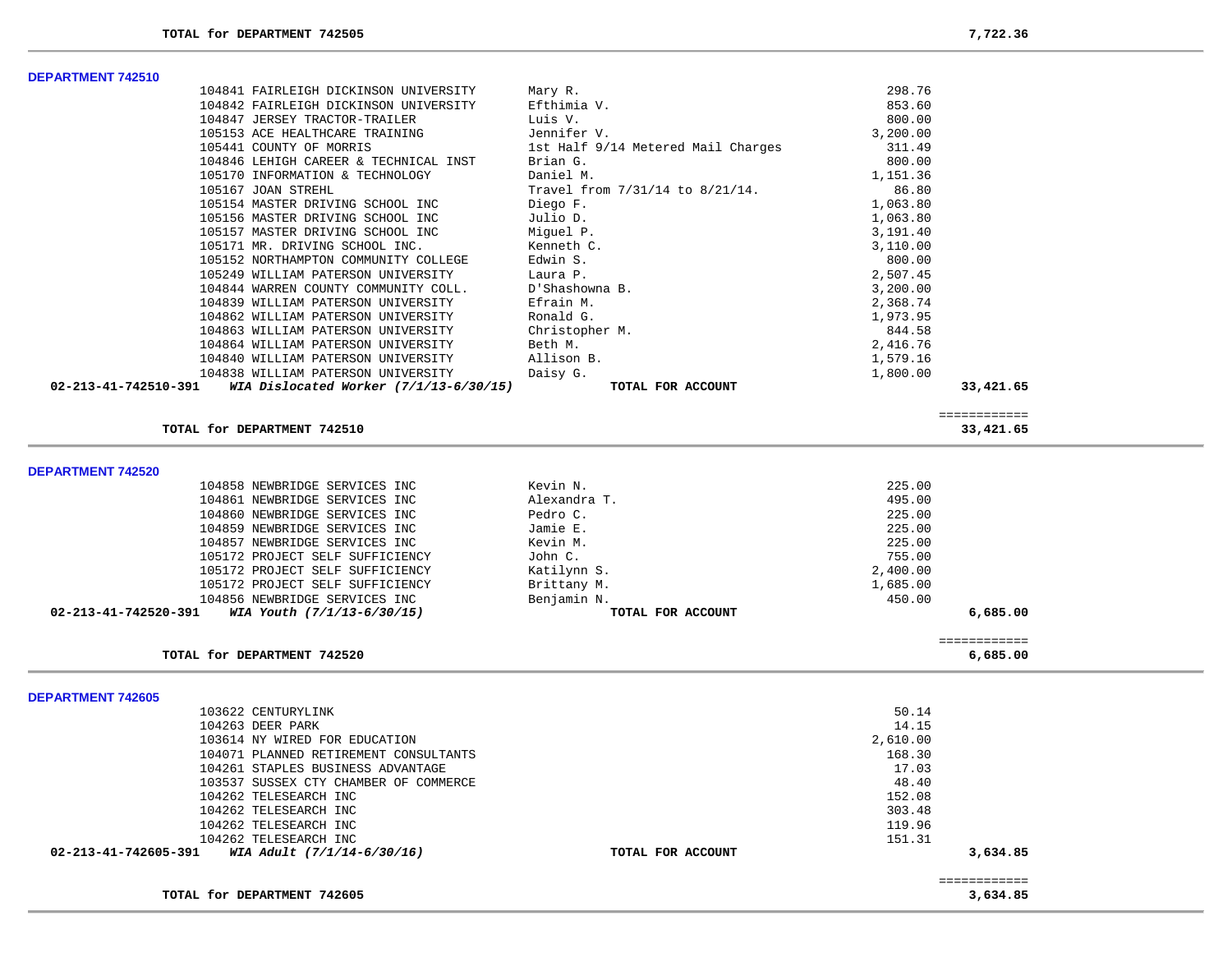| DEPARTMENT 742610                                                     |                                                                                      |                  |              |  |
|-----------------------------------------------------------------------|--------------------------------------------------------------------------------------|------------------|--------------|--|
| 103622 CENTURYLINK                                                    | Acct# 310372742 973-383-8033 - Newton ph                                             | 118.51           |              |  |
| 104263 DEER PARK                                                      | Acct #0434508545 Plastic cups, 5 gal. bt                                             | 33.43            |              |  |
| 104852 E-TEK COMPUTER TRAINING                                        | Joseph C.                                                                            | 1,477.20         |              |  |
| 104974 JOAN STREHL                                                    | Travel from 4/10/14 to 4/25/14.                                                      | 34.65            |              |  |
|                                                                       |                                                                                      | 6,390.00         |              |  |
| 103614 NY WIRED FOR EDUCATION                                         | 100 Metrix licenses to exp. 7/15.                                                    |                  |              |  |
| 104071 PLANNED RETIREMENT CONSULTANTS                                 | Preparation of plan document & tax forms                                             | 397.80           |              |  |
| 104261 STAPLES BUSINESS ADVANTAGE                                     | 3 X 5 Magnetic c chan. cardhlder                                                     | 40.24            |              |  |
| 103537 SUSSEX CTY CHAMBER OF COMMERCE                                 | Jack Patten's annual membership from 9/7                                             | 114.40           |              |  |
| 104262 TELESEARCH INC                                                 | Linda B., W/E 8/17/14.                                                               | 359.45           |              |  |
| 104262 TELESEARCH INC                                                 | Shaun G.; W/E 8/17/14.                                                               | 743.02           |              |  |
| 104262 TELESEARCH INC                                                 | Lilly H., W/E 8/17/14.                                                               | 283.55           |              |  |
| 104262 TELESEARCH INC                                                 | Lina M., W/E 8/17/14.                                                                | 357.63           |              |  |
| WIA Dislocated Worker $(7/1/14-6/30/16)$<br>02-213-41-742610-391      | TOTAL FOR ACCOUNT                                                                    |                  | 10,349.88    |  |
|                                                                       |                                                                                      |                  |              |  |
|                                                                       |                                                                                      |                  | ============ |  |
| TOTAL for DEPARTMENT 742610                                           |                                                                                      |                  | 10,349.88    |  |
|                                                                       |                                                                                      |                  |              |  |
| DEPARTMENT 742620                                                     |                                                                                      |                  |              |  |
| 103622 CENTURYLINK                                                    |                                                                                      | 38.75            |              |  |
| 104263 DEER PARK                                                      |                                                                                      | 10.93            |              |  |
| 104853 NEWBRIDGE SERVICES INC                                         | Danielle M.                                                                          | 3,132.00         |              |  |
| 104071 PLANNED RETIREMENT CONSULTANTS                                 |                                                                                      | 130.05           |              |  |
| 104261 STAPLES BUSINESS ADVANTAGE                                     |                                                                                      | 13.15            |              |  |
| 103537 SUSSEX CTY CHAMBER OF COMMERCE                                 |                                                                                      | 37.40            |              |  |
| 104262 TELESEARCH INC                                                 |                                                                                      | 117.51           |              |  |
| 104262 TELESEARCH INC                                                 |                                                                                      | 92.70            |              |  |
| 104262 TELESEARCH INC                                                 |                                                                                      | 116.92           |              |  |
| 02-213-41-742620-391<br>WIA Youth $(7/1/14-6/30/16)$                  | TOTAL FOR ACCOUNT                                                                    |                  | 3,689.41     |  |
|                                                                       |                                                                                      |                  |              |  |
|                                                                       |                                                                                      |                  | ============ |  |
| TOTAL for DEPARTMENT 742620                                           |                                                                                      |                  | 3,689.41     |  |
|                                                                       |                                                                                      |                  |              |  |
| <b>Chapter 51</b>                                                     |                                                                                      |                  |              |  |
| 105062 NEW HOPE FOUNDATION INC.                                       | client bed days for 4 clients in the mon                                             | 5,400.00         |              |  |
| 104932 NEWBRIDGE SERVICES INC                                         | Reimbursement to NewBridge services, for                                             | 6, 260.00        |              |  |
| 104933 MORRISTOWN MEMORIAL HOSPITAL                                   | PAYMENT TO ATLANTIC HEALTH FOR SERVICES                                              | 4,575.00         |              |  |
| 104935 CURA INC.                                                      | REIMBURSEMENT FOR 28 DAYS ADULT RESIDENT                                             | 3,150.00         |              |  |
| 104959 DAYTOP VILLAGE OF NJ, INC.                                     | SERVICES PROVIDED FOR DAYTOP FOR THE MON                                             | 4,032.00         |              |  |
| 104956 FREEDOM HOUSE INC.                                             | SERVICES PROVIDED FOR 7 CLIENTS IN THE M                                             | 6,962.00         |              |  |
| 105061 NEW HOPE FOUNDATION INC.                                       | Client Bed days in July 2014 for 2 clien                                             | 935.00           |              |  |
| 104958 NEWBRIDGE SERVICES INC                                         | REIMBURSEMENT TO NEWBRIDGE SERVICES FOR                                              | 2,749.00         |              |  |
| 104947 NEW HOPE FOUNDATION INC.                                       | 60 CLIENT BED DAYS FOR 2 CLIENTS                                                     | 8,100.00         |              |  |
|                                                                       |                                                                                      |                  |              |  |
| 104945 TURNING POINT, INC                                             | Detox services for the month of July 201                                             | 3,238.00         |              |  |
| 02-213-41-757405-392<br>CHAPTER 51 (1/1/14-12/31/14)                  | TOTAL FOR ACCOUNT                                                                    |                  | 45,401.00    |  |
|                                                                       |                                                                                      |                  | ============ |  |
| TOTAL for Chapter 51                                                  |                                                                                      |                  | 45,401.00    |  |
|                                                                       |                                                                                      |                  |              |  |
| DEPARTMENT 758310                                                     |                                                                                      |                  |              |  |
| 103119 TOWNSHIP OF ROCKAWAY                                           | 2013 Rockaway Municipal Alliance Q6 Expe                                             | 11,023.05        |              |  |
| 104594 TOWNSHIP OF ROXBURY                                            |                                                                                      |                  |              |  |
|                                                                       | 2013 Roxbury Municipal Alliance Q6 Expen                                             | 11,132.87        |              |  |
| Municipal Alliance (1/1/13-6/30/14)<br>02-213-41-758310-392           | TOTAL FOR ACCOUNT                                                                    |                  | 22,155.92    |  |
|                                                                       |                                                                                      |                  |              |  |
| 104930 CHARTWELLS DINING SERVICES<br>104957 LONGFELLOWS SANDWICH DELI | Portion of food for the Youth Leadership<br>Food for 45 people for the Education Par | 542.18<br>270.00 |              |  |

 **02-213-41-758310-394** *Municipal Alliance (1/1/13-12/31/14)* **TOTAL FOR ACCOUNT 1,115.67**

104931 LONGFELLOWS SANDWICH DELI Food for 30 people for the Heroin/Opiate 303.49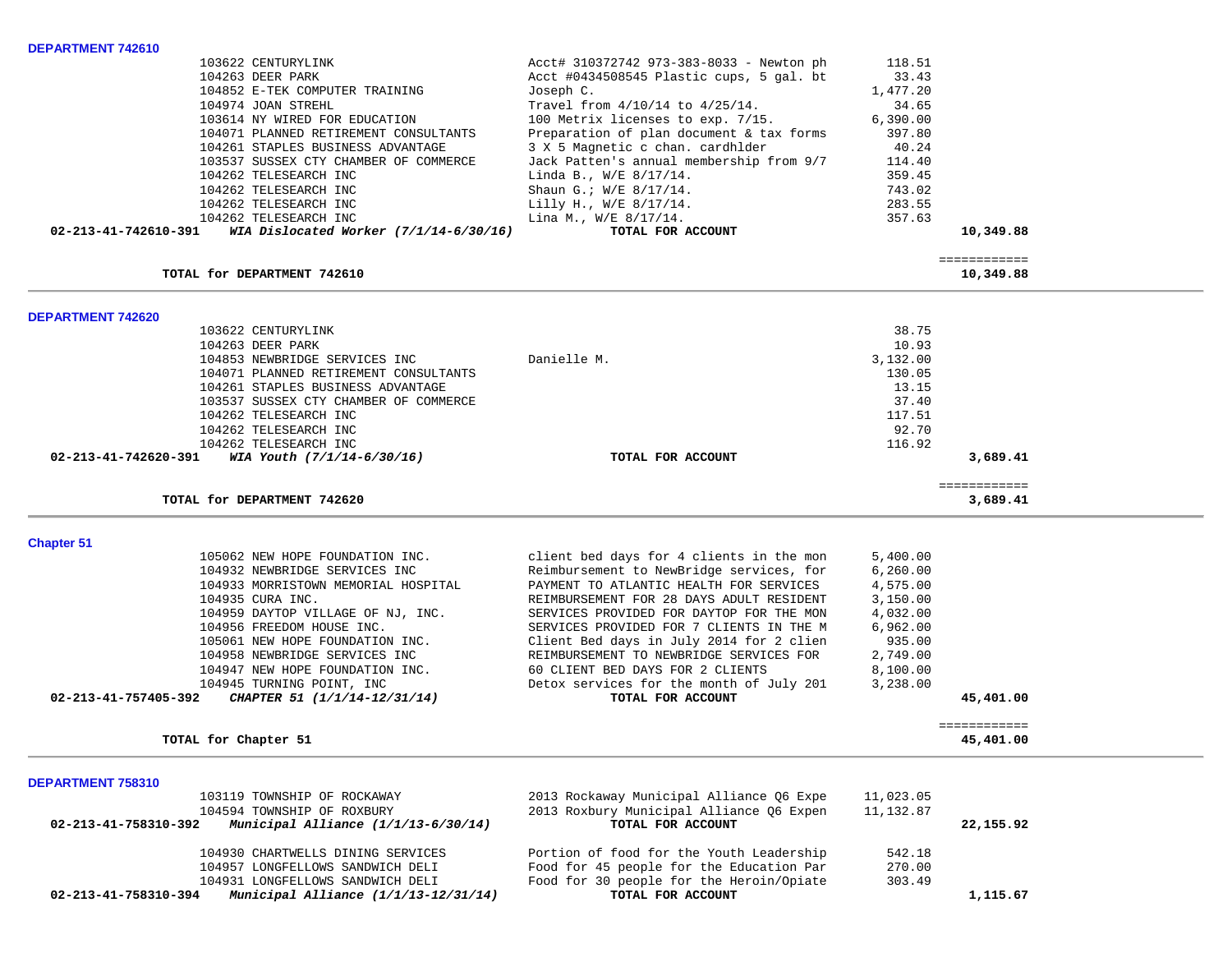| TOTAL for DEPARTMENT 758310                                                                                                                                                                                                                                                                                                                                                                                                                                                                                                          |                                                          | ============<br>23,271.59 |
|--------------------------------------------------------------------------------------------------------------------------------------------------------------------------------------------------------------------------------------------------------------------------------------------------------------------------------------------------------------------------------------------------------------------------------------------------------------------------------------------------------------------------------------|----------------------------------------------------------|---------------------------|
| <b>DEPARTMENT 771410</b>                                                                                                                                                                                                                                                                                                                                                                                                                                                                                                             |                                                          |                           |
| 99449 ATLANTIC TACTICAL OF NJ, INC.<br>Ouote #SO-90115498DefTec .4% First De<br>DefTec.4% First Defense MK9-Sream *** Pr<br>99449 ATLANTIC TACTICAL OF NJ, INC.<br>99446 ATLANTIC TACTICAL OF NJ, INC.<br>Item #B51-BK-LG Hatch Friskmaster Superm<br>*** Estimate#4391**Reconfigure elecronic<br>99448 CRIME POINT<br>99448 CRIME POINT<br>Shipping & Handling<br>Domestic Terrorism and Active Shooter Pr<br>100531 JERSEY TACTICAL CORP.<br>Multi-Jurisdc Task Force(7/1/13-6/30/14)<br>TOTAL FOR ACCOUNT<br>02-213-41-771410-391 | 228.75<br>96.30<br>247.08<br>1,200.00<br>80.00<br>100.00 | 1,952.13                  |
| TOTAL for DEPARTMENT 771410                                                                                                                                                                                                                                                                                                                                                                                                                                                                                                          |                                                          | ============<br>1,952.13  |
| <b>DEPARTMENT 784505</b>                                                                                                                                                                                                                                                                                                                                                                                                                                                                                                             |                                                          |                           |
| 103860 GRAINGER<br>Item #1ECG6 Wire Security Cart 1800 LB,<br>Item #1ECG7 Wire Shelf, 2251b Shelf Cap<br>103860 GRAINGER<br>Item #1ECG6 Wire Security Cart 1800 LB,<br>103860 GRAINGER<br>TOTAL FOR ACCOUNT<br>02-213-41-784505-391<br>$FFY13$ Homeland Security (9/1/13-8/31/15)                                                                                                                                                                                                                                                    | 10,200.00<br>585.00<br>850.00                            | 11,635.00                 |
| TOTAL for DEPARTMENT 784505                                                                                                                                                                                                                                                                                                                                                                                                                                                                                                          |                                                          | ============<br>11,635.00 |
| <b>MAPS</b>                                                                                                                                                                                                                                                                                                                                                                                                                                                                                                                          |                                                          |                           |
| 105443 NATIONAL FUEL OIL INC.<br>FUEL CHARGES AUGUST 2014<br>02-213-41-786405-392<br>MAPS (1/1/14-12/31/14)<br>TOTAL FOR ACCOUNT                                                                                                                                                                                                                                                                                                                                                                                                     | 11,700.47                                                | 11,700.47                 |
| TOTAL for MAPS                                                                                                                                                                                                                                                                                                                                                                                                                                                                                                                       |                                                          | ============<br>11,700.47 |
| <b>JARC Grant</b><br>104848 AEROFUND FINANCIAL INC.<br>Transportation from Aug. 18, 2014 to Aug                                                                                                                                                                                                                                                                                                                                                                                                                                      | 3,686.94                                                 | 3,686.94                  |
| TOTAL FOR ACCOUNT<br>02-213-41-792510-391<br>JARC Grant Round 13 (7/1/13-6/30/15)                                                                                                                                                                                                                                                                                                                                                                                                                                                    |                                                          |                           |
| TOTAL for JARC Grant                                                                                                                                                                                                                                                                                                                                                                                                                                                                                                                 |                                                          | ============<br>3,686.94  |
| 100998 LANIGAN ASSOCIATES INC<br>2-Armor Express Seraph Gen 2 IIIA vest w<br>TOTAL FOR ACCOUNT<br>02-213-41-801305-392<br>Body Armor-Prosecutor(11/27/13-11/26/18)                                                                                                                                                                                                                                                                                                                                                                   | 939.58                                                   | 939.58                    |
| TOTAL for Body Armor Replacement - Prose                                                                                                                                                                                                                                                                                                                                                                                                                                                                                             |                                                          | ============<br>939.58    |
| <b>Body Armor Replacement - Prose</b><br><b>FY08 SCAAP</b><br>46529 MORRIS IMAGING ASSOC II PA<br>MEDICAL CARE FOR S.COWELL DATED 8.14.11<br>46529 MORRIS IMAGING ASSOC II PA<br>MEDICAL CARE FOR C.COVIELLO DATED 9.29.1<br>FY08 SCAAP Federal Share<br>02-213-41-806815-391<br>TOTAL FOR ACCOUNT                                                                                                                                                                                                                                   | 1,411.00<br>2,404.00                                     | 3,815.00                  |

| 105321 WATERS, MCPHERSON, MCNEILL, P.C. | Sussex Randolph Bldg. | 600.00   |
|-----------------------------------------|-----------------------|----------|
| 105321 WATERS, MCPHERSON, MCNEILL, P.C. | Randolph Town Center  | 8,190.00 |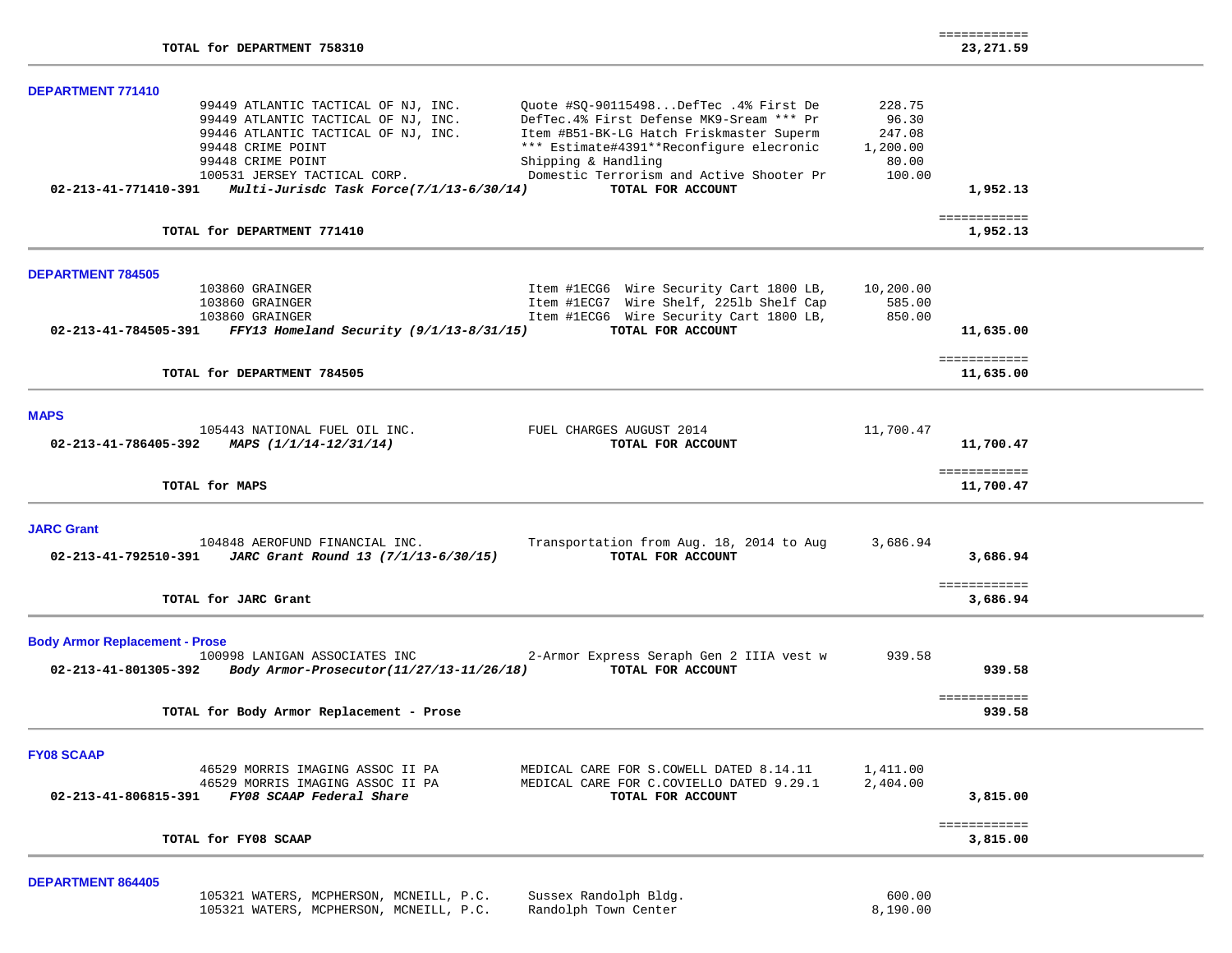| 02-213-41-864405-391     | CR 617/STP-0350(106)ROW(6/27/12-6/27/14)                             | TOTAL FOR ACCOUNT                                                                   | 8,790.00                   |  |
|--------------------------|----------------------------------------------------------------------|-------------------------------------------------------------------------------------|----------------------------|--|
|                          | TOTAL for DEPARTMENT 864405                                          |                                                                                     | ============<br>8,790.00   |  |
| <b>DEPARTMENT 864495</b> |                                                                      |                                                                                     |                            |  |
|                          | 105232 TILCON NEW YORK INC.                                          | Milling & Resurfacing of Long Hill Road                                             | 9,540.69                   |  |
|                          | 105231 TILCON NEW YORK INC.<br>105230 TILCON NEW YORK INC.           | Milling & Resurfacing of Southern Blvd i<br>Milling & Resurfacing of Diamond Spring | 286, 327.43<br>321,713.77  |  |
| 02-213-41-864495-391     | 2014 ATP- County Aid                                                 | TOTAL FOR ACCOUNT                                                                   | 617,581.89                 |  |
|                          | TOTAL for DEPARTMENT 864495                                          |                                                                                     | ============<br>617,581.89 |  |
|                          |                                                                      |                                                                                     |                            |  |
| <b>DEPARTMENT 864505</b> | 105221 CHERRY WEBER & ASSOC. PC                                      | Prof. Engineering Construction Svcs. for                                            | 1,007.33                   |  |
| 02-213-41-864505-392     | Nwbrgh Rd STP-C00S(211)(9/11/12-9/11/15)                             | TOTAL FOR ACCOUNT                                                                   | 1,007.33                   |  |
|                          |                                                                      |                                                                                     | ============               |  |
|                          | TOTAL for DEPARTMENT 864505                                          |                                                                                     | 1,007.33                   |  |
| <b>DEPARTMENT 864510</b> |                                                                      |                                                                                     |                            |  |
|                          | 105187 T.Y. LIN INTERNATIONAL                                        | Construction Support for Berkshire Valle                                            | 4,285.65                   |  |
| 02-213-41-864510-392     | STP-C00S(242)(9/11/12-9/11/15)                                       | TOTAL FOR ACCOUNT                                                                   | 4,285.65                   |  |
|                          | TOTAL for DEPARTMENT 864510                                          |                                                                                     | ============<br>4,285.65   |  |
|                          |                                                                      |                                                                                     |                            |  |
|                          |                                                                      | <b>County Capital</b>                                                               |                            |  |
| <b>DEPARTMENT 951249</b> |                                                                      |                                                                                     |                            |  |
|                          | 105036 USA ARCHITECTS PLANNERS &                                     | Prof. Architectural & Engineering Servic                                            | 20,822.50                  |  |
|                          | 105037 USA ARCHITECTS PLANNERS &<br>105040 USA ARCHITECTS PLANNERS & | Prof. Architectural & Engineering Servi<br>Professional Architectural and Engineeri | 8,982.50<br>2,405.00       |  |

**Cty roadwy drainage improv**

| 105181 VAN CLEEF ENGINEERING ASSOC<br>Miscellaneous - Other<br>04-216-55-953098-909 | Drainage Improvements along Berkshire Va<br>TOTAL FOR ACCOUNT | 792.00    | 792.00    |  |
|-------------------------------------------------------------------------------------|---------------------------------------------------------------|-----------|-----------|--|
| 105201 TOMCO CONSTRUCTION<br>04-216-55-953098-940<br>Hard Costs                     | Drainage Improvements to County Route 69<br>TOTAL FOR ACCOUNT | 18,645.68 | 18,645.68 |  |
| TOTAL for Cty roadwy drainage improv                                                |                                                               |           | 19,437.68 |  |

**TOTAL for DEPARTMENT 951249 81,667.50**

 **04-216-55-951249-940** *Lease Appropriation Ordinance* **TOTAL FOR ACCOUNT 81,667.50**

105041 USA ARCHITECTS PLANNERS & Prof. Architectural and Engineering Serv  $4,310.00$ <br>105042 USA ARCHITECTS PLANNERS & Prof Architectural and Engineering Servi 3,777.50 105042 USA ARCHITECTS PLANNERS & Prof Architectural and Engineering Servi 3,777.50<br>105043 USA ARCHITECTS PLANNERS & Prof Architectural and Engineering Servi 10,965.00 105043 USA ARCHITECTS PLANNERS & Prof Architectural and Engineering Servi 10,965.00<br>105044 USA ARCHITECTS PLANNERS & Prof Architectural and Engineering Servi 8,372.50 105044 USA ARCHITECTS PLANNERS & Prof Architectural and Engineering Servi 8,372.50<br>105045 USA ARCHITECTS PLANNERS & Prof Architectural and Engineering Servi 5,942.50 105045 USA ARCHITECTS PLANNERS & Prof Architectural and Engineering Servi 5,942.50<br>105047 USA ARCHITECTS PLANNERS & Professional Architectural and Engineeri 7,617.50 105047 USA ARCHITECTS PLANNERS & Professional Architectural and Engineeri 7,617.50

============

105046 USA ARCHITECTS PLANNERS & Professional Architectural and Engineeri<br>104-216-55-951249-940 Lease Appropriation Ordinance TOTAL FOR ACCOUNT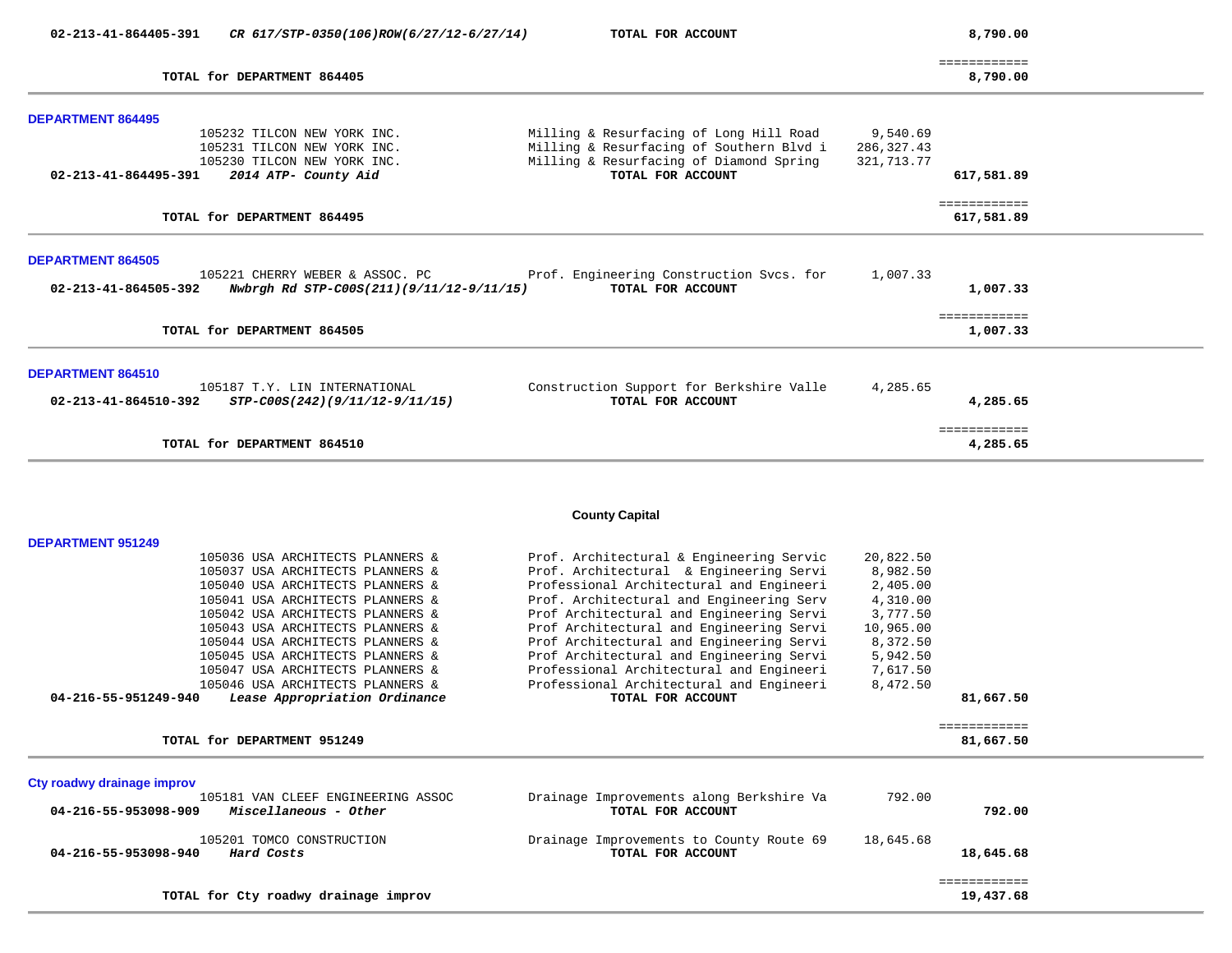| Analy dam condition, rehab dams<br>105082 CIVIL DYNAMICS INC<br>04-216-55-953113-909<br>Miscellaneous - Other                                                                             | Construction Inspection and Admin<br>TOTAL FOR ACCOUNT                                                                                                | 11,000.00<br>11,000.00                                                 |
|-------------------------------------------------------------------------------------------------------------------------------------------------------------------------------------------|-------------------------------------------------------------------------------------------------------------------------------------------------------|------------------------------------------------------------------------|
| TOTAL for Analy dam condition, rehab dams                                                                                                                                                 |                                                                                                                                                       | ============<br>11,000.00                                              |
| <b>Bridge DesignConstr varCty Loc</b><br>105367 KONKUS CORPORATION<br>04-216-55-953137-951<br>Building & Improvements<br>TOTAL for Bridge DesignConstr varCty Loc                         | Replacement of Bridge No. 407 on Smith R<br>TOTAL FOR ACCOUNT                                                                                         | 223, 496.35<br>223,496.35<br>============<br>223,496.35                |
| <b>InstallCty Roadway Drain Imprv</b><br>105182 VAN CLEEF ENGINEERING ASSOC<br>04-216-55-953141-909<br>Miscellaneous - Other<br>TOTAL for InstallCty Roadway Drain Imprv                  | Drainage Improvements along Berkshire Va<br>TOTAL FOR ACCOUNT                                                                                         | 1,342.99<br>1,342.99<br>============<br>1,342.99                       |
| <b>Renov Central AveBldg Greystone</b><br>105024 THE MUSIAL GROUP PA<br>04-216-55-953146-909<br>Miscellaneous - Other<br>TOTAL for Renov CentralAveBldg Greystone                         | Central Avenue Complex Building AREA SIX<br>TOTAL FOR ACCOUNT                                                                                         | 19,400.00<br>19,400.00<br>============<br>19,400.00                    |
| <b>Road Design/Construction</b><br>105186 KEY TECH<br>105186 KEY TECH<br>105180 THE RBA GROUP INC.<br>Miscellaneous - Other<br>04-216-55-953165-909<br>TOTAL for Road Design/Construction | Mendham Road - Core Testing for the peri<br>Long Hill Road - Core Testing for the pe<br>Prof. Svcs. rendered concerning Route 20<br>TOTAL FOR ACCOUNT | 1,100.00<br>1,200.00<br>550.00<br>2,850.00<br>============<br>2,850.00 |
| <b>Cty Road Drainage Improvements</b><br>105201 TOMCO CONSTRUCTION<br>04-216-55-953178-951<br>Building & Improvements<br>TOTAL for Cty Road Drainage Improvements                         | TOTAL FOR ACCOUNT                                                                                                                                     | 12,891.46<br>12,891.46<br>============<br>12,891.46                    |
| <b>Bridge DesignConst varCty Loc</b><br>105367 KONKUS CORPORATION<br>Building & Improvements<br>04-216-55-953184-951<br>TOTAL for Bridge DesignConst varCty Loc                           | TOTAL FOR ACCOUNT                                                                                                                                     | 101,326.99<br>101,326.99<br>============<br>101,326.99                 |

## **DEPARTMENT 953194**

 104989 MORRISTOWN PARKING AUTHORITY PARKING AUTHORITY - OBLIGATION IN ELEVAT 12,452.20  **04-216-55-953194-951** *Renov 30 Schuyler Pl for CCM Programs* **TOTAL FOR ACCOUNT 12,452.20**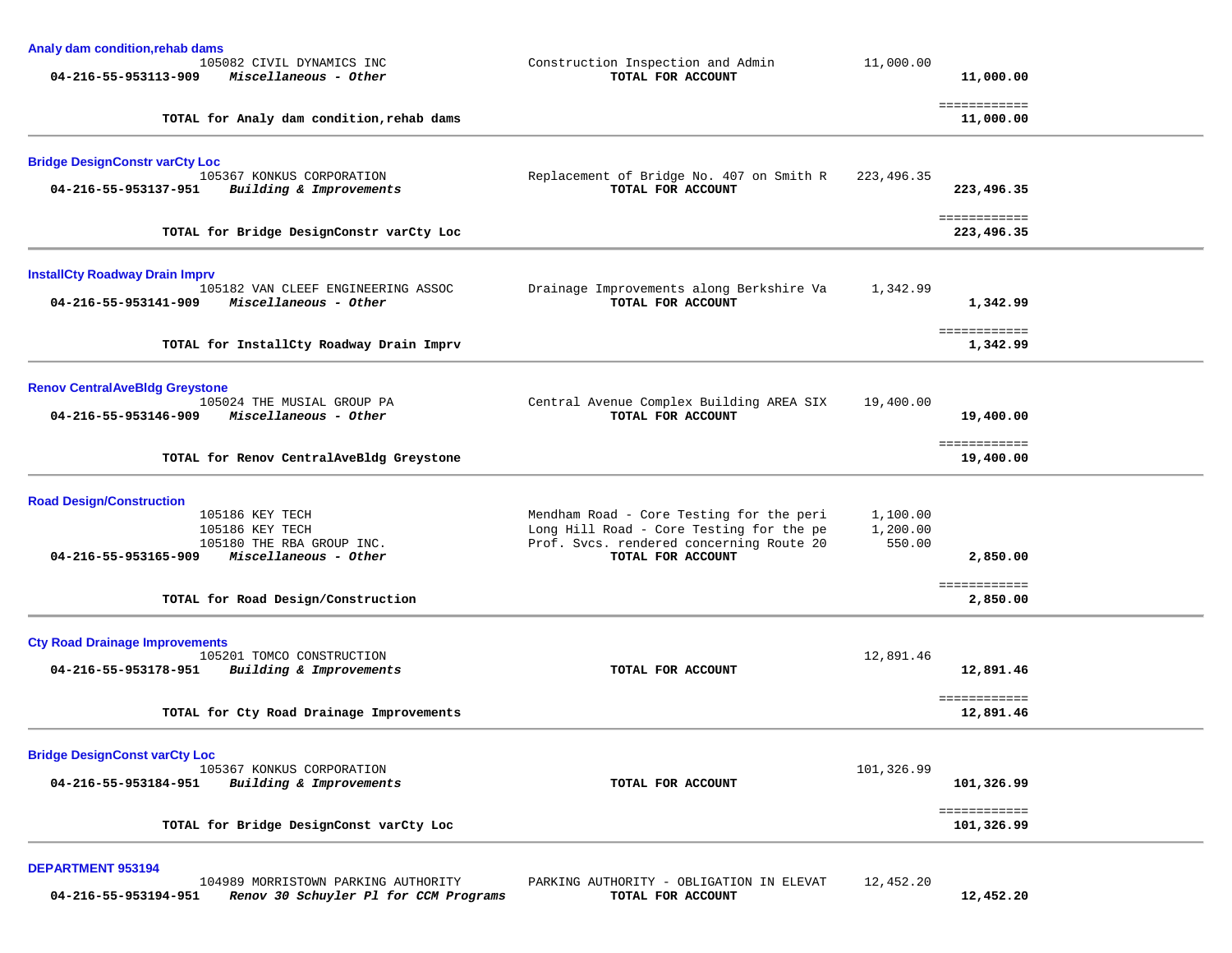| TOTAL for DEPARTMENT 953194                                                                                                                                        |                        | ============<br>12,452.20 |
|--------------------------------------------------------------------------------------------------------------------------------------------------------------------|------------------------|---------------------------|
| <b>DEPARTMENT 953202</b>                                                                                                                                           |                        |                           |
| 105329 DIFRANCESCO, BATEMAN, COLEY, YOSPIN LE Carpenter/Polyone                                                                                                    | 72.00                  |                           |
| 105322 WATERS, MCPHERSON, MCNEILL, P.C.<br>Belantrae Condo                                                                                                         | 141.25                 |                           |
| Road Resurfacing/Construction/Imprvments<br>04-216-55-953202-909<br>TOTAL FOR ACCOUNT                                                                              |                        | 213.25                    |
| TOTAL for DEPARTMENT 953202                                                                                                                                        |                        | eessessesses<br>213.25    |
|                                                                                                                                                                    |                        |                           |
| <b>DEPARTMENT 953269</b>                                                                                                                                           |                        |                           |
| 105223 CHERRY WEBER & ASSOC. PC<br>Clerk of the Works for the Construction<br>105224 KELLER & KIRKPATRICK                                                          | 18,682.50<br>12,922.00 |                           |
| Construction Inspection-Clerk of Works.F<br>105320 WATERS, MCPHERSON, MCNEILL, P.C.<br>Beirne                                                                      | 817.30                 |                           |
| 105320 WATERS, MCPHERSON, MCNEILL, P.C.<br>Logan                                                                                                                   | 96.00                  |                           |
| 105320 WATERS, MCPHERSON, MCNEILL, P.C.<br>McCarthy                                                                                                                | 421.00                 |                           |
| 105325 WATERS, MCPHERSON, MCNEILL, P.C.<br>Stark                                                                                                                   | 37.20                  |                           |
| 105324 WATERS, MCPHERSON, MCNEILL, P.C.<br>John Drake                                                                                                              | 1,476.00               |                           |
| Bridge Design/Constr - var locations<br>04-216-55-953269-909<br>TOTAL FOR ACCOUNT                                                                                  |                        | 34,452.00                 |
|                                                                                                                                                                    |                        | ============              |
| TOTAL for DEPARTMENT 953269                                                                                                                                        |                        | 34,452.00                 |
| <b>DEPARTMENT 953270</b>                                                                                                                                           |                        |                           |
| 105323 WATERS, MCPHERSON, MCNEILL, P.C.<br>Kahl Enterprises                                                                                                        | 168.00                 |                           |
| 105323 WATERS, MCPHERSON, MCNEILL, P.C.<br>Montville Petroleum                                                                                                     | 504.00                 |                           |
| 105323 WATERS, MCPHERSON, MCNEILL, P.C.<br>Freedom Group                                                                                                           | 2,436.00               |                           |
| Road Design/Construc - var locations<br>04-216-55-953270-909<br>TOTAL FOR ACCOUNT                                                                                  |                        | 3,108.00                  |
| 105026 EARTH-TEC ASSOCIATES, INC.<br>Sight Distance Improvements for Powervil<br>Road Design/Construc - var locations<br>TOTAL FOR ACCOUNT<br>04-216-55-953270-951 | 14,416.17              | 14,416.17                 |
|                                                                                                                                                                    |                        | ============              |
| TOTAL for DEPARTMENT 953270                                                                                                                                        |                        | 17,524.17                 |
| <b>DEPARTMENT 953289</b>                                                                                                                                           |                        |                           |
| 103825 COOPER ELECTRIC SUPPLY CO.<br>WO72965/ RE: CTY GRG/ 07-28-14                                                                                                | 4,354.68               |                           |
| Replace Motors, Fans, Pumps-BldgsGrnds<br>04-216-55-953289-951<br>TOTAL FOR ACCOUNT                                                                                |                        | 4,354.68                  |
|                                                                                                                                                                    |                        | ============              |
| TOTAL for DEPARTMENT 953289                                                                                                                                        |                        | 4,354.68                  |
| <b>DEPARTMENT 953291</b>                                                                                                                                           |                        |                           |
| 105016 D.R. JOHNSON & ASSOCIATES, LLC<br>General Engineering Servicesfor the peri                                                                                  | 1,916.94               |                           |
| Var Roadway Drainage Proj - Public Works<br>TOTAL FOR ACCOUNT<br>04-216-55-953291-909                                                                              |                        | 1,916.94                  |
| TOTAL for DEPARTMENT 953291                                                                                                                                        |                        | ============<br>1,916.94  |
|                                                                                                                                                                    |                        |                           |
| <b>DEPARTMENT 953294</b>                                                                                                                                           |                        |                           |
| 103821 CONSOLIDATED STEEL<br>WO72273/ RE: SHERIFF - INSTALL FENCE/ 07                                                                                              | 4,900.00               |                           |
| 103821 CONSOLIDATED STEEL<br>WO72766/ RE: RANDOLPH RADIO TOWER - REPA                                                                                              | 1,200.00               |                           |
| Replace Lighting/Ceilings/etc-Bldg&Grnds<br>04-216-55-953294-951<br>TOTAL FOR ACCOUNT                                                                              |                        | 6,100.00                  |
| TOTAL for DEPARTMENT 953294                                                                                                                                        |                        | ============              |
|                                                                                                                                                                    |                        | 6,100.00                  |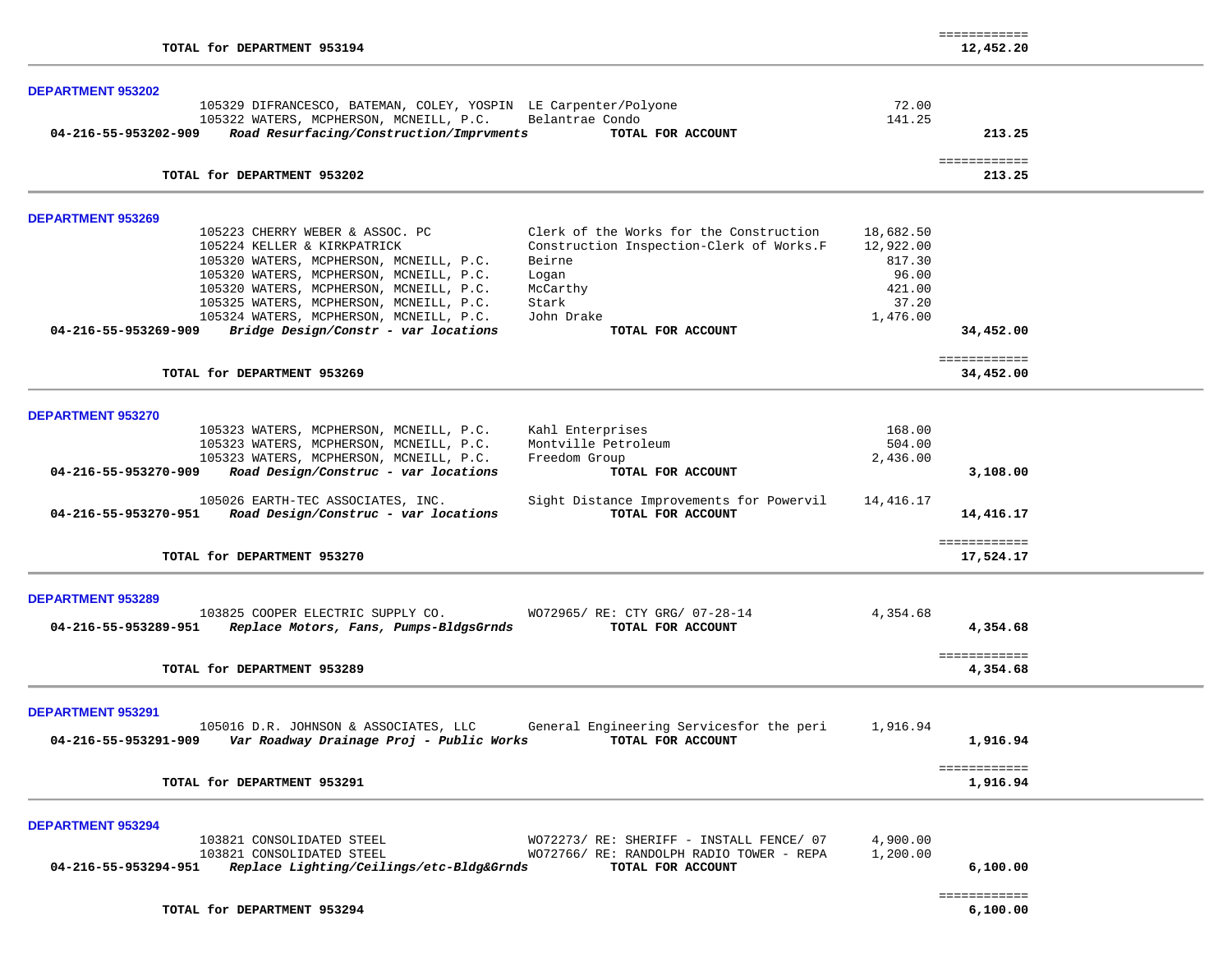| <b>DEPARTMENT 953312</b>                                                                                                                                      |           |                                |  |
|---------------------------------------------------------------------------------------------------------------------------------------------------------------|-----------|--------------------------------|--|
| 103823 CAPOZZI OVERHEAD DOORS, INC.<br>WO73124/ RE: FIRE APPARATUS BLDG/ 07-24-                                                                               | 1,216.20  |                                |  |
| 103823 CAPOZZI OVERHEAD DOORS, INC.<br>WO73111/ RE: LONG VALLEY GRG/ 07-24-14                                                                                 | 391.00    |                                |  |
| 103823 CAPOZZI OVERHEAD DOORS, INC.<br>WO11075/ RE: CTY GRG/ 08-03-14<br>Rplc Pedestrian/Overhd Doors-BldgsGrnds<br>04-216-55-953312-951<br>TOTAL FOR ACCOUNT | 339.40    | 1,946.60                       |  |
|                                                                                                                                                               |           |                                |  |
| TOTAL for DEPARTMENT 953312                                                                                                                                   |           | <b>EEEEEEEEEEE</b><br>1,946.60 |  |
|                                                                                                                                                               |           |                                |  |
| DEPARTMENT 953314                                                                                                                                             |           |                                |  |
| 103926 VDA<br>RE: COUNTY OF MORRIS - CONSULTING SERVIC                                                                                                        | 1,750.00  |                                |  |
| 104990 VOLKER CRANE LLC<br>RE: FAMILY PROMIS - EXECUTIVE DR/ EMERGE                                                                                           | 235.50    |                                |  |
| 104990 VOLKER CRANE LLC<br>RE: WARRANTS - 560 W. HANOVER AVE/ EMERG                                                                                           | 1,805.50  |                                |  |
| 04-216-55-953314-909<br>Repair/Rplcment/Upgrd VarEquip-BldgGrnds<br>TOTAL FOR ACCOUNT                                                                         |           | 3,791.00                       |  |
| 103509 BFI<br>ITEM CODE - 23-W7236LPD - CAMBRIA VENEER                                                                                                        | 1,288.77  |                                |  |
| ITEM CODE - 23-W2248RPR - CAMBRIA VENEER<br>103509 BFI                                                                                                        | 783.75    |                                |  |
| 104763 PANCIELLO CONSTRUCTION LLC<br>RE: SCHUYLER PARKING GARAGE - INSTALL BL                                                                                 | 4,960.00  |                                |  |
| 104763 PANCIELLO CONSTRUCTION LLC<br>RE: MORRIS VIEW NURSING HOME - REPAIR ST                                                                                 | 240.00    |                                |  |
| 105235 VANORE ELECTRIC INC<br>Re: Morris County Fueling Station                                                                                               | 37,975.00 |                                |  |
| Repair/Rplcment/Upgrd VarEquip-BldgGrnds<br>TOTAL FOR ACCOUNT<br>04-216-55-953314-951                                                                         |           | 45,247.52                      |  |
|                                                                                                                                                               |           | ============                   |  |
| TOTAL for DEPARTMENT 953314                                                                                                                                   |           | 49,038.52                      |  |
|                                                                                                                                                               |           |                                |  |
| DEPARTMENT 953316                                                                                                                                             |           |                                |  |
| 103553 COMPLETE SECURITY SYSTEMS, INC. RE: SHERIFF - EVIDENCE TRAILERS/ 07-08-1                                                                               | 5,545.00  |                                |  |
| Generator/OTA&Trailers/Sheriff-BldgGrnds<br>04-216-55-953316-951<br>TOTAL FOR ACCOUNT                                                                         |           | 5,545.00                       |  |
|                                                                                                                                                               |           | ============                   |  |
| TOTAL for DEPARTMENT 953316                                                                                                                                   |           | 5,545.00                       |  |
|                                                                                                                                                               |           |                                |  |
| <b>DEPARTMENT 953335</b>                                                                                                                                      |           |                                |  |
| 105185 DESMAN, INC.<br>Prof. Svcs. for Ann Street Garage in Dep                                                                                               | 4,500.00  |                                |  |
| Demo Des, Demo&Feasibility Des-AnnStGar<br>04-216-55-953335-909<br>TOTAL FOR ACCOUNT                                                                          |           | 4,500.00                       |  |
|                                                                                                                                                               |           | ============                   |  |
| TOTAL for DEPARTMENT 953335                                                                                                                                   |           | 4,500.00                       |  |
|                                                                                                                                                               |           |                                |  |
| <b>DEPARTMENT 953353</b>                                                                                                                                      |           |                                |  |
| 102441 EXTEL COMMUNICATIONS<br>INSTALL 48 STRAND SINGLEMODE ARMORED PLE                                                                                       | 25,170.00 |                                |  |
| 102439 EXTEL COMMUNICATIONS<br>INSTALL 38 LOCATIONS WITH CAT & CABLE FO                                                                                       | 7,895.00  |                                |  |
| Various Improvements at Courthouse<br>04-216-55-953353-951<br>TOTAL FOR ACCOUNT                                                                               |           | 33,065.00                      |  |
|                                                                                                                                                               |           | ============                   |  |
| TOTAL for DEPARTMENT 953353                                                                                                                                   |           | 33,065.00                      |  |
|                                                                                                                                                               |           |                                |  |
| <b>DEPARTMENT 953356</b>                                                                                                                                      |           |                                |  |
| 105231 TILCON NEW YORK INC.                                                                                                                                   | 16,320.00 |                                |  |
| 105230 TILCON NEW YORK INC.                                                                                                                                   | 25,000.00 |                                |  |
| Various Road-Designs & Construction<br>04-216-55-953356-940<br>TOTAL FOR ACCOUNT                                                                              |           | 41,320.00                      |  |
|                                                                                                                                                               |           |                                |  |
| TOTAL for DEPARTMENT 953356                                                                                                                                   |           | ============<br>41,320.00      |  |
|                                                                                                                                                               |           |                                |  |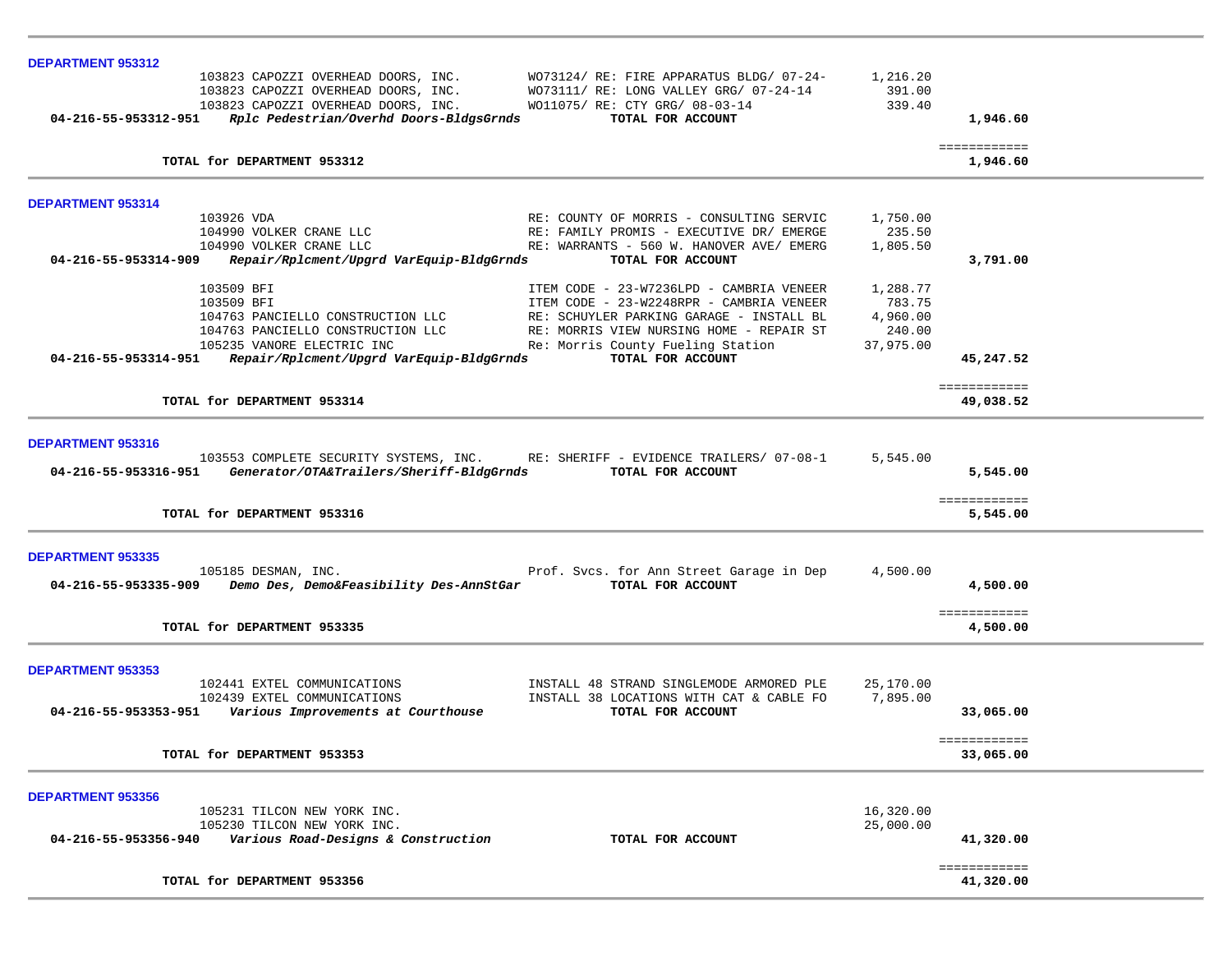|                          | 104530 R.S. KNAPP CO. INC.                                                                    | Milling & Resurfacing Projects: Myrtle Av                     | 1,084.40             |                            |
|--------------------------|-----------------------------------------------------------------------------------------------|---------------------------------------------------------------|----------------------|----------------------------|
| 04-216-55-953363-909     | 104530 R.S. KNAPP CO. INC.<br>Paving & Resurfacing Various Roads                              | TOTAL FOR ACCOUNT                                             | 426.53               | 1,510.93                   |
|                          | 105240 SCHIFANO CONSTRUCTION CORP.<br>04-216-55-953363-940 Paving & Resurfacing Various Roads | Labor, Materials & Svcs. for the Milling<br>TOTAL FOR ACCOUNT | 222,711.47           | 222,711.47                 |
|                          | TOTAL for DEPARTMENT 953363                                                                   |                                                               |                      | ============<br>224,222.40 |
| DEPARTMENT 955321        |                                                                                               |                                                               |                      |                            |
|                          | 100557 RUG AND FLOOR STORE                                                                    | CARPET INSTALL, MEDICAL RECORDS OFFICE<br>TOTAL FOR ACCOUNT   | 1,925.00             | 1,925.00                   |
|                          | TOTAL for DEPARTMENT 955321                                                                   |                                                               |                      | ============<br>1,925.00   |
| DEPARTMENT 962267        |                                                                                               |                                                               |                      |                            |
|                          | 100678 OFS/FOF SALES CORP<br>92579 OFS/FOF SALES CORP                                         | Lateral File<br>Office Furniture as per quote                 | 843.03<br>5,462.88   |                            |
|                          | 92579 OFS/FOF SALES CORP                                                                      | Quote 225230                                                  | 14,499.66            |                            |
| 04-216-55-962267-955     | 92579 OFS/FOF SALES CORP<br>Computer Equip Purchase - IT                                      | TOTAL FOR ACCOUNT                                             | 644.40               | 21,449.97                  |
|                          |                                                                                               |                                                               |                      |                            |
|                          | TOTAL for DEPARTMENT 962267                                                                   |                                                               |                      | ============<br>21,449.97  |
| <b>DEPARTMENT 962317</b> |                                                                                               |                                                               |                      |                            |
|                          | 100690 CDW GOVERNMENT INC.<br>100690 CDW GOVERNMENT INC.                                      | APC Symmetra RM<br>APC RACK PDU BASIC                         | 1,444.09<br>232.21   |                            |
|                          | 100690 CDW GOVERNMENT INC.                                                                    | APC SYMMETRA RM 4KVA SCALA                                    | 5,071.73             |                            |
| 04-216-55-962317-955     | Var IT Equip, Upgrades & Replacements-IT                                                      | TOTAL FOR ACCOUNT                                             |                      | 6,748.03                   |
|                          | TOTAL for DEPARTMENT 962317                                                                   |                                                               |                      | ============<br>6,748.03   |
| <b>DEPARTMENT 962343</b> |                                                                                               |                                                               |                      |                            |
|                          | 103742 CDW GOVERNMENT INC.                                                                    | ELITEPAD 1000 G2 Z3795 128GB                                  | 15,984.00            |                            |
|                          | 103742 CDW GOVERNMENT INC.                                                                    | 12W USB AUTO ADAPTER                                          | 624.00               |                            |
|                          | 103742 CDW GOVERNMENT INC.<br>103742 CDW GOVERNMENT INC.                                      | EP PRODUCTIVITY JACKET<br>HPE 3YR DEPOT ADP                   | 3,184.00<br>2,419.20 |                            |
|                          | 103742 CDW GOVERNMENT INC.                                                                    | ELITEPAD DOCKING STATION                                      | 1,760.00             |                            |
|                          | 103656 CDW GOVERNMENT INC.                                                                    | HP ELITEPAD 1000 G2 Z3795 128GB                               | 15,984.00            |                            |
|                          | 103656 CDW GOVERNMENT INC.                                                                    | HP 12W USB AUTO ADAPTER                                       | 624.00               |                            |
|                          | 103656 CDW GOVERNMENT INC.                                                                    | HP EP PRODUCTIVITY JACKET                                     | 3,184.00             |                            |
|                          | 103656 CDW GOVERNMENT INC.                                                                    | HPE 3YR DEPOT ADP                                             | 2,419.20             |                            |
|                          | 103656 CDW GOVERNMENT INC.                                                                    | HP ELITEPAD DOCKING STATION                                   | 1,760.00             |                            |
| 04-216-55-962343-955     | 100931 EXTEL COMMUNICATIONS<br>Purchase Various Equip for IT                                  | Wiring as per quote Dated 07/09/14<br>TOTAL FOR ACCOUNT       | 5,980.00             | 53,922.40                  |
|                          |                                                                                               |                                                               |                      | ============               |
|                          | TOTAL for DEPARTMENT 962343                                                                   |                                                               |                      | 53,922.40                  |
|                          |                                                                                               |                                                               |                      |                            |

**DEPARTMENT 968344** 

**DEPARTMENT 953363** 

104946 MC VOCATIONAL SCHOOL DISTRICT Multiple vendors (Schwartz Simon, USA Ar 148,292.60<br> **Parious Purchases for MC School Tech TOTAL FOR ACCOUNT 04-216-55-968344-909** *Various Purchases for MC School Tech* **TOTAL FOR ACCOUNT 148,292.60**